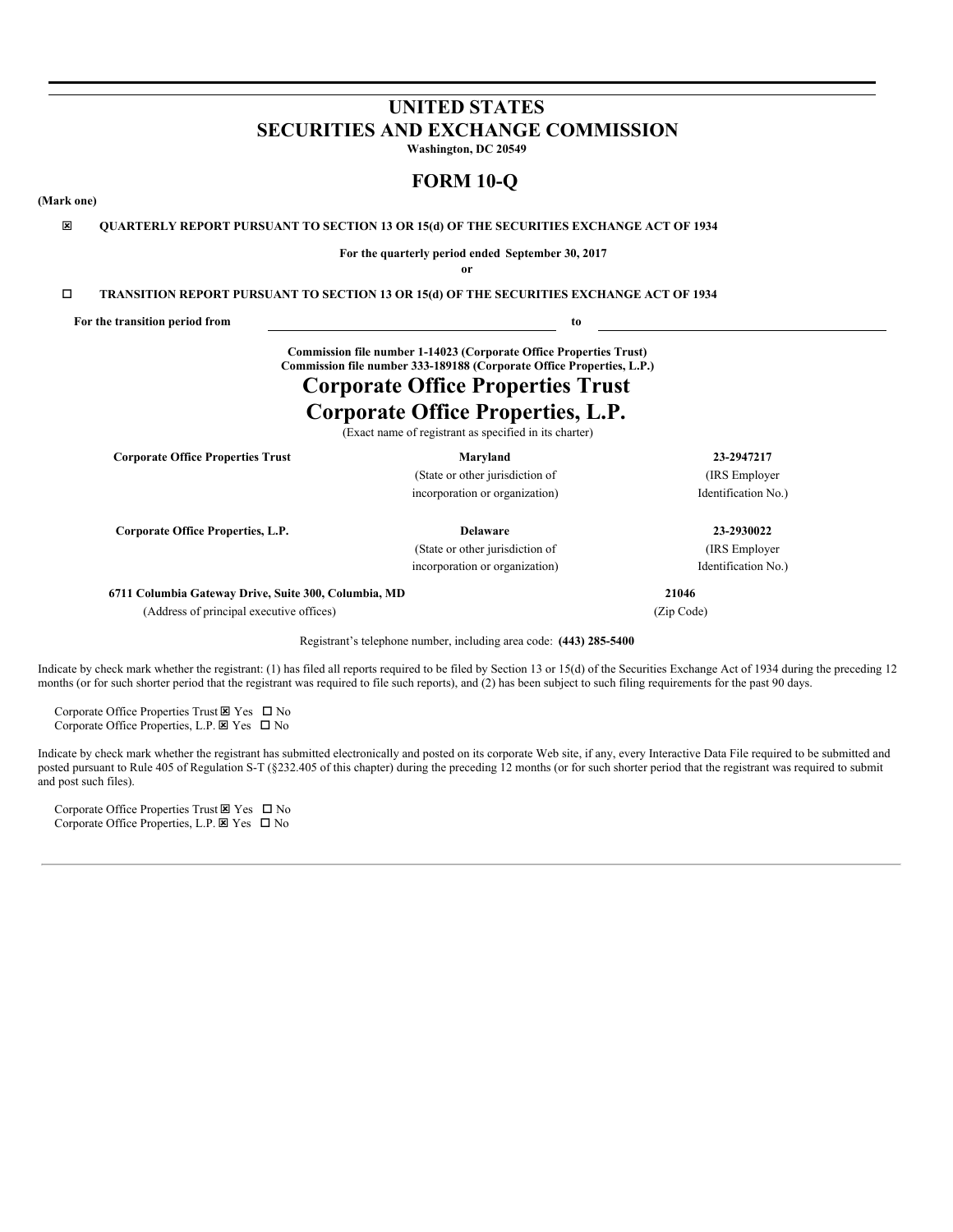Indicate by check mark whether the registrant is a large accelerated filer, an accelerated filer, a non-accelerated filer, a smaller reporting company or an emerging growth company. See the definitions of "large accelerated filer," "accelerated filer," "smaller reporting company" and "emerging growth company" in Rule 12b-2 of the Exchange Act.

| Corporate Office Properties Trust   |                             |                                                                                      |                                  |                                |
|-------------------------------------|-----------------------------|--------------------------------------------------------------------------------------|----------------------------------|--------------------------------|
| Large accelerated filer $\boxtimes$ | Accelerated filer $\square$ | Non-accelerated filer $\square$<br>(Do not check if a smaller reporting)<br>company) | Smaller reporting company $\Box$ | Emerging growth company $\Box$ |
| Corporate Office Properties, L.P.   |                             |                                                                                      |                                  |                                |
| Large accelerated filer $\boxtimes$ | Accelerated filer $\Box$    | Non-accelerated filer $\square$<br>(Do not check if a smaller reporting)<br>company) | Smaller reporting company $\Box$ | Emerging growth company $\Box$ |

If an emerging growth company, indicate by check mark if the registrant has elected not to use the extended transition period for complying with any new or revised financial accounting standards provided pursuant to Section 13(a) of the Exchange Act.

Corporate Office Properties Trust  $\square$ Corporate Office Properties, L.P.  $\Box$ 

Indicate by check mark whether the registrant is a shell company (as defined in Rule 12b-2 of the Exchange Act)

Corporate Office Properties Trust  $\Box$  Yes  $\boxtimes$  No Corporate Office Properties, L.P.  $\square$  Yes  $\square$  No

As of October 20, 2017, 99,609,634 of Corporate Office Properties Trust's Common Shares of Beneficial Interest,\$0.01 par value, were issued and outstanding.

## EXPLANATORY NOTE

This report combines the quarterly reports on Form 10-Q for the period endedSeptember 30, 2017 of Corporate Office Properties Trust ("COPT") and subsidiaries (collectively, the "Company") and Corporate Office Properties, L.P. ("COPLP") and subsidiaries (collectively, the "Operating Partnership"). Unless stated otherwise or the context otherwise requires, "we," "our," and "us" refer collectively to COPT, COPLP and their subsidiaries.

COPT is a real estate investment trust, or REIT, and the sole general partner of COPLP. As of September 30, 2017, COPT owned approximately 96.8% of the outstanding common units and none of the outstanding preferred units in COPLP; the remaining common and preferred units in COPLP were owned by third parties. As the sole general partner of COPLP, COPT controls COPLP and can cause it to enter into major transactions including acquisitions, dispositions and refinancings and cause changes in its line of business, capital structure and distribution policies.

There are a few differences between the Company and the Operating Partnership which are reflected in this Form 10-Q. We believe it is important to understand the differences between the Company and the Operating Partnership in the context of how the Company and the Operating Partnership operate as an interrelated, consolidated company. COPT is a real estate investment trust, whose only material asset is its ownership of partnership interests of COPLP. As a result, COPT does not conduct business itself, other than acting as the sole general partner of COPLP, issuing public equity from time to time and guaranteeing certain debt of COPLP. COPT itself is not directly obligated under any indebtedness but guarantees some of the debt of COPLP. COPLP owns substantially all of the assets of COPT either directly or through its subsidiaries, conducts almost all of the operations of the business and is structured as a limited partnership with no publicly traded equity. Except for net proceeds from public equity issuances by COPT, which are contributed to COPLP in exchange for partnership units, COPLP generates the capital required by COPT's business through COPLP's operations, by COPLP's direct or indirect incurrence of indebtedness or through the issuance of partnership units.

Noncontrolling interests and shareholders' equity and partners' capital are the main areas of difference between the consolidated financial statements of COPT and those of COPLP. The common limited partnership interests in COPLP not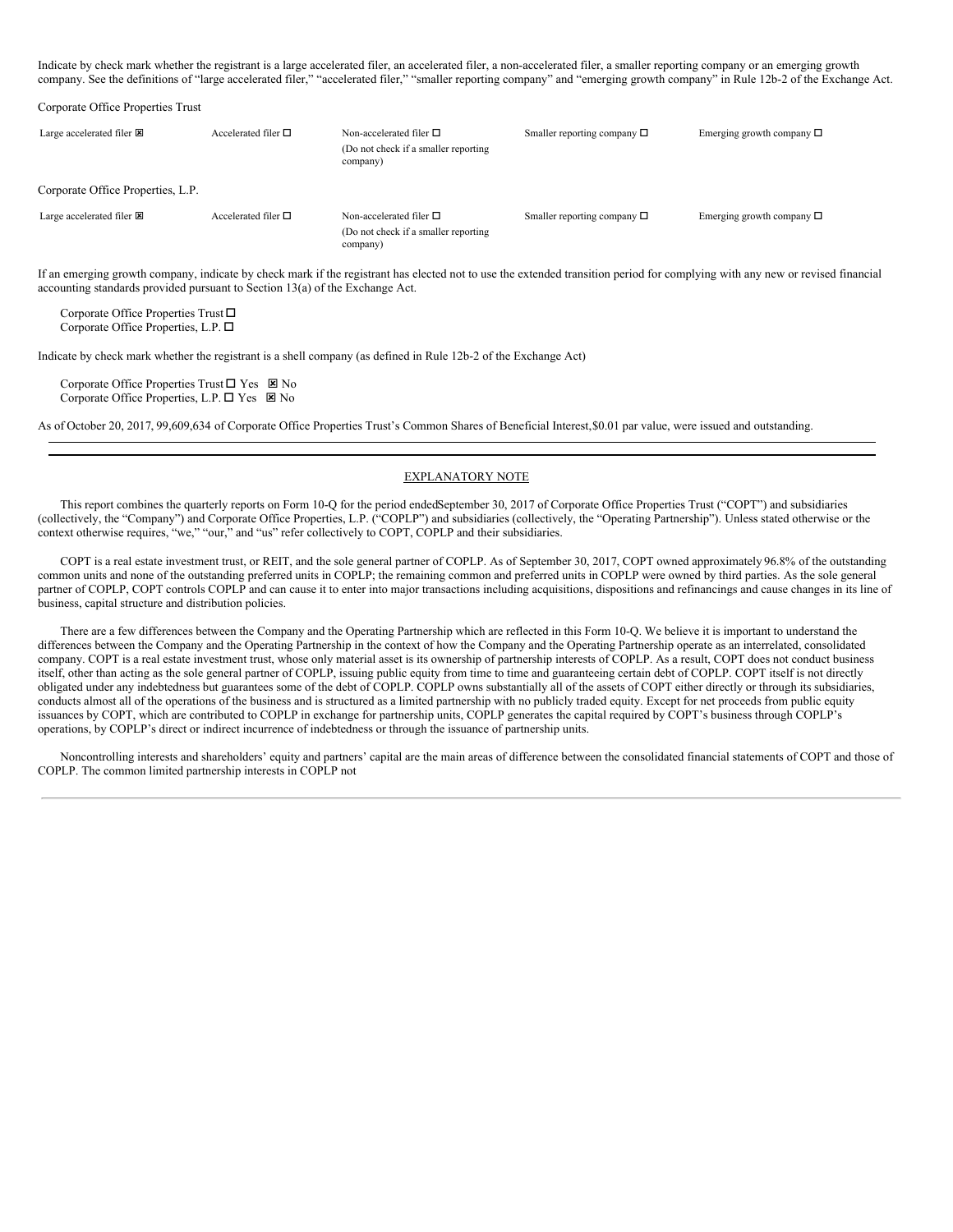owned by COPT are accounted for as partners' capital in COPLP's consolidated financial statements and as noncontrolling interests in COPT's consolidated financial statements. COPLP's consolidated financial statements also reflect COPT's noncontrolling interests in certain real estate partnerships and limited liability companies ("LLCs"); the differences between shareholders' equity, partners' capital and noncontrolling interests result from the differences in the equity issued at the COPT and COPLP levels and in COPT's noncontrolling interests in these real estate partnerships and LLCs. The only other significant differences between the consolidated financial statements of COPT and those of COPLP are assets held in connection with a non-qualified elective deferred compensation plan (comprised primarily of mutual funds and equity securities) and the corresponding liability to the plan's participants that are held directly by COPT.

We believe combining the quarterly reports on Form 10-Q of the Company and the Operating Partnership into this single report results in the following benefits:

- combined reports better reflect how management and the analyst community view the business as a single operating
- combined reports enhance investors' understanding of the Company and the Operating Partnership by enabling them to view the business as a whole and in the same manner as management;
- combined reports are more efficient for the Company and the Operating Partnership and result in savings in time, effort and expense; and
- combined reports are more efficient for investors by reducing duplicative disclosure and providing a single document for their review.

To help investors understand the significant differences between the Company and the Operating Partnership, this report presents the following separate sections for each of the Company and the Operating Partnership:

- consolidated financial
- statements;

unit;

- the following notes to the consolidated financial statements:
	- Note 3, Fair Value Measurements of COPT and subsidiaries and COPLP and subsidiaries;
		- and

and

- Note 14, Earnings per Share of COPT and subsidiaries and Earnings per Unit of COPLP and subsidiaries;
- "Item 2: Management's Discussion and Analysis of Financial Condition and Results of Operations Liquidity and Capital Resources of COPT";
- "Item 2: Management's Discussion and Analysis of Financial Condition and Results of Operations Liquidity and Capital Resources of COPLP."

This report also includes separate sections under Part I, Item 4. Controls and Procedures and separate Exhibit 31 and Exhibit 32 certifications for each of COPT and COPLP to establish that the Chief Executive Officer and the Chief Financial Officer of each entity have made the requisite certifications and that COPT and COPLP are compliant with Rule 13a-15 and Rule 15d-14 of the Securities Exchange Act of 1934, as amended (the "Exchange Act"), and 18 U.S.C. §1350.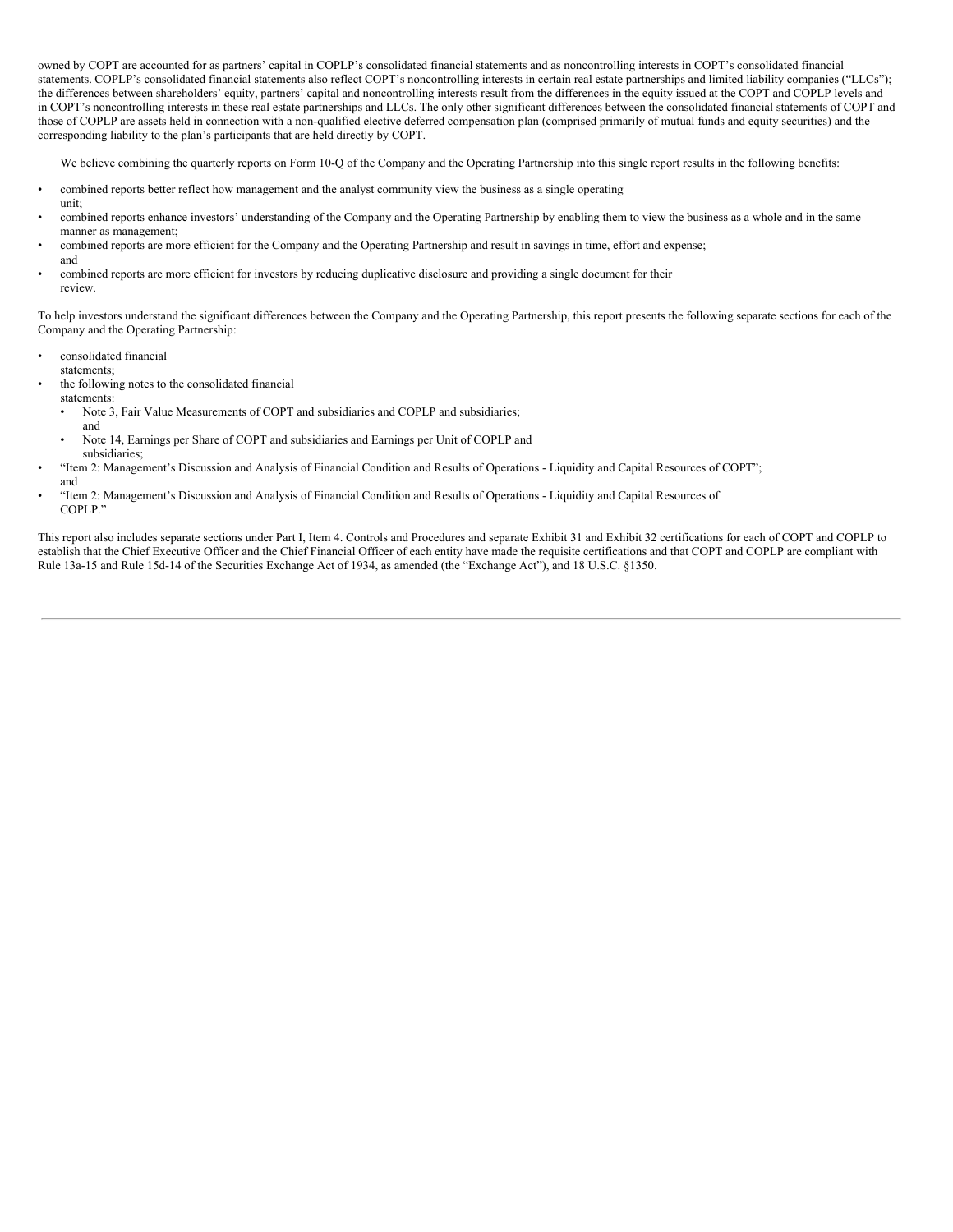## **TABLE OF CONTENTS**

## **FORM 10-Q**

## **PART I: FINANCIAL [INFORMATION](#page-4-0)**

**PAGE**

| Item 1:    | <b>Financial Statements:</b>                                                                                                |                  |
|------------|-----------------------------------------------------------------------------------------------------------------------------|------------------|
|            | <b>Consolidated Financial Statements of Corporate Office Properties Trust</b>                                               |                  |
|            | Consolidated Balance Sheets as of September 30, 2017 and December 31, 2016 (unaudited)                                      | $\overline{3}$   |
|            | Consolidated Statements of Operations for the Three and Nine Months Ended September 30, 2017 and 2016 (unaudited)           | $\overline{4}$   |
|            | Consolidated Statements of Comprehensive Income for the Three and Nine Months Ended September 30, 2017 and 2016 (unaudited) | <u>5</u>         |
|            | Consolidated Statements of Equity for the Nine Months Ended September 30, 2017 and 2016 (unaudited)                         | $\underline{6}$  |
|            | Consolidated Statements of Cash Flows for the Nine Months Ended September 30, 2017 and 2016 (unaudited)                     | $\mathcal{I}$    |
|            | <b>Consolidated Financial Statements of Corporate Office Properties, L.P.</b>                                               |                  |
|            | Consolidated Balance Sheets as of September 30, 2017 and December 31, 2016 (unaudited)                                      | $\overline{2}$   |
|            | Consolidated Statements of Operations for the Three and Nine Months Ended September 30, 2017 and 2016 (unaudited)           | 10               |
|            | Consolidated Statements of Comprehensive Income for the Three and Nine Months Ended September 30, 2017 and 2016 (unaudited) | $\overline{11}$  |
|            | Consolidated Statements of Equity for the Nine Months Ended September 30, 2017 and 2016 (unaudited)                         | $\underline{12}$ |
|            | Consolidated Statements of Cash Flows for the Nine Months Ended September 30, 2017 and 2016 (unaudited)                     | <u>13</u>        |
|            | <b>Notes to Consolidated Financial Statements (unaudited)</b>                                                               | $\overline{15}$  |
| Item $2$ : | Management's Discussion and Analysis of Financial Condition and Results of Operations                                       | 35               |
| Item $3$ : | <b>Quantitative and Qualitative Disclosures About Market Risk</b>                                                           | $\underline{50}$ |
| Item 4:    | <b>Controls and Procedures</b>                                                                                              | 50               |
|            |                                                                                                                             |                  |
|            | <b>PART II: OTHER INFORMATION</b>                                                                                           |                  |
| Item 1:    | <b>Legal Proceedings</b>                                                                                                    | <u>51</u>        |
| Item 1A:   | <b>Risk Factors</b>                                                                                                         | 51               |

| Item $2$ :        | Unregistered Sales of Equity Securities and Use of Proceeds | <u>51</u> |
|-------------------|-------------------------------------------------------------|-----------|
| Item $3:$         | <b>Defaults Upon Senior Securities</b>                      | <u>51</u> |
| Item 4:           | <b>Mine Safety Disclosures</b>                              | 51        |
| Item $5$ :        | <b>Other Information</b>                                    | <u>51</u> |
| Item $6$ :        | <b>Exhibits</b>                                             | 52        |
| <b>SIGNATURES</b> |                                                             | 53        |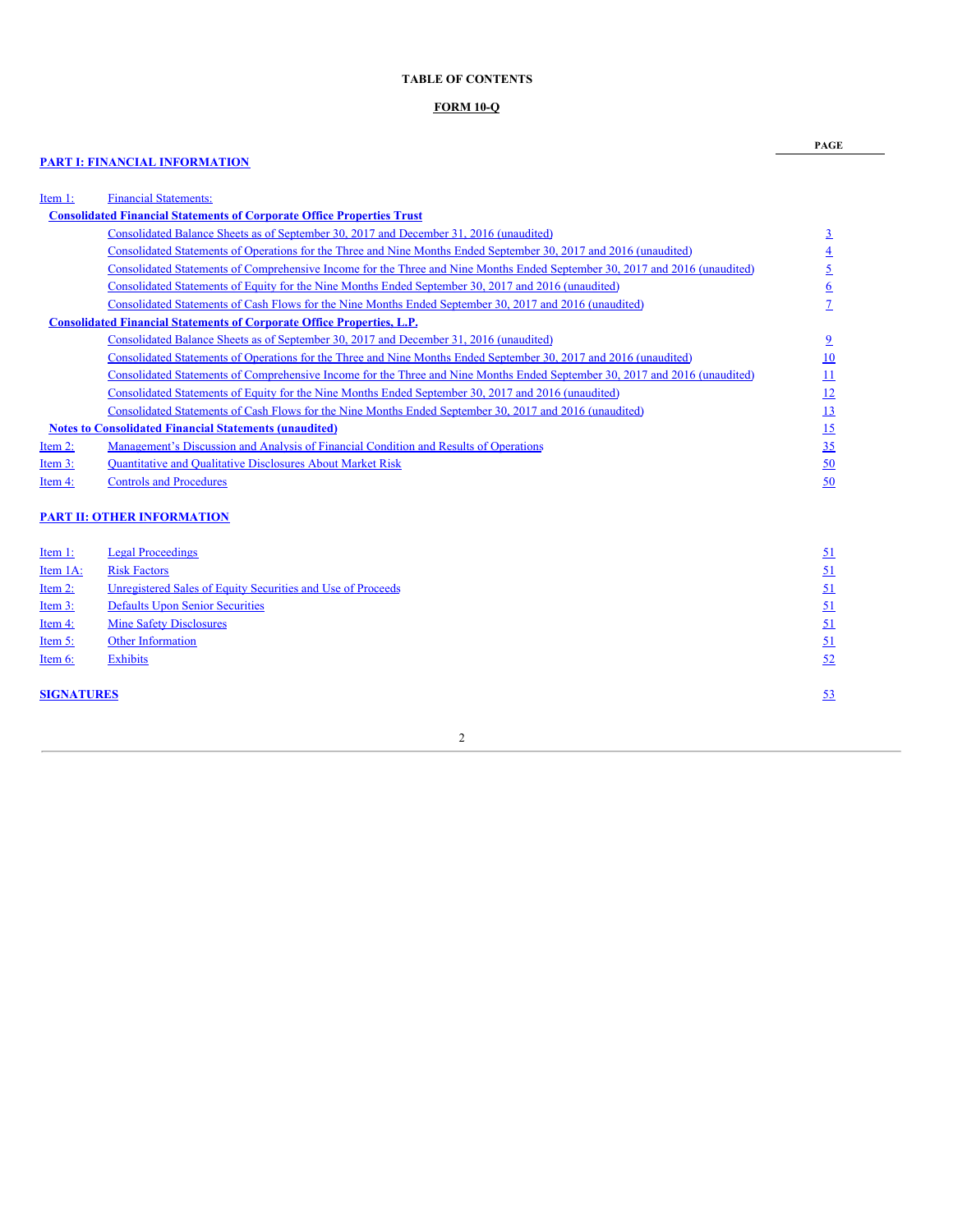<span id="page-4-3"></span><span id="page-4-2"></span><span id="page-4-1"></span><span id="page-4-0"></span>**ITEM 1. Financial Statements**

#### **Corporate Office Properties Trust and Subsidiaries Consolidated Balance Sheets (in thousands, except share data) (unaudited)**

|                                                                                                                                                                                                                    | September 30,<br>2017 |    | December 31,<br>2016 |
|--------------------------------------------------------------------------------------------------------------------------------------------------------------------------------------------------------------------|-----------------------|----|----------------------|
| <b>Assets</b>                                                                                                                                                                                                      |                       |    |                      |
| Properties, net:                                                                                                                                                                                                   |                       |    |                      |
| Operating properties, net                                                                                                                                                                                          | \$<br>2,690,712       | \$ | 2,671,831            |
| Projects in development or held for future development                                                                                                                                                             | 406.319               |    | 401,531              |
| Total properties, net                                                                                                                                                                                              | 3.097.031             |    | 3,073,362            |
| Assets held for sale, net                                                                                                                                                                                          | 74,415                |    | 94,654               |
| Cash and cash equivalents                                                                                                                                                                                          | 10,858                |    | 209,863              |
| Restricted cash and marketable securities                                                                                                                                                                          | 6,173                 |    | 8,193                |
| Investment in unconsolidated real estate joint venture                                                                                                                                                             | 25,194                |    | 25,548               |
| Accounts receivable (net of allowance for doubtful accounts of \$639 and \$603, respectively)                                                                                                                      | 27,624                |    | 34,438               |
| Deferred rent receivable (net of allowance of \$255 and \$373, respectively)                                                                                                                                       | 84,743                |    | 90,219               |
| Intangible assets on real estate acquisitions, net                                                                                                                                                                 | 64,055                |    | 78,351               |
| Deferred leasing costs (net of accumulated amortization of \$28,590 and \$65,988, respectively)                                                                                                                    | 47,033                |    | 41,214               |
| Investing receivables                                                                                                                                                                                              | 56,108                |    | 52,279               |
| Prepaid expenses and other assets, net                                                                                                                                                                             | 66,538                |    | 72,764               |
| <b>Total assets</b>                                                                                                                                                                                                | \$<br>3,559,772       | \$ | 3,780,885            |
| <b>Liabilities and equity</b>                                                                                                                                                                                      |                       |    |                      |
| Liabilities:                                                                                                                                                                                                       |                       |    |                      |
| Debt, net                                                                                                                                                                                                          | \$<br>1,873,291       | \$ | 1,904,001            |
| Accounts payable and accrued expenses                                                                                                                                                                              | 121,483               |    | 108,682              |
| Rents received in advance and security deposits                                                                                                                                                                    | 26,223                |    | 29,798               |
| Dividends and distributions payable                                                                                                                                                                                | 28,462                |    | 31,335               |
| Deferred revenue associated with operating leases                                                                                                                                                                  | 12,047                |    | 12,666               |
| Redeemable preferred shares of beneficial interest (\$0.01 par value; 531,667 shares issued and outstanding at December 31, 2016<br>and none at September 30, 2017)                                                |                       |    | 26,583               |
| Capital lease obligation                                                                                                                                                                                           | 16,347                |    |                      |
| Other liabilities                                                                                                                                                                                                  | 43,866                |    | 50,177               |
| <b>Total liabilities</b>                                                                                                                                                                                           | 2,121,719             |    | 2,163,242            |
| Commitments and contingencies (Note 15)                                                                                                                                                                            |                       |    |                      |
| Redeemable noncontrolling interests                                                                                                                                                                                | 23,269                |    | 22,979               |
| Equity:                                                                                                                                                                                                            |                       |    |                      |
| Corporate Office Properties Trust's shareholders' equity:                                                                                                                                                          |                       |    |                      |
| Preferred Shares of beneficial interest at liquidation preference (\$0.01 par value; 25,000,000 shares authorized, 6,900,000 shares<br>issued and outstanding at December 31, 2016 and none at September 30, 2017) |                       |    | 172,500              |
| Common Shares of beneficial interest (\$0.01 par value; 125,000,000 shares authorized, shares issued and outstanding of 99,608,170<br>at September 30, 2017 and 98,498,651 at December 31, 2016)                   | 996                   |    | 985                  |
| Additional paid-in capital                                                                                                                                                                                         | 2,150,067             |    | 2,116,581            |
| Cumulative distributions in excess of net income                                                                                                                                                                   | (800, 290)            |    | (765, 276)           |
| Accumulated other comprehensive loss                                                                                                                                                                               |                       |    |                      |
| Total Corporate Office Properties Trust's shareholders' equity                                                                                                                                                     | (859)                 |    | (1,731)              |
| Noncontrolling interests in subsidiaries:                                                                                                                                                                          | 1,349,914             |    | 1,523,059            |
|                                                                                                                                                                                                                    |                       |    |                      |
| Common units in COPLP<br>Preferred units in COPLP                                                                                                                                                                  | 44,089                |    | 49,228               |
|                                                                                                                                                                                                                    | 8,800                 |    | 8,800                |
| Other consolidated entities                                                                                                                                                                                        | 11,981                |    | 13,577               |
| Noncontrolling interests in subsidiaries                                                                                                                                                                           | 64,870                |    | 71,605               |
| Total equity                                                                                                                                                                                                       | 1,414,784             |    | 1,594,664            |
| Total liabilities, redeemable noncontrolling interest and equity                                                                                                                                                   | \$<br>3,559,772       | S  | 3,780,885            |

See accompanying notes to consolidated financial statements.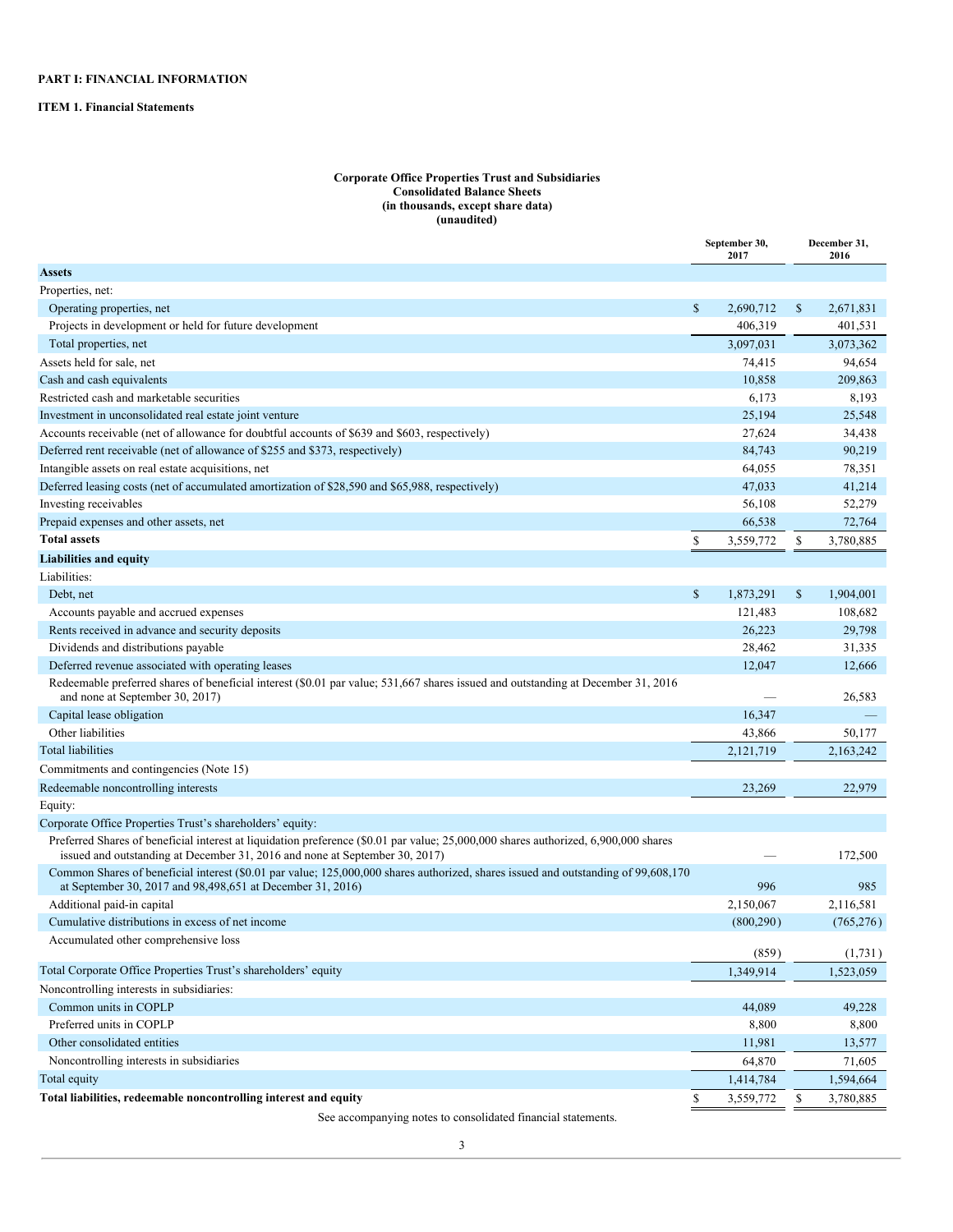#### **Corporate Office Properties Trust and Subsidiaries Consolidated Statements of Operations (in thousands, except per share data) (unaudited)**

<span id="page-5-0"></span>

|                                                                                   | <b>For the Three Months Ended</b><br>September 30, |          |              | For the Nine Months Ended<br>September 30, |              |           |              |           |
|-----------------------------------------------------------------------------------|----------------------------------------------------|----------|--------------|--------------------------------------------|--------------|-----------|--------------|-----------|
|                                                                                   |                                                    | 2017     |              | 2016                                       |              | 2017      |              | 2016      |
| Revenues                                                                          |                                                    |          |              |                                            |              |           |              |           |
| Rental revenue                                                                    | \$                                                 | 102,275  | \$           | 103,956                                    | S            | 304,237   | S            | 316,862   |
| Tenant recoveries and other real estate operations revenue                        |                                                    | 24,956   |              | 26,998                                     |              | 78,058    |              | 81,103    |
| Construction contract and other service revenues                                  |                                                    | 29,786   |              | 11,149                                     |              | 65,958    |              | 34,372    |
| Total revenues                                                                    |                                                    | 157,017  |              | 142,103                                    |              | 448,253   |              | 432,337   |
| Expenses                                                                          |                                                    |          |              |                                            |              |           |              |           |
| Property operating expenses                                                       |                                                    | 46,368   |              | 49,952                                     |              | 143,515   |              | 149,968   |
| Depreciation and amortization associated with real estate operations              |                                                    | 34,438   |              | 32,015                                     |              | 100,290   |              | 99,790    |
| Construction contract and other service expenses                                  |                                                    | 28,788   |              | 10,341                                     |              | 63,589    |              | 32,513    |
| Impairment (recoveries) losses                                                    |                                                    | (161)    |              | 27,699                                     |              | 1,464     |              | 99,837    |
| General, administrative and leasing expenses                                      |                                                    | 7,368    |              | 8,855                                      |              | 23,838    |              | 28,764    |
| Business development expenses and land carry costs                                |                                                    | 1,277    |              | 1,716                                      |              | 4,567     |              | 6,497     |
| Total operating expenses                                                          |                                                    | 118,078  |              | 130,578                                    |              | 337,263   |              | 417,369   |
| Operating income                                                                  |                                                    | 38,939   |              | 11,525                                     |              | 110,990   |              | 14,968    |
| Interest expense                                                                  |                                                    | (19,615) |              | (18, 301)                                  |              | (57, 772) |              | (64, 499) |
| Interest and other income                                                         |                                                    | 1,508    |              | 1,391                                      |              | 4,817     |              | 3,877     |
| Loss on early extinguishment of debt                                              |                                                    |          |              | (59)                                       |              | (513)     |              | (37)      |
| Income (loss) before equity in income of unconsolidated entities and income taxes |                                                    | 20,832   |              | (5, 444)                                   |              | 57,522    |              | (45, 691) |
| Equity in income of unconsolidated entities                                       |                                                    | 719      |              | 594                                        |              | 2,162     |              | 614       |
| Income tax (expense) benefit                                                      |                                                    | (57)     |              | 21                                         |              | (145)     |              | 28        |
| Income (loss) before gain on sales of real estate                                 |                                                    | 21,494   |              | (4,829)                                    |              | 59,539    |              | (45,049)  |
| Gain on sales of real estate                                                      |                                                    | 1,188    |              | 34,101                                     |              | 5,438     |              | 34,101    |
| Net income (loss)                                                                 |                                                    | 22,682   |              | 29,272                                     |              | 64,977    |              | (10, 948) |
| Net (income) loss attributable to noncontrolling interests:                       |                                                    |          |              |                                            |              |           |              |           |
| Common units in COPLP                                                             |                                                    | (704)    |              | (901)                                      |              | (1,611)   |              | 948       |
| Preferred units in COPLP                                                          |                                                    | (165)    |              | (165)                                      |              | (495)     |              | (495)     |
| Other consolidated entities                                                       |                                                    | (897)    |              | (907)                                      |              | (2,738)   |              | (2,799)   |
| Net income (loss) attributable to COPT                                            |                                                    | 20,916   |              | 27,299                                     |              | 60,133    |              | (13,294)  |
| Preferred share dividends                                                         |                                                    |          |              | (3,552)                                    |              | (6,219)   |              | (10,657)  |
| Issuance costs associated with redeemed preferred shares                          |                                                    |          |              |                                            |              | (6, 847)  |              |           |
| Net income (loss) attributable to COPT common shareholders                        | $\mathbb S$                                        | 20,916   | $\$$         | 23,747                                     | $\mathbb{S}$ | 47,067    | $\mathbb{S}$ | (23,951)  |
| Earnings per common share:                                                        |                                                    |          |              |                                            |              |           |              |           |
| Net income (loss) attributable to COPT common shareholders - basic                | \$                                                 | 0.21     | \$           | 0.25                                       | \$           | 0.47      | \$           | (0.26)    |
| Net income (loss) attributable to COPT common shareholders - diluted              | \$                                                 | 0.21     | \$           | 0.25                                       | \$           | 0.47      | S            | (0.26)    |
| Dividends declared per common share                                               | $\mathbb{S}$                                       | 0.275    | $\mathbb{S}$ | 0.275                                      | $\mathbb{S}$ | 0.825     | $\mathbb S$  | 0.825     |

See accompanying notes to consolidated financial statements.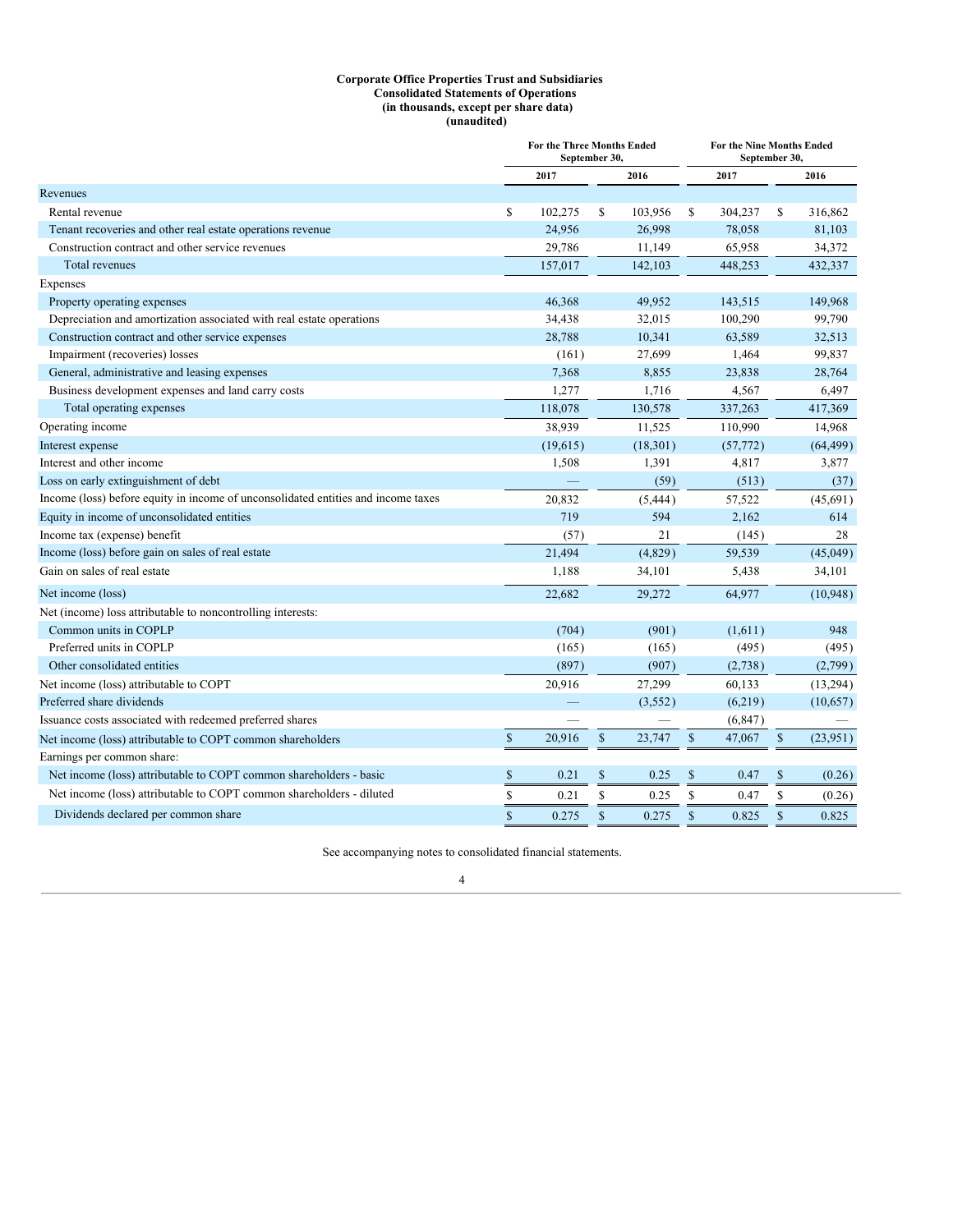#### **Corporate Office Properties Trust and Subsidiaries Consolidated Statements of Comprehensive Income (in thousands) (unaudited)**

<span id="page-6-0"></span>

|                                                                                        | <b>For the Three Months Ended</b><br>September 30, |  |         |  | For the Nine Months Ended September<br>30, |  |           |  |
|----------------------------------------------------------------------------------------|----------------------------------------------------|--|---------|--|--------------------------------------------|--|-----------|--|
|                                                                                        | 2017                                               |  | 2016    |  | 2017                                       |  | 2016      |  |
| Net income (loss)                                                                      | 22,682                                             |  | 29,272  |  | 64,977                                     |  | (10, 948) |  |
| Other comprehensive income (loss)                                                      |                                                    |  |         |  |                                            |  |           |  |
| Unrealized (loss) gain on interest rate derivatives                                    | (301)                                              |  | 407     |  | (1,877)                                    |  | (16, 581) |  |
| Loss on interest rate derivatives recognized in interest expense (effective portion)   | 615                                                |  | 1,043   |  | 2,652                                      |  | 2,763     |  |
| Loss on interest rate derivatives recognized in interest expense (ineffective portion) |                                                    |  |         |  | 88                                         |  |           |  |
| Equity in other comprehensive income (loss) of equity method investee                  |                                                    |  |         |  | 39                                         |  | (184)     |  |
| Other comprehensive income (loss)                                                      | 314                                                |  | 1,450   |  | 902                                        |  | (14,002)  |  |
| Comprehensive income (loss)                                                            | 22,996                                             |  | 30.722  |  | 65,879                                     |  | (24,950)  |  |
| Comprehensive income attributable to noncontrolling interests                          | (1,776)                                            |  | (2,025) |  | (4,874)                                    |  | (1,820)   |  |
| Comprehensive income (loss) attributable to COPT                                       | 21.220                                             |  | 28.697  |  | 61.005                                     |  | (26,770)  |  |

See accompanying notes to consolidated financial statements.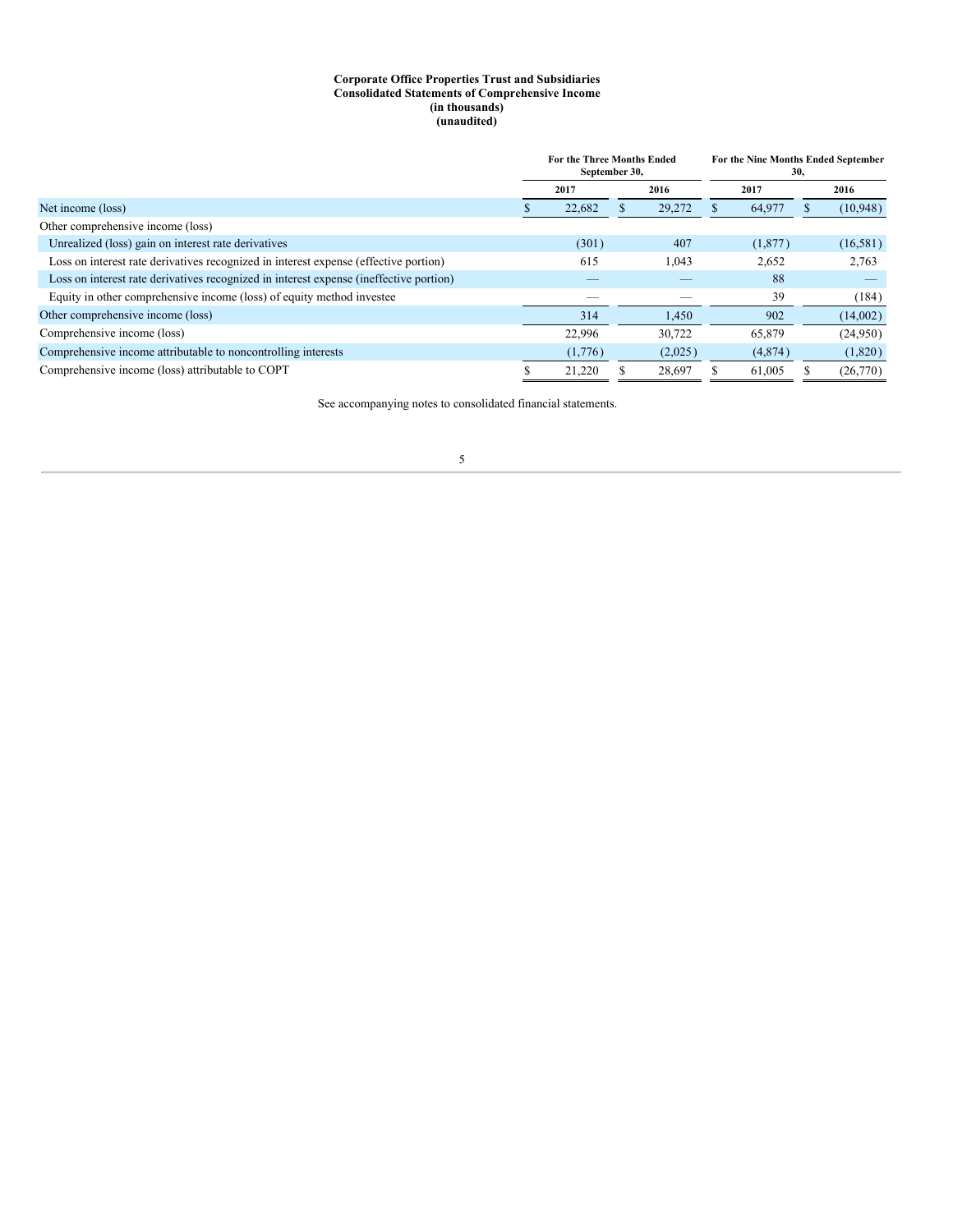#### **Corporate Office Properties Trust and Subsidiaries Consolidated Statements of Equity (Dollars in thousands) (unaudited)**

<span id="page-7-0"></span>

|                                                                                         | Preferred<br><b>Shares</b> |    | Common<br><b>Shares</b> | <b>Additional</b><br>Paid-in<br>Capital | Cumulative<br><b>Distributions</b> in<br><b>Excess of Net</b><br>Income |               | Accumulated<br>Other<br>Comprehensive<br>Loss |               | Noncontrolling<br><b>Interests</b> | Total       |
|-----------------------------------------------------------------------------------------|----------------------------|----|-------------------------|-----------------------------------------|-------------------------------------------------------------------------|---------------|-----------------------------------------------|---------------|------------------------------------|-------------|
| Balance at December 31, 2015 (94,531,512 common shares<br>outstanding)                  | \$199,083                  | \$ | 945                     | \$2,004,507                             | \$<br>(657, 172)                                                        | $\mathbb{S}$  | (2,838)                                       | \$            | 72,039                             | \$1,616,564 |
| Conversion of common units to common shares (87,000 shares)                             |                            |    | $\mathbf{1}$            | 1,166                                   |                                                                         |               |                                               |               | (1,167)                            |             |
| Costs associated with common shares issued to the public                                |                            |    |                         | (5)                                     |                                                                         |               |                                               |               |                                    | (5)         |
| Share-based compensation (146,274 shares issued, net of<br>redemptions)                 |                            |    | $\overline{c}$          | 6,175                                   |                                                                         |               |                                               |               |                                    | 6,177       |
| Redemption of vested equity awards                                                      |                            |    |                         | (2,179)                                 |                                                                         |               |                                               |               |                                    | (2,179)     |
| Adjustments to noncontrolling interests resulting from changes<br>in ownership of COPLP |                            |    |                         | (42)                                    |                                                                         |               |                                               |               | 42                                 |             |
| Comprehensive loss                                                                      |                            |    |                         |                                         | (13,294)                                                                |               | (13, 476)                                     |               | 141                                | (26, 629)   |
| Dividends                                                                               |                            |    |                         |                                         | (88, 796)                                                               |               |                                               |               |                                    | (88, 796)   |
| Distributions to owners of common and preferred units in<br><b>COPLP</b>                |                            |    |                         |                                         |                                                                         |               |                                               |               | (3, 498)                           | (3, 498)    |
| Distributions to noncontrolling interests in other consolidated<br>entities             |                            |    |                         |                                         |                                                                         |               |                                               |               | (12)                               | (12)        |
| Adjustment to arrive at fair value of redeemable noncontrolling<br>interests            |                            |    |                         | (516)                                   |                                                                         |               |                                               |               |                                    | (516)       |
| Tax loss from share-based compensation                                                  |                            |    |                         | (319)                                   |                                                                         |               |                                               |               |                                    | (319)       |
| Balance at September 30, 2016 (94,764,786 common shares<br>outstanding)                 | \$199,083                  | S  | 948                     | \$2,008,787                             | \$<br>(759, 262)                                                        | <sup>\$</sup> | (16,314)                                      | \$            | 67,545                             | \$1,500,787 |
| Balance at December 31, 2016 (98,498,651 common shares<br>outstanding)                  | \$172,500                  | \$ | 985                     | \$2,116,581                             | \$<br>(765, 276)                                                        | $\mathcal{S}$ | (1,731)                                       | $\mathcal{S}$ | 71,605                             | \$1,594,664 |
| Redemption of preferred shares (6,900,000 shares)                                       | (172,500)                  |    |                         | 6,847                                   | (6, 847)                                                                |               |                                               |               |                                    | (172,500)   |
| Conversion of common units to common shares (337,000)<br>shares)                        |                            |    | $\overline{3}$          | 4,599                                   |                                                                         |               |                                               |               | (4,602)                            |             |
| Common shares issued under at-the-market program (591,042)<br>shares)                   |                            |    | 6                       | 19,662                                  |                                                                         |               |                                               |               |                                    | 19,668      |
| Exercise of share options (5,000 shares)                                                |                            |    |                         | 150                                     |                                                                         |               |                                               |               |                                    | 150         |
| Share-based compensation (176,477 shares issued, net of<br>redemptions)                 |                            |    | $\overline{c}$          | 4,442                                   |                                                                         |               |                                               |               |                                    | 4,444       |
| Redemption of vested equity awards                                                      |                            |    |                         | (1, 869)                                |                                                                         |               |                                               |               |                                    | (1,869)     |
| Adjustments to noncontrolling interests resulting from changes<br>in ownership of COPLP |                            |    |                         | (589)                                   |                                                                         |               |                                               |               | 589                                |             |
| Comprehensive income                                                                    |                            |    |                         |                                         | 60,133                                                                  |               | 872                                           |               | 3,154                              | 64,159      |
| Dividends                                                                               |                            |    |                         |                                         | (88,300)                                                                |               |                                               |               |                                    | (88,300)    |
| Distributions to owners of common and preferred units in<br><b>COPLP</b>                |                            |    |                         |                                         |                                                                         |               |                                               |               | (3,262)                            | (3,262)     |
| Distributions to noncontrolling interests in other consolidated<br>entities             |                            |    |                         |                                         |                                                                         |               |                                               |               | (2,614)                            | (2,614)     |
| Adjustment to arrive at fair value of redeemable noncontrolling<br>interests            |                            |    |                         | 244                                     |                                                                         |               |                                               |               |                                    | 244         |
| Balance at September 30, 2017 (99,608,170 common shares<br>outstanding)                 | \$                         | \$ | 996                     | \$2,150,067                             | \$<br>(800, 290)                                                        | \$            | (859)                                         | S             | 64,870                             | \$1,414,784 |

See accompanying notes to consolidated financial statements.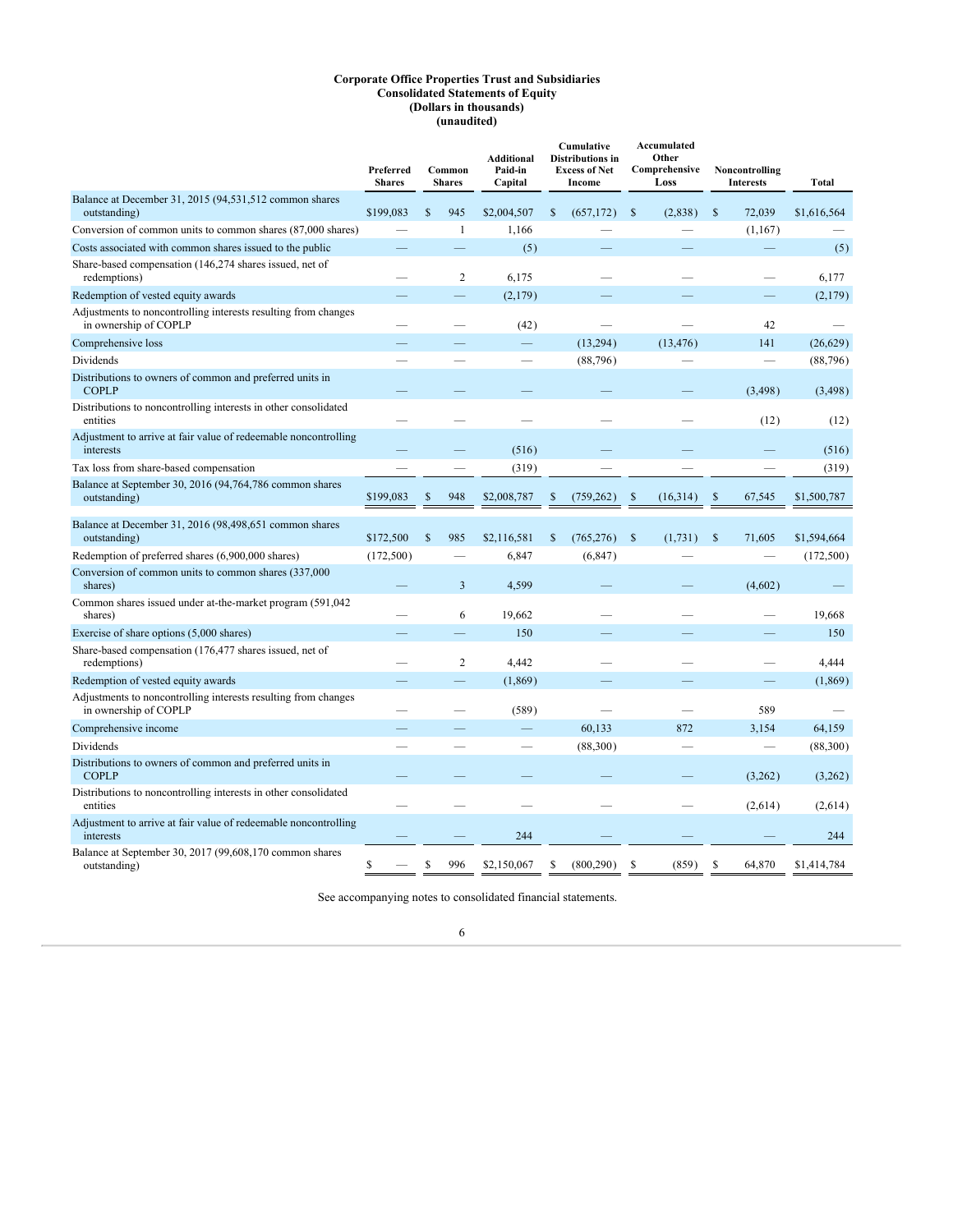#### **Corporate Office Properties Trust and Subsidiaries Consolidated Statements of Cash Flows (in thousands) (unaudited)**

<span id="page-8-0"></span>

|                                                                                  |                       | For the Nine Months Ended September 30, |
|----------------------------------------------------------------------------------|-----------------------|-----------------------------------------|
|                                                                                  | 2017                  | 2016                                    |
| Cash flows from operating activities                                             |                       |                                         |
| Revenues from real estate operations received                                    | \$<br>390,116         | S<br>393,300                            |
| Construction contract and other service revenues received                        | 72.682                | 54,399                                  |
| Property operating expenses paid                                                 | (144, 187)            | (154,203)                               |
| Construction contract and other service expenses paid                            | (57, 189)             | (33,169)                                |
| General, administrative, leasing, business development and land carry costs paid | (27,066)              | (27, 879)                               |
| Interest expense paid                                                            | (55, 637)             | (61, 662)                               |
| Lease incentives                                                                 | (9, 414)              | (1,789)                                 |
| Other                                                                            | 1,373                 | 976                                     |
| Net cash provided by operating activities                                        | 170,678               | 169,973                                 |
| <b>Cash flows from investing activities</b>                                      |                       |                                         |
| Construction, development and redevelopment                                      | (113, 678)            | (121, 297)                              |
| Tenant improvements on operating properties                                      | (19, 876)             | (26, 055)                               |
| Other capital improvements on operating properties                               | (15, 174)             | (22,063)                                |
| Proceeds from dispositions of properties                                         | 101,107               | 210,661                                 |
| Proceeds from partial sale of properties, net of related debt                    |                       | 43,686                                  |
| Leasing costs paid                                                               | (6, 468)              | (6,024)                                 |
| Other                                                                            | 1,359                 | (991)                                   |
| Net cash (used in) provided by investing activities                              | (52,730)              | 77,917                                  |
| Cash flows from financing activities                                             |                       |                                         |
| Proceeds from debt                                                               |                       |                                         |
| Revolving Credit Facility                                                        | 268,000               | 362,500                                 |
| Other debt proceeds                                                              |                       | 105,000                                 |
| Repayments of debt                                                               |                       |                                         |
| <b>Revolving Credit Facility</b>                                                 | (98,000)              | (406,000)                               |
| Scheduled principal amortization                                                 | (2,878)               | (4, 454)                                |
| Other debt repayments                                                            | (200, 150)            | (203, 056)                              |
| Deferred financing costs paid                                                    |                       | (825)                                   |
| Net proceeds from issuance of common shares                                      | 19,834                | (46)                                    |
| Redemption of preferred shares                                                   | (199,083)             |                                         |
| Common share dividends paid                                                      | (81,779)              | (78,072)                                |
| Preferred share dividends paid                                                   | (9,305)               | (10,657)                                |
| Distributions paid to noncontrolling interests in COPLP                          | (3,371)               | (3, 476)                                |
| Distributions paid to redeemable noncontrolling interests                        | (7, 860)              | (14,329)                                |
| Redemption of vested equity awards                                               | (1, 869)              | (2,179)                                 |
| Other                                                                            | (492)                 | (5,032)                                 |
| Net cash used in financing activities                                            | (316,953)             | (260, 626)                              |
| Net decrease in cash and cash equivalents                                        | (199,005)             | (12,736)                                |
| Cash and cash equivalents                                                        |                       |                                         |
| Beginning of period                                                              | 209,863               | 60,310                                  |
| End of period                                                                    | $\sqrt{\ }$<br>10,858 | $\mathbb{S}$<br>47,574                  |
|                                                                                  |                       |                                         |

See accompanying notes to consolidated financial statements.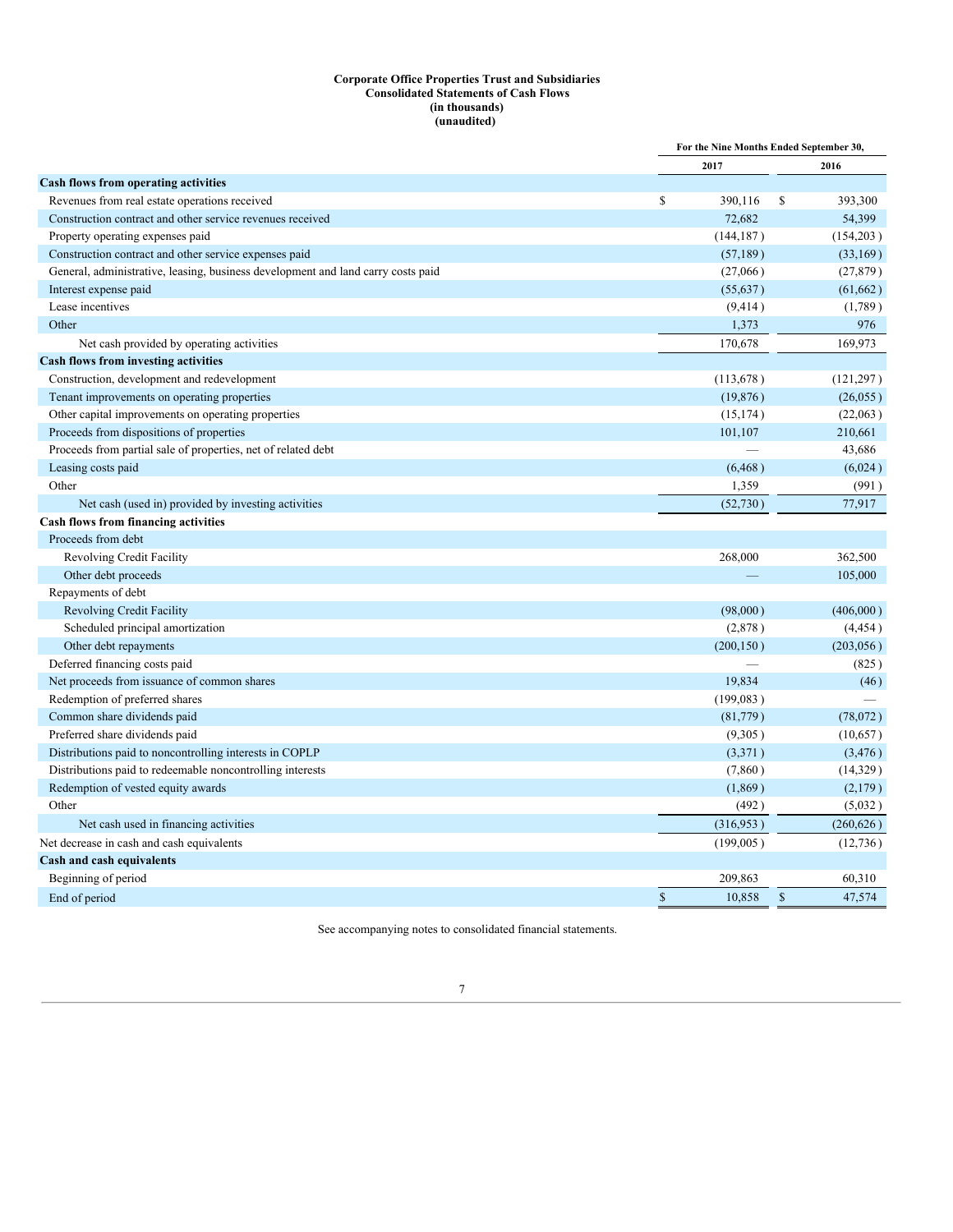### **Corporate Office Properties Trust and Subsidiaries Consolidated Statements of Cash Flows (continued) (in thousands) (unaudited)**

|                                                                                                                                                                    |               | For the Nine Months Ended September 30, |               |            |
|--------------------------------------------------------------------------------------------------------------------------------------------------------------------|---------------|-----------------------------------------|---------------|------------|
|                                                                                                                                                                    |               | 2017                                    |               | 2016       |
| Reconciliation of net income (loss) to net cash provided by operating activities:                                                                                  |               |                                         |               |            |
| Net income (loss)                                                                                                                                                  | \$            | 64,977                                  | S             | (10, 948)  |
| Adjustments to reconcile net income (loss) to net cash provided by operating activities:                                                                           |               |                                         |               |            |
| Depreciation and amortization                                                                                                                                      |               | 101,963                                 |               | 101,429    |
| Impairment losses                                                                                                                                                  |               | 1,457                                   |               | 99,797     |
| (Gain) loss on interest rate derivatives                                                                                                                           |               | (43)                                    |               | 347        |
| Amortization of deferred financing costs and net debt discounts                                                                                                    |               | 3,514                                   |               | 4,456      |
| Increase in deferred rent receivable                                                                                                                               |               | (545)                                   |               | (930)      |
| Gain on sales of real estate                                                                                                                                       |               | (5, 438)                                |               | (34, 101)  |
| Share-based compensation                                                                                                                                           |               | 4,092                                   |               | 5,637      |
| Other                                                                                                                                                              |               | (3,970)                                 |               | (2, 727)   |
| Operating changes in assets and liabilities:                                                                                                                       |               |                                         |               |            |
| Decrease in accounts receivable                                                                                                                                    |               | 7,498                                   |               | 3,658      |
| Decrease in restricted cash and marketable securities                                                                                                              |               | 2,778                                   |               | 18         |
| Decrease (increase) in prepaid expenses and other assets, net                                                                                                      |               | 3,190                                   |               | (19,778)   |
| (Decrease) increase in accounts payable, accrued expenses and other liabilities                                                                                    |               | (5,220)                                 |               | 31,523     |
| Decrease in rents received in advance and security deposits                                                                                                        |               | (3,575)                                 |               | (8,408)    |
| Net cash provided by operating activities                                                                                                                          | ${\mathbb S}$ | 170,678                                 | \$            | 169,973    |
| Supplemental schedule of non-cash investing and financing activities:                                                                                              |               |                                         |               |            |
| Increase in accrued capital improvements, leasing and other investing activity costs                                                                               | \$            | 17,129                                  | S             | 9,963      |
| Increase in property in connection with capital lease obligation                                                                                                   | $\mathsf{\$}$ | 16,127                                  | $\mathbb{S}$  |            |
| Increase in property and redeemable noncontrolling interests in connection with property contributed in a joint venture                                            | <sup>\$</sup> |                                         | S             | 22,600     |
| Decrease in redeemable noncontrolling interests and increase in other liabilities in connection with distribution payable to<br>redeemable noncontrolling interest | $\mathsf{\$}$ |                                         | $\mathbb{S}$  | 6.683      |
| Non-cash changes from partial sale of properties, net of debt:                                                                                                     |               |                                         |               |            |
| Decrease in properties, net                                                                                                                                        | $\mathsf{\$}$ |                                         | $\mathbb{S}$  | (114, 597) |
| Increase in investment in unconsolidated real estate joint venture                                                                                                 | <sup>\$</sup> |                                         | S             | 25,680     |
| Decrease in debt                                                                                                                                                   | $\mathbb S$   |                                         | $\mathbb{S}$  | 59,534     |
| Other net decreases in assets and liabilities                                                                                                                      | <sup>\$</sup> |                                         | S             | 3,619      |
| Increase (decrease) in fair value of derivatives applied to accumulated other comprehensive loss and noncontrolling interests \$                                   |               | 774                                     | $\mathbb{S}$  | (13, 817)  |
| Equity in other comprehensive income (loss) of an equity method investee                                                                                           | \$            | 39                                      | $\mathbb{S}$  | (184)      |
| Dividends/distribution payable                                                                                                                                     | $\mathbf S$   | 28,462                                  | $\mathbb{S}$  | 30,225     |
| Decrease in noncontrolling interests and increase in shareholders' equity in connection with the conversion of common units<br>into common shares                  | \$            | 4,602                                   | S             | 1,167      |
| Adjustments to noncontrolling interests resulting from changes in COPLP ownership                                                                                  | $\mathsf{\$}$ | 589                                     | $\mathbb{S}$  | 42         |
| (Decrease) increase in redeemable noncontrolling interest and (increase) decrease in equity to carry redeemable<br>noncontrolling interest at fair value           | \$            | (244)                                   | <sup>\$</sup> | 516        |

See accompanying notes to consolidated financial statements.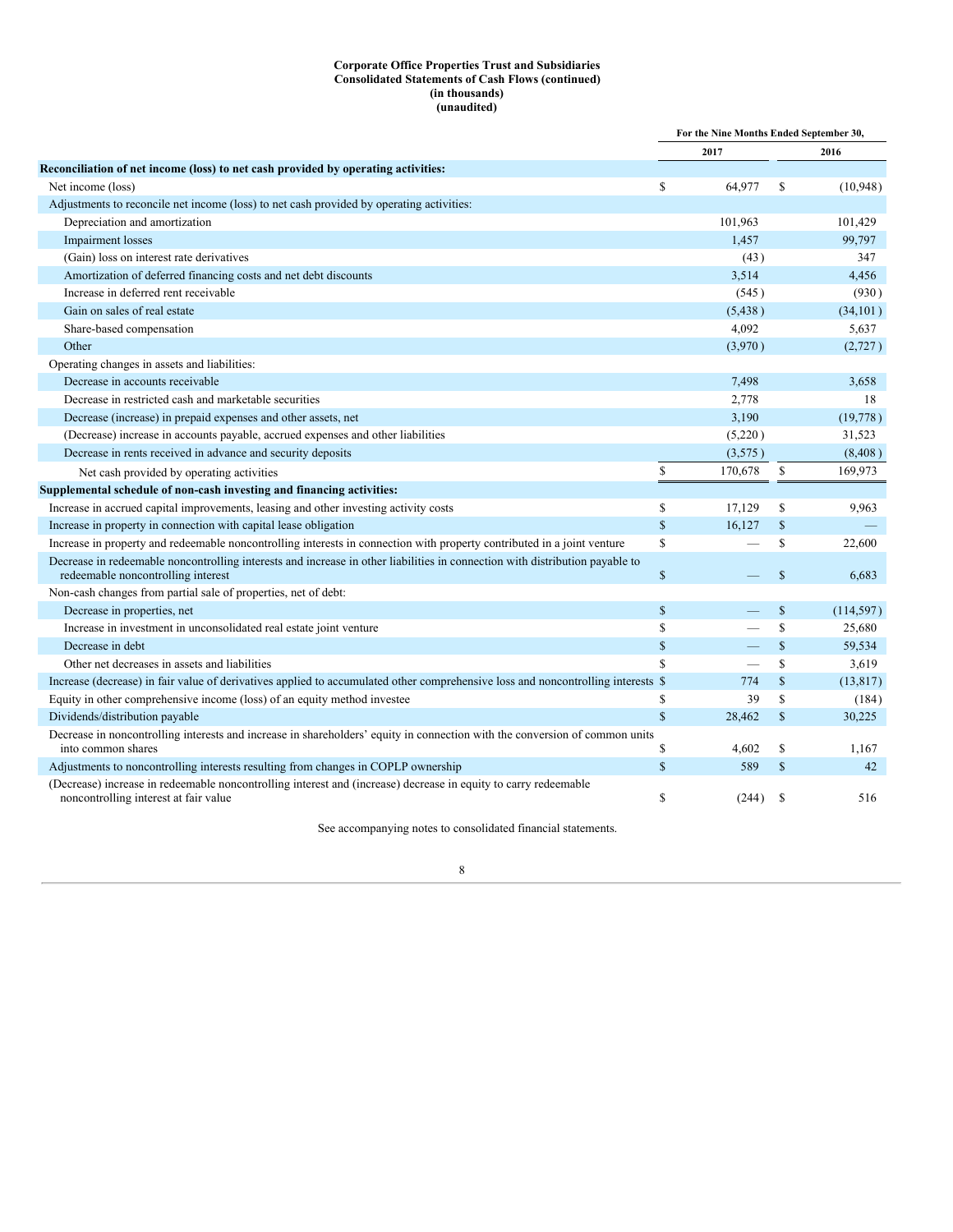#### **Corporate Office Properties, L.P. and Subsidiaries Consolidated Balance Sheets (in thousands, except unit data) (unaudited)**

<span id="page-10-1"></span><span id="page-10-0"></span>

| Operating properties, net<br>$\mathbb{S}$<br>S<br>2,690,712<br>2,671,831<br>Projects in development or held for future development<br>406,319<br>401,531<br>Total properties, net<br>3,097,031<br>3,073,362<br>Assets held for sale, net<br>74,415<br>94,654<br>209,863<br>10.858<br>1,766<br>2,756<br>25,194<br>25,548<br>27,624<br>34,438<br>84,743<br>90,219<br>64,055<br>78,351<br>47,033<br>41,214<br>52,279<br>56,108<br>72,764<br>66,538<br>\$<br>\$<br>3,775,448<br>3,555,365<br>Liabilities:<br>$\mathbb{S}$<br>$\mathbb{S}$<br>1,904,001<br>Debt, net<br>1,873,291<br>108.682<br>Accounts payable and accrued expenses<br>121,483<br>26,223<br>Rents received in advance and security deposits<br>29,798<br>28,462<br>31,335<br>Distributions payable<br>Deferred revenue associated with operating leases<br>12,047<br>12,666<br>Redeemable preferred units of general partner, 531,667 units outstanding at December 31, 2016 and none at September 30, 2017<br>26,583<br>16,347<br>Capital lease obligation<br>$\overline{\phantom{a}}$<br>Other liabilities<br>39,459<br>44,740<br>2,117,312<br>2,157,805<br>22.979<br>Redeemable noncontrolling interests<br>23,269<br>General partner, 6,900,000 preferred units outstanding at December 31, 2016 and none at September 30, 2017<br>172,500<br>Limited partner, 352,000 preferred units outstanding at September 30, 2017 and December 31, 2016<br>8,800<br>8,800<br>Common units, 99,608,170 and 98,498,651 held by the general partner and 3,253,391 and 3,590,391 held by limited partners at<br>September 30, 2017 and December 31, 2016, respectively<br>1,394,911<br>1,401,597<br>Accumulated other comprehensive loss<br>(952)<br>(1, 854)<br>Total Corporate Office Properties, L.P.'s equity<br>1,402,759<br>1,581,043<br>Noncontrolling interests in subsidiaries<br>12.025<br>13.621<br>1,414,784<br>1,594,664<br>S.<br>S<br>3,775,448<br>Total liabilities, redeemable noncontrolling interest and equity<br>3,555,365 |                                                                                                 | September 30,<br>2017 | December 31,<br>2016 |
|----------------------------------------------------------------------------------------------------------------------------------------------------------------------------------------------------------------------------------------------------------------------------------------------------------------------------------------------------------------------------------------------------------------------------------------------------------------------------------------------------------------------------------------------------------------------------------------------------------------------------------------------------------------------------------------------------------------------------------------------------------------------------------------------------------------------------------------------------------------------------------------------------------------------------------------------------------------------------------------------------------------------------------------------------------------------------------------------------------------------------------------------------------------------------------------------------------------------------------------------------------------------------------------------------------------------------------------------------------------------------------------------------------------------------------------------------------------------------------------------------------------------------------------------------------------------------------------------------------------------------------------------------------------------------------------------------------------------------------------------------------------------------------------------------------------------------------------------------------------------------------------------------------------------------------------------------------------------------------------------------|-------------------------------------------------------------------------------------------------|-----------------------|----------------------|
|                                                                                                                                                                                                                                                                                                                                                                                                                                                                                                                                                                                                                                                                                                                                                                                                                                                                                                                                                                                                                                                                                                                                                                                                                                                                                                                                                                                                                                                                                                                                                                                                                                                                                                                                                                                                                                                                                                                                                                                                    | <b>Assets</b>                                                                                   |                       |                      |
|                                                                                                                                                                                                                                                                                                                                                                                                                                                                                                                                                                                                                                                                                                                                                                                                                                                                                                                                                                                                                                                                                                                                                                                                                                                                                                                                                                                                                                                                                                                                                                                                                                                                                                                                                                                                                                                                                                                                                                                                    | Properties, net:                                                                                |                       |                      |
|                                                                                                                                                                                                                                                                                                                                                                                                                                                                                                                                                                                                                                                                                                                                                                                                                                                                                                                                                                                                                                                                                                                                                                                                                                                                                                                                                                                                                                                                                                                                                                                                                                                                                                                                                                                                                                                                                                                                                                                                    |                                                                                                 |                       |                      |
|                                                                                                                                                                                                                                                                                                                                                                                                                                                                                                                                                                                                                                                                                                                                                                                                                                                                                                                                                                                                                                                                                                                                                                                                                                                                                                                                                                                                                                                                                                                                                                                                                                                                                                                                                                                                                                                                                                                                                                                                    |                                                                                                 |                       |                      |
|                                                                                                                                                                                                                                                                                                                                                                                                                                                                                                                                                                                                                                                                                                                                                                                                                                                                                                                                                                                                                                                                                                                                                                                                                                                                                                                                                                                                                                                                                                                                                                                                                                                                                                                                                                                                                                                                                                                                                                                                    |                                                                                                 |                       |                      |
|                                                                                                                                                                                                                                                                                                                                                                                                                                                                                                                                                                                                                                                                                                                                                                                                                                                                                                                                                                                                                                                                                                                                                                                                                                                                                                                                                                                                                                                                                                                                                                                                                                                                                                                                                                                                                                                                                                                                                                                                    |                                                                                                 |                       |                      |
|                                                                                                                                                                                                                                                                                                                                                                                                                                                                                                                                                                                                                                                                                                                                                                                                                                                                                                                                                                                                                                                                                                                                                                                                                                                                                                                                                                                                                                                                                                                                                                                                                                                                                                                                                                                                                                                                                                                                                                                                    | Cash and cash equivalents                                                                       |                       |                      |
|                                                                                                                                                                                                                                                                                                                                                                                                                                                                                                                                                                                                                                                                                                                                                                                                                                                                                                                                                                                                                                                                                                                                                                                                                                                                                                                                                                                                                                                                                                                                                                                                                                                                                                                                                                                                                                                                                                                                                                                                    | Restricted cash and marketable securities                                                       |                       |                      |
|                                                                                                                                                                                                                                                                                                                                                                                                                                                                                                                                                                                                                                                                                                                                                                                                                                                                                                                                                                                                                                                                                                                                                                                                                                                                                                                                                                                                                                                                                                                                                                                                                                                                                                                                                                                                                                                                                                                                                                                                    | Investment in unconsolidated real estate joint venture                                          |                       |                      |
|                                                                                                                                                                                                                                                                                                                                                                                                                                                                                                                                                                                                                                                                                                                                                                                                                                                                                                                                                                                                                                                                                                                                                                                                                                                                                                                                                                                                                                                                                                                                                                                                                                                                                                                                                                                                                                                                                                                                                                                                    | Accounts receivable (net of allowance for doubtful accounts of \$639 and \$603, respectively)   |                       |                      |
|                                                                                                                                                                                                                                                                                                                                                                                                                                                                                                                                                                                                                                                                                                                                                                                                                                                                                                                                                                                                                                                                                                                                                                                                                                                                                                                                                                                                                                                                                                                                                                                                                                                                                                                                                                                                                                                                                                                                                                                                    | Deferred rent receivable (net of allowance of \$255 and \$373, respectively)                    |                       |                      |
|                                                                                                                                                                                                                                                                                                                                                                                                                                                                                                                                                                                                                                                                                                                                                                                                                                                                                                                                                                                                                                                                                                                                                                                                                                                                                                                                                                                                                                                                                                                                                                                                                                                                                                                                                                                                                                                                                                                                                                                                    | Intangible assets on real estate acquisitions, net                                              |                       |                      |
|                                                                                                                                                                                                                                                                                                                                                                                                                                                                                                                                                                                                                                                                                                                                                                                                                                                                                                                                                                                                                                                                                                                                                                                                                                                                                                                                                                                                                                                                                                                                                                                                                                                                                                                                                                                                                                                                                                                                                                                                    | Deferred leasing costs (net of accumulated amortization of \$28,590 and \$65,988, respectively) |                       |                      |
|                                                                                                                                                                                                                                                                                                                                                                                                                                                                                                                                                                                                                                                                                                                                                                                                                                                                                                                                                                                                                                                                                                                                                                                                                                                                                                                                                                                                                                                                                                                                                                                                                                                                                                                                                                                                                                                                                                                                                                                                    | Investing receivables                                                                           |                       |                      |
|                                                                                                                                                                                                                                                                                                                                                                                                                                                                                                                                                                                                                                                                                                                                                                                                                                                                                                                                                                                                                                                                                                                                                                                                                                                                                                                                                                                                                                                                                                                                                                                                                                                                                                                                                                                                                                                                                                                                                                                                    | Prepaid expenses and other assets, net                                                          |                       |                      |
|                                                                                                                                                                                                                                                                                                                                                                                                                                                                                                                                                                                                                                                                                                                                                                                                                                                                                                                                                                                                                                                                                                                                                                                                                                                                                                                                                                                                                                                                                                                                                                                                                                                                                                                                                                                                                                                                                                                                                                                                    | <b>Total assets</b>                                                                             |                       |                      |
|                                                                                                                                                                                                                                                                                                                                                                                                                                                                                                                                                                                                                                                                                                                                                                                                                                                                                                                                                                                                                                                                                                                                                                                                                                                                                                                                                                                                                                                                                                                                                                                                                                                                                                                                                                                                                                                                                                                                                                                                    | <b>Liabilities and equity</b>                                                                   |                       |                      |
|                                                                                                                                                                                                                                                                                                                                                                                                                                                                                                                                                                                                                                                                                                                                                                                                                                                                                                                                                                                                                                                                                                                                                                                                                                                                                                                                                                                                                                                                                                                                                                                                                                                                                                                                                                                                                                                                                                                                                                                                    |                                                                                                 |                       |                      |
|                                                                                                                                                                                                                                                                                                                                                                                                                                                                                                                                                                                                                                                                                                                                                                                                                                                                                                                                                                                                                                                                                                                                                                                                                                                                                                                                                                                                                                                                                                                                                                                                                                                                                                                                                                                                                                                                                                                                                                                                    |                                                                                                 |                       |                      |
|                                                                                                                                                                                                                                                                                                                                                                                                                                                                                                                                                                                                                                                                                                                                                                                                                                                                                                                                                                                                                                                                                                                                                                                                                                                                                                                                                                                                                                                                                                                                                                                                                                                                                                                                                                                                                                                                                                                                                                                                    |                                                                                                 |                       |                      |
|                                                                                                                                                                                                                                                                                                                                                                                                                                                                                                                                                                                                                                                                                                                                                                                                                                                                                                                                                                                                                                                                                                                                                                                                                                                                                                                                                                                                                                                                                                                                                                                                                                                                                                                                                                                                                                                                                                                                                                                                    |                                                                                                 |                       |                      |
|                                                                                                                                                                                                                                                                                                                                                                                                                                                                                                                                                                                                                                                                                                                                                                                                                                                                                                                                                                                                                                                                                                                                                                                                                                                                                                                                                                                                                                                                                                                                                                                                                                                                                                                                                                                                                                                                                                                                                                                                    |                                                                                                 |                       |                      |
|                                                                                                                                                                                                                                                                                                                                                                                                                                                                                                                                                                                                                                                                                                                                                                                                                                                                                                                                                                                                                                                                                                                                                                                                                                                                                                                                                                                                                                                                                                                                                                                                                                                                                                                                                                                                                                                                                                                                                                                                    |                                                                                                 |                       |                      |
|                                                                                                                                                                                                                                                                                                                                                                                                                                                                                                                                                                                                                                                                                                                                                                                                                                                                                                                                                                                                                                                                                                                                                                                                                                                                                                                                                                                                                                                                                                                                                                                                                                                                                                                                                                                                                                                                                                                                                                                                    |                                                                                                 |                       |                      |
|                                                                                                                                                                                                                                                                                                                                                                                                                                                                                                                                                                                                                                                                                                                                                                                                                                                                                                                                                                                                                                                                                                                                                                                                                                                                                                                                                                                                                                                                                                                                                                                                                                                                                                                                                                                                                                                                                                                                                                                                    |                                                                                                 |                       |                      |
|                                                                                                                                                                                                                                                                                                                                                                                                                                                                                                                                                                                                                                                                                                                                                                                                                                                                                                                                                                                                                                                                                                                                                                                                                                                                                                                                                                                                                                                                                                                                                                                                                                                                                                                                                                                                                                                                                                                                                                                                    |                                                                                                 |                       |                      |
|                                                                                                                                                                                                                                                                                                                                                                                                                                                                                                                                                                                                                                                                                                                                                                                                                                                                                                                                                                                                                                                                                                                                                                                                                                                                                                                                                                                                                                                                                                                                                                                                                                                                                                                                                                                                                                                                                                                                                                                                    | <b>Total liabilities</b>                                                                        |                       |                      |
|                                                                                                                                                                                                                                                                                                                                                                                                                                                                                                                                                                                                                                                                                                                                                                                                                                                                                                                                                                                                                                                                                                                                                                                                                                                                                                                                                                                                                                                                                                                                                                                                                                                                                                                                                                                                                                                                                                                                                                                                    | Commitments and contingencies (Note 15)                                                         |                       |                      |
|                                                                                                                                                                                                                                                                                                                                                                                                                                                                                                                                                                                                                                                                                                                                                                                                                                                                                                                                                                                                                                                                                                                                                                                                                                                                                                                                                                                                                                                                                                                                                                                                                                                                                                                                                                                                                                                                                                                                                                                                    |                                                                                                 |                       |                      |
|                                                                                                                                                                                                                                                                                                                                                                                                                                                                                                                                                                                                                                                                                                                                                                                                                                                                                                                                                                                                                                                                                                                                                                                                                                                                                                                                                                                                                                                                                                                                                                                                                                                                                                                                                                                                                                                                                                                                                                                                    | Equity:                                                                                         |                       |                      |
|                                                                                                                                                                                                                                                                                                                                                                                                                                                                                                                                                                                                                                                                                                                                                                                                                                                                                                                                                                                                                                                                                                                                                                                                                                                                                                                                                                                                                                                                                                                                                                                                                                                                                                                                                                                                                                                                                                                                                                                                    | Corporate Office Properties, L.P.'s equity:                                                     |                       |                      |
|                                                                                                                                                                                                                                                                                                                                                                                                                                                                                                                                                                                                                                                                                                                                                                                                                                                                                                                                                                                                                                                                                                                                                                                                                                                                                                                                                                                                                                                                                                                                                                                                                                                                                                                                                                                                                                                                                                                                                                                                    | Preferred units                                                                                 |                       |                      |
|                                                                                                                                                                                                                                                                                                                                                                                                                                                                                                                                                                                                                                                                                                                                                                                                                                                                                                                                                                                                                                                                                                                                                                                                                                                                                                                                                                                                                                                                                                                                                                                                                                                                                                                                                                                                                                                                                                                                                                                                    |                                                                                                 |                       |                      |
|                                                                                                                                                                                                                                                                                                                                                                                                                                                                                                                                                                                                                                                                                                                                                                                                                                                                                                                                                                                                                                                                                                                                                                                                                                                                                                                                                                                                                                                                                                                                                                                                                                                                                                                                                                                                                                                                                                                                                                                                    |                                                                                                 |                       |                      |
|                                                                                                                                                                                                                                                                                                                                                                                                                                                                                                                                                                                                                                                                                                                                                                                                                                                                                                                                                                                                                                                                                                                                                                                                                                                                                                                                                                                                                                                                                                                                                                                                                                                                                                                                                                                                                                                                                                                                                                                                    |                                                                                                 |                       |                      |
|                                                                                                                                                                                                                                                                                                                                                                                                                                                                                                                                                                                                                                                                                                                                                                                                                                                                                                                                                                                                                                                                                                                                                                                                                                                                                                                                                                                                                                                                                                                                                                                                                                                                                                                                                                                                                                                                                                                                                                                                    |                                                                                                 |                       |                      |
|                                                                                                                                                                                                                                                                                                                                                                                                                                                                                                                                                                                                                                                                                                                                                                                                                                                                                                                                                                                                                                                                                                                                                                                                                                                                                                                                                                                                                                                                                                                                                                                                                                                                                                                                                                                                                                                                                                                                                                                                    |                                                                                                 |                       |                      |
|                                                                                                                                                                                                                                                                                                                                                                                                                                                                                                                                                                                                                                                                                                                                                                                                                                                                                                                                                                                                                                                                                                                                                                                                                                                                                                                                                                                                                                                                                                                                                                                                                                                                                                                                                                                                                                                                                                                                                                                                    |                                                                                                 |                       |                      |
|                                                                                                                                                                                                                                                                                                                                                                                                                                                                                                                                                                                                                                                                                                                                                                                                                                                                                                                                                                                                                                                                                                                                                                                                                                                                                                                                                                                                                                                                                                                                                                                                                                                                                                                                                                                                                                                                                                                                                                                                    | Total equity                                                                                    |                       |                      |
|                                                                                                                                                                                                                                                                                                                                                                                                                                                                                                                                                                                                                                                                                                                                                                                                                                                                                                                                                                                                                                                                                                                                                                                                                                                                                                                                                                                                                                                                                                                                                                                                                                                                                                                                                                                                                                                                                                                                                                                                    |                                                                                                 |                       |                      |

See accompanying notes to consolidated financial statements.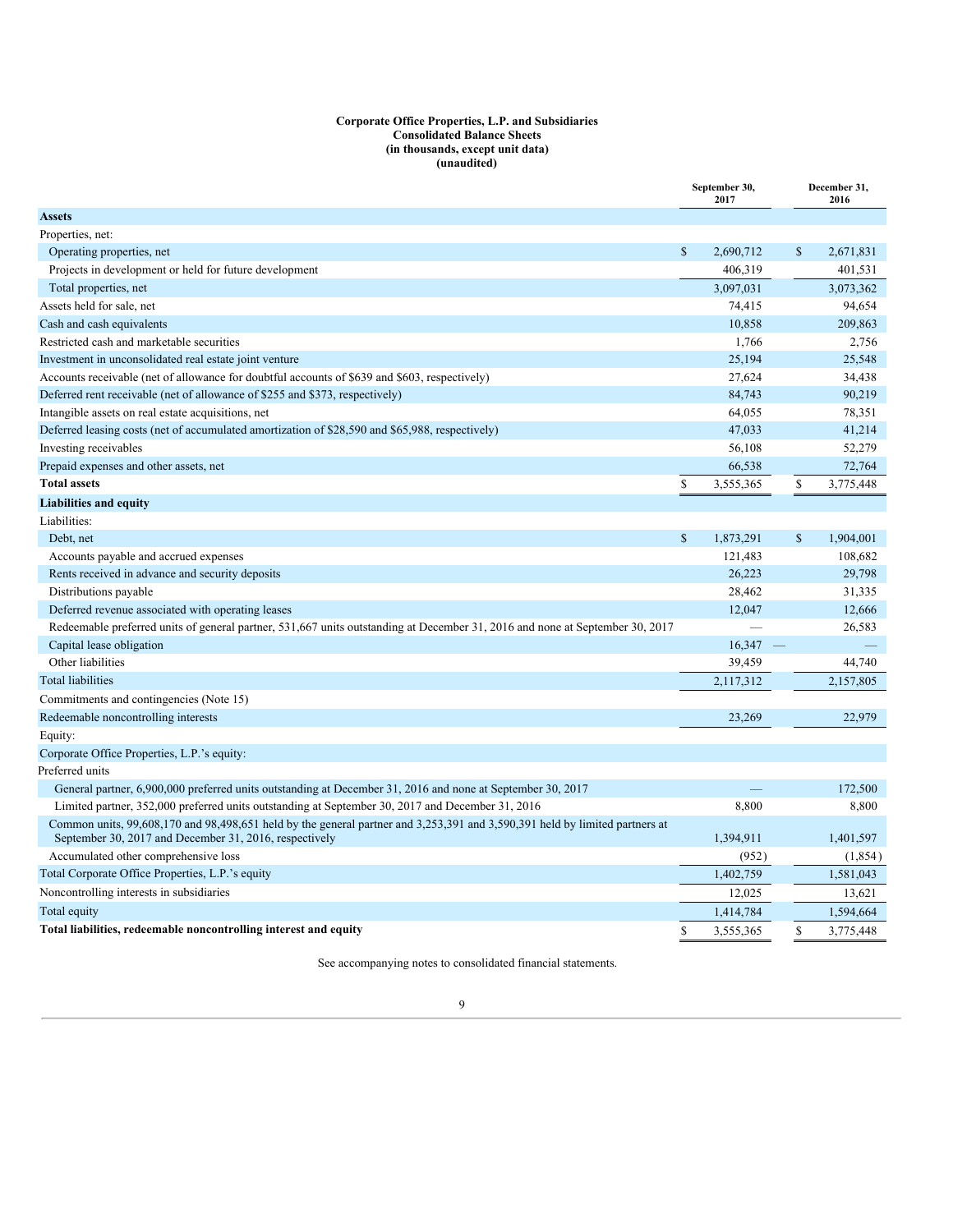#### **Corporate Office Properties, L.P. and Subsidiaries Consolidated Statements of Operations (in thousands, except per unit data) (unaudited)**

<span id="page-11-0"></span>

|                                                                                   | For the Three Months Ended<br>September 30. |               | For the Nine Months Ended September<br>30. |             |           |               |           |  |  |
|-----------------------------------------------------------------------------------|---------------------------------------------|---------------|--------------------------------------------|-------------|-----------|---------------|-----------|--|--|
|                                                                                   | 2017                                        |               | 2016                                       |             | 2017      |               | 2016      |  |  |
| Revenues                                                                          |                                             |               |                                            |             |           |               |           |  |  |
| Rental revenue                                                                    | \$<br>102,275                               | \$            | 103,956                                    | \$          | 304,237   | <sup>\$</sup> | 316,862   |  |  |
| Tenant recoveries and other real estate operations revenue                        | 24,956                                      |               | 26,998                                     |             | 78,058    |               | 81,103    |  |  |
| Construction contract and other service revenues                                  | 29,786                                      |               | 11,149                                     |             | 65,958    |               | 34,372    |  |  |
| <b>Total revenues</b>                                                             | 157,017                                     |               | 142,103                                    |             | 448,253   |               | 432,337   |  |  |
| Expenses                                                                          |                                             |               |                                            |             |           |               |           |  |  |
| Property operating expenses                                                       | 46,368                                      |               | 49,952                                     |             | 143,515   |               | 149,968   |  |  |
| Depreciation and amortization associated with real estate operations              | 34,438                                      |               | 32,015                                     |             | 100,290   |               | 99,790    |  |  |
| Construction contract and other service expenses                                  | 28,788                                      |               | 10,341                                     |             | 63,589    |               | 32,513    |  |  |
| Impairment (recoveries) losses                                                    | (161)                                       |               | 27,699                                     |             | 1,464     |               | 99,837    |  |  |
| General, administrative and leasing expenses                                      | 7,368                                       |               | 8,855                                      |             | 23,838    |               | 28,764    |  |  |
| Business development expenses and land carry costs                                | 1,277                                       |               | 1,716                                      |             | 4,567     |               | 6,497     |  |  |
| Total operating expenses                                                          | 118,078                                     |               | 130,578                                    |             | 337,263   |               | 417,369   |  |  |
| Operating income                                                                  | 38,939                                      |               | 11,525                                     |             | 110,990   |               | 14,968    |  |  |
| Interest expense                                                                  | (19,615)                                    |               | (18,301)                                   |             | (57, 772) |               | (64, 499) |  |  |
| Interest and other income                                                         | 1,508                                       |               | 1,391                                      |             | 4,817     |               | 3,877     |  |  |
| Loss on early extinguishment of debt                                              |                                             |               | (59)                                       |             | (513)     |               | (37)      |  |  |
| Income (loss) before equity in income of unconsolidated entities and income taxes | 20,832                                      |               | (5, 444)                                   |             | 57,522    |               | (45, 691) |  |  |
| Equity in income of unconsolidated entities                                       | 719                                         |               | 594                                        |             | 2,162     |               | 614       |  |  |
| Income tax (expense) benefit                                                      | (57)                                        |               | 21                                         |             | (145)     |               | 28        |  |  |
| Income (loss) before gain on sales of real estate                                 | 21,494                                      |               | (4,829)                                    |             | 59,539    |               | (45,049)  |  |  |
| Gain on sales of real estate                                                      | 1,188                                       |               | 34,101                                     |             | 5,438     |               | 34,101    |  |  |
| Net income (loss)                                                                 | 22,682                                      |               | 29,272                                     |             | 64,977    |               | (10, 948) |  |  |
| Net income attributable to noncontrolling interests in consolidated entities      | (897)                                       |               | (913)                                      |             | (2,738)   |               | (2,803)   |  |  |
| Net income (loss) attributable to COPLP                                           | 21,785                                      |               | 28,359                                     |             | 62,239    |               | (13,751)  |  |  |
| Preferred unit distributions                                                      | (165)                                       |               | (3,717)                                    |             | (6,714)   |               | (11, 152) |  |  |
| Issuance costs associated with redeemed preferred units                           |                                             |               |                                            |             | (6, 847)  |               |           |  |  |
| Net income (loss) attributable to COPLP common unitholders                        | \$<br>21,620                                | \$            | 24,642                                     | \$          | 48,678    | \$            | (24,903)  |  |  |
| Earnings per common unit:                                                         |                                             |               |                                            |             |           |               |           |  |  |
| Net income (loss) attributable to COPLP common unitholders - basic                | \$<br>0.21                                  | \$            | 0.25                                       | \$          | 0.47      | \$            | (0.26)    |  |  |
| Net income (loss) attributable to COPLP common unitholders - diluted              | \$<br>0.21                                  | $\mathsf{\$}$ | 0.25                                       | $\mathbb S$ | 0.47      | $\$$          | (0.26)    |  |  |
| Distributions declared per common unit                                            | \$<br>0.275                                 | $\mathbb{S}$  | 0.275                                      | S           | 0.825     | <sup>\$</sup> | 0.825     |  |  |

See accompanying notes to consolidated financial statements.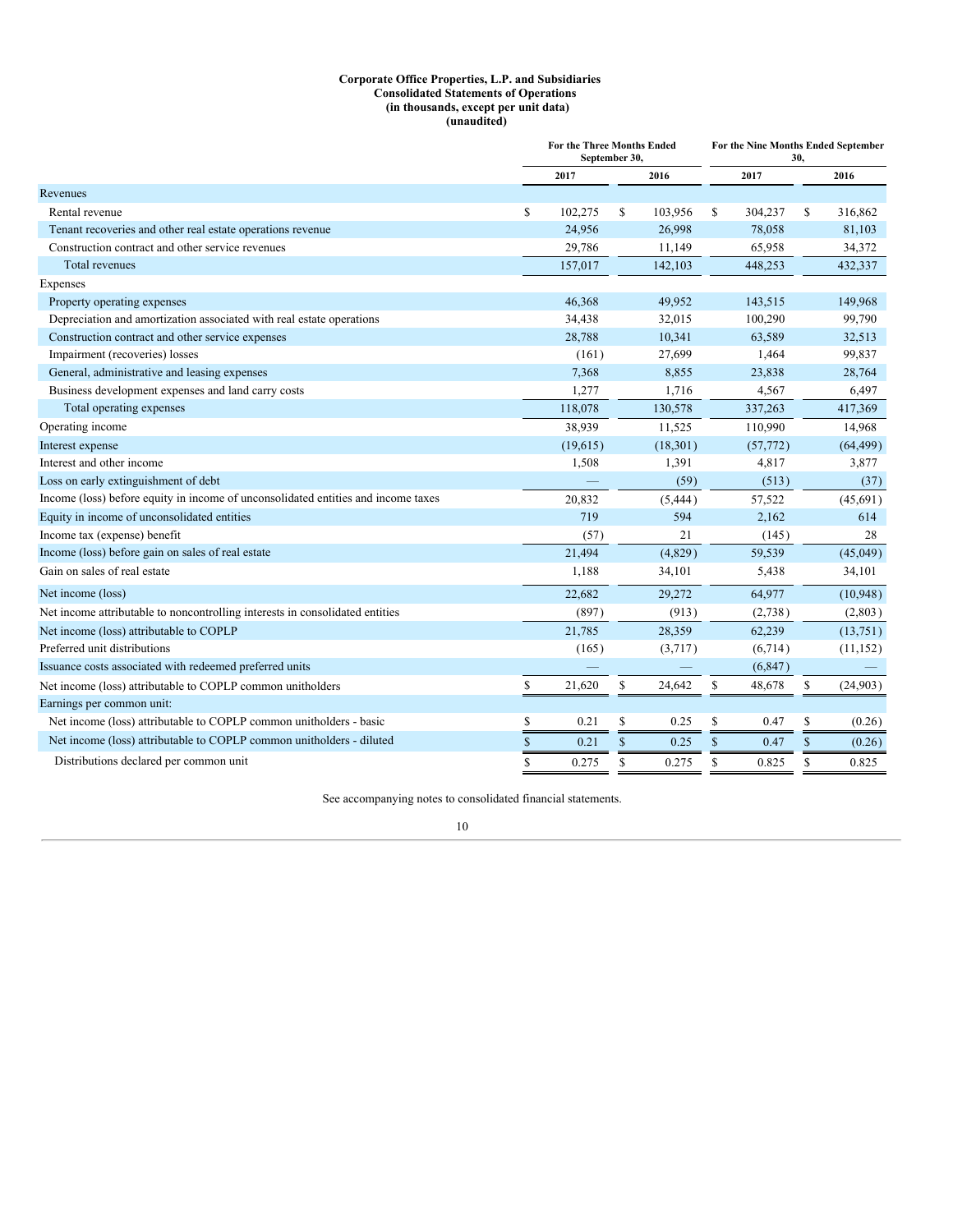#### **Corporate Office Properties, L.P. and Subsidiaries Consolidated Statements of Comprehensive Income (in thousands) (unaudited)**

<span id="page-12-0"></span>

|                                                                                        |      | <b>For the Three Months Ended</b><br>September 30, |        | For the Nine Months Ended September<br>30, |         |  |           |
|----------------------------------------------------------------------------------------|------|----------------------------------------------------|--------|--------------------------------------------|---------|--|-----------|
|                                                                                        | 2017 |                                                    | 2016   |                                            | 2017    |  | 2016      |
| Net income (loss)                                                                      |      | 22,682                                             | 29,272 |                                            | 64,977  |  | (10,948)  |
| Other comprehensive income (loss)                                                      |      |                                                    |        |                                            |         |  |           |
| Unrealized (loss) gain on interest rate derivatives                                    |      | (301)                                              | 407    |                                            | (1,877) |  | (16, 581) |
| Loss on interest rate derivatives recognized in interest expense (effective portion)   |      | 615                                                | 1,043  |                                            | 2,652   |  | 2,763     |
| Loss on interest rate derivatives recognized in interest expense (ineffective portion) |      |                                                    |        |                                            | 88      |  |           |
| Equity in other comprehensive income (loss) of equity method investee                  |      |                                                    |        |                                            | 39      |  | (184)     |
| Other comprehensive income (loss)                                                      |      | 314                                                | 1,450  |                                            | 902     |  | (14,002)  |
| Comprehensive income (loss)                                                            |      | 22,996                                             | 30.722 |                                            | 65,879  |  | (24,950)  |
| Comprehensive income attributable to noncontrolling interests                          |      | (897)                                              | (913)  |                                            | (2,738) |  | (2,803)   |
| Comprehensive income (loss) attributable to COPLP                                      |      | 22,099                                             | 29,809 |                                            | 63.141  |  | (27, 753) |

See accompanying notes to consolidated financial statements.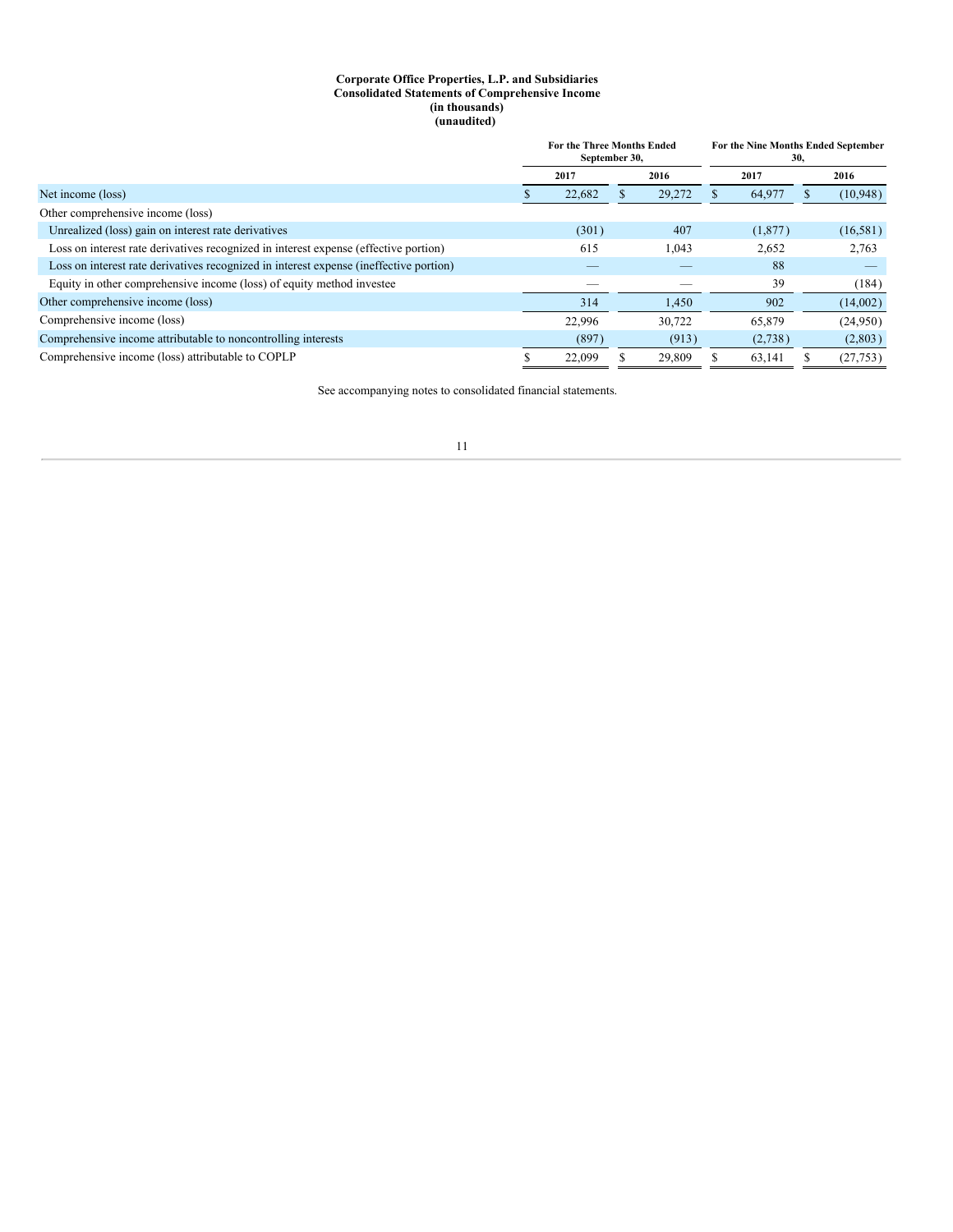#### **Corporate Office Properties, L.P. and Subsidiaries Consolidated Statements of Equity (Dollars in thousands) (unaudited)**

<span id="page-13-0"></span>

|                                                                                                      | <b>Limited Partner</b><br><b>Preferred Units</b> |         | <b>General Partner</b> | Preferred Units |             | Common Units | Accumulated<br>Other<br>Comprehensive |               |              | Noncontrolling               |                     |  |  |  |       |
|------------------------------------------------------------------------------------------------------|--------------------------------------------------|---------|------------------------|-----------------|-------------|--------------|---------------------------------------|---------------|--------------|------------------------------|---------------------|--|--|--|-------|
|                                                                                                      | Units                                            | Amount  | Units                  | Amount          | Units       | Amount       |                                       | Income (Loss) |              | Interests in<br>Subsidiaries | <b>Total Equity</b> |  |  |  |       |
| Balance at December 31, 2015                                                                         | 352,000                                          | \$8,800 | 7,431,667              | \$199,083       | 98,208,903  | \$1,400,745  | $\mathbf S$                           | (2,985)       | $\mathbb{S}$ | 10,921                       | \$1,616,564         |  |  |  |       |
| Costs associated with common shares issued<br>to the public                                          |                                                  |         |                        |                 |             | (5)          |                                       |               |              |                              | (5)                 |  |  |  |       |
| Share-based compensation (units net of<br>redemption)                                                |                                                  |         |                        |                 | 146,274     | 6,177        |                                       |               |              |                              |                     |  |  |  | 6,177 |
| Redemptions of vested equity awards                                                                  |                                                  |         |                        |                 |             | (2,179)      |                                       |               |              |                              | (2,179)             |  |  |  |       |
| Comprehensive loss                                                                                   |                                                  | 495     |                        | 10.657          |             | (24,903)     |                                       | (14,002)      |              | 1.124                        | (26,629)            |  |  |  |       |
| Distributions to owners of common and<br>preferred units                                             |                                                  | (495)   |                        | (10,657)        |             | (81, 142)    |                                       |               |              |                              | (92, 294)           |  |  |  |       |
| Distributions to noncontrolling interests in<br>subsidiaries                                         |                                                  |         |                        |                 |             |              |                                       |               |              | (12)                         | (12)                |  |  |  |       |
| Adjustment to arrive at fair value of<br>redeemable noncontrolling interest                          |                                                  |         |                        |                 |             | (516)        |                                       |               |              |                              | (516)               |  |  |  |       |
| Tax loss from share-based compensation                                                               |                                                  |         |                        |                 |             | (319)        |                                       |               |              |                              | (319)               |  |  |  |       |
| Balance at September 30, 2016                                                                        | 352,000                                          | \$8,800 | 7,431,667              | \$199,083       | 98,355,177  | \$1,297,858  | \$                                    | (16,987)      | \$           | 12,033                       | \$1,500,787         |  |  |  |       |
| Balance at December 31, 2016                                                                         | 352,000                                          | \$8,800 | 6,900,000              | \$172,500       | 102,089,042 | \$1,401,597  | S                                     | (1, 854)      | S            | 13,621                       | \$1,594,664         |  |  |  |       |
| Redemption of preferred units resulting from<br>redemption of preferred shares                       |                                                  |         | (6,900,000)            | (172,500)       |             |              |                                       |               |              |                              | (172,500)           |  |  |  |       |
| Issuance of common units resulting from<br>common shares issued under COPT at-the-<br>market program |                                                  |         |                        |                 | 591,042     | 19,668       |                                       |               |              |                              | 19,668              |  |  |  |       |
| Issuance of common units resulting from<br>exercise of share options                                 |                                                  |         |                        |                 | 5,000       | 150          |                                       |               |              |                              | 150                 |  |  |  |       |
| Share-based compensation (units net of<br>redemption)                                                |                                                  |         |                        |                 | 176,477     | 4,444        |                                       |               |              |                              | 4,444               |  |  |  |       |
| Redemptions of vested equity awards                                                                  |                                                  |         |                        |                 |             | (1,869)      |                                       |               |              |                              | (1,869)             |  |  |  |       |
| Comprehensive income                                                                                 | $\overline{\phantom{a}}$                         | 495     |                        | 6,219           |             | 55,525       |                                       | 902           |              | 1,018                        | 64,159              |  |  |  |       |
| Distributions to owners of common and<br>preferred units                                             |                                                  | (495)   |                        | (6,219)         |             | (84, 848)    |                                       |               |              |                              | (91, 562)           |  |  |  |       |
| Distributions to noncontrolling interests in<br>subsidiaries                                         |                                                  |         |                        |                 |             |              |                                       |               |              | (2,614)                      | (2,614)             |  |  |  |       |
| Adjustment to arrive at fair value of<br>redeemable noncontrolling interest                          |                                                  |         |                        |                 |             | 244          |                                       |               |              |                              | 244                 |  |  |  |       |
| Balance at September 30, 2017                                                                        | 352,000                                          | \$8,800 |                        | \$              | 102,861,561 | \$1,394,911  | S                                     | (952)         | \$           | 12,025                       | \$1,414,784         |  |  |  |       |

See accompanying notes to consolidated financial statements.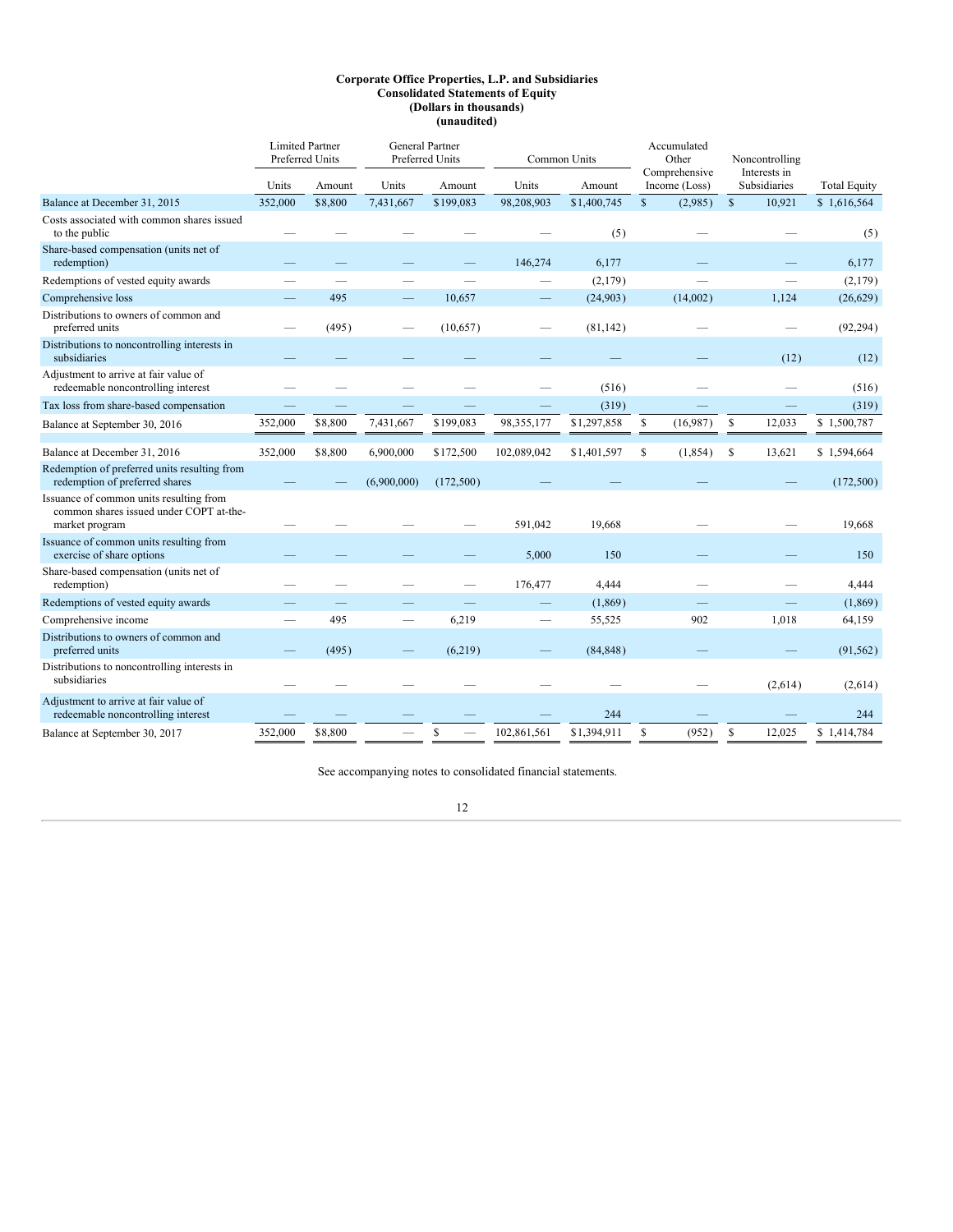#### **Corporate Office Properties, L.P. and Subsidiaries Consolidated Statements of Cash Flows (in thousands) (unaudited)**

<span id="page-14-0"></span>

|                                                                                  |               | For the Nine Months Ended September 30, |
|----------------------------------------------------------------------------------|---------------|-----------------------------------------|
|                                                                                  | 2017          | 2016                                    |
| Cash flows from operating activities                                             |               |                                         |
| Revenues from real estate operations received                                    | \$<br>390,116 | S<br>393,300                            |
| Construction contract and other service revenues received                        | 72,682        | 54,399                                  |
| Property operating expenses paid                                                 | (144, 187)    | (154, 203)                              |
| Construction contract and other service expenses paid                            | (57, 189)     | (33, 169)                               |
| General, administrative, leasing, business development and land carry costs paid | (27,066)      | (27, 879)                               |
| Interest expense paid                                                            | (55, 637)     | (61, 662)                               |
| Lease incentives                                                                 | (9, 414)      | (1,789)                                 |
| Other                                                                            | 1,373         | 976                                     |
| Net cash provided by operating activities                                        | 170,678       | 169,973                                 |
| Cash flows from investing activities                                             |               |                                         |
| Construction, development and redevelopment                                      | (113, 678)    | (121, 297)                              |
| Tenant improvements on operating properties                                      | (19, 876)     | (26, 055)                               |
| Other capital improvements on operating properties                               | (15, 174)     | (22,063)                                |
| Proceeds from dispositions of properties                                         | 101,107       | 210,661                                 |
| Proceeds from partial sale of properties, net of related debt                    |               | 43,686                                  |
| Leasing costs paid                                                               | (6, 468)      | (6,024)                                 |
| Other                                                                            | 1,359         | (991)                                   |
| Net cash (used in) provided by investing activities                              | (52,730)      | 77,917                                  |
| Cash flows from financing activities                                             |               |                                         |
| Proceeds from debt                                                               |               |                                         |
| Revolving Credit Facility                                                        | 268,000       | 362,500                                 |
| Other debt proceeds                                                              |               | 105,000                                 |
| Repayments of debt                                                               |               |                                         |
| <b>Revolving Credit Facility</b>                                                 | (98,000)      | (406,000)                               |
| Scheduled principal amortization                                                 | (2,878)       | (4, 454)                                |
| Other debt repayments                                                            | (200, 150)    | (203, 056)                              |
| Deferred financing costs paid                                                    |               | (825)                                   |
| Net proceeds from issuance of common units                                       | 19,834        | (46)                                    |
| Redemption of preferred units                                                    | (199, 083)    |                                         |
| Common unit distributions paid                                                   | (84, 655)     | (81,053)                                |
| Preferred unit distributions paid                                                | (9,800)       | (11, 152)                               |
| Distributions paid to redeemable noncontrolling interests                        | (7,860)       | (14, 329)                               |
| Redemption of vested equity awards                                               | (1,869)       | (2,179)                                 |
| Other                                                                            | (492)         | (5,032)                                 |
| Net cash used in financing activities                                            | (316,953)     | (260, 626)                              |
| Net decrease in cash and cash equivalents                                        | (199,005)     | (12, 736)                               |
| Cash and cash equivalents                                                        |               |                                         |
| Beginning of period                                                              | 209,863       | 60,310                                  |
| End of period                                                                    | \$<br>10,858  | \$<br>47,574                            |
|                                                                                  |               |                                         |

See accompanying notes to consolidated financial statements.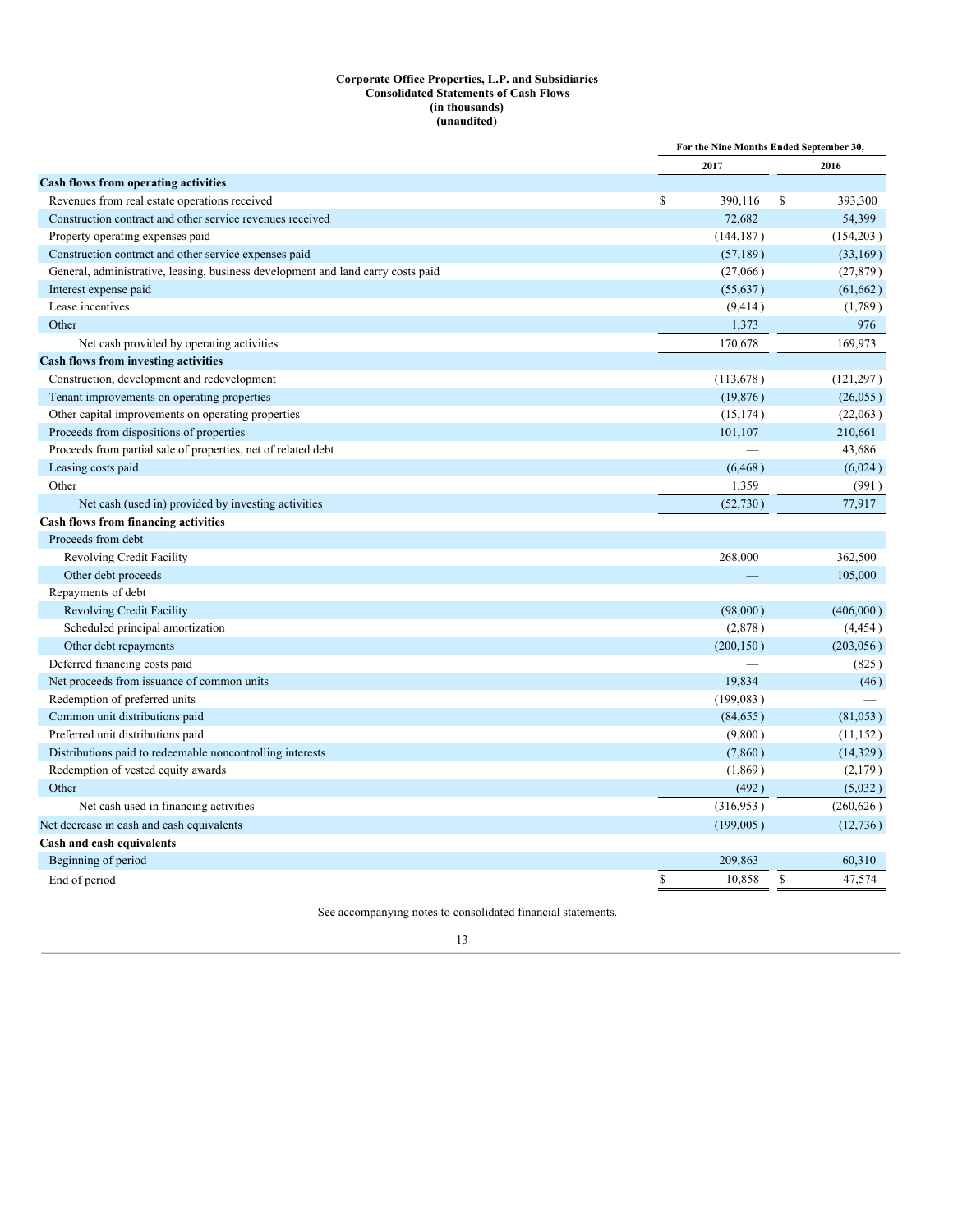### **Corporate Office Properties, L.P. and Subsidiaries Consolidated Statements of Cash Flows (Continued) (in thousands) (unaudited)**

|                                                                                                                                                          | For the Nine Months Ended September 30, |          |               |            |
|----------------------------------------------------------------------------------------------------------------------------------------------------------|-----------------------------------------|----------|---------------|------------|
|                                                                                                                                                          |                                         | 2017     |               | 2016       |
| Reconciliation of net income (loss) to net cash provided by operating activities:                                                                        |                                         |          |               |            |
| Net income (loss)                                                                                                                                        | \$                                      | 64,977   | S             | (10,948)   |
| Adjustments to reconcile net income (loss) to net cash provided by operating activities:                                                                 |                                         |          |               |            |
| Depreciation and amortization                                                                                                                            |                                         | 101,963  |               | 101,429    |
| Impairment losses                                                                                                                                        |                                         | 1,457    |               | 99,797     |
| (Gain) loss on interest rate derivatives                                                                                                                 |                                         | (43)     |               | 347        |
| Amortization of deferred financing costs and net debt discounts                                                                                          |                                         | 3,514    |               | 4,456      |
| Increase in deferred rent receivable                                                                                                                     |                                         | (545)    |               | (930)      |
| Gain on sales of real estate                                                                                                                             |                                         | (5, 438) |               | (34, 101)  |
| Share-based compensation                                                                                                                                 |                                         | 4,092    |               | 5,637      |
| Other                                                                                                                                                    |                                         | (3,970)  |               | (2,727)    |
| Operating changes in assets and liabilities:                                                                                                             |                                         |          |               |            |
| Decrease in accounts receivable                                                                                                                          |                                         | 7,498    |               | 3.658      |
| Decrease (increase) in restricted cash and marketable securities                                                                                         |                                         | 1,748    |               | (495)      |
| Decrease (increase) in prepaid expenses and other assets, net                                                                                            |                                         | 3,190    |               | (19,778)   |
| (Decrease) increase in accounts payable, accrued expenses and other liabilities                                                                          |                                         | (4,190)  |               | 32,036     |
| Decrease in rents received in advance and security deposits                                                                                              |                                         | (3,575)  |               | (8, 408)   |
| Net cash provided by operating activities                                                                                                                | $\mathbf S$                             | 170,678  | <sup>\$</sup> | 169,973    |
| Supplemental schedule of non-cash investing and financing activities:                                                                                    |                                         |          |               |            |
| Increase in accrued capital improvements, leasing and other investing activity costs                                                                     | $\mathbf S$                             | 17,129   | S             | 9,963      |
| Increase in property in connection with capital lease obligation                                                                                         | $\mathbf S$                             | 16.127   | S             |            |
| Increase in property and redeemable noncontrolling interests in connection with property contributed in a joint venture                                  | \$                                      |          | S             | 22,600     |
| Decrease in redeemable noncontrolling interests and increase in other liabilities in connection with distribution payable to                             |                                         |          |               |            |
| redeemable noncontrolling interest                                                                                                                       | \$                                      |          | $\mathbb{S}$  | 6,683      |
| Non-cash changes from partial sale of properties, net of debt:                                                                                           |                                         |          |               |            |
| Decrease in properties, net                                                                                                                              | \$                                      |          | $\mathbf S$   | (114, 597) |
| Increase in investment in unconsolidated real estate joint venture                                                                                       | \$                                      |          | $\mathbf S$   | 25,680     |
| Decrease in debt                                                                                                                                         | \$                                      |          | $\mathbf S$   | 59,534     |
| Other net decreases in assets and liabilities                                                                                                            | \$                                      |          | $\mathbf S$   | 3,619      |
| Increase (decrease) in fair value of derivatives applied to accumulated other comprehensive loss and noncontrolling interests \$                         |                                         | 774      | $\mathbb{S}$  | (13, 817)  |
| Equity in other comprehensive income (loss) of an equity method investee                                                                                 | \$                                      | 39       | S             | (184)      |
| Distributions payable                                                                                                                                    | $\mathbb{S}$                            | 28,462   | \$            | 30,225     |
| (Decrease) increase in redeemable noncontrolling interest and (increase) decrease in equity to carry redeemable<br>noncontrolling interest at fair value | \$                                      | (244)    | <sup>S</sup>  | 516        |

See accompanying notes to consolidated financial statements.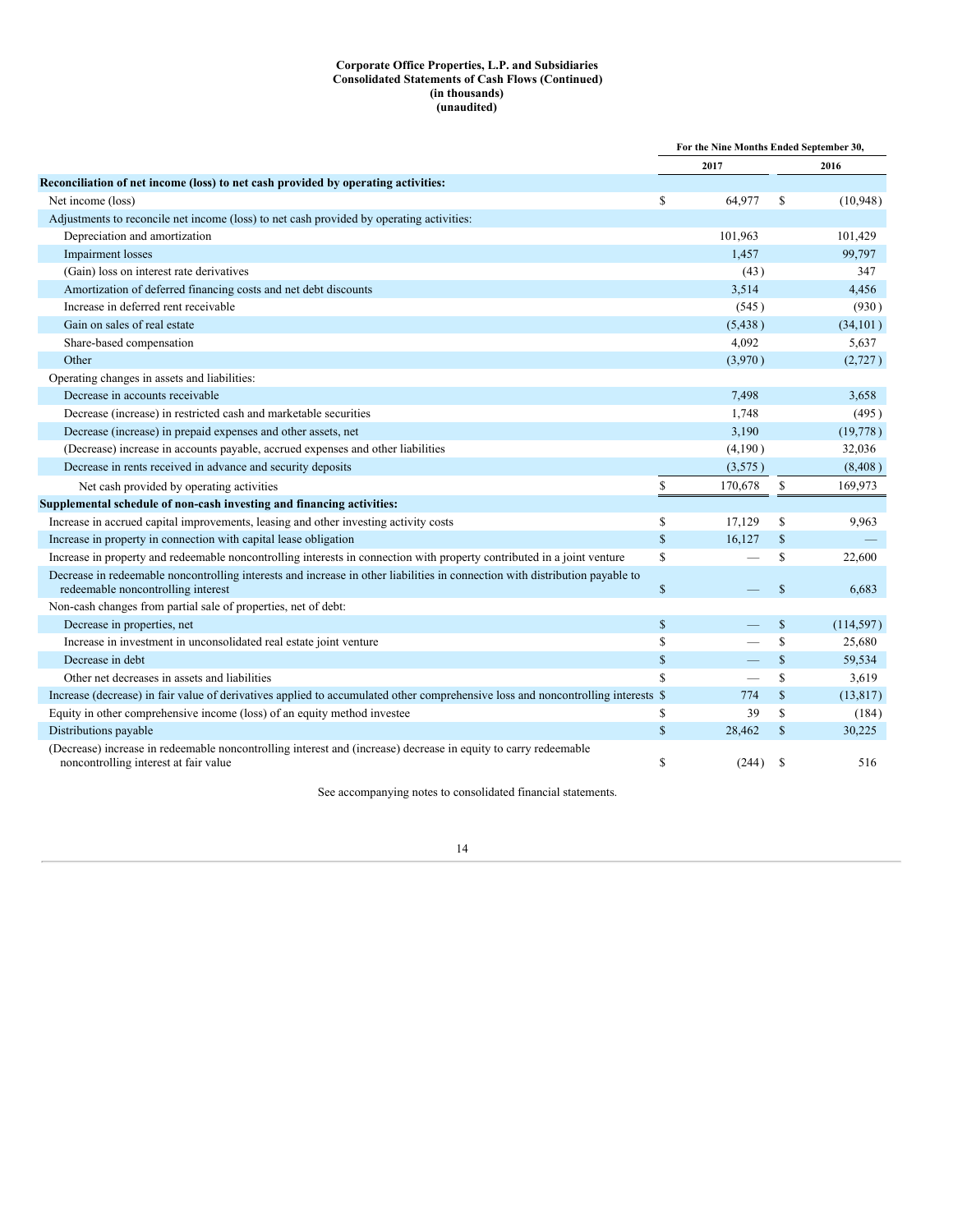#### **Corporate Office Properties Trust and Subsidiaries and Corporate Office Properties, L.P. and Subsidiaries Notes to Consolidated Financial Statements (unaudited)**

#### <span id="page-16-0"></span>**1. Organization**

Corporate Office Properties Trust ("COPT") and subsidiaries (collectively, the "Company") is a fully-integrated and self-managed real estate investment trust ("REIT"). Corporate Office Properties, L.P. ("COPLP") and subsidiaries (collectively, the "Operating Partnership") is the entity through which COPT, the sole general partner of COPLP, conducts almost all of its operations and owns almost all of its assets. Unless otherwise expressly stated or the context otherwise requires, "we", "us" and "our" as used herein refer to each of the Company and the Operating Partnership. We own, manage, lease, develop and selectively acquire office and data center properties. The majority of our portfolio is in locations that support the United States Government and its contractors, most of whom are engaged in national security, defense and information technology ("IT") related activities servicing what we believe are growing, durable priority missions ("Defense/IT Locations"). We also own a portfolio of office properties located in select urban/urban-like submarkets within our regional footprint with durable Class-A office fundamentals and characteristics, as well as other properties supporting general commercial office tenants ("Regional Office"). As of September 30, 2017, our properties included the following:

- 159 operating office properties totaling 17.4 million square feet, including 15 triple-net leased, single-tenant data center properties. We owned six of these properties through an unconsolidated real estate joint venture;
- ten office properties under construction or redevelopment that we estimate will total approximately1.1 million square feet upon completion, including three triple-net leased, single-tenant data center properties, three partially operational properties andtwo properties completed but held for future lease to the United States Government;
- 984 acres of land we controlled for future development that we believe could be developed into approximately12.3 million square feet and an additional152 acres of other land; and
- a wholesale data center with a critical load of 19.25 megawatts.

COPLP owns real estate directly and through subsidiary partnerships and limited liability companies ("LLCs"). In addition to owning real estate, COPLP also owns subsidiaries that provide real estate services such as property management and construction and development services primarily for our properties but also for third parties. Some of these services are performed by a taxable REIT subsidiary ("TRS").

Equity interests in COPLP are in the form of common and preferred units. As of September 30, 2017, COPT owned 96.8% of the outstanding COPLP common units ("common units") and none of the outstanding COPLP preferred units ("preferred units"); the remaining common and preferred units in COPLP were owned by third parties. Common units in COPLP not owned by COPT carry certain redemption rights. The number of common units in COPLP owned by COPT is equivalent to the number of outstanding common shares of beneficial interest ("common shares") of COPT, and the entitlement of all COPLP common units to quarterly distributions and payments in liquidation is substantially the same as those of COPT common shareholders. Similarly, in the case of any series of preferred units in COPLP held by COPT, there is a series of preferred shares of beneficial interest ("preferred shares") in COPT that is equivalent in number and carries substantially the same terms as such series of COPLP preferred units. COPT's common shares are publicly traded on the New York Stock Exchange ("NYSE") under the ticker symbol "OFC".

Because COPLP is managed by COPT, and COPT conducts substantially all of its operations through COPLP, we refer to COPT's executive officers as COPLP's executive officers, and although, as a partnership, COPLP does not have a board of trustees, we refer to COPT's Board of Trustees as COPLP's Board of Trustees.

### **2. Summary of Significant Accounting Policies**

#### **Basis of Presentation**

The COPT consolidated financial statements include the accounts of COPT, the Operating Partnership, their subsidiaries and other entities in which COPT has a majority voting interest and control. The COPLP consolidated financial statements include the accounts of COPLP, its subsidiaries and other entities in which COPLP has a majority voting interest and control. We also consolidate certain entities when control of such entities can be achieved through means other than voting rights ("variable interest entities" or "VIEs") if we are deemed to be the primary beneficiary of such entities. We eliminate all intercompany balances and transactions in consolidation.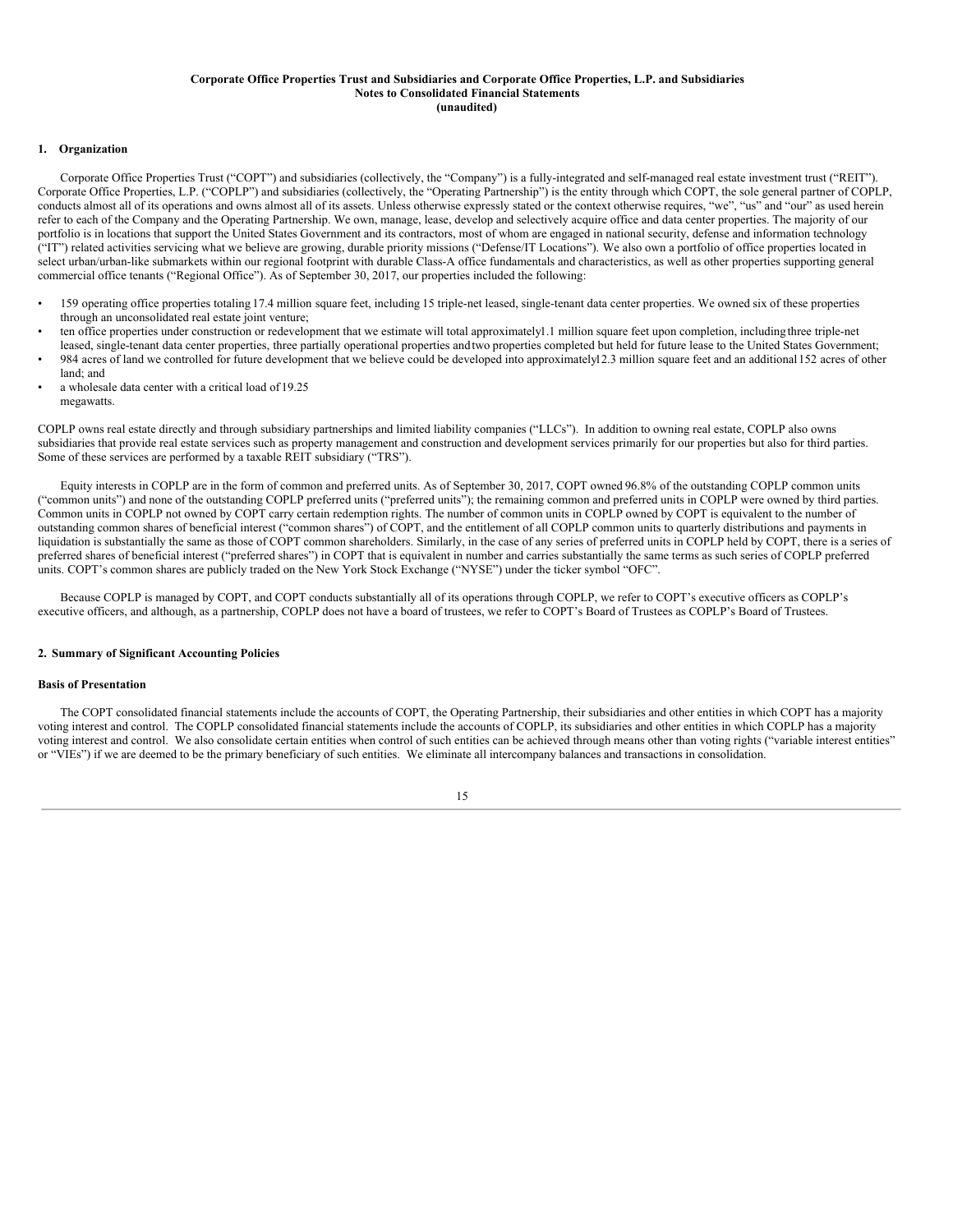We use the equity method of accounting when we own an interest in an entity and can exert significant influence over but cannot control the entity's operations. We discontinue equity method accounting if our investment in an entity (and net advances) is reduced to zero unless we have guaranteed obligations of the entity or are otherwise committed to provide further financial support for the entity.

We use the cost method of accounting when we own an interest in an entity and cannot exert significant influence over its operations.

These interim financial statements should be read together with the consolidated financial statements and notes thereto as of and for the year endedDecember 31, 2016 included in our 2016 Annual Report on Form 10-K. The unaudited consolidated financial statements include all adjustments that are necessary, in the opinion of management, to fairly state our financial position and results of operations. All adjustments are of a normal recurring nature. The consolidated financial statements have been prepared using the accounting policies described in our 2016 Annual Report on Form 10-K.

### **Reclassification**

We reclassified certain amounts from prior periods to conform to the current period presentation of our consolidated financial statements with no effect on previously reported net income or equity.

### **Recent Accounting Pronouncements**

We adopted guidance issued by the Financial Accounting Standards Board ("FASB") effective January 1, 2017 intended to simplify various aspects related to the accounting and presentation for employee share-based payment transactions, including the income tax consequences, classification of awards as either equity or liabilities and classification on the consolidated statement of cash flows. In connection with our adoption of this policy, we made an entity-wide accounting policy election to continue to account for potential future award forfeitures by estimating the number of awards that are expected to vest. Our adoption of this guidance did not have a material impact on our consolidated financial statements.

We adopted guidance issued by the FASB prospectively effective January 1, 2017 that clarifies the definition of a business used by entities in determining whether transactions should be accounted for as acquisitions (or disposals) of assets or businesses. The definition of a business affects many areas of accounting including acquisitions, disposals, goodwill and consolidation. Under the new guidance, we expect that the majority of our future operating property acquisitions will be accounted for as asset acquisitions, whereas under the previous guidance our recent acquisitions were accounted for as business combinations; we believe that the primary effect of this change will be that transaction costs associated with future acquisitions will be capitalized rather than expensed as incurred. This guidance had no effect on our consolidated financial statements upon adoption.

In May 2014, the FASB issued guidance regarding the recognition of revenue from contracts with customers. Under this guidance, an entity will recognize revenue to depict the transfer of goods or services to customers in an amount that reflects the consideration to which the entity expects to be entitled in exchange for those goods or services. This guidance also requires improved disclosures regarding the nature, amount, timing and uncertainty of revenue and cash flows arising from contracts with customers. We will adopt this guidance for our annual and interim periods beginning January 1, 2018 and expect to use the modified retrospective method, under which the cumulative effect of initially applying the guidance is recognized at the date of initial application. We do not believe that our adoption of this guidance beginning on January 1, 2018 will have a material effect on our consolidated financial statements. However, as discussed further below, once the new guidance setting forth principles for the recognition, measurement, presentation and disclosure of leases goes into effect on January 1, 2019, we believe that the new revenue standard will apply to executory costs and other components of revenue due under leases that are deemed to be non-lease components (such as common area maintenance and provision of utilities), which could affect our recognition pattern for such revenue.

In February 2016, the FASB issued guidance that sets forth principles for the recognition, measurement, presentation and disclosure of leases. This guidance requires lessees to apply a dual approach, classifying leases as either finance or operating leases based on the principle of whether or not the lease is effectively a financed purchase of the leased asset by the lessee. The resulting classification determines whether the lease expense is recognized based on an effective interest method or straight-line basis over the term of the lease. A lessee is also required to record a right-of-use asset and a lease liability for all leases with a term of greater than 12 months regardless of their classification. Leases with a term of 12 months or less will be accounted for similar to existing guidance for operating leases. The guidance requires lessors of real estate to account for leases using an approach that is substantially equivalent to existing guidance for sales-type leases, direct financing leases and operating leases. This guidance is effective for reporting periods beginning January 1, 2019 using a modified retrospective transition approach at

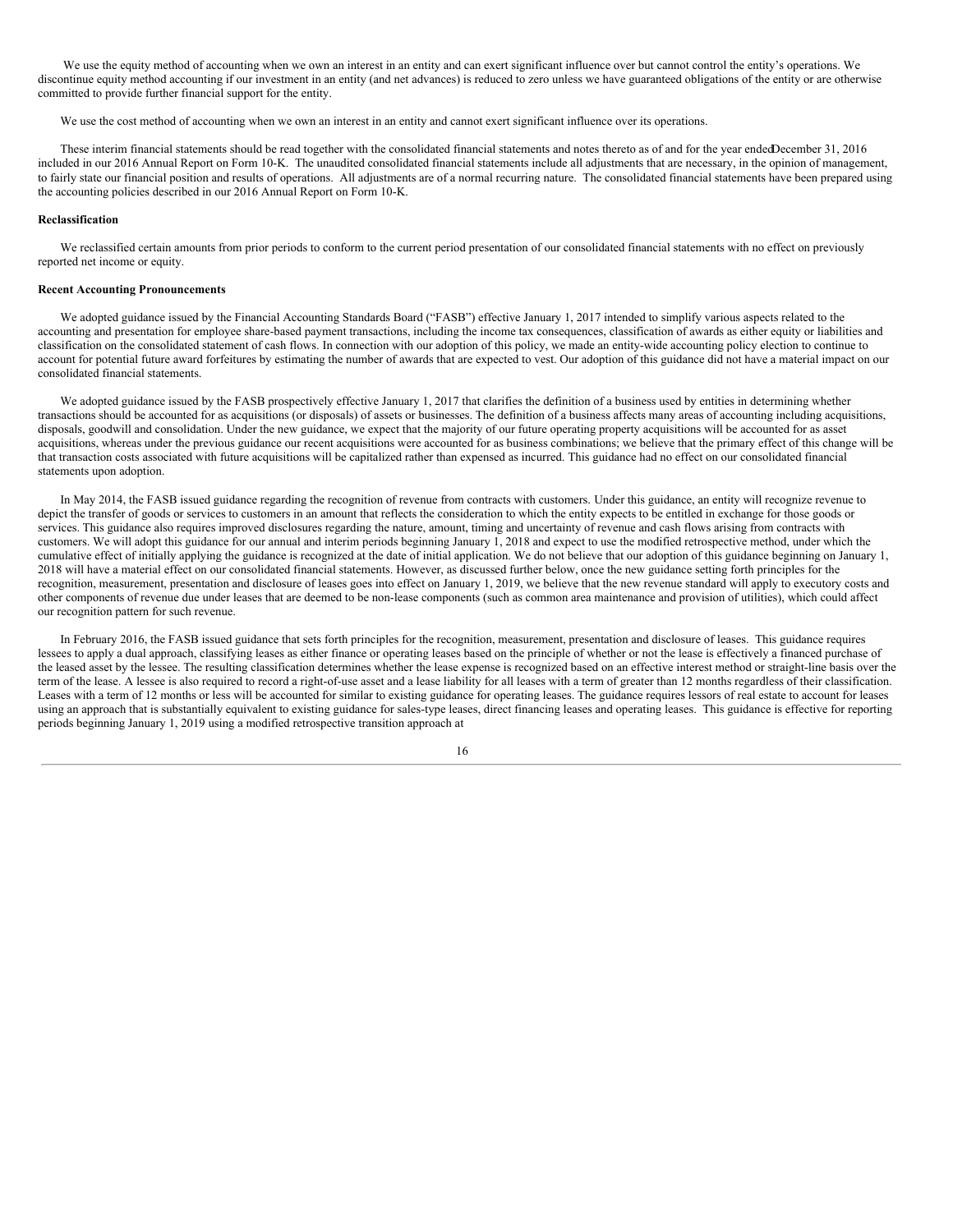the time of adoption. Early adoption is also permitted for this guidance. In addition, the guidance permits lessees and lessors to elect to apply a package of practical expedients that allow them not to reassess upon adoption: the lease classification for any expired or existing leases; their deferred recognition of incremental direct costs of leasing for any expired or existing leases; and whether any expired or existing contracts are, or contain, leases. While we are still completing our assessment of the impact of this guidance, below is a summary of the anticipated primary effects of this guidance on our accounting and reporting.

Real estate leases in which we are the

lessor:

- Balance sheet reporting: We believe that we will apply an approach under the new guidance that is similar to the current accounting for operating leases, in which we will continue to recognize the underlying leased asset as property on our balance sheet.
- Deferral of non-incremental lease costs: Under the new lease guidance, we will no longer be able to defer the recognition of non-incremental costs in connection with new or extended tenant leases (refer to amounts reported in our 2016 Annual Report on Form 10-K for amounts deferred in 2014, 2015 and 2016). Upon adoption of the new guidance, we would expense previously deferred non-incremental lease costs for existing leases unless we elect the package of practical expedients, in which case such costs would remain deferred and amortized over the remaining lease terms.
- Lease revenue reporting: We believe that the new revenue standard will apply to executory costs and other components of revenue deemed to be non-lease components (such as common area maintenance and provision of utilities), even when the revenue for such activities is not separately stipulated in the lease. In that case, we would need to separate the lease components of revenue due under leases from the non-lease components and the revenue from these items previously recognized on a straight-line basis under current lease guidance would be recognized under the new revenue guidance as the related services are delivered. As a result, while the total revenue recognized over time would not differ under the new guidance, the recognition pattern could be different. We are in the process of evaluating the significance of the difference in the recognition pattern that would result from this change.
- Leases in which we are the
- lessee:
	- Our most significant leases as lessee are ground leases we have for certain properties; as ofSeptember 30, 2017, our future minimum rental payments under these leases totaled \$90.2 million, with various expiration dates extending to the year 2100. While we are still in the process of evaluating these leases under the new guidance, we believe that we will be required to recognize a right-of-use asset and a lease liability for the present value of these minimum lease payments. We also believe that these types of leases most likely would be classified as finance leases under the new guidance, which would result in the interest component of each lease payment being recorded as interest expense and the right-of-use asset being amortized into expense using the straight-line method over the life of the lease; however, if we elect to apply the package of practical expedients, we will continue to account for our existing ground leases as operating leases upon adoption of the guidance.

In June 2016, the FASB issued guidance that changes how entities measure credit losses for most financial assets and certain other instruments that are not measured at fair value through net income. The guidance replaces the current incurred loss model with an expected loss approach, resulting in a more timely recognition of such losses. The guidance will apply to most financial assets measured at amortized cost and certain other instruments, including trade and other receivables, loans, held-to-maturity debt securities, net investments in leases, and off-balance-sheet credit exposures (e.g. loan commitments). Under the new guidance, an entity will recognize its estimate of expected credit losses as an allowance, as the guidance requires that financial assets be measured on an amortized cost basis and to be presented at the net amount expected to be collected. The guidance is effective for us beginning January 1, 2020, with early adoption permitted after December 2018. We are currently assessing the financial impact of this guidance on our consolidated financial statements.

In August 2016, the FASB issued guidance that clarifies how entities should classify certain cash receipts and cash payments on the statement of cash flows with the objective of reducing the existing diversity in practice related to eight specific cash flow issues. The areas addressed in the new guidance relate to debt prepayment costs, settlement of zero-coupon debt instruments, contingent consideration payments made after a business combination, proceeds from the settlement of insurance claims, proceeds from the settlement of corporate-owned and bank-owned life insurance policies, distributions received from equity method investments, beneficial interest in securitization transactions and separately identifiable cash flows and application of the predominance principle. The guidance is effective for us beginning January 1, 2018, with early adoption permitted. We do not expect the adoption of this guidance to have a material impact on our consolidated financial statements.

In November 2016, the FASB issued guidance that requires the statement of cash flows to explain the change during the period in the total of cash, cash equivalents and amounts described as restricted cash or restricted cash equivalents. Under the new guidance, amounts described as restricted cash and restricted cash equivalents will be included with cash and cash equivalents when reconciling the beginning of period and end of period total amounts shown on the statement of cash flows.

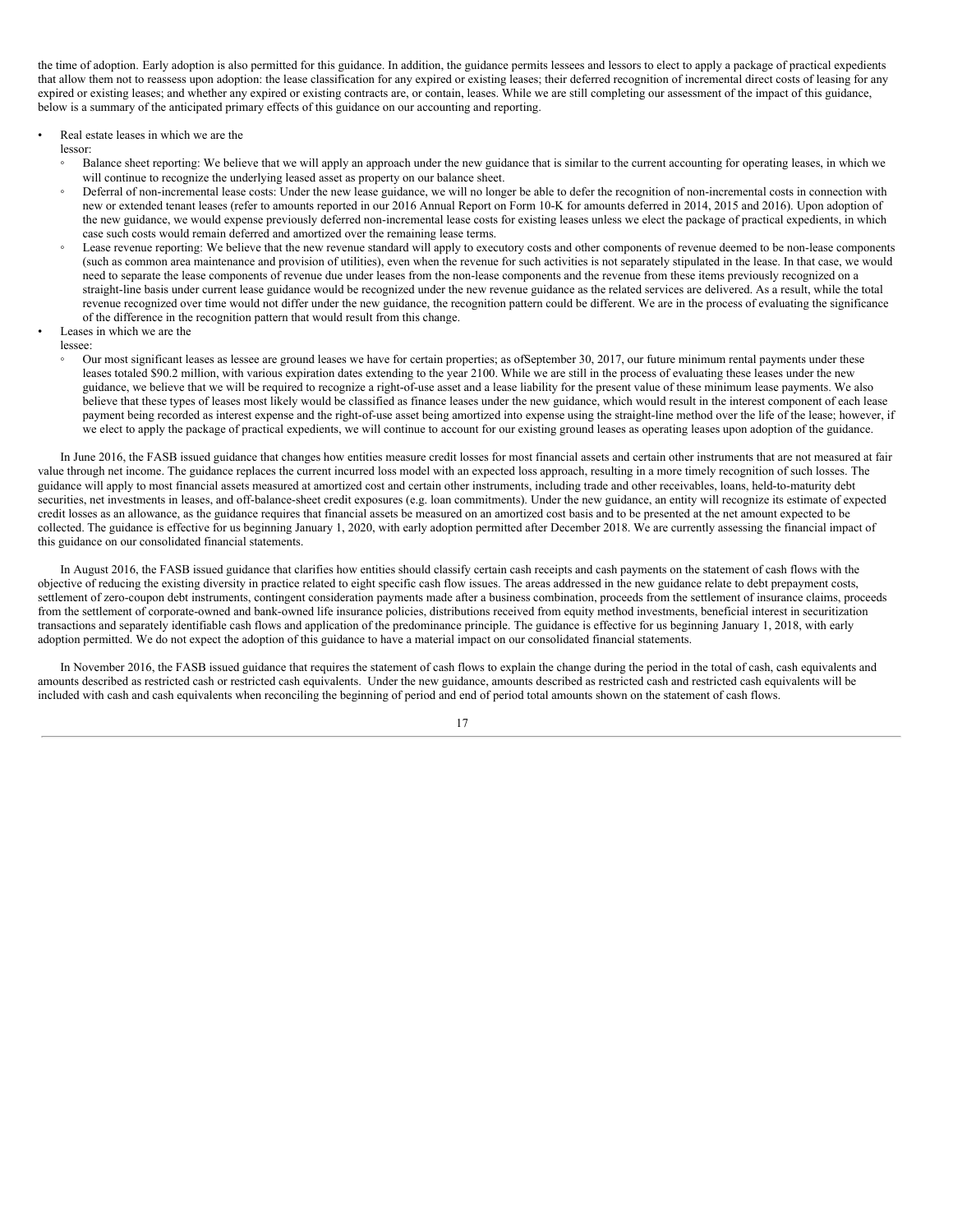The guidance is effective for us beginning January 1, 2018, with early adoption permitted. We do not expect the adoption of this guidance to have a material impact on our consolidated financial statements.

In February 2017, the FASB issued guidance clarifying the scope of asset derecognition provisions and accounting for partial sales of nonfinancial assets. The new guidance requires recognition of a sale of real estate and resulting gain or loss when control transfers and the buyer has the ability to direct use of, or obtain substantially all of the remaining benefit from, the asset (which generally will occur on the closing date); the factor of continuing involvement is no longer a specific consideration for the timing of recognition. The new guidance eliminates the need to consider adequacy of buyer investment, which was replaced by additional judgments regarding collectability and intent and/or ability to pay. The new guidance also requires an entity to derecognize nonfinancial assets and in substance non financial assets once it transfers control of such assets. When an entity transfers its controlling interest in a nonfinancial asset, but retains a noncontrolling ownership interest, the entity is required to measure any non-controlling interest it receives or retains at fair value and recognize a full gain or loss on the transaction; as a result, sales and partial sales of real estate assets will now be subject to the same derecognition model as all other nonfinancial assets. As discussed further in our 2016 Annual Report on Form 10-K, we had a transaction in July 2016 accounted for as a partial sale under existing guidance that would meet the criteria for immediate full gain recognition under the new guidance; this would result in an additional \$18 million in income being recognized in 2016 that is currently being amortized into income in subsequent periods under existing guidance. We do not believe that the recognition pattern for our other sales of real estate will be changed by the new guidance. We will adopt this guidance for our annual and interim periods beginning January 1, 2018 and expect to use the the full retrospective method, under which we would retrospectively restate each reporting period presented at the time of adoption.

In August 2017, the FASB issued guidance that makes targeted improvements to hedge accounting. This new guidance simplifies the application of hedge accounting and better aligns financial reporting for hedging activities with companies' economic objectives in undertaking those activities. Under the new guidance, all changes in the fair value of highly effective cash flow hedges will be recorded in other comprehensive income instead of income. The new guidance also eases the administrative burden of hedge documentation requirements and assessing hedge effectiveness. The guidance is effective for us beginning January 1, 2019, with early adoption permitted. We are currently evaluating the impact of this guidance, including transition elections and required disclosures, on our financial statements and the timing of adoption.

#### **3. Fair Value Measurements**

### **Recurring Fair Value Measurements**

COPT has a non-qualified elective deferred compensation plan for Trustees and certain members of our management team that permits participants to defer up to100% of their compensation on a pre-tax basis and receive a tax-deferred return on such deferrals. The assets held in the plan (comprised primarily of mutual funds and equity securities) and the corresponding liability to the participants are measured at fair value on a recurring basis on COPT's consolidated balance sheet using quoted market prices, as are other marketable securities that we hold. The balance of the plan, which was fully funded, totaled \$4.4 million as of September 30, 2017, and is included in the accompanying COPT consolidated balance sheets in the line entitled restricted cash and marketable securities. The offsetting liability associated with the plan is adjusted to fair value at the end of each accounting period based on the fair value of the plan assets and reported in other liabilities on COPT's consolidated balance sheets. The assets of the plan and other marketable securities that we hold are classified in Level 1 of the fair value hierarchy. The liability associated with the plan is classified in Level 2 of the fair value hierarchy.

The fair values of our interest rate derivatives are determined using widely accepted valuation techniques, including a discounted cash flow analysis on the expected cash flows of each derivative. This analysis reflects the contractual terms of the derivatives, including the period to maturity, and uses observable market-based inputs, including interest rate market data and implied volatilities in such interest rates. While we determined that the majority of the inputs used to value our derivatives fall within Level 2 of the fair value hierarchy, the credit valuation adjustments associated with our interest rate derivatives utilize Level 3 inputs, such as estimates of current credit spreads to evaluate the likelihood of default. However, as of September 30, 2017, we assessed the significance of the impact of the credit valuation adjustments on the overall valuation of our derivatives and determined that these adjustments are not significant. As a result, we determined that our interest rate derivative valuations in their entirety are classified in Level 2 of the fair value hierarchy.

The carrying values of cash and cash equivalents, restricted cash, accounts receivable, other assets (excluding investing receivables) and accounts payable and accrued expenses are reasonable estimates of their fair values because of the short maturities of these instruments. As discussed in Note 6, we estimated the fair values of our investing receivables based on the discounted estimated future cash flows of the loans (categorized within Level 3 of the fair value hierarchy); the discount rates used approximate current market rates for loans with similar maturities and credit quality, and the estimated cash payments

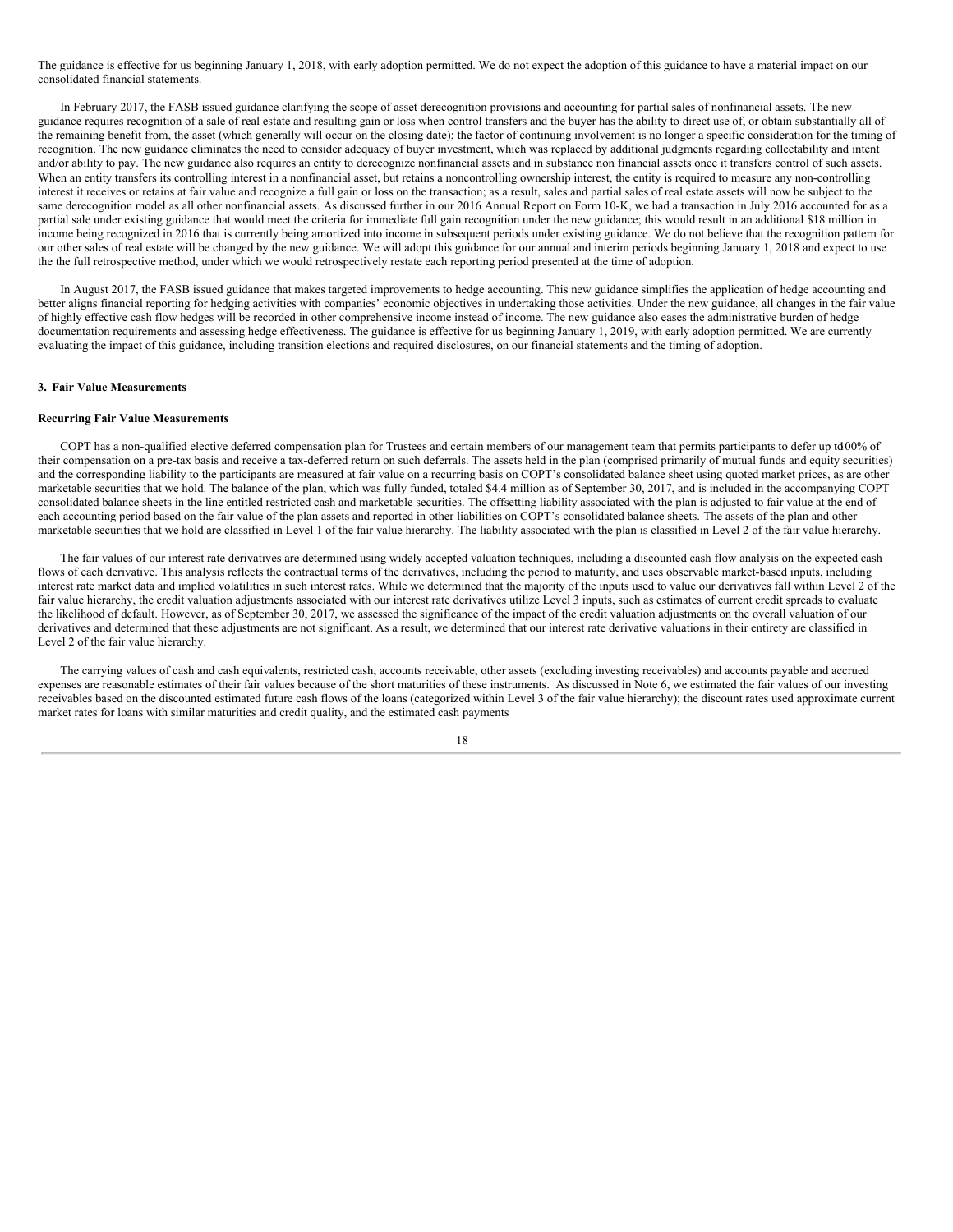include scheduled principal and interest payments. For our disclosure of debt fair values in Note 8, we estimated the fair value of our unsecured senior notes based on quoted market rates for publicly-traded debt (categorized within Level 2 of the fair value hierarchy) and estimated the fair value of our other debt based on the discounted estimated future cash payments to be made on such debt (categorized within Level 3 of the fair value hierarchy); the discount rates used approximate current market rates for loans, or groups of loans, with similar maturities and credit quality, and the estimated future payments include scheduled principal and interest payments. Fair value estimates are made as of a specific point in time, are subjective in nature and involve uncertainties and matters of significant judgment. Settlement at such fair value amounts may not be possible and may not be a prudent management decision.

For additional fair value information, please refer to Note 6 for investing receivables, Note 8 for debt and Note 9 for interest rate derivatives.

### COPT and Subsidiaries

The table below sets forth financial assets and liabilities of COPT and its subsidiaries that are accounted for at fair value on a recurring basis as offeptember 30, 2017 and the hierarchy level of inputs used in measuring their respective fair values under applicable accounting standards (in thousands):

| <b>Description</b>                                      |             | <b>Ouoted Prices in</b><br><b>Active Markets for</b><br><b>Identical Assets (Level 1)</b> | <b>Significant Other</b><br><b>Observable Inputs(Level 2)</b> |                          | Significant<br>Unobservable Inputs(Level 3) |                          |  | Total |  |  |
|---------------------------------------------------------|-------------|-------------------------------------------------------------------------------------------|---------------------------------------------------------------|--------------------------|---------------------------------------------|--------------------------|--|-------|--|--|
| Assets:                                                 |             |                                                                                           |                                                               |                          |                                             |                          |  |       |  |  |
| Marketable securities in deferred compensation plan (1) |             |                                                                                           |                                                               |                          |                                             |                          |  |       |  |  |
| Mutual funds                                            | ъ           | 4,336                                                                                     | <sup>\$</sup>                                                 |                          | \$.                                         | $\overline{\phantom{0}}$ |  | 4,336 |  |  |
| Other                                                   |             | 71                                                                                        |                                                               | $\overline{\phantom{a}}$ |                                             |                          |  | 71    |  |  |
| Interest rate derivatives (2)                           |             |                                                                                           |                                                               | 126                      |                                             |                          |  | 126   |  |  |
| Total assets                                            |             | 4,407                                                                                     |                                                               | 126                      |                                             |                          |  | 4,533 |  |  |
| Liabilities:                                            |             |                                                                                           |                                                               |                          |                                             |                          |  |       |  |  |
| Deferred compensation plan liability (3)                | $\triangle$ |                                                                                           |                                                               | 4,407                    | <sup>\$</sup>                               |                          |  | 4,407 |  |  |
| Interest rate derivatives (3)                           |             |                                                                                           |                                                               | 316                      |                                             |                          |  | 316   |  |  |
| Total liabilities                                       |             |                                                                                           |                                                               | 4,723                    |                                             |                          |  | 4,723 |  |  |
|                                                         |             |                                                                                           |                                                               |                          |                                             |                          |  |       |  |  |

(1) Included in the line entitled "restricted cash and marketable securities" on COPT's consolidated balance sheet.

(2) Included in the line entitled "prepaid expenses and other assets" on COPT's consolidated balance sheet.

(3) Included in the line entitled "other liabilities" on COPT's consolidated balance sheet.

## COPLP and Subsidiaries

The table below sets forth financial assets and liabilities of COPLP and its subsidiaries that are accounted for at fair value on a recurring basis as offerent 30, 2017 and the hierarchy level of inputs used in measuring their respective fair values under applicable accounting standards (in thousands):

| Description                   | <b>Ouoted Prices in</b><br><b>Active Markets for</b><br><b>Identical Assets (Level 1)</b> |  | <b>Significant Other</b><br><b>Observable Inputs(Level 2)</b> |  | Significant<br>Unobservable Inputs(Level 3) |  |     |
|-------------------------------|-------------------------------------------------------------------------------------------|--|---------------------------------------------------------------|--|---------------------------------------------|--|-----|
| Assets:                       |                                                                                           |  |                                                               |  |                                             |  |     |
| Interest rate derivatives (1) | $\overline{\phantom{m}}$                                                                  |  | 126                                                           |  |                                             |  | 126 |
| Liabilities:                  |                                                                                           |  |                                                               |  |                                             |  |     |
| Interest rate derivatives (2) |                                                                                           |  | 316                                                           |  |                                             |  | 316 |
|                               |                                                                                           |  |                                                               |  |                                             |  |     |

(1) Included in the line entitled "prepaid expenses and other assets" on COPLP's consolidated balance sheet.

(2) Included in the line entitled "other liabilities" on COPLP's consolidated balance sheet.

## **Nonrecurring Fair Value Measurements**

As part of our closing process for the first, second and third quarters of 2017, we conducted our quarterly review of our portfolio of long-lived assets to be held and used for indicators of impairment and found there to be no impairment losses. Further, for the respective quarters in 2017, we performed recoverability analyses for our properties classified as held for sale, which resulted in impairment losses of \$1.6 million in the second quarter of 2017. These impairment losses were primarily on

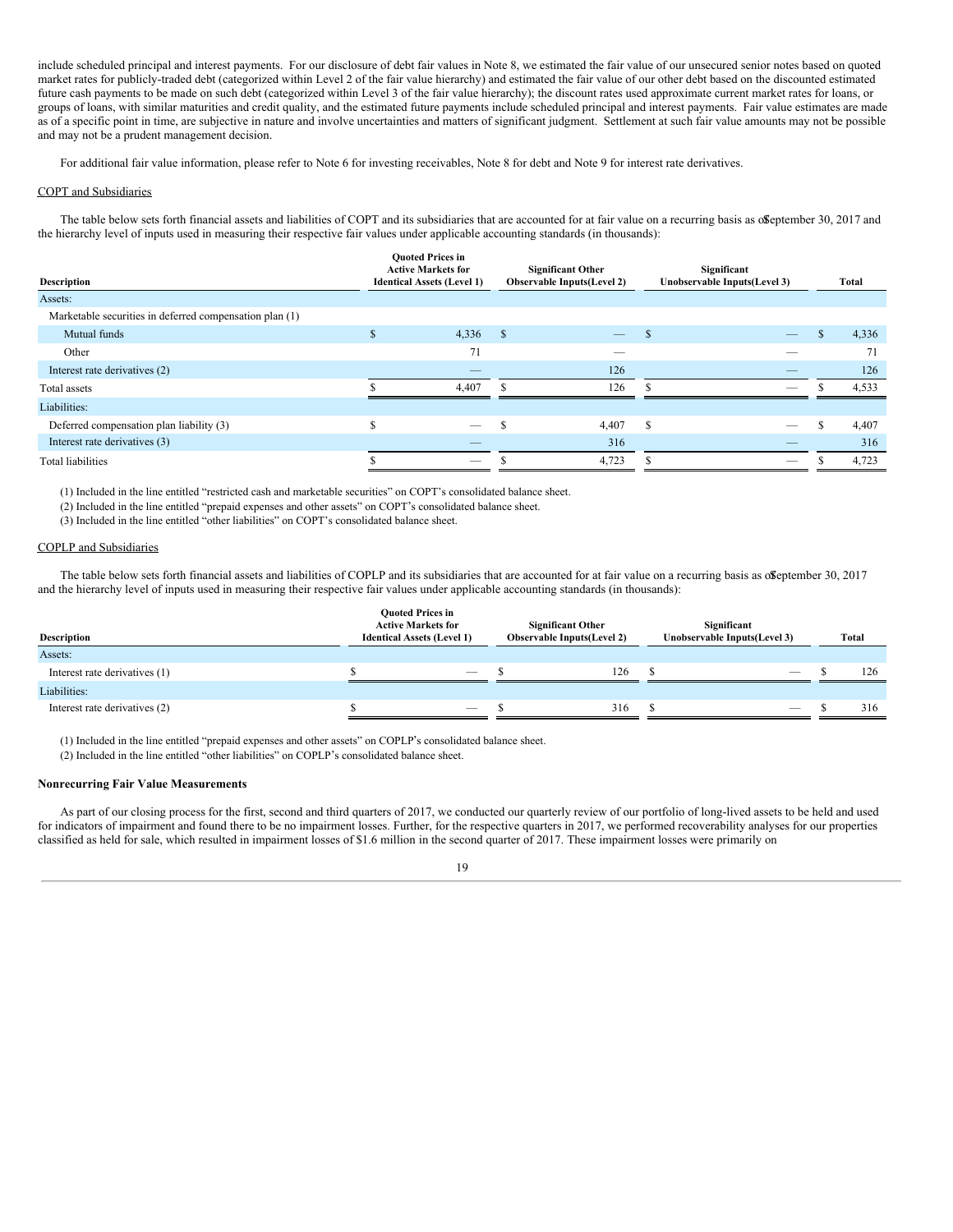properties in White Marsh, Maryland ("White Marsh") (included in our Regional Office and Other segments) that we reclassified to held for sale during the period and adjusted to fair value less costs to sell. These properties were sold in the third quarter.

Changes in the expected future cash flows due to changes in our plans for specific properties (especially our expected holding period) could result in the recognition of impairment losses. In addition, because properties held for sale are carried at the lower of carrying value or estimated fair values less costs to sell, declines in their estimated fair values due to market conditions and other factors could result in the recognition of impairment losses.

## **4. Properties, Net**

and

Operating properties, net consisted of the following (in thousands):

|                                | September 30,<br>2017 |           |  | December 31,<br>2016 |
|--------------------------------|-----------------------|-----------|--|----------------------|
| Land                           |                       | 440,771   |  | 433,311              |
| Buildings and improvements     |                       | 3,009,203 |  | 2,944,905            |
| Less: Accumulated depreciation |                       | (759.262) |  | (706, 385)           |
| Operating properties, net      |                       | 2,690,712 |  | 2,671,831            |

Projects in development or held for future development consisted of the following (in thousands):

|                                                        | September 30,<br>2017 | December 31,<br>2016 |
|--------------------------------------------------------|-----------------------|----------------------|
| Land                                                   | 216,108               | 195,521              |
| Development in progress, excluding land                | 190.211               | 206,010              |
| Projects in development or held for future development | 406.319               | 401.531              |

Our properties held for sale included:

• as of September 30, 2017: two operating properties in our Data Center Shells sub-segment andone in our Fort Meade/BW Corridor sub-segment;

• as of December 31, 2016: eight operating properties in White Marsh (included primarily in our Regional Office segment);one operating property in our Northern Virginia Defense/IT sub-segment; and land in White Marsh and Northern Virginia.

The table below sets forth the components of assets held for sale on our consolidated balance sheet for these properties (in thousands):

|                                                    |   | September 30, 2017 | December 31, 2016 |        |  |
|----------------------------------------------------|---|--------------------|-------------------|--------|--|
| Properties, net                                    | ъ | 68,081             |                   | 85,402 |  |
| Deferred rent receivable                           |   | 5,582              |                   | 4,241  |  |
| Intangible assets on real estate acquisitions, net |   | _                  |                   | 338    |  |
| Deferred leasing costs, net                        |   | 742                |                   | 3,636  |  |
| Lease incentives, net                              |   | 10                 |                   | 1.037  |  |
| Assets held for sale, net                          |   | 74.415             |                   | 94.654 |  |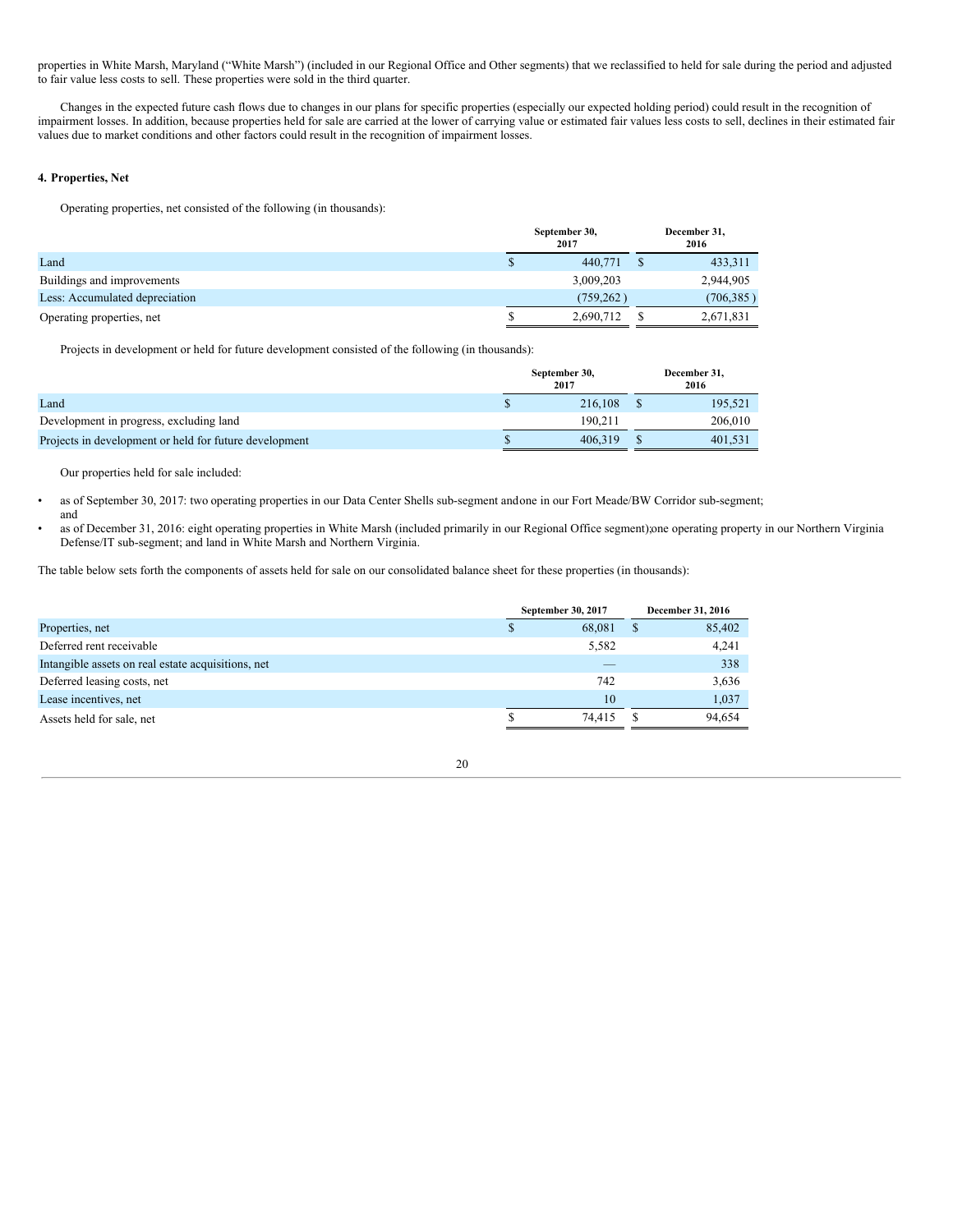## **2017 Dispositions**

During the nine months ended September 30, 2017, we sold the following operating properties (dollars in thousands):

| <b>Project Name</b>                     | City, State               | Segment                            | Date of Sale | Number<br>of<br><b>Buildings</b> | Total<br>Rentable<br><b>Square Feet</b> | <b>Transaction</b><br>Value |    | Gain on<br>Sale |
|-----------------------------------------|---------------------------|------------------------------------|--------------|----------------------------------|-----------------------------------------|-----------------------------|----|-----------------|
| 3120 Fairview Park Drive                | Falls Church,<br>VA       | Northern<br>Virginia<br>Defense/IT | 2/15/2017    |                                  | 190,000                                 | 39,000<br>S.                | -S |                 |
| 1334 Ashton Road                        | Hanover, MD               | Fort Meade/BW<br>Corridor          | 6/9/2017     |                                  | 37,000                                  | 2,300                       |    |                 |
| Remaining White Marsh<br>Properties (1) | White Marsh,<br><b>MD</b> | Regional Office<br>and Other       | 7/28/2017    | 8                                | 412,000                                 | 47,500                      |    | 1,180           |
| Dispositions through 9/30/2017          |                           |                                    |              | 10                               | 639,000                                 | 88,800                      |    | 1.180           |

#### (1) This sale also included land.

We also sold other land in the nine months endedSeptember 30, 2017 for \$14.3 million and recognized a gain on sale of\$4.2 million.

On October 27, 2017, we sold:

- 201 Technology Drive, an operating property totaling 103,000 square feet in Lebanon, Virginia (in our Data Center Shells sub-segment), for\$29.2 million; and
- 11751 Meadowville Lane, an operating property totaling 193,000 square feet in Chester, Virginia (in our Data Center Shells sub-segment), for\$44.3 million. We provided a financial guaranty to the buyer under which we would indemnify it for up to \$20 million in losses it could incur related to a potential defined capital event occurring on the property by June 30, 2019. Accordingly, we will not recognize the sale of this property for accounting purposes, and will reflect the sale price of the property as a liability, until the guaranty expires. We do not expect to incur any losses under this financial guaranty.

### **2017 Construction Activities**

During the nine months ended September 30, 2017, we placed into service 751,000 square feet in five newly constructed properties (including a partially operational property) and 88,000 square feet in three redeveloped properties (including a partially operational property). As of September 30, 2017, we had eight office properties under construction, or for which we were contractually committed to construct, that we estimate will total 1.1 million square feet upon completion (includingtwo properties completed but held for future lease to the United States Government) and two office properties under redevelopment that we estimate will total36,000 square feet upon completion.

## **5. Real Estate Joint Ventures**

#### **Consolidated Joint Ventures**

The table below sets forth information pertaining to our investments in consolidated real estate joint ventures as ofSeptember 30, 2017 (dollars in thousands):

|                          |           | Nominal   |                                              |               |               |                        |             |         |
|--------------------------|-----------|-----------|----------------------------------------------|---------------|---------------|------------------------|-------------|---------|
|                          |           | Ownership |                                              |               |               | September 30, 2017 (1) |             |         |
|                          | Date      | $%$ as of |                                              | Total         |               | Encumbered             |             | Total   |
|                          | Acquired  | 9/30/2017 | <b>Nature of Activity</b>                    | <b>Assets</b> | <b>Assets</b> |                        | Liabilities |         |
| LW Redstone Company, LLC | 3/23/2010 | 85%       | Development and operation of real estate (2) | 158,937       |               | 76,374                 |             | 50,344  |
| M Square Associates, LLC | 6/26/2007 | 50%       | Development and operation of real estate (3) | 70,767        |               | 45.813                 |             | 46,895  |
| Stevens Investors, LLC   | 8/11/2015 | 95%       | Development of real estate (4)               | 70,383        |               |                        |             | 23,566  |
|                          |           |           |                                              | 300,087       |               | 122.187                |             | 120,805 |

(1) Excludes amounts eliminated in consolidation.

(2) This joint venture's properties are in Huntsville,

(3) This joint venture's properties are in College Park,

(4) This joint venture's property is in Washington, DC. Our partner in this joint venture received an additional distribution from the joint venture of \$6.7 million in July 2017 that was reported in other liabilities on our consolidated balance sheet as of December 31, 2016.

Alabama.

Maryland.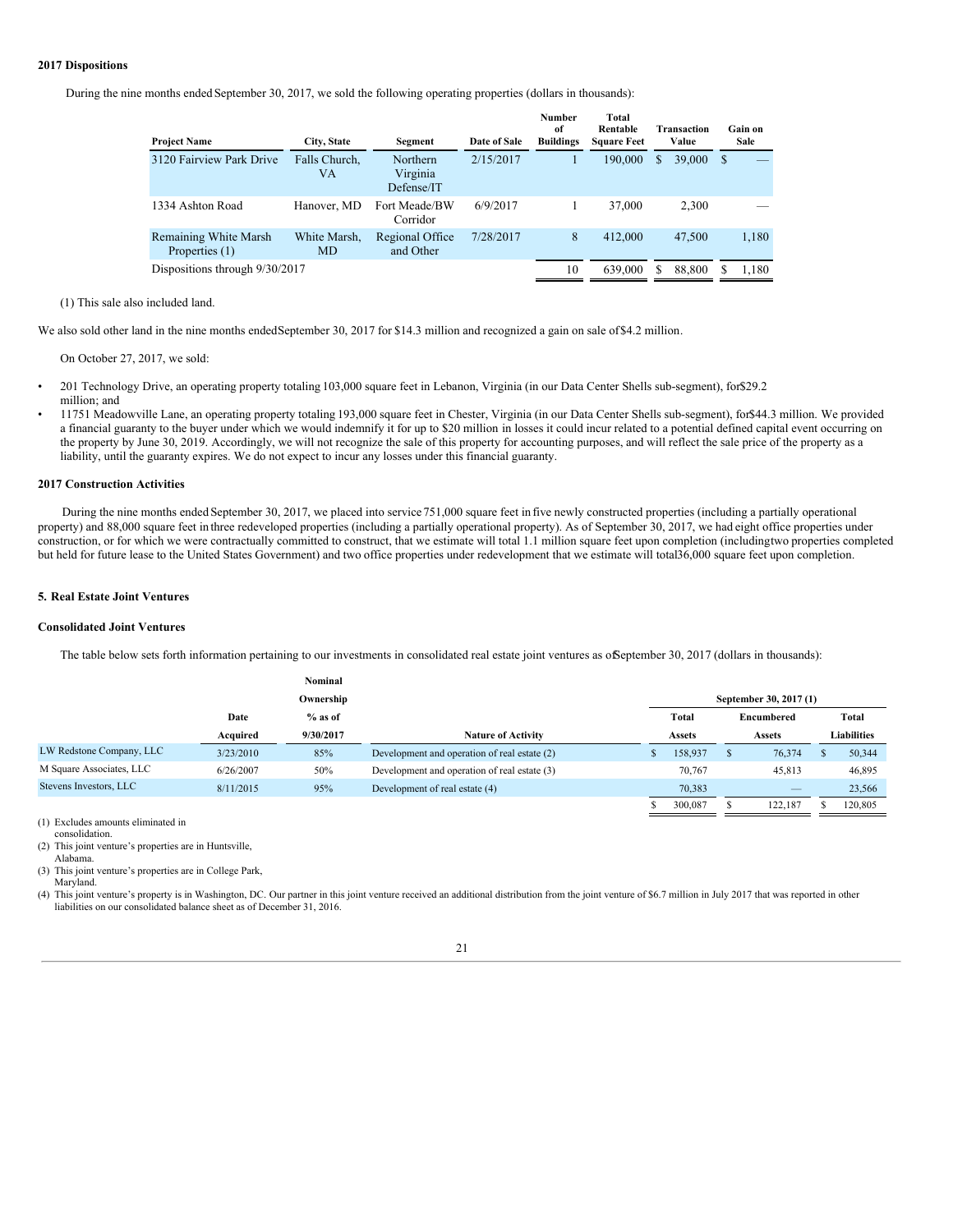### **Unconsolidated Joint Venture**

As of September 30, 2017, we owned a 50% interest in GI-COPT DC Partnership LLC ("GI-COPT"), a joint venture owningsix triple-net leased, single-tenant data center properties in Virginia, that we account for using the equity method of accounting. As of September 30, 2017, we had an investment balance in GI-COPT of\$25.2 million. Our balance was \$17.1 million lower than our share of the joint venture's equity due to a difference between our cost basis and our share of the underlying equity in the net assets upon formation of the joint venture; we are amortizing this basis difference into equity in income from unconsolidated entities over the lives of the underlying assets.

### **6. Investing Receivables**

Investing receivables, including accrued interest thereon, consisted of the following (in thousands):

|                                              | September 30,<br>2017 | December 31,<br>2016 |        |  |
|----------------------------------------------|-----------------------|----------------------|--------|--|
| Notes receivable from the City of Huntsville | 53,088                |                      | 49,258 |  |
| Other investing loans receivable             | 3.020                 |                      | 3.021  |  |
|                                              | 56,108                |                      | 52,279 |  |

Our notes receivable from the City of Huntsville funded infrastructure costs in connection with our LW Redstone Company, LLC joint venture (see Note 5) and carry an interest rate of 9.95%.

We did not have an allowance for credit losses in connection with our investing receivables as ofSeptember 30, 2017 or December 31, 2016. The fair value of these receivables approximated their carrying amounts as of September 30, 2017 and December 31, 2016.

### **7. Prepaid Expenses and Other Assets, Net**

Prepaid expenses and other assets, net consisted of the following (in thousands):

|                                                            |   | September 30,<br>2017 | December 31.<br>2016 |        |  |
|------------------------------------------------------------|---|-----------------------|----------------------|--------|--|
| Prepaid expenses                                           | S | 30,932                | -S                   | 24,432 |  |
| Lease incentives, net                                      |   | 17,202                |                      | 18,276 |  |
| Furniture, fixtures and equipment, net                     |   | 5,422                 |                      | 5,204  |  |
| Deferred tax asset, net (1)                                |   | 2,851                 |                      | 3,036  |  |
| Non-real estate equity method investments                  |   | 2,413                 |                      | 2,355  |  |
| Construction contract costs incurred in excess of billings |   | 2,005                 |                      | 10,350 |  |
| Deferred financing costs, net (2)                          |   | 1,419                 |                      | 3,128  |  |
| Other assets                                               |   | 4,294                 |                      | 5,983  |  |
| Prepaid expenses and other assets, net                     | S | 66.538                |                      | 72.764 |  |

(1) Includes a valuation allowance of \$2.1 million.

(2) Represents deferred costs, net of accumulated amortization, attributable to our Revolving Credit Facility and interest rate derivatives.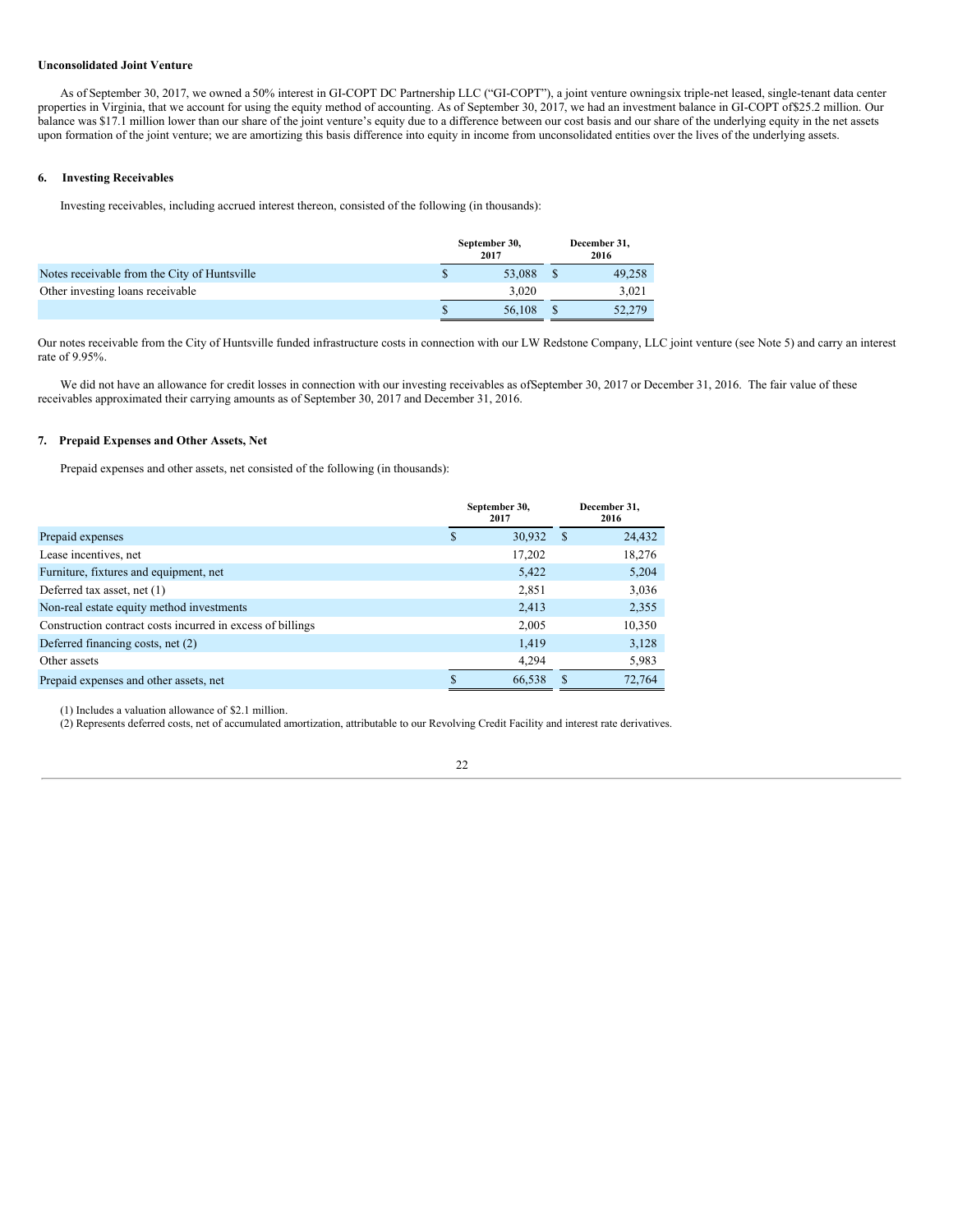### **8. Debt, Net**

Our debt consisted of the following (dollars in thousands):

|                                           |              | Carrying Value (1) as of |              |                      |                                                          |                                                       |
|-------------------------------------------|--------------|--------------------------|--------------|----------------------|----------------------------------------------------------|-------------------------------------------------------|
|                                           |              | September 30,<br>2017    |              | December 31,<br>2016 | <b>Stated Interest Rates as of</b><br>September 30, 2017 | <b>Scheduled Maturity as of</b><br>September 30, 2017 |
| Mortgage and Other Secured Debt:          |              |                          |              |                      |                                                          |                                                       |
| Fixed rate mortgage debt (2)              | $\mathbb{S}$ | 151,594                  | $\mathbb{S}$ | 154,143              | $3.82\% - 7.87\%$ (3)                                    | 2019-2026                                             |
| Variable rate secured debt                |              | 13,200                   |              | 13,448               | $LIBOR + 1.85\% (4)$                                     | October 2020                                          |
| Total mortgage and other secured debt     |              | 164,794                  |              | 167,591              |                                                          |                                                       |
| Revolving Credit Facility                 |              | 170,000                  |              | $\hspace{0.05cm}$    | LIBOR + 0.875% to 1.60% (5)                              | May 2019 (6)                                          |
| Term Loan Facilities (7)                  |              | 348,371                  |              | 547,494              | LIBOR + 0.90% to 2.40% (8)                               | 2020-2022                                             |
| <b>Unsecured Senior Notes</b>             |              |                          |              |                      |                                                          |                                                       |
| $3.600\%$ , \$350,000 aggregate principal |              | 347,445                  |              | 347,128              | $3.60\%$ (9)                                             | May 2023                                              |
| 5.250%, \$250,000 aggregate principal     |              | 246,525                  |              | 246,176              | $5.25\%$ (10)                                            | February 2024                                         |
| 3.700%, \$300,000 aggregate principal     |              | 298,200                  |              | 297,843              | $3.70\%$ (11)                                            | June 2021                                             |
| 5.000%, \$300,000 aggregate principal     |              | 296,639                  |              | 296,368              | $5.00\%$ (12)                                            | July 2025                                             |
| Unsecured notes payable                   |              | 1,317                    |              | 1,401                | $0\%$ (13)                                               | 2026                                                  |
| Total debt, net                           |              | 1,873,291                |              | 1,904,001            |                                                          |                                                       |

(1) The carrying values of our debt other than the Revolving Credit Facility reflect net deferred financing costs of \$4.8 million as of September 30, 2017 and \$6.1 million as of December 31, 2016.

(2) Certain fixed rate mortgages carry interest rates that were above or below market rates upon assumption and therefore were recorded at their fair value based on applicable effective interest rates. The carrying values of these loans reflect net unamortized premiums totaling \$367,000 as of September 30, 2017 and \$422,000 as of December 31, 2016. (3) The weighted average interest rate on our fixed rate mortgage debt was 4.19% as of September 30,

- 2017.
- (4) The interest rate on our variable rate secured debt as of September 30, 2017 was 3.09%.
- (5) The weighted average interest rate on the Revolving Credit Facility was 2.40% as of September 30, 2017.
- (6) The facility matures in May 2019, with the ability for us to further extend such maturity by two six-month periods at our option, provided that there is no default under the facility and we pay an extension fee of 0.075% of the total availability under the facility for each extension period.
- (7) As of September 30, 2017, we have the ability to borrow an additional \$350.0 million in the aggregate under these term loan facilities, provided that there is no default under the facilities and subject to the approval of the lenders. On May 1, 2017, we repaid \$200.0 million of the loan balance on a term loan scheduled to mature in 2020.
- (8) The weighted average interest rate on these loans was 2.93% as of September 30,
- 2017.
- (9) The carrying value of these notes reflects an unamortized discount totaling \$1.8 million as of September 30, 2017 and \$2.0 million as of December 31, 2016. The effective interest rate under the notes, including amortization of the issuance costs, was 3.70%.
- (10) The carrying value of these notes reflects an unamortized discount totaling \$3.1 million as of September 30, 2017 and \$3.4 million as of December 31, 2016. The effective interest rate under the notes, including amortization of the issuance costs, was 5.49%.
- (11) The carrying value of these notes reflects an unamortized discount totaling \$1.4 million as of September 30, 2017 and \$1.7 million as of December 31, 2016. The effective interest rate under the notes, including amortization of the issuance costs, was 3.85%.
- (12) The carrying value of these notes reflects an unamortized discount totaling \$2.8 million as of September 30, 2017 and \$3.0 million as of December 31, 2016. The effective interest rate under the notes, including amortization of the issuance costs, was 5.15%.
- (13) These notes carry interest rates that were below market rates upon assumption and therefore were recorded at their fair value based on applicable effective interest rates. The carrying value of these notes reflects an unamortized discount totaling \$394,000 as of September 30, 2017 and \$460,000 as of December 31, 2016.

All debt is owed by the Operating Partnership. While COPT is not directly obligated by any debt, it has guaranteed the Operating Partnership's Revolving Credit Facility, Term Loan Facilities and Unsecured Senior Notes.

Certain of our debt instruments require that we comply with a number of restrictive financial covenants. As of September 30, 2017, we were compliant with these covenants.

We capitalized interest costs of \$1.1 million in the three months ended September 30, 2017, \$1.2 million in the three months ended September 30, 2016, \$4.2 million in the nine months ended September 30, 2017 and \$4.3 million in the nine months endedSeptember 30, 2016.

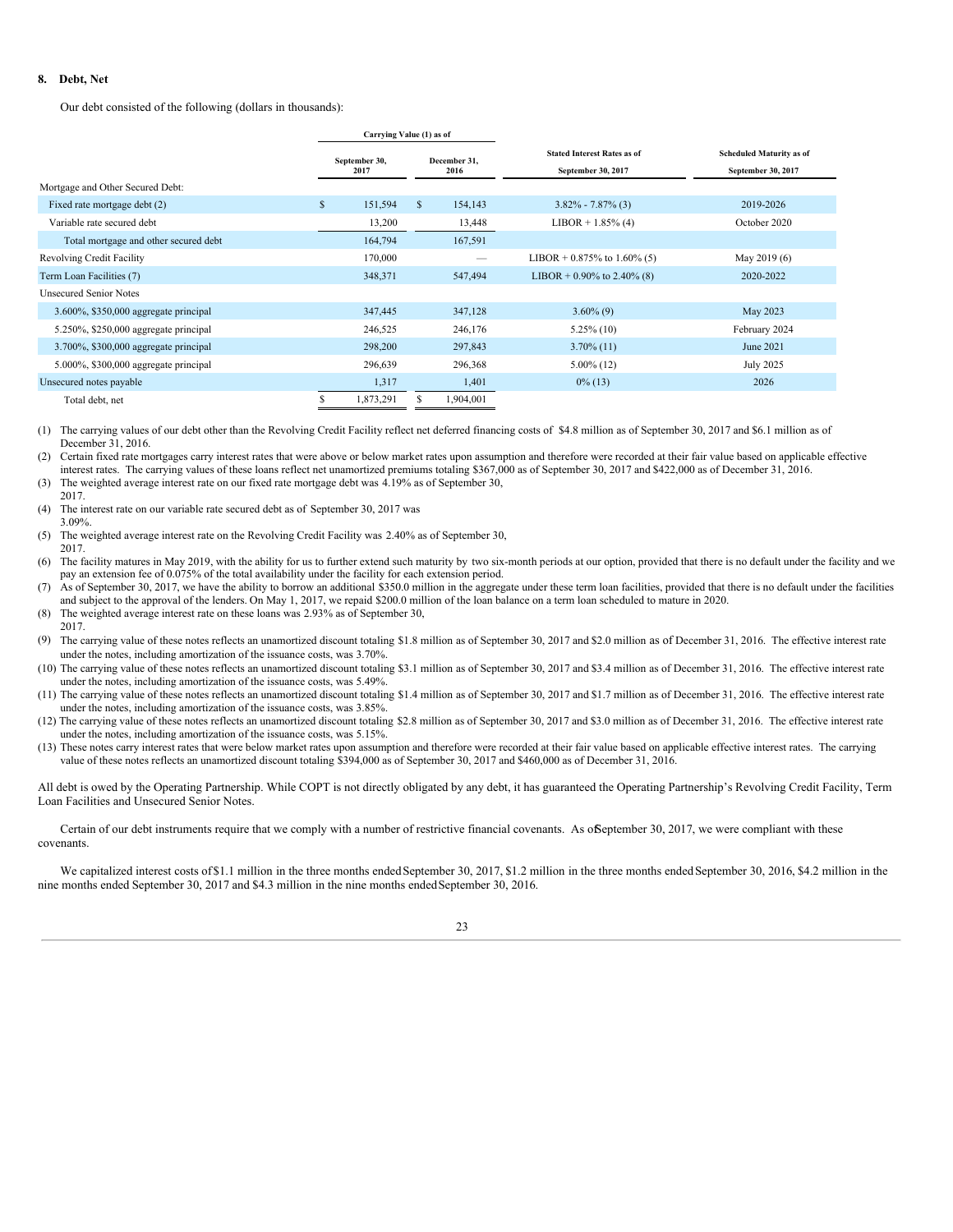The following table sets forth information pertaining to the fair value of our debt (in thousands):

|                               |                                     | September 30, 2017 |   |           |   | <b>December 31, 2016</b> |                 |
|-------------------------------|-------------------------------------|--------------------|---|-----------|---|--------------------------|-----------------|
|                               | Fair<br>Carrying<br>Value<br>Amount |                    |   |           |   | Carrying<br>Amount       | Fair<br>Value   |
| Fixed-rate debt               |                                     |                    |   |           |   |                          |                 |
| <b>Unsecured Senior Notes</b> | \$                                  | 1,188,809          | S | 1,231,222 | S | 1,187,515                | \$<br>1,220,282 |
| Other fixed-rate debt         |                                     | 152,911            |   | 154,781   |   | 155,544                  | 156,887         |
| Variable-rate debt            |                                     | 531.571            |   | 531.520   |   | 560,942                  | 558,437         |
|                               | S                                   | 1,873,291          | S | 1,917,523 |   | 1.904.001                | \$<br>1,935,606 |

## **9. Interest Rate Derivatives**

The following table sets forth the key terms and fair values of our interest rate swap derivatives, each of which was designated as a cash flow hedge of interest rate risk (dollars in thousands):

| <b>Notional</b><br>Amount | <b>Fixed Rate</b> | <b>Floating Rate Index</b> | <b>Effective Date</b> | <b>Expiration Date</b> |    | September 30,<br>2017 |    | December 31,<br>2016 |  |
|---------------------------|-------------------|----------------------------|-----------------------|------------------------|----|-----------------------|----|----------------------|--|
| \$<br>100,000             | 1.7300%           | One-Month LIBOR            | 9/1/2015              | 8/1/2019               | \$ | (237)                 | -S | (848)                |  |
| 13,311<br>(1)             | .3900%            | One-Month LIBOR            | 10/13/2015            | 10/1/2020              |    | 126                   |    | 100                  |  |
| 100,000                   | 1.9013%           | One-Month LIBOR            | 9/1/2016              | 12/1/2022              |    | (27)                  |    | (23)                 |  |
| 100,000                   | .9050%            | One-Month LIBOR            | 9/1/2016              | 12/1/2022              |    | (22)                  |    | 48                   |  |
| 50,000                    | 1.9079%           | One-Month LIBOR            | 9/1/2016              | 12/1/2022              |    | (30)                  |    | 10                   |  |
| 100,000<br>(2)            | 1.6730%           | One-Month LIBOR            | 9/1/2015              | 8/1/2019               |    |                       |    | (701)                |  |
|                           |                   |                            |                       |                        |    | (190)                 | S  | (1, 414)             |  |

(1) The notional amount of this instrument is scheduled to amortize to\$12.1 million.

(2) We cash settled this derivative and interest accrued thereon for\$460,000 on May 1, 2017. Since the hedged transactions associated with this derivative were still probable to occur as of the settlement date, amounts in accumulated other comprehensive loss ("AOCL") associated with this derivative will be reclassified to interest expense through August 2019.

The table below sets forth the fair value of our interest rate derivatives as well as their classification on our consolidated balance sheets (in thousands):

|                                                    |                                      | <b>Fair Value at</b>  |  |                   |  |  |  |  |  |  |
|----------------------------------------------------|--------------------------------------|-----------------------|--|-------------------|--|--|--|--|--|--|
| <b>Derivatives</b>                                 | <b>Balance Sheet Location</b>        | September 30,<br>2017 |  | December 31, 2016 |  |  |  |  |  |  |
| Interest rate swaps designated as cash flow hedges | Prepaid expenses and other<br>assets | 126                   |  | 158               |  |  |  |  |  |  |
| Interest rate swaps designated as cash flow hedges | Other liabilities                    | (316)                 |  | (1,572)           |  |  |  |  |  |  |

The table below presents the effect of our interest rate derivatives on our consolidated statements of operations and comprehensive income (in thousands):

|                                                                                 | For the Three Months Ended<br>September 30, |         | For the Nine Months Ended<br>September 30, |  |           |  |  |
|---------------------------------------------------------------------------------|---------------------------------------------|---------|--------------------------------------------|--|-----------|--|--|
|                                                                                 | 2017                                        | 2016    | 2017                                       |  | 2016      |  |  |
| Unrealized (loss) gain recognized in AOCL (effective portion)                   | (301)                                       | 407     | $(1,877)$ \$                               |  | (16, 581) |  |  |
| Loss reclassified from AOCL into interest expense (effective portion)           | (615)                                       | (1.043) | (2,652)                                    |  | (2,763)   |  |  |
| Gain (loss) on derivatives recognized in interest expense (ineffective portion) | 34                                          | 1.523   | 132                                        |  | (347)     |  |  |
| Loss reclassified from AOCL into interest expense (ineffective portion) (1)     |                                             |         | (88)                                       |  |           |  |  |

(1) Represents a loss recognized on certain interest rate swaps from the accelerated reclassification of amounts in AOCL on May 1, 2017, when we concluded that hedged forecasted transactions were probable not to occur.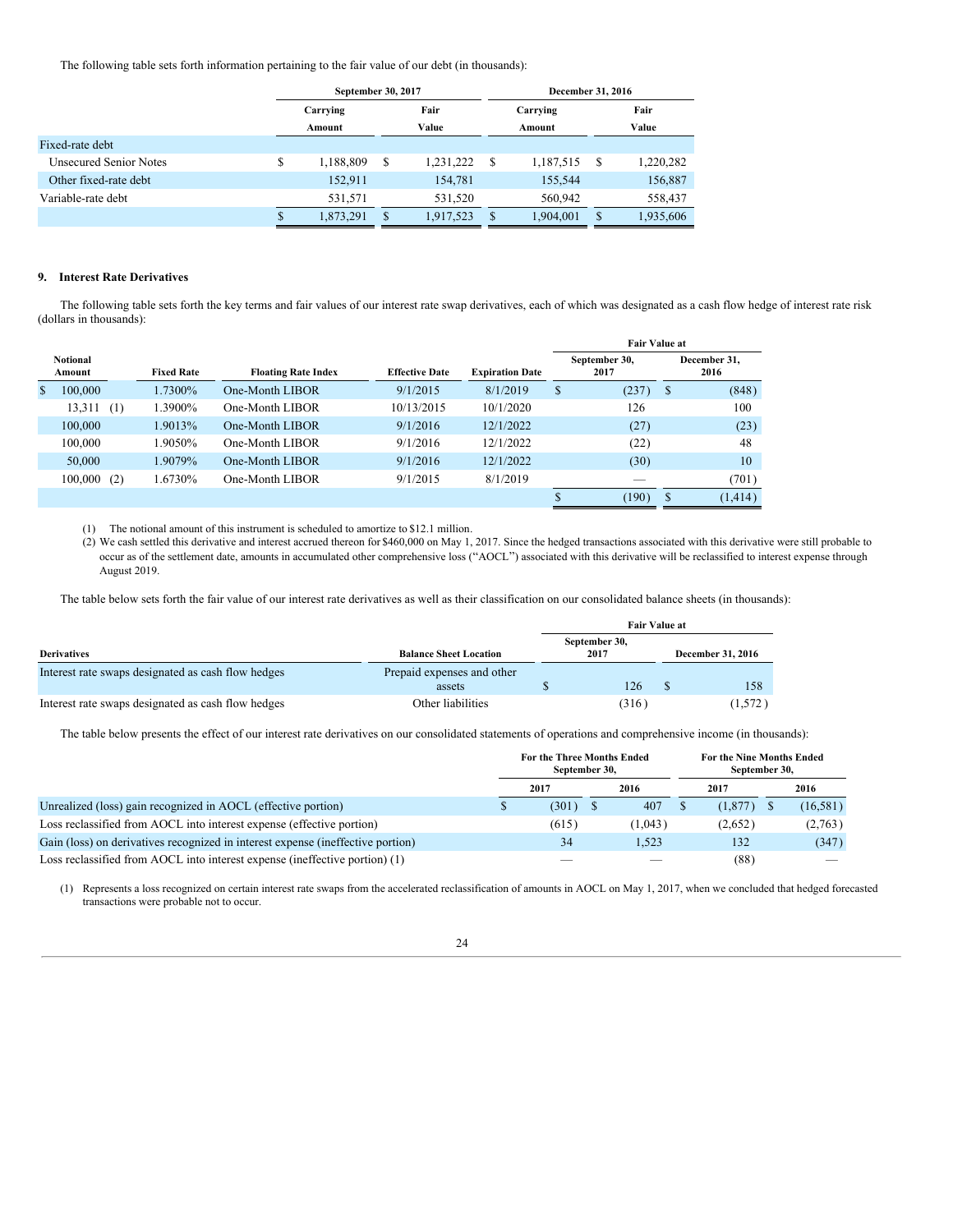Over the next 12 months, we estimate that approximately\$1.6 million of losses will be reclassified from AOCL as an increase to interest expense.

We have agreements with each of our interest rate derivative counterparties that contain provisions under which, if we default or are capable of being declared in default on defined levels of our indebtedness, we could also be declared in default on our derivative obligations. Failure to comply with the loan covenant provisions could result in our being declared in default on any derivative instrument obligations covered by the agreements. As of September 30, 2017, the fair value of interest rate derivatives in a liability position related to these agreements was \$305,000, excluding the effects of accrued interest and credit valuation adjustments. As of September 30, 2017, we had not posted any collateral related to these agreements. We are not in default with any of these provisions. If we breached any of these provisions, we could be required to settle our obligations under the agreements at their termination value of \$484,000.

### **10. Redeemable Noncontrolling Interests**

Our partners in two real estate joint ventures, LW Redstone Company, LLC and Stevens Investors, LLC (discussed further in Note 5), have the right to require us to acquire their respective interests at fair value; accordingly, we classify the fair value of our partners' interests as redeemable noncontrolling interests in the mezzanine section of our consolidated balance sheet. We determine the fair value of the interests based on unobservable inputs after considering the assumptions that market participants would make in pricing the interest. We apply a discount rate to the estimated future cash flows allocable to our partners from the properties underlying the respective joint ventures. Estimated cash flows used in such analyses are based on our plans for the properties and our views of market and economic conditions, and consider items such as current and future rental rates, occupancies for the properties and comparable properties and estimated operating and capital expenditures. The table below sets forth the activity for these redeemable noncontrolling interests (in thousands):

|                                                     | For the Nine Months Ended<br>September 30, |   |           |
|-----------------------------------------------------|--------------------------------------------|---|-----------|
|                                                     | 2017                                       |   | 2016      |
| Beginning balance                                   | \$<br>22,979                               | S | 19,218    |
| Contributions from noncontrolling interests         |                                            |   | 22,779    |
| Distributions to noncontrolling interests           | (1,186)                                    |   | (21, 344) |
| Net income attributable to noncontrolling interests | 1,720                                      |   | 1,679     |
| Adjustment to arrive at fair value of interests     | (244)                                      |   | 516       |
| Ending balance                                      | 23.269                                     |   | 22,848    |

#### **11. Equity**

During the nine months ended September 30, 2017, COPT redeemed all of the outstanding shares of its following series of preferred shares:

- the 5.600% Series K Cumulative Redeemable Preferred Shares (the "Series K Preferred Shares"), redeemed effective January 21, 2017 at a price of 50.00 per share, or \$26.6 million in the aggregate, plus accrued and unpaid dividends thereon through the date of redemption. Concurrently with this redemption, COPLP redeemed its Series K Preferred Units on the same terms. Since we made an irrevocable notification to holders of the Series K Preferred Shares in December 2016 of our intention to redeem such shares, we presented the liquidation preference of the shares/units as a liability on the consolidated balance sheets of COPT and COPLP as of December 31, 2016; we also recognized a \$17,000 decrease to net income available to common shareholders/unitholders in the three months ended December 31, 2016 pertaining to the original issuance costs incurred on the shares/units; and
- the 7.375% Series L Cumulative Preferred Shares (the "Series L Preferred Shares"), redeemed effective June 27, 2017 at a price of\$25.00 per share, or \$172.5 million in the aggregate, plus accrued and unpaid dividends thereon up to but not including the date of redemption. Concurrently with this redemption, COPLP redeemed its Series L Preferred Units on the same terms. We also recognized a \$6.8 million decrease to net income available to common shareholders/unitholders in the nine months ended September 30, 2017 pertaining to the original issuance costs incurred on the shares/units.

During the nine months ended September 30, 2017, COPT issued 591,042 common shares at a weighted average price of\$33.84 per share under its existing at-the-market ("ATM") stock offering program. Net proceeds from the shares issued totaled \$19.7 million, after payment of \$300,000 in commissions to sales agents. COPT contributed the net proceeds from these issuances to COPLP in exchange for an equal number of units in COPLP. COPT's remaining capacity under this ATM program is an aggregate gross sales price of \$70.0 million in common share sales.

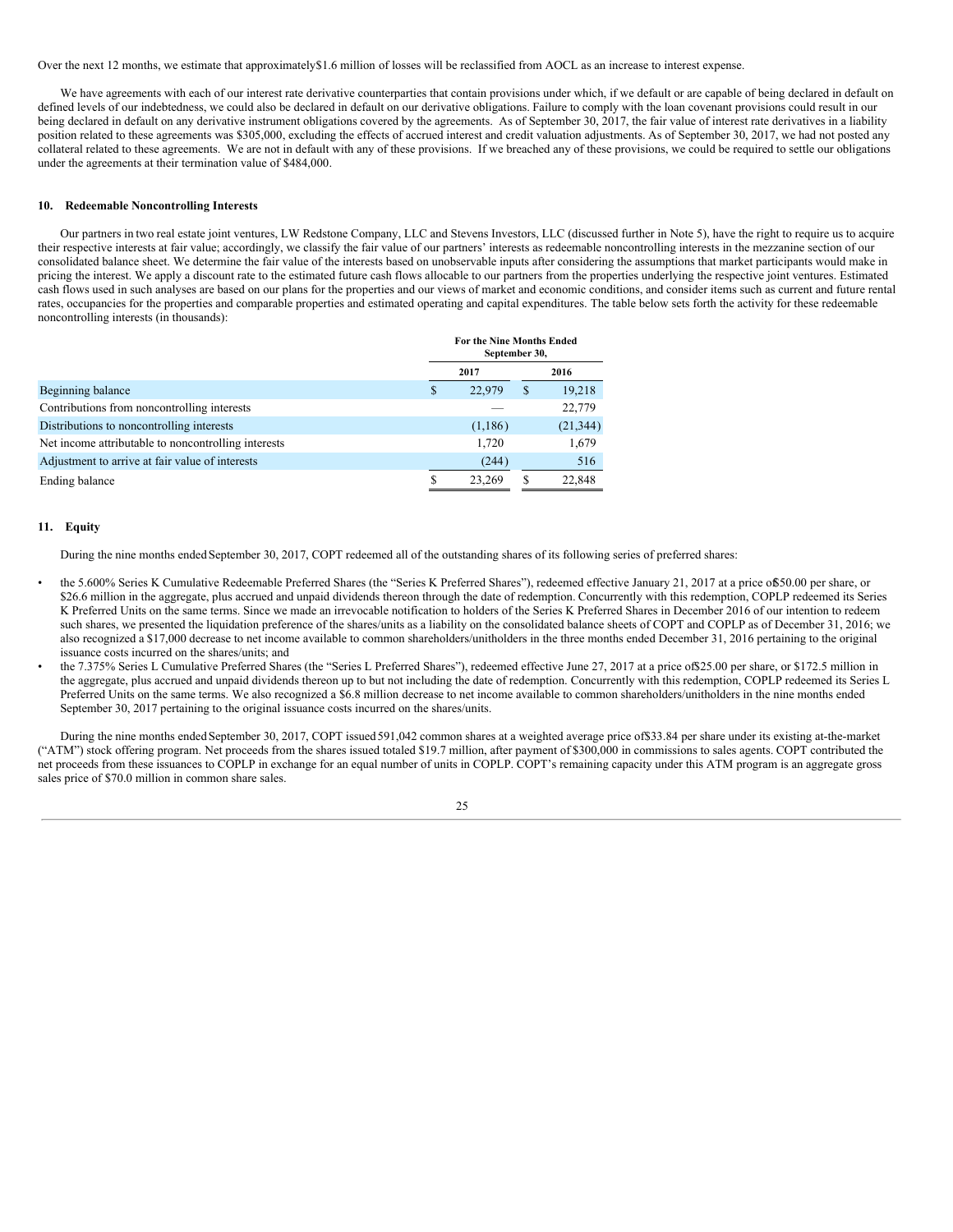During the nine months ended September 30, 2017, certain COPLP limited partners converted337,000 common units in COPLP for an equal number of common shares in COPT.

See Note 13 for disclosure of COPT common share and COPLP common unit activity pertaining to our share-based compensation plans.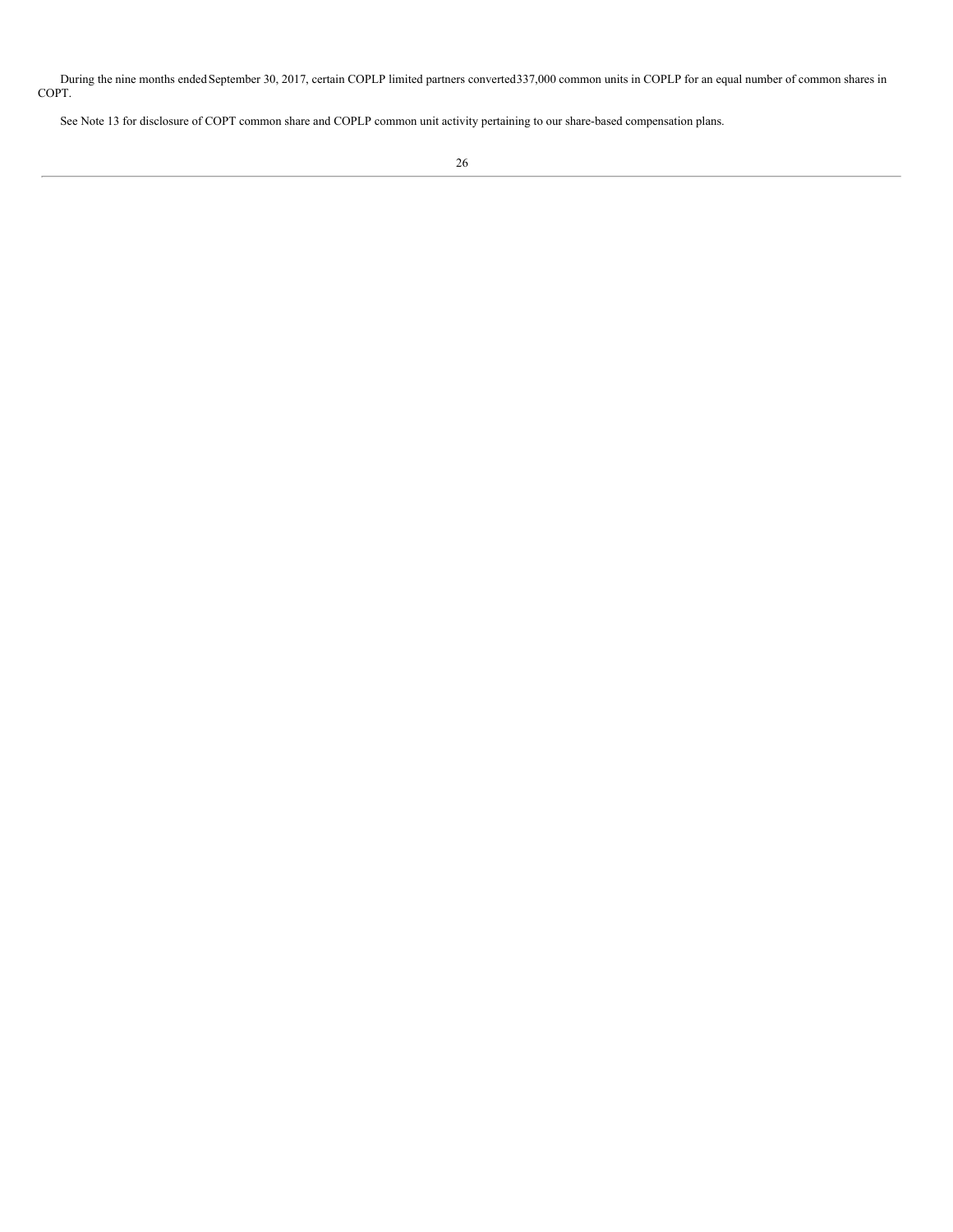#### **12. Information by Business Segment**

We have the following reportable segments: Defense/IT Locations; Regional Office; our operating wholesale data center; and other. We also report on Defense/IT Locations sub-segments, which include the following: Fort George G. Meade and the Baltimore/Washington Corridor (referred to herein as "Fort Meade/BW Corridor"); Northern Virginia Defense/IT Locations; Lackland Air Force Base (in San Antonio); locations serving the U.S. Navy ("Navy Support Locations"), which included properties proximate to the Washington Navy Yard, the Naval Air Station Patuxent River in Maryland and the Naval Surface Warfare Center Dahlgren Division in Virginia; Redstone Arsenal (in Huntsville); and data center shells (properties leased to tenants to be operated as data centers in which the tenants generally fund the costs for the power, fiber connectivity and data center infrastructure). We measure the performance of our segments through the measure we define as net operating income from real estate operations ("NOI from real estate operations"), which includes: real estate revenues and property operating expenses; and the net of revenues and property operating expenses of real estate operations owned through unconsolidated real estate joint ventures ("UJVs") that is allocable to COPT's ownership interest ("UJV NOI allocable to COPT"). Amounts reported for segment assets represent long-lived assets associated with consolidated operating properties (including the carrying value of properties, intangible assets, deferred leasing costs, deferred rents receivable and lease incentives) and the carrying value of investments in UJVs owning operating properties. Amounts reported as additions to long-lived assets represent additions to existing consolidated operating properties, excluding transfers from non-operating properties, which we report separately.

**Operating Office Property Segments**

The table below reports segment financial information for our reportable segments (in thousands):

|                                                                  | <b>Operating Office Property Segments</b> |                                    |                                             |                                            |                                                                               |                                 |                                         |                    |                                       |                      |                         |
|------------------------------------------------------------------|-------------------------------------------|------------------------------------|---------------------------------------------|--------------------------------------------|-------------------------------------------------------------------------------|---------------------------------|-----------------------------------------|--------------------|---------------------------------------|----------------------|-------------------------|
|                                                                  | Fort<br>Meade/BW<br>Corridor              | Northern<br>Virginia<br>Defense/IT | Lackland<br><b>Air Force</b><br><b>Base</b> | <b>Navy</b><br><b>Support</b><br>Locations | <b>Defense/Information Technology Locations</b><br><b>Redstone</b><br>Arsenal | Data<br>Center<br><b>Shells</b> | <b>Total</b><br>Defense/IT<br>Locations | Regional<br>Office | Operating<br>Wholesale<br>Data Center | Other                | Total                   |
| Three Months Ended<br>September 30, 2017                         |                                           |                                    |                                             |                                            |                                                                               |                                 |                                         |                    |                                       |                      |                         |
| Revenues from real estate<br>operations                          | $\mathbb{S}$<br>61,254                    | 12,190<br>$\mathbb{S}$             | \$11,024                                    | \$<br>7,494                                | 3,532<br>\$                                                                   | $\mathbb{S}$<br>6,676           | \$102,170                               | \$16,656           | \$<br>7,398                           | \$<br>1.007          | \$127,231               |
| Property operating expenses                                      | (19,708)                                  | (4, 343)                           | (6, 193)                                    | (3, 157)                                   | (1, 432)                                                                      | (637)                           | (35, 470)                               | (7, 406)           | (3, 175)                              | (317)                | (46,368)                |
| UJV NOI allocable to COPT                                        |                                           |                                    |                                             |                                            |                                                                               | 1,297                           | 1,297                                   |                    |                                       |                      | 1,297                   |
| NOI from real estate<br>operations                               | S<br>41,546                               | \$<br>7,847                        | S<br>4,831                                  | \$<br>4.337                                | S<br>2.100                                                                    | \$<br>7,336                     | S<br>67,997                             | S<br>9.250         | \$<br>4,223                           | \$<br>690            | \$<br>82,160            |
| Additions to long-lived assets §                                 | 5,810                                     | $\mathbf S$<br>2,587               | $\mathbf S$<br>55                           | 1,910<br>\$                                | \$<br>843                                                                     | \$                              | \$<br>11,205                            | \$<br>5,338        | \$<br>9                               | \$<br>76             | $\mathsf{\$}$<br>16,628 |
| Transfers from non-operating<br>properties<br>Three Months Ended | S<br>5,519                                | \$<br>45,554                       | S                                           | \$<br>8                                    | \$<br>(62)                                                                    | \$29,803                        | 80,822<br>S                             | S<br>25            | \$                                    | \$                   | \$<br>80,847            |
| September 30 2016                                                |                                           |                                    |                                             |                                            |                                                                               |                                 |                                         |                    |                                       |                      |                         |
| Revenues from real estate<br>operations                          | S.<br>61,460                              | 12,231<br>\$                       | \$12,532                                    | \$<br>7,232                                | S<br>3,189                                                                    | \$<br>5,175                     | \$101,819                               | \$<br>20,499       | 6,809<br>\$                           | \$<br>1,827          | \$130,954               |
| Property operating expenses                                      | (20, 598)                                 | (4, 462)                           | (7, 599)                                    | (3,374)                                    | (1,112)                                                                       | (528)                           | (37,673)                                | (8, 155)           | (3,317)                               | (807)                | (49, 952)               |
| UJV NOI allocable to COPT                                        |                                           |                                    |                                             |                                            |                                                                               | 1,008                           | 1,008                                   |                    |                                       |                      | 1,008                   |
| NOI from real estate<br>operations                               | $\mathbb{S}$<br>40,862                    | $\mathcal{S}$<br>7,769             | \$<br>4,933                                 | \$<br>3,858                                | $\mathbb{S}$<br>2,077                                                         | \$<br>5,655                     | S<br>65,154                             | \$<br>12,344       | $\mathbf S$<br>3,492                  | $\mathbf S$<br>1,020 | $\mathbf S$<br>82,010   |
| Additions to long-lived assets §                                 | 5,901                                     | \$<br>7,153                        | \$                                          | S<br>2,207                                 | \$<br>2,642                                                                   | \$                              | \$<br>17,903                            | \$<br>4,168        | \$<br>108                             | \$<br>53             | \$<br>22,232            |
| Transfers from non-operating<br>properties                       | S<br>5,331                                | $\mathcal{S}$<br>308               | $\mathbf S$<br>3                            | <b>S</b>                                   | S<br>3,100                                                                    | \$25,513                        | 34,255<br>S                             | \$<br>(4)          | $\mathbf{\hat{s}}$<br>40              | \$                   | $\mathbf S$<br>34,291   |
| Nine Months Ended<br>September 30, 2017                          |                                           |                                    |                                             |                                            |                                                                               |                                 |                                         |                    |                                       |                      |                         |
| Revenues from real estate<br>operations                          | \$183,393                                 | \$34,992                           | \$35,687                                    | \$21,953                                   | \$<br>10,616                                                                  | \$17,998                        | \$ 304,639                              | \$52,394           | \$<br>21,201                          | \$<br>4,061          | \$382,295               |
| Property operating expenses                                      | (60, 357)                                 | (13,014)                           | (21, 125)                                   | (9, 391)                                   | (4,294)                                                                       | (1, 873)                        | (110, 054)                              | (21, 974)          | (10,041)                              | (1, 446)             | (143, 515)              |
| UJV NOI allocable to COPT                                        |                                           |                                    |                                             |                                            |                                                                               | 3,889                           | 3,889                                   |                    |                                       |                      | 3,889                   |
| NOI from real estate<br>operations                               | \$<br>123,036                             | \$<br>21,978                       | \$14,562                                    | \$12,562                                   | S<br>6,322                                                                    | \$20,014                        | \$<br>198,474                           | \$<br>30,420       | \$<br>11.160                          | \$<br>2,615          | \$<br>242,669           |
| Additions to long-lived assets $\hat{\mathbf{s}}$                | 15,085                                    | \$<br>6,032                        | \$<br>71                                    | \$<br>6,309                                | \$<br>1,059                                                                   | \$                              | \$<br>28,556                            | \$<br>16,476       | \$<br>3,588                           | \$<br>203            | \$<br>48,823            |
| Transfers from non-operating<br>properties                       | S<br>37,094                               | S<br>45,994                        | S                                           | 474                                        | S<br>1,643                                                                    | \$55,003                        | S.<br>140,208                           | \$                 | S<br>8                                | \$<br>18             | \$140,234               |
| Segment assets at September<br>30, 2017                          | \$1,265,569                               | \$400,855                          | \$129,657                                   | \$194,801                                  | \$108,884                                                                     | \$258,611                       | \$2,358,377                             | \$398,579          | \$226,909                             | \$<br>13,347         | \$2,997,212             |
| Nine Months Ended<br>September 30, 2016                          |                                           |                                    |                                             |                                            |                                                                               |                                 |                                         |                    |                                       |                      |                         |
| Revenues from real estate<br>operations                          | \$184,881                                 | $\mathbb{S}$<br>36,404             | \$34,408                                    | \$21,164                                   | $\mathbb{S}$<br>9,496                                                         | \$18,793                        | \$305,146                               | \$67,284           | \$<br>20,106                          | \$<br>5,429          | \$397,965               |
| Property operating expenses                                      | (64, 222)                                 | (13,310)                           | (19, 863)                                   | (9, 573)                                   | (3,050)                                                                       | (2,164)                         | (112, 182)                              | (26,707)           | (8,629)                               | (2, 450)             | (149,968)               |
| UJV NOI allocable to COPT                                        |                                           |                                    |                                             |                                            |                                                                               | 1,008                           | 1,008                                   |                    |                                       |                      | 1,008                   |
| NOI from real estate<br>operations                               | \$<br>120,659                             | 23,094<br>\$                       | \$14,545                                    | \$11.591                                   | \$<br>6,446                                                                   | \$<br>17,637                    | 193,972<br>\$                           | \$<br>40,577       | \$<br>11.477                          | 2,979<br>S           | \$<br>249,005           |
| Additions to long-lived assets $\hat{\mathbf{s}}$                | 19,516                                    | \$<br>13,290                       | <sup>\$</sup>                               | 5,710<br>S                                 | \$<br>3,561                                                                   | \$                              | $\mathbf S$<br>42,077                   | \$<br>9,107        | \$<br>108                             | \$<br>363            | \$<br>51,655            |
| Transfers from non-operating<br>properties                       | S<br>41,850                               | S.<br>28,158                       | \$<br>240                                   | S                                          | S<br>3,315                                                                    | \$81,467                        | \$155,030                               | \$<br>104          | \$<br>(391)                           | \$<br>(11)           | \$154,732               |
| Segment assets at September<br>30, 2016                          | \$1,261,337                               | \$416,886                          | \$132,722                                   | \$195,244                                  | \$111,310                                                                     | \$189,746                       | \$2,307,245                             | \$453,766          | \$234,551                             | \$<br>31,563         | \$3,027,125             |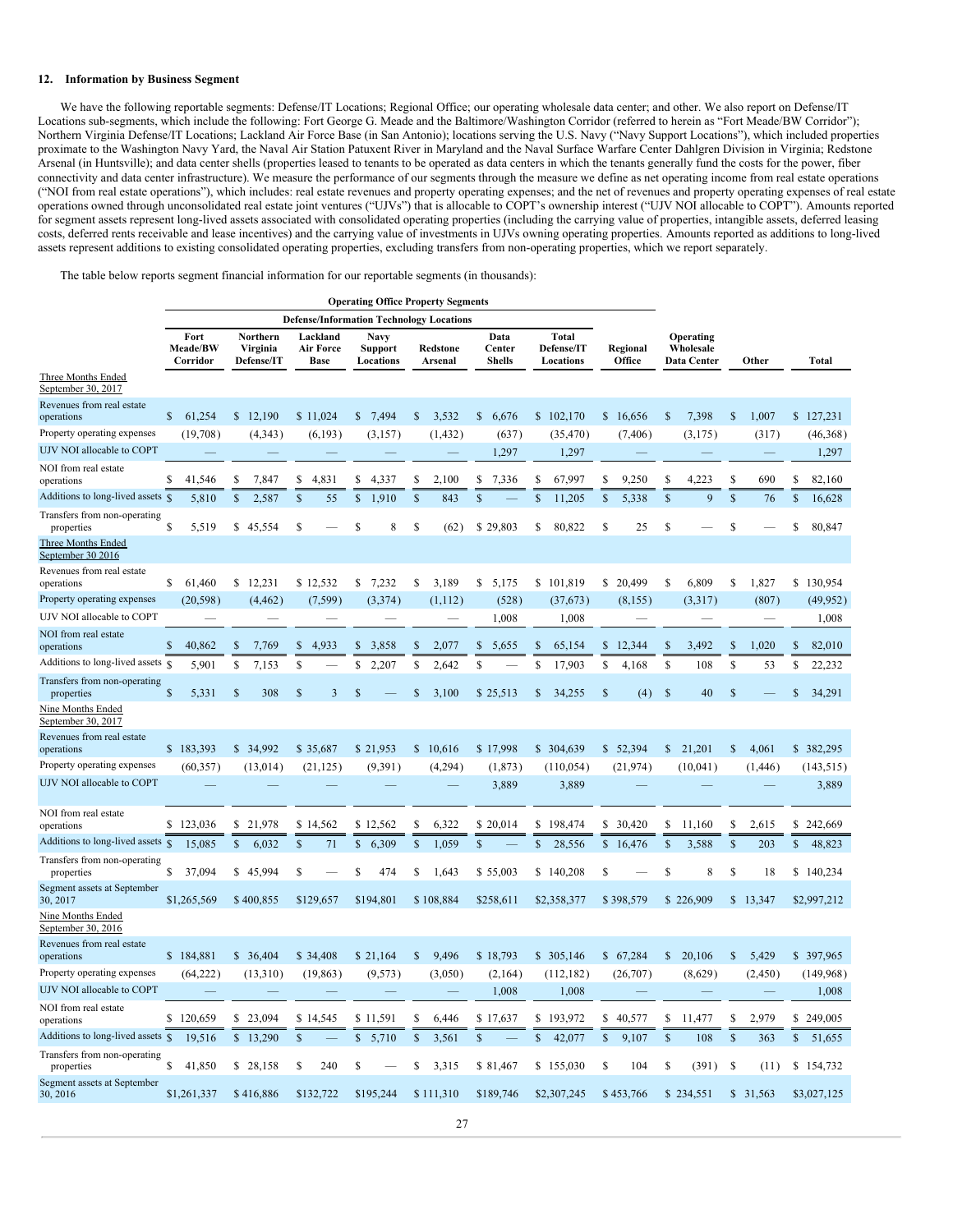The following table reconciles our segment revenues to total revenues as reported on our consolidated statements of operations (in thousands):

|                                                  | For the Three Months Ended<br>September 30, |         | For the Nine Months Ended<br>September 30, |         |  |         |
|--------------------------------------------------|---------------------------------------------|---------|--------------------------------------------|---------|--|---------|
|                                                  | 2017                                        | 2016    |                                            | 2017    |  | 2016    |
| Segment revenues from real estate operations     | 127.231                                     | 130.954 | S.                                         | 382,295 |  | 397,965 |
| Construction contract and other service revenues | 29.786                                      | 11.149  |                                            | 65,958  |  | 34,372  |
| Total revenues                                   | 157,017                                     | 142,103 |                                            | 448.253 |  | 432,337 |

The following table reconciles UJV NOI allocable to COPT to equity in income of unconsolidated entities as reported on our consolidated statements of operations (in thousands):

|                                                                                                                       | <b>For the Three Months Ended</b><br>September 30, |       | <b>For the Nine Months Ended</b><br>September 30, |          |  |       |  |
|-----------------------------------------------------------------------------------------------------------------------|----------------------------------------------------|-------|---------------------------------------------------|----------|--|-------|--|
|                                                                                                                       | 2017                                               | 2016  |                                                   | 2017     |  | 2016  |  |
| UJV NOI allocable to COPT                                                                                             | l.297                                              | 1.008 |                                                   | 3.889    |  | 1,008 |  |
| Less: Income from UJV allocable to COPT attributable to depreciation and amortization expense<br>and interest expense | (577)                                              | (415) |                                                   | (1, 724) |  | (415) |  |
| Add: Equity in (loss) income of unconsolidated non-real estate entities                                               | $\left(1\right)$                                   |       |                                                   | (3)      |  | 21    |  |
| Equity in income of unconsolidated entities                                                                           | 719                                                | 594   |                                                   | 2.162    |  | 614   |  |

As previously discussed, we provide real estate services such as property management and construction and development services primarily for our properties but also for third parties. The primary manner in which we evaluate the operating performance of our service activities is through a measure we define as net operating income from service operations ("NOI from service operations"), which is based on the net of revenues and expenses from these activities. Construction contract and other service revenues and expenses consist primarily of subcontracted costs that are reimbursed to us by the customer along with a management fee. The operating margins from these activities are small relative to the revenue. We believe NOI from service operations is a useful measure in assessing both our level of activity and our profitability in conducting such operations. The table below sets forth the computation of our NOI from service operations (in thousands):

|                                                  | For the Three Months Ended<br>September 30, |         |  | <b>For the Nine Months Ended</b><br>September 30, |  |           |
|--------------------------------------------------|---------------------------------------------|---------|--|---------------------------------------------------|--|-----------|
|                                                  | 2017                                        | 2016    |  | 2017                                              |  | 2016      |
| Construction contract and other service revenues | 29,786                                      | 11.149  |  | 65,958                                            |  | 34,372    |
| Construction contract and other service expenses | (28.788)                                    | (10.341 |  | (63.589)                                          |  | (32, 513) |
| NOI from service operations                      | 998                                         | 808     |  | 2.369                                             |  | 1,859     |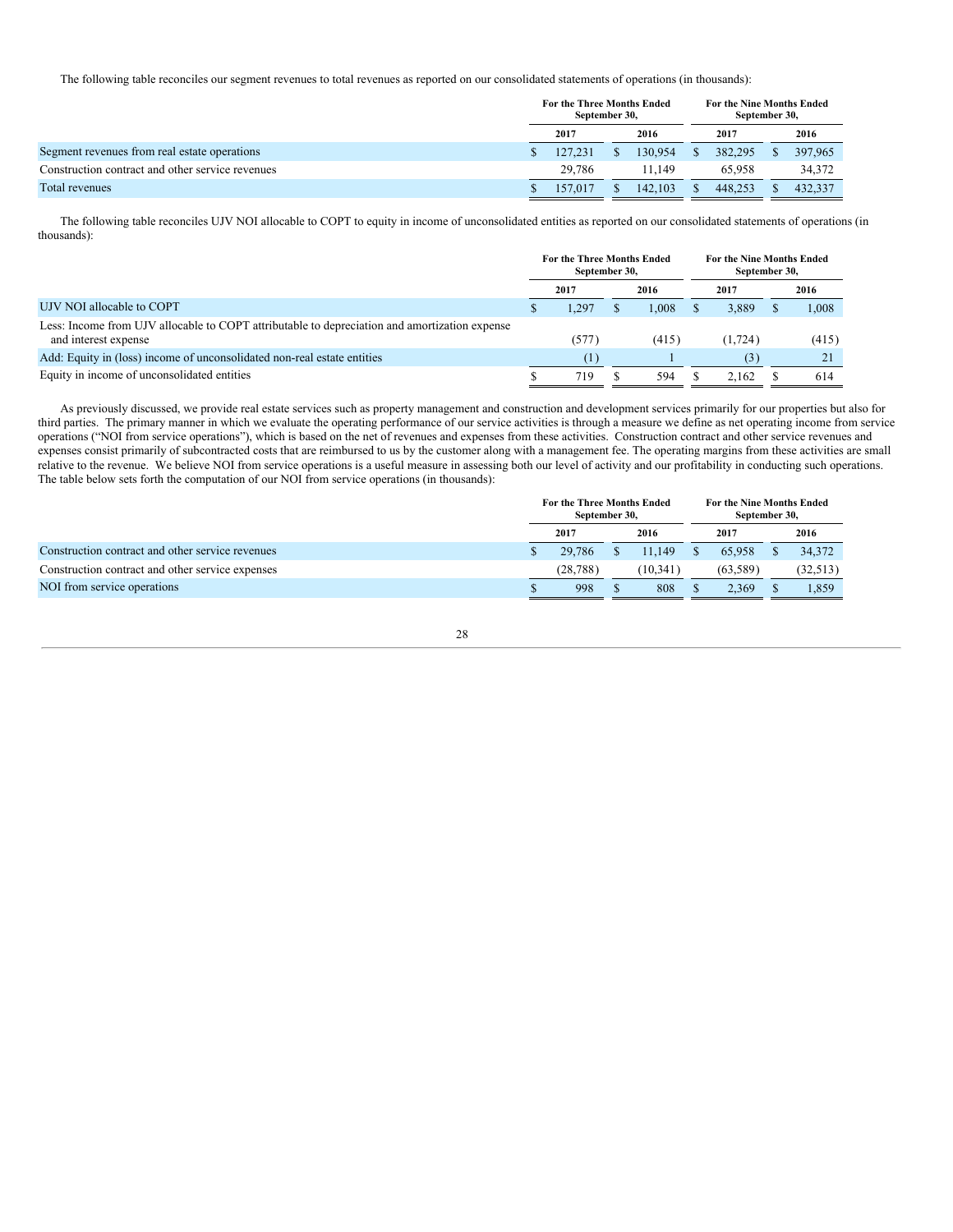The following table reconciles our NOI from real estate operations for reportable segments and NOI from service operations to income from before gain on sales of real estate as reported on our consolidated statements of operations (in thousands):

|                                                                                         | For the Three Months Ended<br>September 30, |           |    |          |   | <b>For the Nine Months Ended</b><br>September 30, |    |           |
|-----------------------------------------------------------------------------------------|---------------------------------------------|-----------|----|----------|---|---------------------------------------------------|----|-----------|
|                                                                                         |                                             | 2017      |    | 2016     |   | 2017                                              |    | 2016      |
| NOI from real estate operations                                                         | S.                                          | 82,160    | S. | 82,010   | S | 242,669                                           | S. | 249,005   |
| NOI from service operations                                                             |                                             | 998       |    | 808      |   | 2,369                                             |    | 1,859     |
| Interest and other income                                                               |                                             | 1,508     |    | 1,391    |   | 4,817                                             |    | 3,877     |
| Equity in income of unconsolidated entities                                             |                                             | 719       |    | 594      |   | 2,162                                             |    | 614       |
| Income tax (expense) benefit                                                            |                                             | (57)      |    | 21       |   | (145)                                             |    | 28        |
| Depreciation and other amortization associated with real estate operations              |                                             | (34, 438) |    | (32,015) |   | (100, 290)                                        |    | (99,790)  |
| Impairment recoveries (losses)                                                          |                                             | 161       |    | (27,699) |   | (1, 464)                                          |    | (99, 837) |
| General, administrative and leasing expenses                                            |                                             | (7,368)   |    | (8, 855) |   | (23, 838)                                         |    | (28, 764) |
| Business development expenses and land carry costs                                      |                                             | (1,277)   |    | (1,716)  |   | (4,567)                                           |    | (6, 497)  |
| Interest expense                                                                        |                                             | (19,615)  |    | (18,301) |   | (57, 772)                                         |    | (64, 499) |
| Less: UJV NOI allocable to COPT included in equity in income of unconsolidated entities |                                             | (1,297)   |    | (1,008)  |   | (3,889)                                           |    | (1,008)   |
| Loss on early extinguishment of debt                                                    |                                             |           |    | (59)     |   | (513)                                             |    | (37)      |
| Income (loss) before gain on sales of real estate                                       |                                             | 21,494    |    | (4,829)  | S | 59,539                                            | S  | (45,049)  |

The following table reconciles our segment assets to the consolidated total assets of COPT and subsidiaries (in thousands):

|                                |   | September 30,<br>2017 | September 30,<br>2016 |
|--------------------------------|---|-----------------------|-----------------------|
| Segment assets                 | S | 2,997,212             | 3,027,125             |
| Non-operating property assets  |   | 413.255               | 421,364               |
| Other assets                   |   | 149.305               | 185,705               |
| Total COPT consolidated assets |   | 3,559,772             | 3,634,194             |

The accounting policies of the segments are the same as those used to prepare our consolidated financial statements, except that discontinued operations and UJV NOI allocable to COPT are not presented separately for segment purposes. In the segment reporting presented above, we did not allocate interest expense, depreciation and amortization, impairment (recoveries) losses, loss on early extinguishment of debt, gain on sales of real estate and equity in income of unconsolidated entities not included in NOI to our real estate segments since they are not included in the measure of segment profit reviewed by management. We also did not allocate general, administrative and leasing expenses, business development expenses and land carry costs, interest and other income, income taxes and noncontrolling interests because these items represent general corporate or non-operating property items not attributable to segments.

### **13. Share-Based Compensation and Other Compensation Matters**

## **Performance-Based Share Units ("PSUs")**

On January 1, 2017, our Board of Trustees granted 36,525 PSUs with an aggregate grant date fair value of \$1.4 million to ourthree executives (the "January Grants"). The PSUs have a performance period beginning on January 1, 2017 and concluding on the earlier of December 31, 2019 or the date of: (1) termination by us without cause, death or disability of the executive or constructive discharge of the executive (collectively, "qualified termination"); or (2) a sale event. The number of PSUs earned ("earned PSUs") at the end of the performance period will be determined based on the percentile rank of COPT's total shareholder return relative to a peer group of companies, as set forth in the following schedule:

| <b>Percentile Rank</b> | <b>Earned PSUs Payout %</b> |
|------------------------|-----------------------------|
| 75th or greater        | 200% of PSUs granted        |
| 50th or greater        | 100% of PSUs granted        |
| 25 <sub>th</sub>       | 50% of PSUs granted         |
| Below 25th             | 0% of PSUs granted          |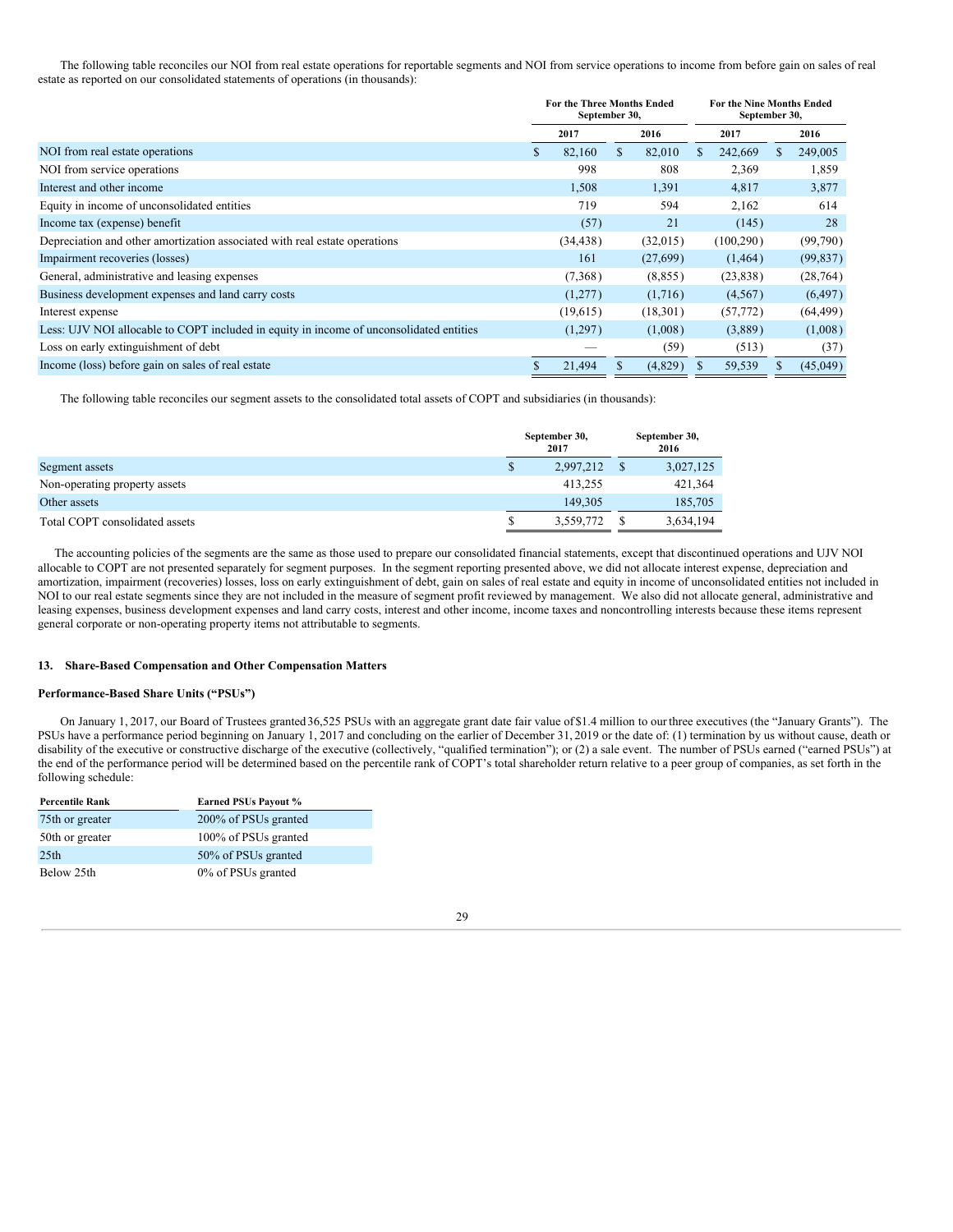If the percentile rank exceeds the 25th percentile and is betweentwo of the percentile ranks set forth in the table above, then the percentage of the earned PSUs will be interpolated between the ranges set forth in the table above to reflect any performance between the listed percentiles. At the end of the performance period, we, in settlement of the award, will issue a number of fully-vested COPT common shares equal to the sum of:

- the number of earned PSUs in settlement of the award plan; plus
- the aggregate dividends that would have been paid with respect to the common shares issued in settlement of the earned PSUs through the date of settlement had such shares been issued on the grant date, divided by the share price on such settlement date, as defined under the terms of the agreement.

If a performance period ends due to a sale event or qualified termination, the number of earned PSUs is prorated based on the portion of thethree-year performance period that has elapsed. If employment is terminated by the employee or by us for cause, all PSUs are forfeited. PSUs do not carry voting rights.

On August 23, 2017, the January Grants were modified to include a provision that limits the earned PSUs payout percentage to100% of the PSUs granted if COPT's total shareholder return is negative during the performance period irrespective of its percentile rank in the peer group (the "Negative TSR Modifier"). In addition, as a result of the modification to the January Grants, on August 23, 2017, we augmented the January Grants by issuing an aggregate of 2,826 additional PSUs to the executives. Each of the PSU Certificates also includes the Negative TSR Modifier. The incremental award to the executives on August 23, 2017 resulting from these modifications totaled \$12,000.

For the January Grants, we computed a grant date fair value of\$38.43 per PSU using a Monte Carlo model, which included assumptions of, among other things, the following: baseline common share value of \$31.22; expected volatility for COPT common shares of19.0%; and a risk-free interest rate of 1.47%. For the award modification on August 23, 2017, we computed a pre-modification fair value of \$49.66 per PSU and a post-modification fair value of \$46.39 per PSU using a Monte Carlo model, which included assumptions of, among other things, the following: baseline common share value of \$33.40; expected volatility for COPT common shares of18.7%; and a risk-free interest rate of 1.36%.

We issued 9,763 common shares on February 7, 2017 to Mr. Stephen E. Budorick, our Chief Executive Officer, in settlement of PSUs issued in 2014, representing 00% of the target award for those PSUs.

#### **Restricted Shares**

During the nine months ended September 30, 2017, certain employees and non-employee members of our Board of Trustees were granted a total of230,635 restricted common shares with an aggregate grant date fair value of \$7.8 million (weighted average of \$33.96 per share). Restricted shares granted to employees vest based on increments and over periods of time set forth under the terms of the respective awards provided that the employees remain employed by us. Restricted shares granted to non-employee Trustees vest on the first anniversary of the grant date, provided that the Trustee remains in his or her position. During the nine months ended September 30, 2017, forfeiture restrictions lapsed on 148,401 previously issued common shares; these shares had a weighted average grant date fair value of\$26.18 per share, and the aggregate intrinsic value of the shares on the vesting dates was \$5.0 million.

#### **Deferred Share Awards**

During the nine months ended September 30, 2017, nonemployee members of our Board of Trustees were granted a total of10,032 deferred share awards with an aggregate grant date fair value of \$326,000 (\$32.47 per share). Deferred share awards vest on the first anniversary of the grant date, provided that the Trustee remains in his or her position. We settle deferred share awards by issuing an equivalent number of common shares upon vesting of the awards or a later date elected by the Trustee (generally upon cessation of being a Trustee). During the nine months ended September 30, 2017, we issued 15,590 common shares in settlement of deferred share awards granted in 2016; these shares had a grant date fair value of \$26.89 per share, and the aggregate intrinsic value of the shares on the settlement date was\$508,000.

#### **Options**

During the nine months ended September 30, 2017, 5,000 options to purchase common shares ("options") were exercised. The weighted average exercise price of these options was \$29.98 per share, and the aggregate intrinsic value of the options exercised was \$18,000.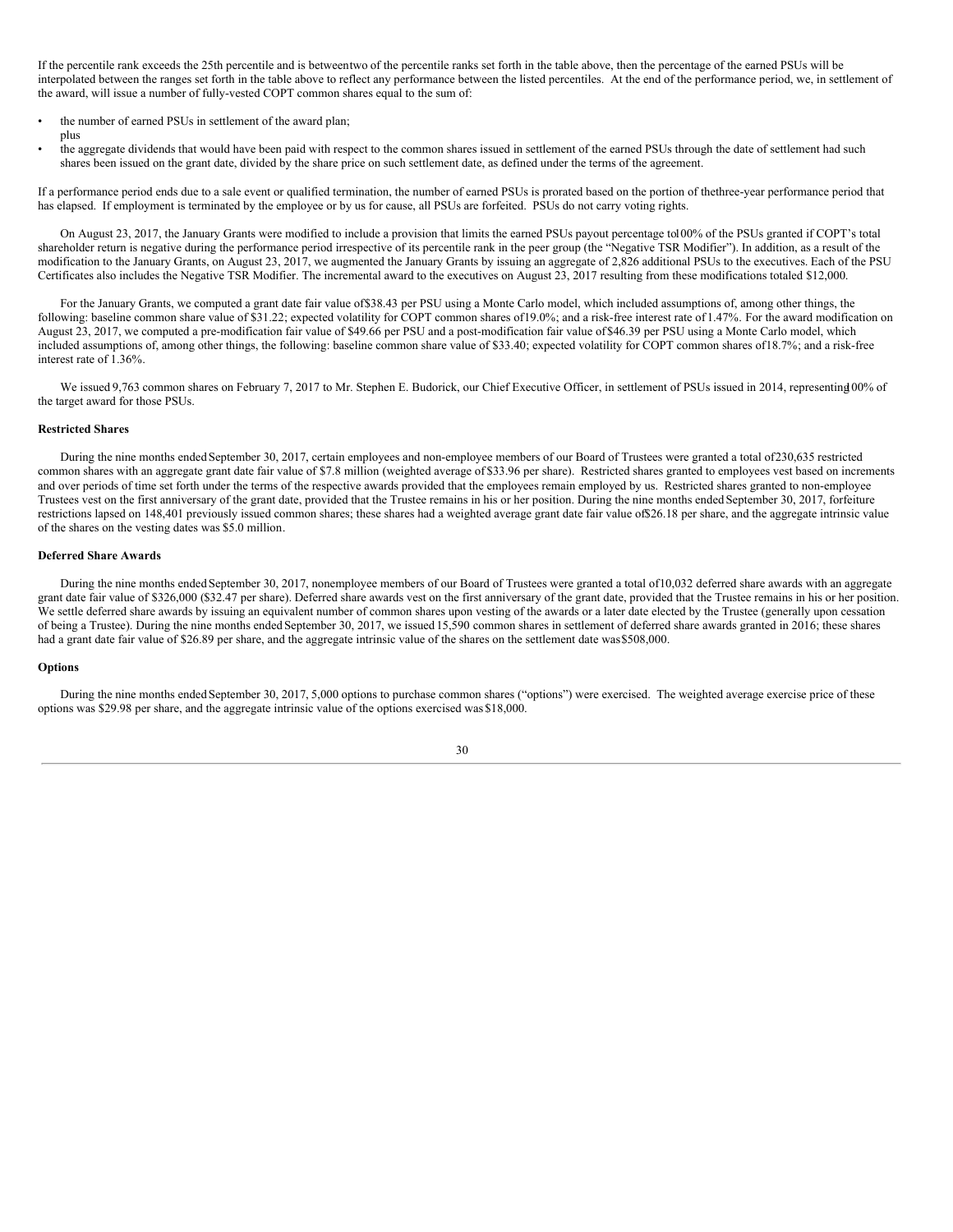## **14. Earnings Per Share ("EPS") and Earnings Per Unit ("EPU")**

## COPT and Subsidiaries EPS

We present both basic and diluted EPS. We compute basic EPS by dividing net income available to common shareholders allocable to unrestricted common shares under the two-class method by the weighted average number of unrestricted common shares outstanding during the period. Our computation of diluted EPS is similar except that:

- the denominator is increased to include: (1) the weighted average number of potential additional common shares that would have been outstanding if securities that are convertible into COPT common shares were converted; and (2) the effect of dilutive potential common shares outstanding during the period attributable to share-based compensation using the treasury stock or if-converted methods; and
- the numerator is adjusted to add back any changes in income or loss that would result from the assumed conversion into common shares that we added to the denominator.

Summaries of the numerator and denominator for purposes of basic and diluted EPS calculations are set forth below (in thousands, except per share data):

|                                                                                                      | <b>For the Three Months Ended</b><br>September 30, |        |      | For the Nine Months Ended September<br>30, |      |          |    |          |
|------------------------------------------------------------------------------------------------------|----------------------------------------------------|--------|------|--------------------------------------------|------|----------|----|----------|
|                                                                                                      |                                                    | 2017   | 2016 |                                            | 2017 |          |    | 2016     |
| Numerator:                                                                                           |                                                    |        |      |                                            |      |          |    |          |
| Net income (loss) attributable to COPT                                                               | S                                                  | 20,916 | S    | 27,299                                     | S    | 60,133   | S. | (13,294) |
| Preferred share dividends                                                                            |                                                    |        |      | (3,552)                                    |      | (6,219)  |    | (10,657) |
| Issuance costs associated with redeemed preferred shares                                             |                                                    |        |      |                                            |      | (6, 847) |    |          |
| Income attributable to share-based compensation awards                                               |                                                    | (95)   |      | (105)                                      |      | (337)    |    | (319)    |
| Numerator for basic and diluted EPS on net income (loss) attributable to COPT common<br>shareholders |                                                    | 20,821 |      | 23,642                                     |      | 46,730   |    | (24,270) |
| Denominator (all weighted averages):                                                                 |                                                    |        |      |                                            |      |          |    |          |
| Denominator for basic EPS (common shares)                                                            |                                                    | 99,112 |      | 94,433                                     |      | 98,855   |    | 94,312   |
| Dilutive effect of share-based compensation awards                                                   |                                                    | 146    |      | 81                                         |      | 154      |    |          |
| Denominator for diluted EPS (common shares)                                                          |                                                    | 99,258 |      | 94,514                                     |      | 99,009   |    | 94,312   |
| Basic EPS:                                                                                           |                                                    |        |      |                                            |      |          |    |          |
| Net income (loss) attributable to COPT common shareholders                                           |                                                    | 0.21   |      | 0.25                                       | S    | 0.47     |    | (0.26)   |
| Diluted EPS:                                                                                         |                                                    |        |      |                                            |      |          |    |          |
| Net income (loss) attributable to COPT common shareholders                                           |                                                    | 0.21   | S    | 0.25                                       |      | 0.47     |    | (0.26)   |

Our diluted EPS computations do not include the effects of the following securities since the conversions of such securities would increase diluted EPS for the respective periods (in thousands):

|                                         |       | Weighted Average Shares Excluded from Denominator |                                         |       |  |  |  |  |  |
|-----------------------------------------|-------|---------------------------------------------------|-----------------------------------------|-------|--|--|--|--|--|
|                                         |       | For the Three Months Ended September<br>30,       | For the Nine Months Ended September 30, |       |  |  |  |  |  |
|                                         | 2017  | 2016                                              | 2017                                    | 2016  |  |  |  |  |  |
| Conversion of common units              | 3,350 | 3,591                                             | 3,400                                   | 3,648 |  |  |  |  |  |
| Conversion of Series I Preferred Units  | 176   | 176                                               | 176                                     | 176   |  |  |  |  |  |
| Conversion of Series K Preferred Shares |       | 434                                               | _                                       | 434   |  |  |  |  |  |

The following share-based compensation securities were excluded from the computation of diluted EPS because their effects were antidilutive:

• weighted average restricted shares and deferred share awards for the three months endedSeptember 30, 2017 and 2016 of 445,000 and 375,000, respectively, and for the nine months ended September 30, 2017 and 2016 of 431,000 and 394,000, respectively; and

weighted average options for the three months endedSeptember 30, 2017 and 2016 of 40,000 and 233,000, respectively, and for the nine months ended September 30, 2017 and 2016 of 80,000 and 307,000, respectively.

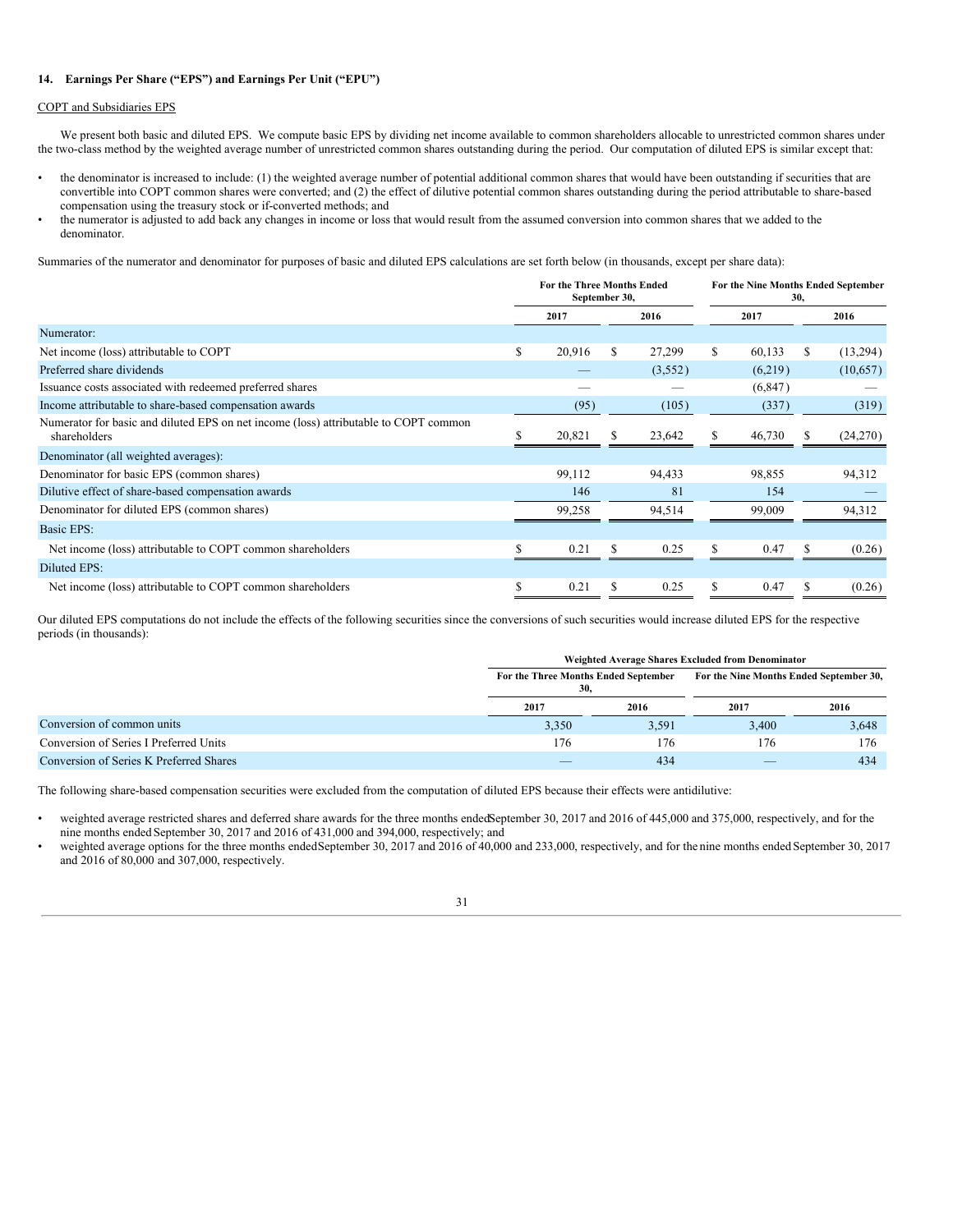## COPLP and Subsidiaries EPU

We present both basic and diluted EPU. We compute basic EPU by dividing net income available to common unitholders allocable to unrestricted common units under the two-class method by the weighted average number of unrestricted common units outstanding during the period. Our computation of diluted EPU is similar except that:

- the denominator is increased to include: (1) the weighted average number of potential additional common units that would have been outstanding if securities that are convertible into our common units were converted; and (2) the effect of dilutive potential common units outstanding during the period attributable to share-based compensation using the treasury stock or if-converted methods; and
- the numerator is adjusted to add back any changes in income or loss that would result from the assumed conversion into common units that we added to the denominator.

Summaries of the numerator and denominator for purposes of basic and diluted EPU calculations are set forth below (in thousands, except per unit data):

|                                                                                                      | For the Three Months Ended<br>September 30, |         |    | For the Nine Months Ended September<br>30, |      |          |    |           |
|------------------------------------------------------------------------------------------------------|---------------------------------------------|---------|----|--------------------------------------------|------|----------|----|-----------|
|                                                                                                      | 2017                                        |         |    | 2016                                       | 2017 |          |    | 2016      |
| Numerator:                                                                                           |                                             |         |    |                                            |      |          |    |           |
| Net income (loss) attributable to COPLP common unitholders                                           | \$                                          | 21,785  | S. | 28,359                                     | S    | 62,239   | S. | (13,751)  |
| Preferred unit distributions                                                                         |                                             | (165)   |    | (3,717)                                    |      | (6,714)  |    | (11, 152) |
| Issuance costs associated with redeemed preferred units                                              |                                             |         |    |                                            |      | (6, 847) |    |           |
| Income attributable to share-based compensation awards                                               |                                             | (95)    |    | (105)                                      |      | (337)    |    | (319)     |
| Numerator for basic and diluted EPU on net income (loss) attributable to COPLP common<br>unitholders |                                             | 21,525  |    | 24,537                                     |      | 48,341   |    | (25, 222) |
| Denominator (all weighted averages):                                                                 |                                             |         |    |                                            |      |          |    |           |
| Denominator for basic EPU (common units)                                                             |                                             | 102,462 |    | 98,024                                     |      | 102,255  |    | 97,960    |
| Dilutive effect of share-based compensation awards                                                   |                                             | 146     |    | 81                                         |      | 154      |    |           |
| Denominator for diluted EPU (common units)                                                           |                                             | 102,608 |    | 98.105                                     |      | 102.409  |    | 97,960    |
| Basic EPU:                                                                                           |                                             |         |    |                                            |      |          |    |           |
| Net income (loss) attributable to COPLP common unitholders                                           |                                             | 0.21    |    | 0.25                                       |      | 0.47     |    | (0.26)    |
| Diluted EPU:                                                                                         |                                             |         |    |                                            |      |          |    |           |
| Net income (loss) attributable to COPLP common unitholders                                           | S                                           | 0.21    |    | 0.25                                       | S    | 0.47     |    | (0.26)    |

Our diluted EPU computations do not include the effects of the following securities since the conversions of such securities would increase diluted EPU for the respective periods (in thousands):

|                                        | Weighted Average Units Excluded from Denominator |      |                                         |      |  |  |  |  |
|----------------------------------------|--------------------------------------------------|------|-----------------------------------------|------|--|--|--|--|
|                                        | For the Three Months Ended September<br>30.      |      | For the Nine Months Ended September 30, |      |  |  |  |  |
|                                        | 2017                                             | 2016 | 2017                                    | 2016 |  |  |  |  |
| Conversion of Series I preferred units | 176                                              | 176  | 176                                     | 176  |  |  |  |  |
| Conversion of Series K preferred units | $\overline{\phantom{a}}$                         | 434  | $\overline{\phantom{a}}$                | 434  |  |  |  |  |

The following share-based compensation securities were excluded from the computation of diluted EPU because their effects were antidilutive:

- weighted average restricted units and deferred share awards for the three months endedSeptember 30, 2017 and 2016 of 445,000 and 375,000, respectively, and for the nine months ended September 30, 2017 and 2016 of 431,000 and 394,000, respectively; and
- weighted average options for the three months endedSeptember 30, 2017 and 2016 of 40,000 and 233,000, respectively, and for the nine months ended September 30, 2017 and 2016 of 80,000 and 307,000, respectively.

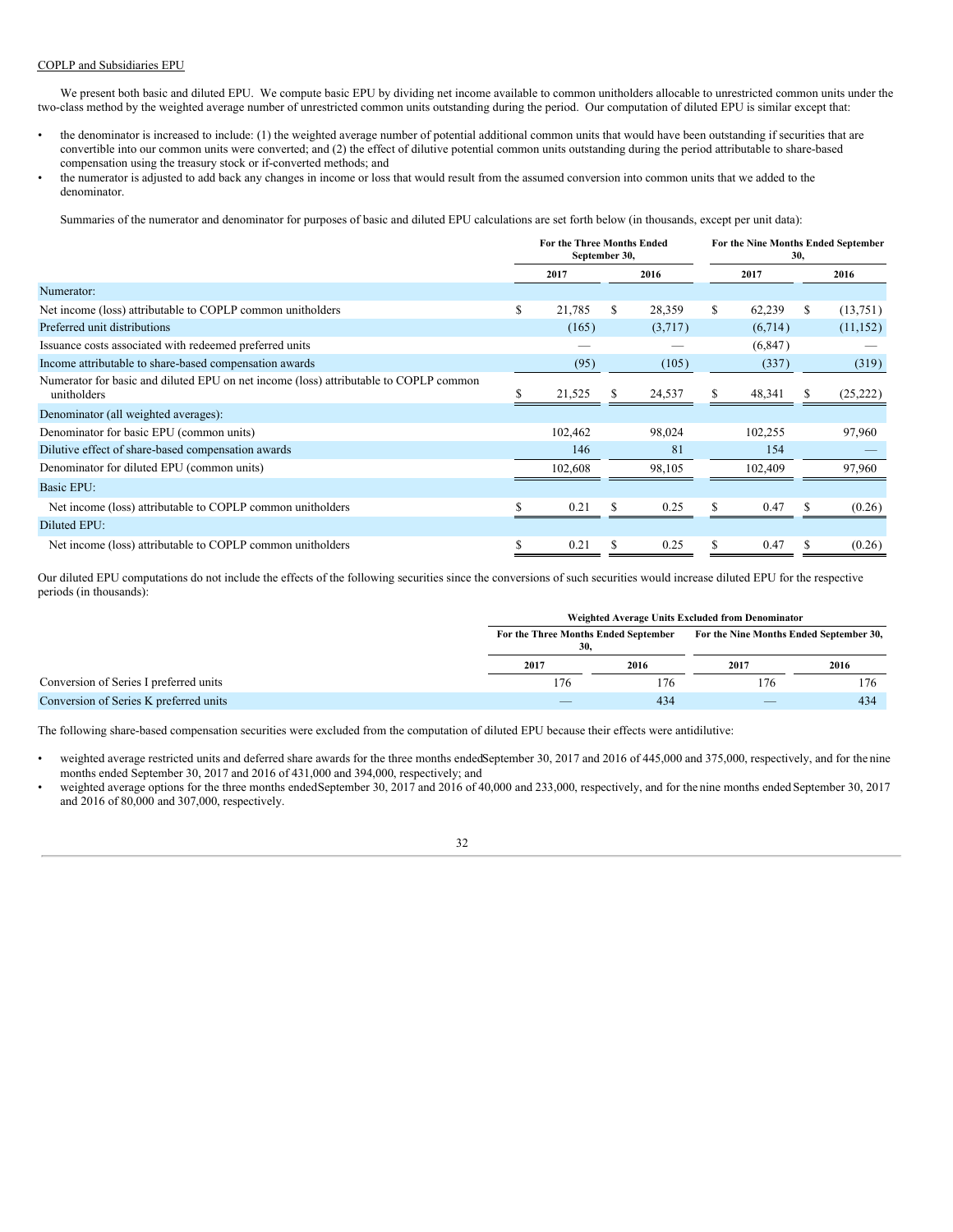## **15. Commitments and Contingencies**

## **Litigation**

In the normal course of business, we are involved in legal actions arising from our ownership and administration of properties. We establish reserves for specific legal proceedings when we determine that the likelihood of an unfavorable outcome is probable and the amount of loss can be reasonably estimated. Management does not anticipate that any liabilities that may result from such proceedings will have a materially adverse effect on our financial position, operations or liquidity. Our assessment of the potential outcomes of these matters involves significant judgment and is subject to change based on future developments.

## **Environmental**

We are subject to various Federal, state and local environmental regulations related to our property ownership and operation. We have performed environmental assessments of our properties, the results of which have not revealed any environmental liability that we believe would have a materially adverse effect on our financial position, operations or liquidity.

## **Tax Incremental Financing Obligation**

In August 2010, Anne Arundel County, Maryland issued \$30 million in tax incremental financing bonds to third-party investors in order to finance public improvements needed in connection with our project known as National Business Park North. The real estate taxes on increases in assessed value of a development district encompassing National Business Park North are to be transferred to a special fund pledged to the repayment of the bonds. We recognized a \$685,000 liability through September 30, 2017 representing our estimated obligation to fund through a special tax any future shortfalls between debt service on the bonds and real estate taxes available to repay the bonds.

## **Operating Leases**

We are obligated as lessee under operating leases (mostly ground leases) with various expiration dates extending to the year 2100. Future minimum rental payments due under the terms of these operating leases as of September 30, 2017 follow (in thousands):

#### **Year Ending December 31,**

| 2017(1)    | \$ | 320    |
|------------|----|--------|
| 2018       |    | 1,275  |
| 2019       |    | 1,263  |
| 2020       |    | 1,257  |
| 2021       |    | 1,260  |
| Thereafter |    | 85,761 |
|            | S  | 91,136 |

(1) Represents the three months endingDecember 31, 2017.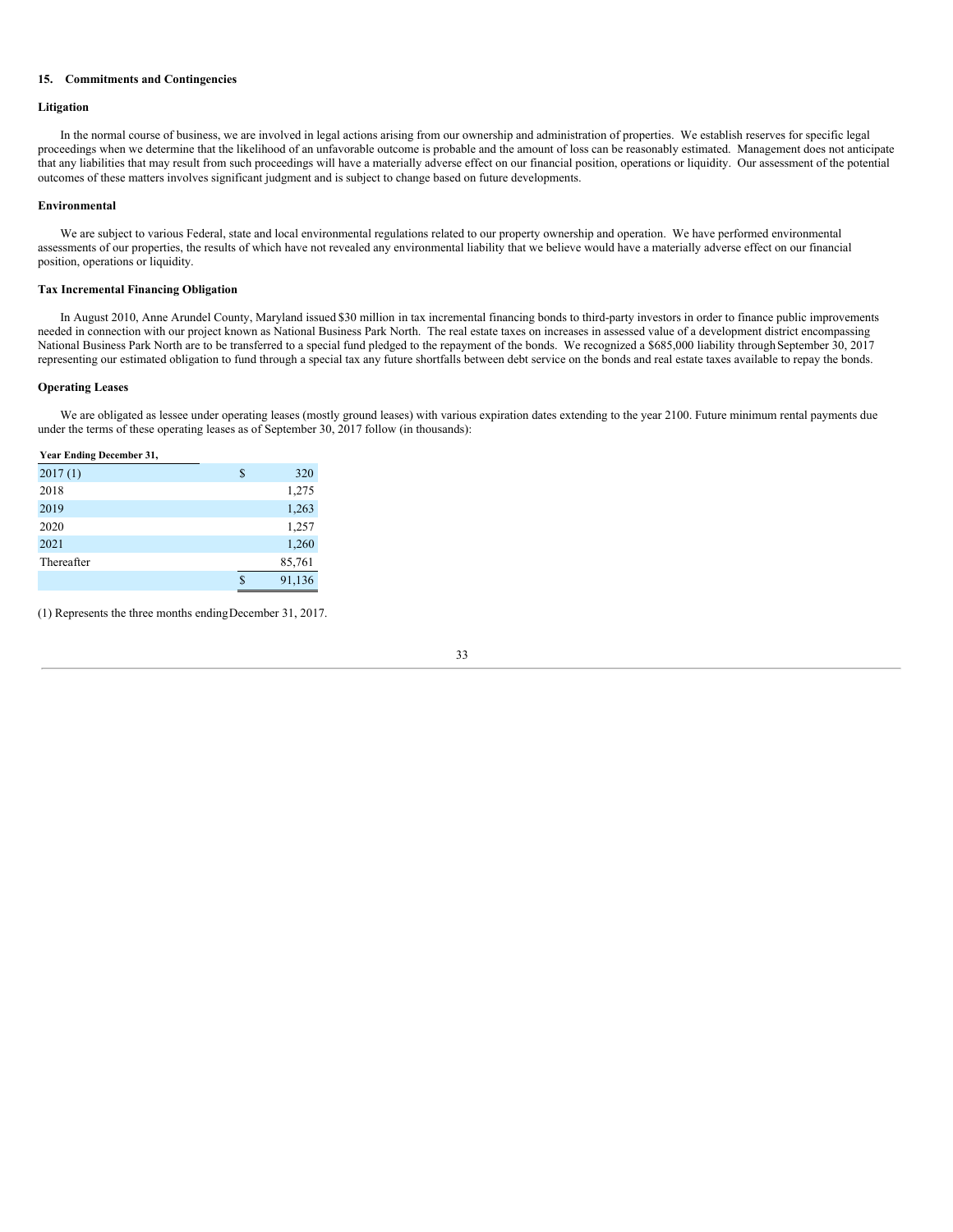## **Capital Lease**

On May 25, 2017, we entered into a ground lease on land under development in Washington, D.C. for our Stevens Investors, LLC joint venture. The lease has a 99-year term, and we possess an option to purchase the property for one dollar (estimated to occur between 2019 and 2020). Upon inception of the lease, we recorded a \$16.1 million capital lease liability on our consolidated balance sheets based on the present value of the future minimum rental payments. Future minimum rental payments due under the term of this lease as of September 30, 2017 follow (in thousands):

**Year Ending December 31,**

| 2017(1)                            | S | 700    |
|------------------------------------|---|--------|
| 2018                               |   | 15,775 |
| 2020                               |   | 135    |
| Thereafter                         |   | 75     |
| Total minimum rental payments      | S | 16,685 |
| Less: Amount representing interest |   | (338)  |
| Capital lease obligation           |   | 16,347 |
|                                    |   |        |

(1) Represents the three months endingDecember 31, 2017.

## **Contractual Obligations**

We had amounts remaining to be incurred under various contractual obligations as ofSeptember 30, 2017 that included the following (excluding amounts incurred and therefore reflected as liabilities reported on our consolidated balance sheet):

- new development and redevelopment obligations of \$35.1
- million;
- capital expenditures for operating properties of \$45.8 million;
- third party construction and development of \$67.4 million; and
- other obligations of \$1.1 million.

#### **Environmental Indemnity Agreement**

In connection with a lease and subsequent sale in 2008 and 2010 ofthree properties in Dayton, New Jersey, we agreed to provide certain environmental indemnifications limited to \$19 million in the aggregate. We have insurance coverage in place to mitigate much of any potential future losses that may result from these indemnification agreements.

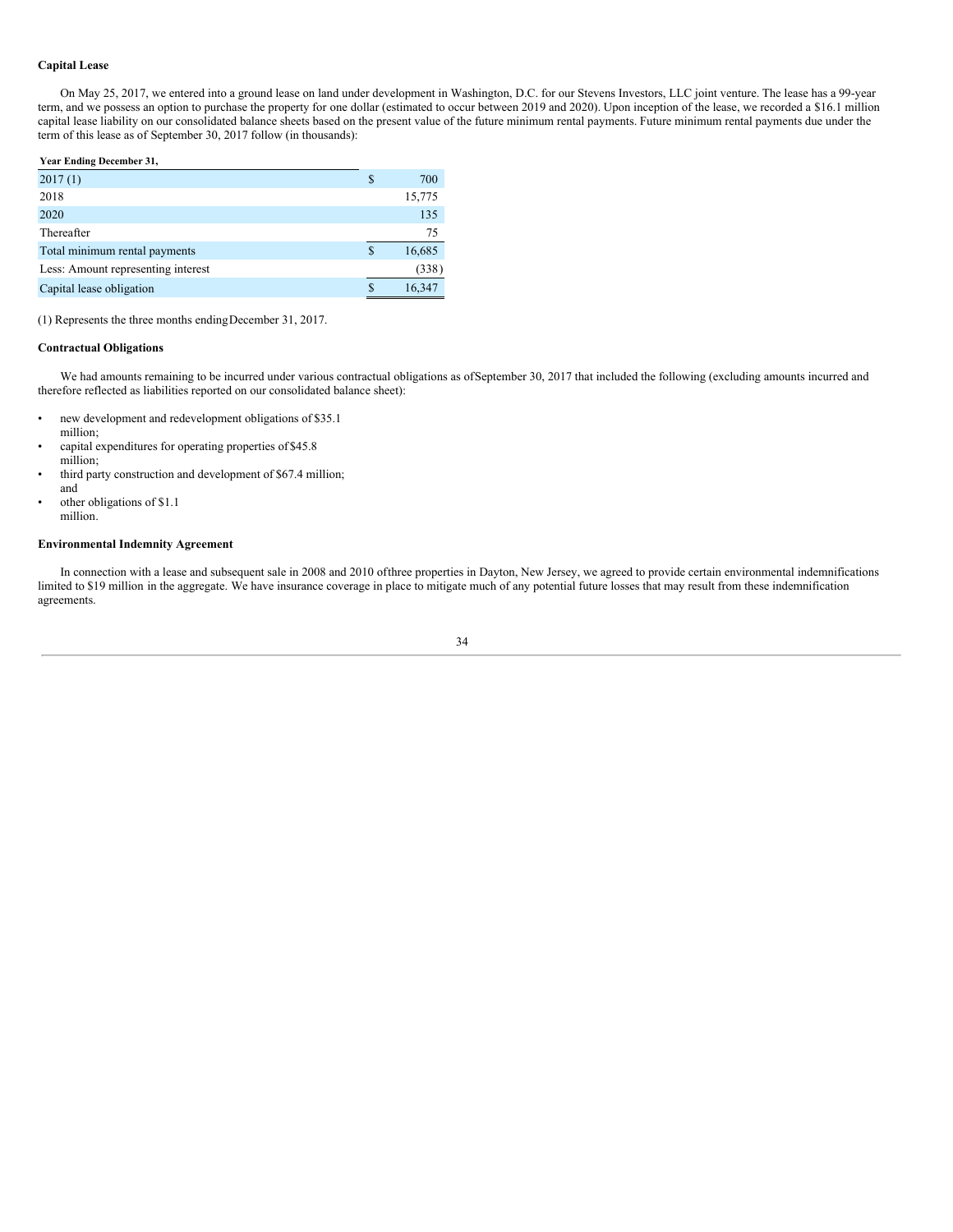### <span id="page-36-0"></span>**Item 2. Management's Discussion and Analysis of Financial Condition and Results of Operations**

### **Overview**

During the nine months ended September 30, 2017:

- we finished the period with occupancy of our portfolio of operating office properties at93.4%, including six properties owned through an unconsolidated real estate joint venture;
- we placed into service an aggregate of 839,000 square feet in eight newly constructed or redeveloped properties that were 89% leased as of September 30, 2017;
- we sold ten operating properties totaling 639,000 square feet that were89.4% occupied for \$88.8 million and other land for \$14.3 million. The net proceeds from these sales were used primarily to repay borrowings under our Revolving Credit Facility and to fund cash reserves;
- we repaid \$200.0 million of the loan balance on a term loan scheduled to mature in 2020 using available
- cash; • COPT redeemed all of the outstanding shares of
	- its: • Series K Preferred Shares effective January 21, 2017 at a price of\$50.00 per share, or \$26.6 million in the aggregate, plus accrued and unpaid dividends thereon
	- through the date of redemption using available cash. Concurrently with this redemption, COPLP redeemed its Series K Preferred Units on the same terms; and Series L Preferred Shares effective June 27, 2017 at a price of \$25.00 per share, or \$172.5 million in the aggregate, plus accrued and unpaid dividends thereon through the date of redemption using borrowings from our Revolving Credit Facility. Concurrently with this redemption, COPLP redeemed its Series L Preferred Units on the same terms; and
- COPT issued 591,042 common shares at a weighted average price of\$33.84 per share under its ATM stock offering program. Net proceeds from the shares issued totaled \$19.7 million, which were used primarily to fund cash reserves.

On October 27, 2017, we sold:

- 201 Technology Drive, an operating property totaling 103,000 square feet in Lebanon, Virginia (in our Data Center Shells sub-segment), for\$29.2 million; and
- 11751 Meadowville Lane, an operating property totaling 193,000 square feet in Chester, Virginia (in our Data Center Shells sub-segment), for\$44.3 million. We provided a financial guaranty to the buyer under which we would indemnify it for up to \$20 million in losses it could incur related to a potential defined capital event occurring on the property by June 30, 2019. Accordingly, we will not recognize the sale of this property for accounting purposes, and will reflect the sale price of the property as a liability, until the guaranty expires. We do not expect to incur any losses under this financial guaranty.

The net proceeds from these sales were used primarily to repay borrowings under our Revolving Credit Facility

We discuss significant factors contributing to changes in our net income in the section below entitled "Results of Operations." The results of operations discussion is combined for COPT and COPLP because there are no material differences in the results of operations between the two reporting entities.

In addition, the section below entitled "Liquidity and Capital Resources" includes discussions of, among other things:

- how we expect to generate cash for short and long-term capital needs;
- and our commitments and contingencies.

You should refer to our consolidated financial statements and the notes thereto as you read this section.

This section contains "forward-looking" statements, as defined in the Private Securities Litigation Act of 1995, that are based on our current expectations, estimates and projections about future events and financial trends affecting the financial condition and operations of our business. Forward-looking statements can be identified by the use of words such as "may," "will," "should," "could," "believe," "anticipate," "expect," "estimate," "plan" or other comparable terminology. Forward-looking statements are inherently subject to risks and uncertainties, many of which we cannot predict with accuracy and some of which we might not even anticipate. Although we believe that the expectations, estimates and projections reflected in such forward-looking statements are based on reasonable assumptions at the time made, we can give no assurance that these expectations, estimates and projections will be achieved. Future events and actual results may differ materially from those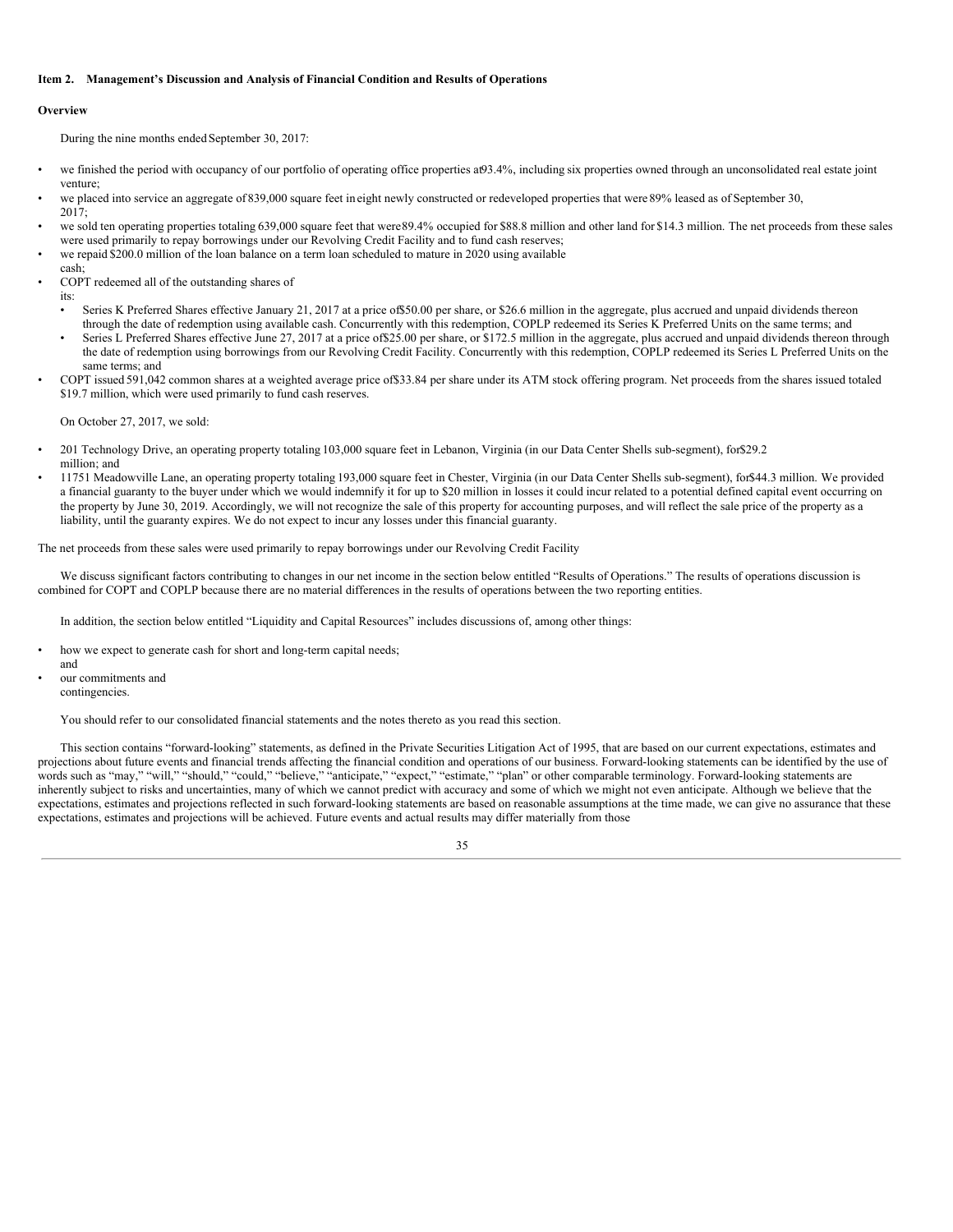discussed in the forward-looking statements. Important factors that may affect these expectations, estimates and projections include, but are not limited to:

- general economic and business conditions, which will, among other things, affect office property and data center demand and rents, tenant creditworthiness, interest rates, financing availability and property values;
- adverse changes in the real estate markets, including, among other things, increased competition with other companies;
- governmental actions and initiatives, including risks associated with the impact of a prolonged government shutdown or budgetary reductions or impasses, such as a reduction in rental revenues, non-renewal of leases and/or a curtailment of demand for additional space by our strategic customers;
- our ability to borrow on favorable
- terms;
- risks of real estate acquisition and development activities, including, among other things, risks that development projects may not be completed on schedule, that tenants may not take occupancy or pay rent or that development or operating costs may be greater than anticipated;
- risks of investing through joint venture structures, including risks that our joint venture partners may not fulfill their financial obligations as investors or may take actions that are inconsistent with our objectives;
- changes in our plans for properties or views of market economic conditions or failure to obtain development rights, either of which could result in recognition of significant impairment losses;
- our ability to satisfy and operate effectively under Federal income tax rules relating to real estate investment trusts and
- partnerships; the dilutive effects of issuing additional common
- shares;
- our ability to achieve projected results; and
- environmental requirements.

We undertake no obligation to update or supplement forward-looking statements.

## **Occupancy and Leasing**

## **Office Properties**

The tables below set forth occupancy information pertaining to our portfolio of operating office properties, which includedsix properties owned through an unconsolidated real estate joint venture:

|                                                                          |   | September 30, 2017 | December 31, 2016 |  |
|--------------------------------------------------------------------------|---|--------------------|-------------------|--|
| Occupancy rates at period end                                            |   |                    |                   |  |
| Total                                                                    |   | 93.4%              | $92.1\%$          |  |
| Defense/IT Locations:                                                    |   |                    |                   |  |
| Fort Meade/BW Corridor                                                   |   | 95.6%              | 94.3%             |  |
| Northern Virginia Defense/IT                                             |   | 88.7%              | 85.0%             |  |
| Lackland Air Force Base                                                  |   | $100.0\%$          | $100.0\%$         |  |
| Navy Support Locations                                                   |   | 82.5%              | $72.7\%$          |  |
| Redstone Arsenal                                                         |   | 97.9%              | 96.4%             |  |
| Data Center Shells                                                       |   | $100.0\%$          | 100.0%            |  |
| <b>Total Defense/IT Locations</b>                                        |   | 94.7%              | $92.6\%$          |  |
| Regional Office                                                          |   | $92.4\%$           | $95.2\%$          |  |
| Other                                                                    |   | 29.4%              | 52.9%             |  |
| Average contractual annual rental rate per square foot at period end (1) | P | 29.94              | \$<br>30.16       |  |

(1) Includes estimated expense reimbursements. Amounts reported include the portion of properties owned through an unconsolidated real estate joint venture that was allocable to our ownership interest.

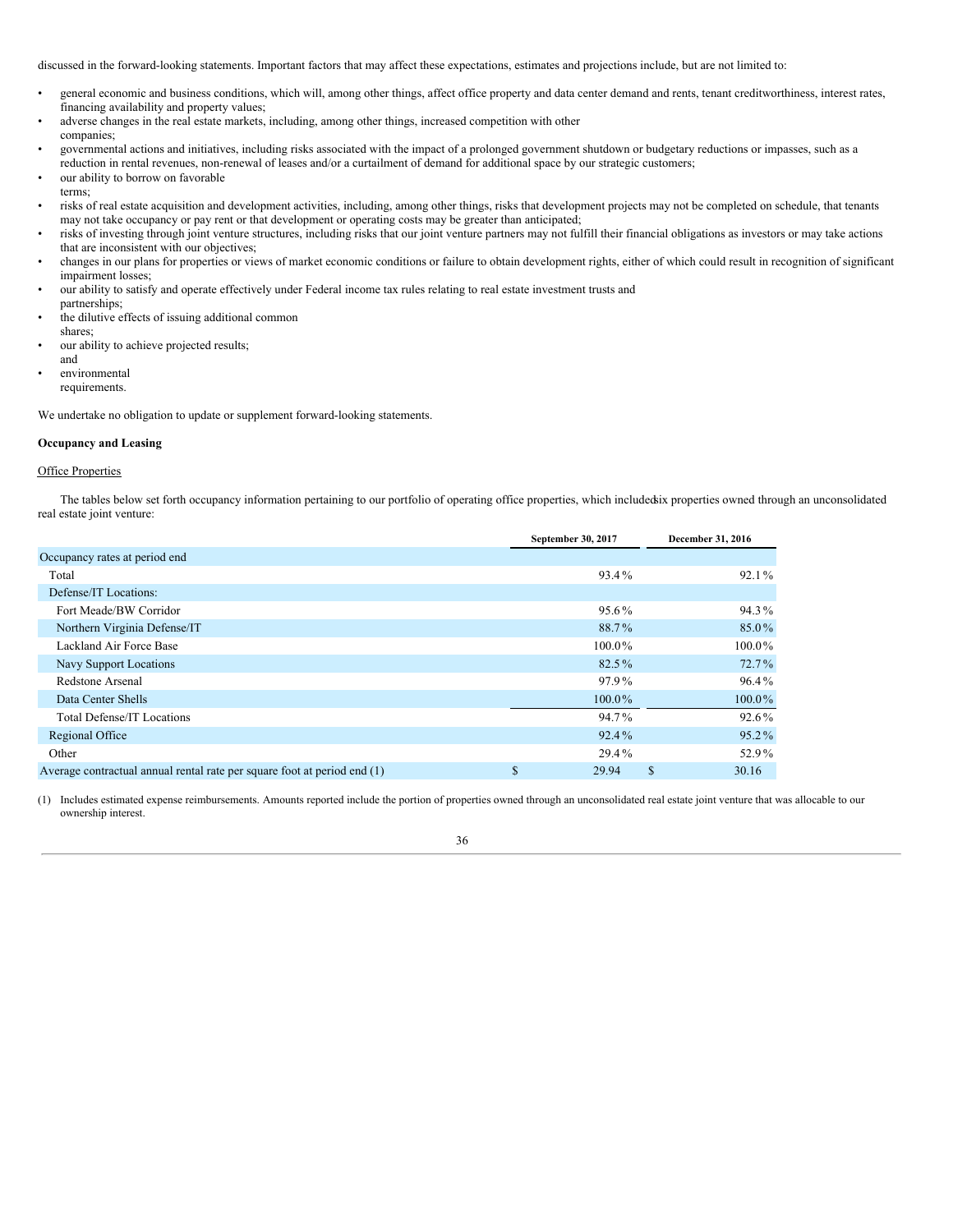|                                                                         | Rentable<br><b>Square Feet</b> | Occupied<br><b>Square Feet</b> |
|-------------------------------------------------------------------------|--------------------------------|--------------------------------|
|                                                                         | (in thousands)                 |                                |
| December 31, 2016                                                       | 17,190                         | 15,831                         |
| Square feet vacated                                                     |                                | (316)                          |
| Occupancy of previously vacated space in connection with new leases (1) |                                | 412                            |
| Square feet constructed or redeveloped                                  | 839                            | 866                            |
| Dispositions                                                            | (639)                          | (572)                          |
| Square feet removed from operations for redevelopment                   | (22)                           |                                |
| Other changes                                                           | 8                              |                                |
| September 30, 2017                                                      | 17,376                         | 16,226                         |

## (1) Excludes occupancy of vacant square feet acquired or

developed.

During the nine months ended September 30, 2017, we completed 2.2 million square feet of leasing, including482,000 of construction and redevelopment space, and renewed 82.4% of the square footage of our lease expirations (including the effect of early renewals).

Occupancy of our Same Office Properties increased from91.8% as of December 31, 2016 to 92.6% as of September 30, 2017.

## Wholesale Data Center Property

Our 19.25 megawatt wholesale data center property had 16.9 megawatts leased as ofSeptember 30, 2017, a 2.0 megawatt increase relative to December 31, 2016.

## **Results of Operations**

We evaluate the operating performance of our properties using NOI from real estate operations, our segment performance measure, which includes: real estate revenues and property operating expenses; and the net of revenues and property operating expenses of real estate operations owned through unconsolidated real estate joint ventures ("UJVs") that is allocable to COPT's ownership interest ("UJV NOI allocable to COPT"). We view our NOI from real estate operations as comprising the following primary categories of operating properties:

- office properties continually owned and 100% operational throughout the current and prior year reporting periods, excluding properties held for sale. We define these as changes from "Same Office Properties";
- constructed or redeveloped office properties placed into service that were not 100% operational throughout the current and prior year reporting periods;
- our wholesale data
- center;
- properties held for sale as ofSeptember 30, 2017;
- and property
- dispositions.

In addition to owning properties, we provide construction management and other services. The primary manner in which we evaluate the operating performance of our construction management and other service activities is through a measure we define as NOI from service operations, which is based on the net of the revenues and expenses from these activities. The revenues and expenses from these activities consist primarily of subcontracted costs that are reimbursed to us by customers along with a management fee. The operating margins from these activities are small relative to the revenue. We believe NOI from service operations is a useful measure in assessing both our level of activity and our profitability in conducting such operations.

Since both of the measures discussed above exclude certain items includable in income before gain on sales of real estate, reliance on these measures has limitations; management compensates for these limitations by using the measures simply as supplemental measures that are considered alongside other GAAP and non-GAAP measures. A reconciliation of NOI from real estate operations and NOI from service operations to income before gain on sales of real estate reported on the consolidated statements of operations of COPT and subsidiaries is provided in Note 12 to our consolidated financial statements.

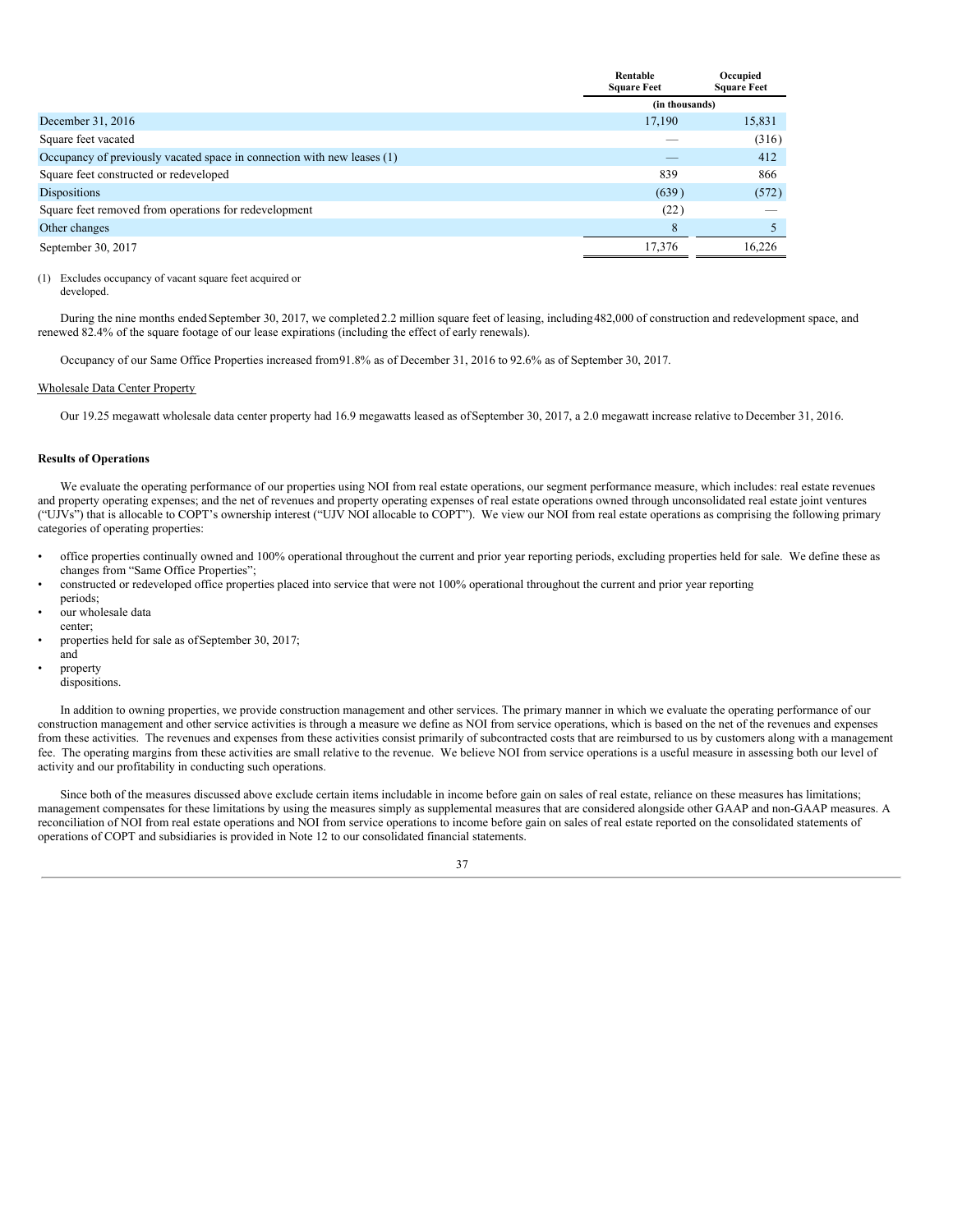## Comparison of Statements of Operations for the Three Months Ended September 30, 2017 and 2016

|                                                                      | For the Three Months Ended September 30, |      |                |    |           |  |  |
|----------------------------------------------------------------------|------------------------------------------|------|----------------|----|-----------|--|--|
|                                                                      | 2017                                     | 2016 |                |    | Variance  |  |  |
|                                                                      |                                          |      | (in thousands) |    |           |  |  |
| Revenues                                                             |                                          |      |                |    |           |  |  |
| Revenues from real estate operations                                 | \$<br>127,231                            | S.   | 130,954        | \$ | (3,723)   |  |  |
| Construction contract and other service revenues                     | 29,786                                   |      | 11,149         |    | 18,637    |  |  |
| Total revenues                                                       | 157,017                                  |      | 142,103        |    | 14,914    |  |  |
| Expenses                                                             |                                          |      |                |    |           |  |  |
| Property operating expenses                                          | 46,368                                   |      | 49,952         |    | (3,584)   |  |  |
| Depreciation and amortization associated with real estate operations | 34,438                                   |      | 32,015         |    | 2,423     |  |  |
| Construction contract and other service expenses                     | 28,788                                   |      | 10,341         |    | 18,447    |  |  |
| Impairment (recoveries) losses                                       | (161)                                    |      | 27,699         |    | (27, 860) |  |  |
| General, administrative and leasing expenses                         | 7,368                                    |      | 8,855          |    | (1,487)   |  |  |
| Business development expenses and land carry costs                   | 1,277                                    |      | 1,716          |    | (439)     |  |  |
| Total operating expenses                                             | 118,078                                  |      | 130,578        |    | (12,500)  |  |  |
| Operating income                                                     | 38,939                                   |      | 11,525         |    | 27,414    |  |  |
| Interest expense                                                     | (19,615)                                 |      | (18,301)       |    | (1,314)   |  |  |
| Interest and other income                                            | 1,508                                    |      | 1,391          |    | 117       |  |  |
| Loss on early extinguishment of debt                                 |                                          |      | (59)           |    | 59        |  |  |
| Equity in income of unconsolidated entities                          | 719                                      |      | 594            |    | 125       |  |  |
| Income tax (expense) benefit                                         | (57)                                     |      | 21             |    | (78)      |  |  |
| Income (loss) before gain on sales of real estate                    | 21,494                                   |      | (4,829)        |    | 26,323    |  |  |
| Gain on sales of real estate                                         | 1,188                                    |      | 34,101         |    | (32, 913) |  |  |
| Net income                                                           | \$<br>22,682                             | \$   | 29,272         | \$ | (6,590)   |  |  |
|                                                                      |                                          |      |                |    |           |  |  |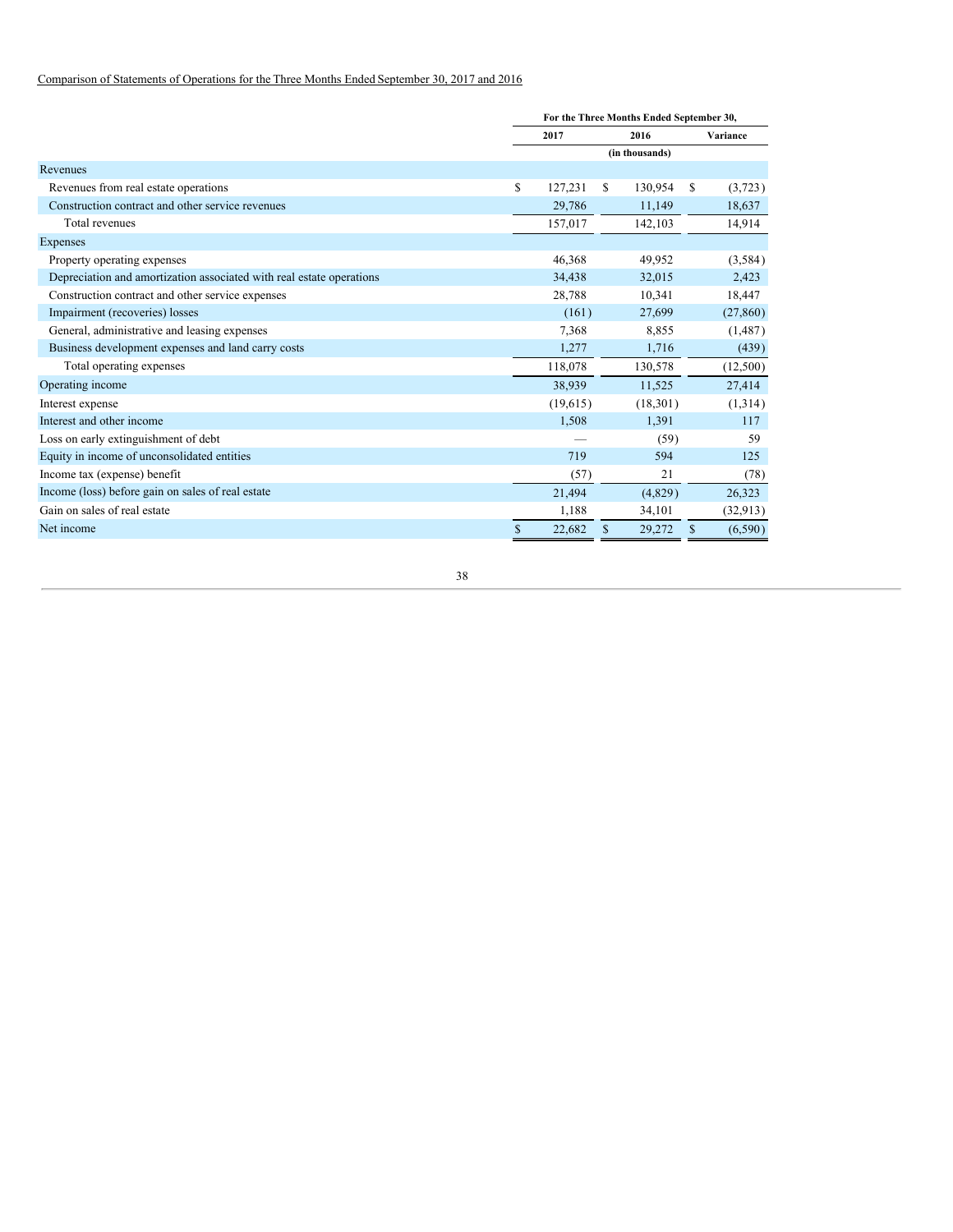## *NOI from Real Estate Operations*

|                                                            | For the Three Months Ended September 30, |           |              |                                                     |             |                |  |
|------------------------------------------------------------|------------------------------------------|-----------|--------------|-----------------------------------------------------|-------------|----------------|--|
|                                                            |                                          | 2017      |              | 2016                                                | Variance    |                |  |
|                                                            |                                          |           |              | (Dollars in thousands, except per square foot data) |             |                |  |
| Revenues                                                   |                                          |           |              |                                                     |             |                |  |
| Same Office Properties revenues                            |                                          |           |              |                                                     |             |                |  |
| Rental revenue, excluding lease termination revenue        | $\mathbb{S}$                             | 86.226    | $\mathbf S$  | 84,889                                              | $\mathbf S$ | 1,337          |  |
| Lease termination revenue                                  |                                          | 860       |              | 389                                                 |             | 471            |  |
| Tenant recoveries and other real estate operations revenue |                                          | 22,258    |              | 24,312                                              |             | (2,054)        |  |
| Same Office Properties total revenues                      |                                          | 109,344   |              | 109,590                                             |             | (246)          |  |
| Constructed and redeveloped properties placed in service   |                                          | 6,969     |              | 2,094                                               |             | 4,875          |  |
| Wholesale data center                                      |                                          | 7,398     |              | 6,809                                               |             | 589            |  |
| Properties held for sale                                   |                                          | 2,723     |              | 2,700                                               |             | 23             |  |
| Dispositions                                               |                                          | 538       |              | 9,506                                               |             | (8,968)        |  |
| Other                                                      |                                          | 259       |              | 255                                                 |             | $\overline{4}$ |  |
|                                                            |                                          | 127,231   |              | 130,954                                             |             | (3,723)        |  |
| Property operating expenses                                |                                          |           |              |                                                     |             |                |  |
| Same Office Properties                                     |                                          | (40, 981) |              | (42, 745)                                           |             | 1,764          |  |
| Constructed and redeveloped properties placed in service   |                                          | (1, 555)  |              | (513)                                               |             | (1,042)        |  |
| Wholesale data center                                      |                                          | (3, 175)  |              | (3,317)                                             |             | 142            |  |
| Properties held for sale                                   |                                          | (299)     |              | (283)                                               |             | (16)           |  |
| Dispositions                                               |                                          | (124)     |              | (2,743)                                             |             | 2,619          |  |
| Other                                                      |                                          | (234)     |              | (351)                                               |             | 117            |  |
|                                                            |                                          | (46,368)  |              | (49, 952)                                           |             | 3,584          |  |
|                                                            |                                          |           |              |                                                     |             |                |  |
| UJV NOI allocable to COPT                                  |                                          | 1,297     |              | 1,008                                               |             | 289            |  |
|                                                            |                                          |           |              |                                                     |             |                |  |
| NOI from real estate operations                            |                                          |           |              |                                                     |             |                |  |
| Same Office Properties                                     |                                          | 68,363    |              | 66,845                                              |             | 1,518          |  |
| Constructed and redeveloped properties placed in service   |                                          | 5,414     |              | 1,581                                               |             | 3,833          |  |
| Wholesale data center                                      |                                          | 4,223     |              | 3,492                                               |             | 731            |  |
| Properties held for sale                                   |                                          | 2,424     |              | 2,417                                               |             | $\overline{7}$ |  |
| Dispositions                                               |                                          | 414       |              | 6,763                                               |             | (6,349)        |  |
| Other                                                      |                                          | 1,322     |              | 912                                                 |             | 410            |  |
|                                                            | $\$$                                     | 82,160    | $\mathbb{S}$ | 82,010                                              | $\$$        | 150            |  |
| Same Office Properties rent statistics                     |                                          |           |              |                                                     |             |                |  |
| Average occupancy rate                                     |                                          | 92.6%     |              | 91.6%                                               |             | 1.0%           |  |
| Average straight-line rent per occupied square foot (1)    | \$                                       | 6.46      | \$           | 6.43                                                | \$          | 0.03           |  |

(1) Includes minimum base rents, net of abatements, and lease incentives on a straight-line basis for the three-month periods set forth above.

Our Same Office Properties pool consisted of135 office properties, comprising82.9% of our total operating office square footage as ofSeptember 30, 2017 (84.7% excluding the effect of properties held for sale). This pool of properties included the following changes from the pool used for purposes of comparing 2016 and 2015 in our 2016 Annual Report on Form 10-K: the addition of four properties placed in service that were 100% operational on or before January 1, 2016 and three properties acquired in 2015; and the removal of two properties disposed, two properties reclassified to held for sale and one property reclassified as redevelopment in 2017. The decrease in tenant recoveries and other real estate operations revenue and property operating expenses from our Same Office Properties was due primarily to a decrease in operating expenses directly reimbursable from tenants.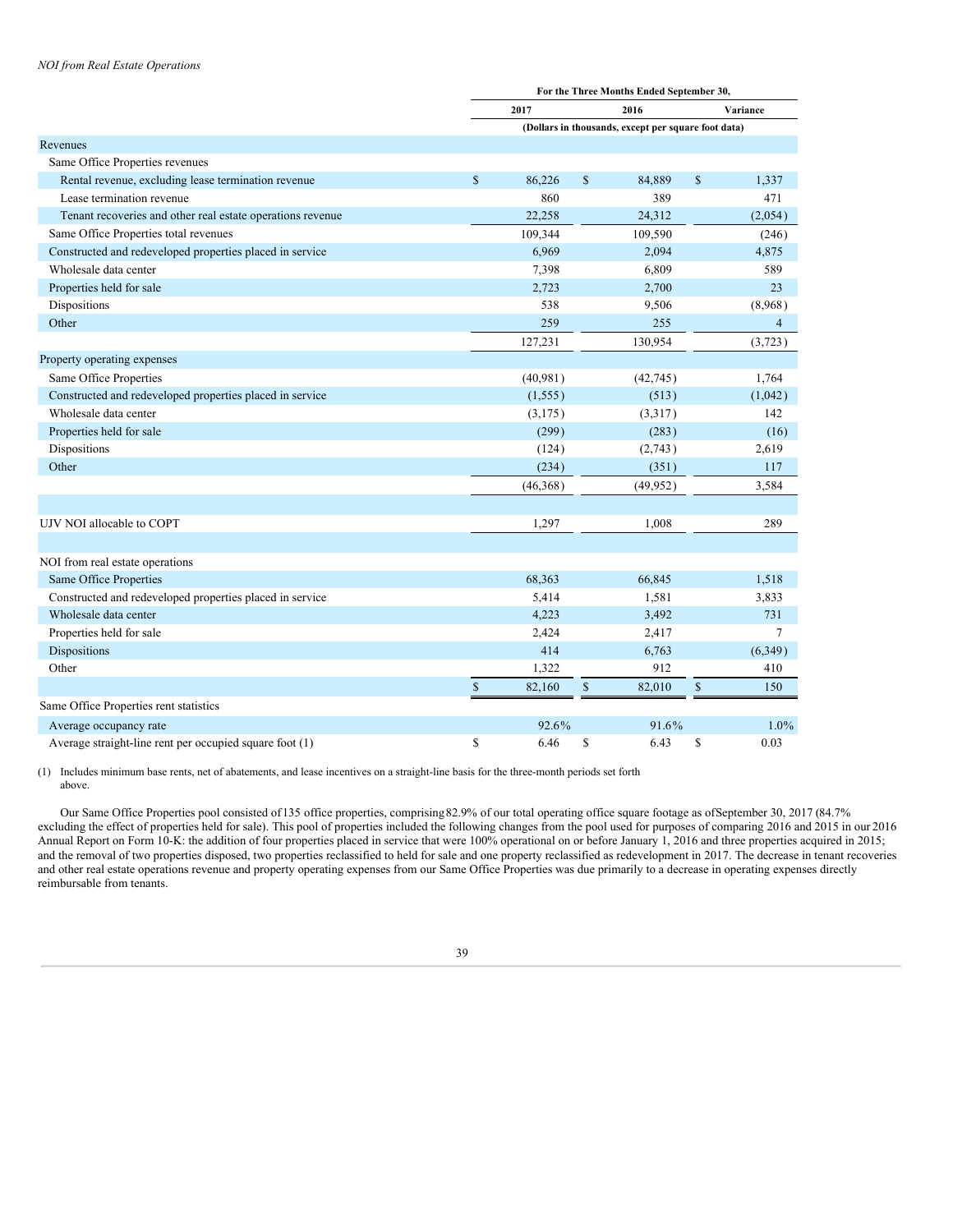Our NOI from constructed and redeveloped properties placed in service included14 properties placed in service in 2016 and 2017.

### *NOI from Service Operations*

|                                                  | For the Three Months Ended September 30, |        |      |        |              |          |  |
|--------------------------------------------------|------------------------------------------|--------|------|--------|--------------|----------|--|
|                                                  | 2017                                     |        | 2016 |        |              | Variance |  |
|                                                  | (in thousands)                           |        |      |        |              |          |  |
| Construction contract and other service revenues | \$                                       | 29.786 |      | 11.149 | <sup>S</sup> | 18,637   |  |
| Construction contract and other service expenses |                                          | 28.788 |      | 10.341 |              | 18.447   |  |
| NOI from service operations                      |                                          | 998    |      | 808    |              | 190      |  |

Construction contract and other service revenue and expenses increased due primarily to a greater volume of construction activity in connection with several of our tenants. Construction contract activity is inherently subject to significant variability depending on the volume and nature of projects undertaken by us (primarily on behalf of tenants). Service operations are an ancillary component of our overall operations that typically contribute an insignificant amount of operating income relative to our real estate operations.

### *Impairment (Recoveries) Losses*

The decrease in impairment losses was attributable primarily to the losses described below in our explanation for the nine-month period ended September 30, 2016.

### *General, Administrative and Leasing Expenses*

General, administrative and leasing expenses decreased due primarily to our recognition in the prior period of 1.6 million in executive transition costs, representing mostly severance and termination benefits primarily in connection with executive departures. *Gain on Sales of Real Estate*

We recognized gain on sales of real estate of \$1.2 million in the current period in connection with a land sale in White Marsh (discussed further in Note 4 to our consolidated financial statements). We recognized gain on sales of real estate in the prior period of \$17.9 million on our sale of a 50% interest in six triple-net leased, singletenant data center properties and \$16.2 million in connection with other operating property dispositions.

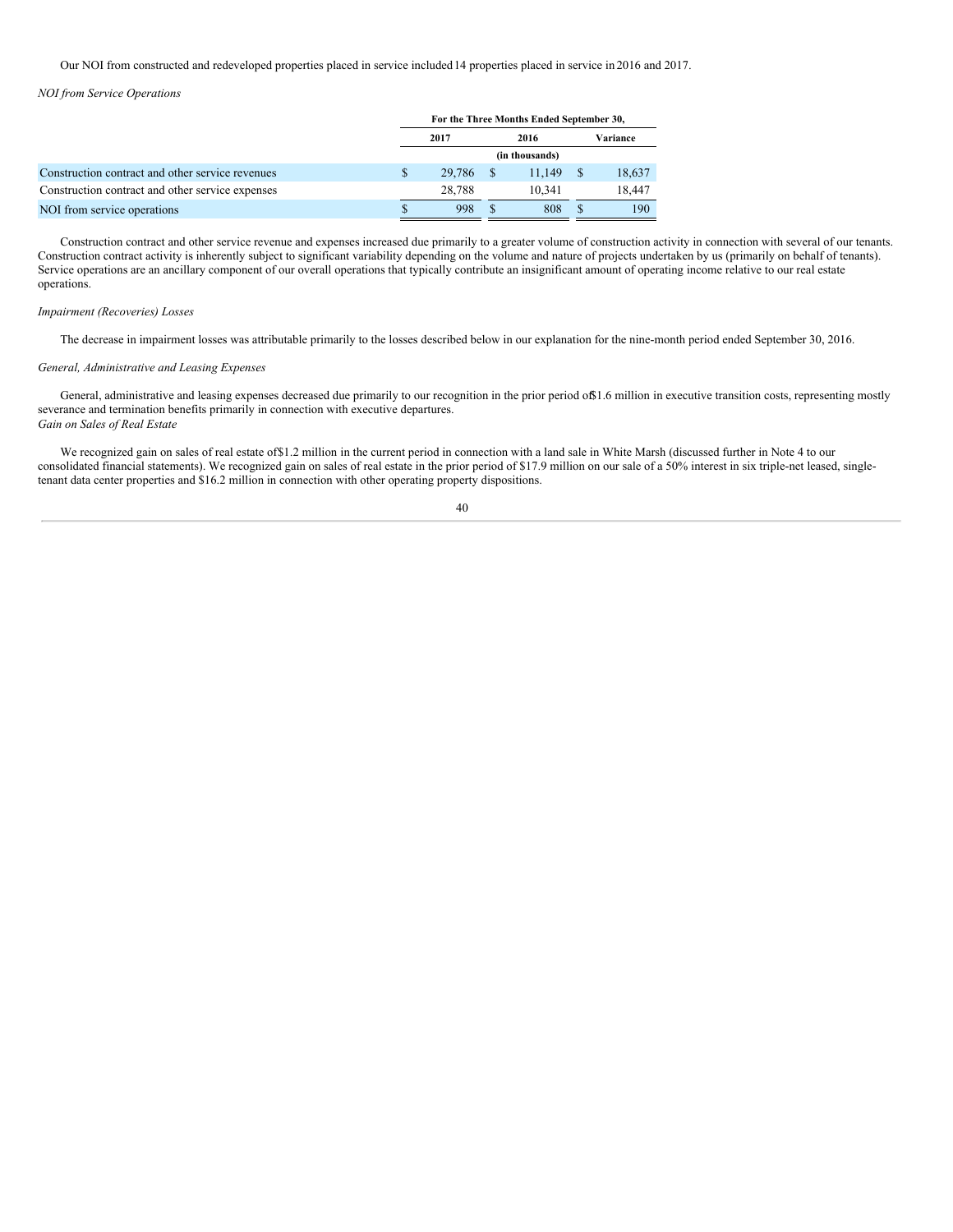## Comparison of Statements of Operations for the Nine Months Ended September 30, 2017 and 2016

|                                                                      |    | For the Nine Months Ended September 30, |   |                |               |           |
|----------------------------------------------------------------------|----|-----------------------------------------|---|----------------|---------------|-----------|
|                                                                      |    | 2017<br>2016                            |   |                |               | Variance  |
|                                                                      |    |                                         |   | (in thousands) |               |           |
| Revenues                                                             |    |                                         |   |                |               |           |
| Revenues from real estate operations                                 | S  | 382,295                                 | S | 397,965        | \$            | (15,670)  |
| Construction contract and other service revenues                     |    | 65,958                                  |   | 34,372         |               | 31,586    |
| Total revenues                                                       |    | 448,253                                 |   | 432,337        |               | 15,916    |
| Expenses                                                             |    |                                         |   |                |               |           |
| Property operating expenses                                          |    | 143,515                                 |   | 149,968        |               | (6, 453)  |
| Depreciation and amortization associated with real estate operations |    | 100,290                                 |   | 99,790         |               | 500       |
| Construction contract and other service expenses                     |    | 63,589                                  |   | 32,513         |               | 31,076    |
| Impairment losses                                                    |    | 1,464                                   |   | 99,837         |               | (98, 373) |
| General, administrative and leasing expenses                         |    | 23,838                                  |   | 28,764         |               | (4,926)   |
| Business development expenses and land carry costs                   |    | 4,567                                   |   | 6,497          |               | (1,930)   |
| Total operating expenses                                             |    | 337,263                                 |   | 417,369        |               | (80, 106) |
| Operating income                                                     |    | 110,990                                 |   | 14,968         |               | 96,022    |
| Interest expense                                                     |    | (57, 772)                               |   | (64, 499)      |               | 6,727     |
| Interest and other income                                            |    | 4,817                                   |   | 3,877          |               | 940       |
| Loss on early extinguishment of debt                                 |    | (513)                                   |   | (37)           |               | (476)     |
| Equity in income of unconsolidated entities                          |    | 2,162                                   |   | 614            |               | 1,548     |
| Income tax (expense) benefit                                         |    | (145)                                   |   | 28             |               | (173)     |
| Income (loss) before gain on sales of real estate                    |    | 59,539                                  |   | (45,049)       |               | 104,588   |
| Gain on sales of real estate                                         |    | 5,438                                   |   | 34,101         |               | (28, 663) |
| Net income (loss)                                                    | \$ | 64,977                                  | S | (10, 948)      | <sup>\$</sup> | 75,925    |
|                                                                      |    |                                         |   |                |               |           |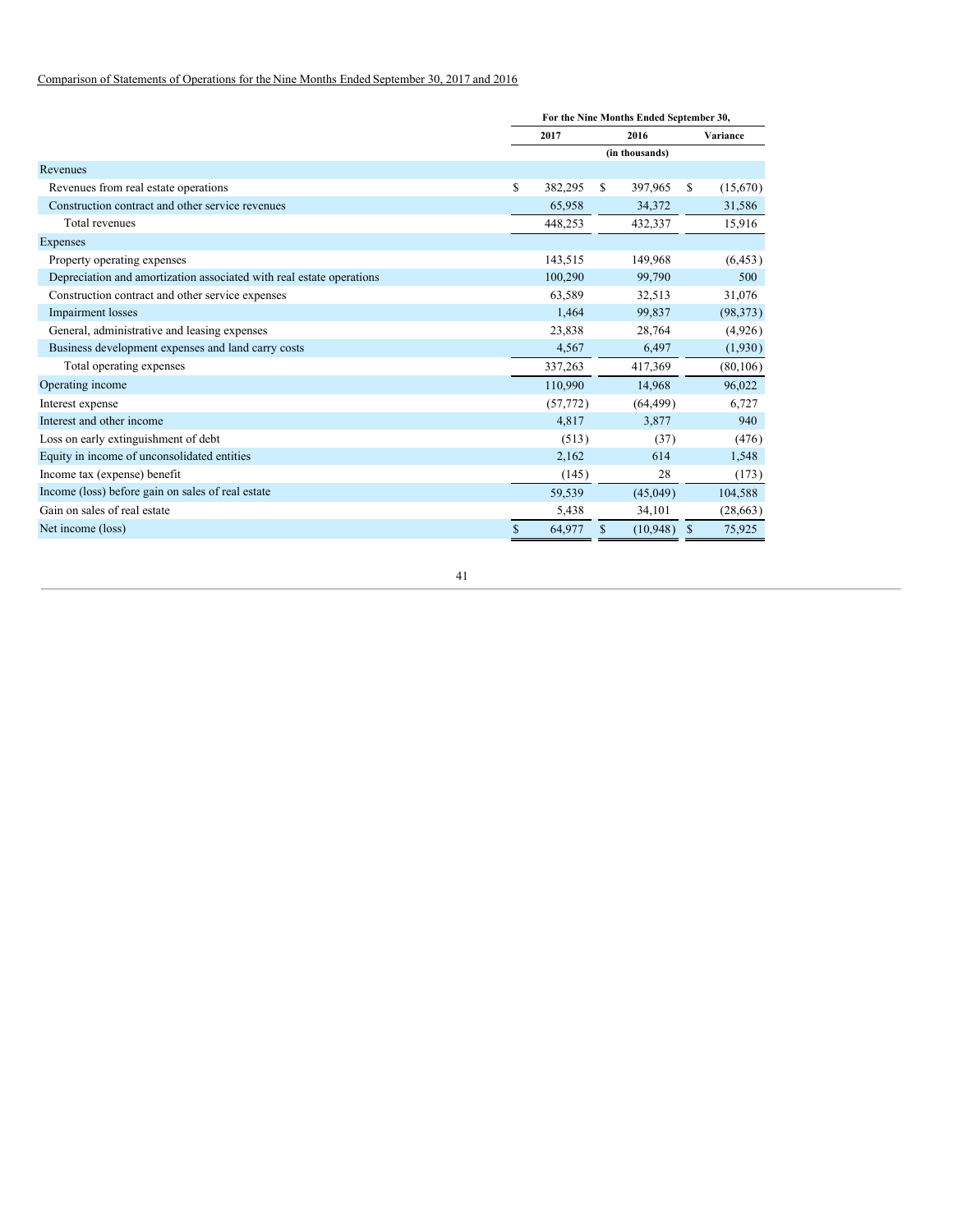## *NOI from Real Estate Operations*

|                                                            | For the Nine Months Ended September 30, |            |              |                                                     |               |           |  |  |
|------------------------------------------------------------|-----------------------------------------|------------|--------------|-----------------------------------------------------|---------------|-----------|--|--|
|                                                            |                                         | 2017       |              | 2016                                                | Variance      |           |  |  |
|                                                            |                                         |            |              | (Dollars in thousands, except per square foot data) |               |           |  |  |
| Revenues                                                   |                                         |            |              |                                                     |               |           |  |  |
| Same Office Properties revenues                            |                                         |            |              |                                                     |               |           |  |  |
| Rental revenue, excluding lease termination revenue        | $\mathbb{S}$                            | 259,141    | $\mathbb{S}$ | 252,914                                             | $\mathsf{\$}$ | 6,227     |  |  |
| Lease termination revenue                                  |                                         | 2,083      |              | 1,678                                               |               | 405       |  |  |
| Tenant recoveries and other real estate operations revenue |                                         | 69,995     |              | 70,509                                              |               | (514)     |  |  |
| Same Office Properties total revenues                      |                                         | 331,219    |              | 325,101                                             |               | 6,118     |  |  |
| Constructed and redeveloped properties placed in service   |                                         | 15,357     |              | 4,780                                               |               | 10,577    |  |  |
| Wholesale data center                                      |                                         | 21,201     |              | 20,106                                              |               | 1,095     |  |  |
| Properties held for sale                                   |                                         | 8,182      |              | 8,211                                               |               | (29)      |  |  |
| Dispositions                                               |                                         | 5,522      |              | 38,998                                              |               | (33, 476) |  |  |
| Other                                                      |                                         | 814        |              | 769                                                 |               | 45        |  |  |
|                                                            |                                         | 382,295    |              | 397,965                                             |               | (15,670)  |  |  |
| Property operating expenses                                |                                         |            |              |                                                     |               |           |  |  |
| Same Office Properties                                     |                                         | (125, 651) |              | (125, 872)                                          |               | 221       |  |  |
| Constructed and redeveloped properties placed in service   |                                         | (4,206)    |              | (1,016)                                             |               | (3,190)   |  |  |
| Wholesale data center                                      |                                         | (10,041)   |              | (8,629)                                             |               | (1, 412)  |  |  |
| Properties held for sale                                   |                                         | (918)      |              | (930)                                               |               | 12        |  |  |
| Dispositions                                               |                                         | (1,695)    |              | (12, 743)                                           |               | 11,048    |  |  |
| Other                                                      |                                         | (1,004)    |              | (778)                                               |               | (226)     |  |  |
|                                                            |                                         | (143, 515) |              | (149,968)                                           |               | 6,453     |  |  |
|                                                            |                                         |            |              |                                                     |               |           |  |  |
| UJV NOI allocable to COPT                                  |                                         | 3,889      |              | 1,008                                               |               | 2,881     |  |  |
|                                                            |                                         |            |              |                                                     |               |           |  |  |
| NOI from real estate operations                            |                                         |            |              |                                                     |               |           |  |  |
| Same Office Properties                                     |                                         | 205,568    |              | 199,229                                             |               | 6,339     |  |  |
| Constructed and redeveloped properties placed in service   |                                         | 11,151     |              | 3,764                                               |               | 7,387     |  |  |
| Wholesale data center                                      |                                         | 11,160     |              | 11,477                                              |               | (317)     |  |  |
| Properties held for sale                                   |                                         | 7,264      |              | 7,281                                               |               | (17)      |  |  |
| Dispositions                                               |                                         | 3,827      |              | 26,255                                              |               | (22, 428) |  |  |
| Other                                                      |                                         | 3,699      |              | 999                                                 |               | 2,700     |  |  |
|                                                            | $\mathbb{S}$                            | 242,669    | $\mathbb{S}$ | 249,005                                             | $\mathbb{S}$  | (6, 336)  |  |  |
| Same Office Properties rent statistics                     |                                         |            |              |                                                     |               |           |  |  |
| Average occupancy rate                                     |                                         | 92.5%      |              | 91.4%                                               |               | $1.1\%$   |  |  |
| Average straight-line rent per occupied square foot (1)    | \$                                      | 19.46      | \$           | 19.22                                               | \$            | 0.24      |  |  |

(1) Includes minimum base rents, net of abatements, and lease incentives on a straight-line basis for the nine-month periods set forth above.

Our NOI from constructed and redeveloped properties placed in service included 14 properties placed in service in 2016 and 2017.

*NOI from Service Operations*

|                                                  | For the Nine Months Ended September 30, |        |  |        |  |          |  |  |  |
|--------------------------------------------------|-----------------------------------------|--------|--|--------|--|----------|--|--|--|
|                                                  |                                         | 2017   |  | 2016   |  | Variance |  |  |  |
|                                                  | (in thousands)                          |        |  |        |  |          |  |  |  |
| Construction contract and other service revenues | \$                                      | 65,958 |  | 34.372 |  | 31,586   |  |  |  |
| Construction contract and other service expenses |                                         | 63.589 |  | 32.513 |  | 31,076   |  |  |  |
| NOI from service operations                      | <sup>\$</sup>                           | 2.369  |  | 1.859  |  | 510      |  |  |  |

Construction contract and other service revenue and expenses increased due primarily to a greater volume of construction activity in connection with several of our tenants.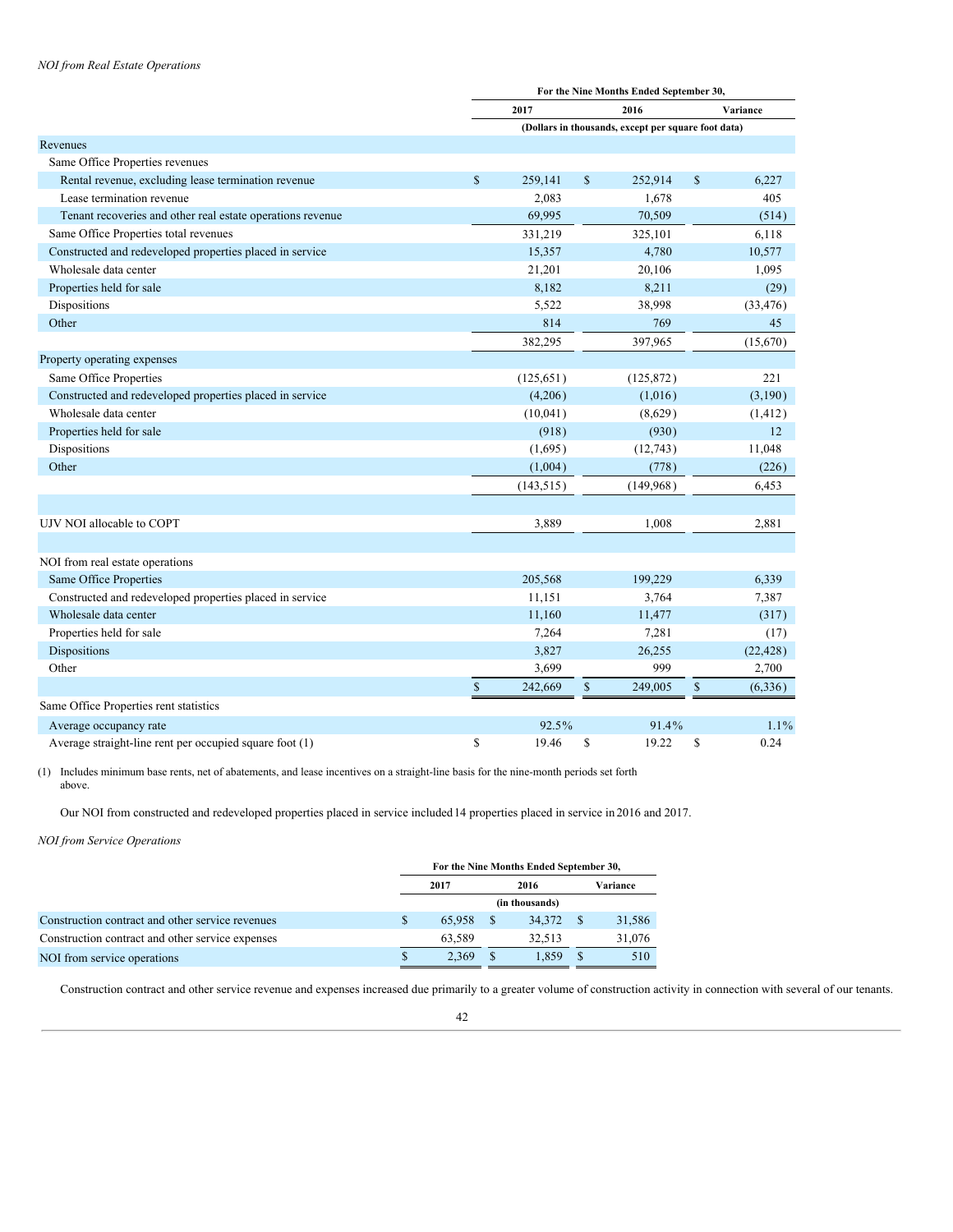#### *Impairment Losses*

In the first quarter of 2016, we set a goal to raise cash from sales of properties in 2016 considerably in excess of our assets held for sale at December 31, 2015. The specific properties we would sell to achieve this goal had not been identified when the goal was established. Throughout 2016, we engaged in the process of identifying properties we would sell.

In the first quarter of 2016, we reclassified: most of our properties in Greater Philadelphia (included in our Regional Office segment); two properties in the Fort Meade/BW Corridor sub-segment; and our remaining land holdings in Colorado Springs, Colorado ("Colorado Springs") to held for sale and recognized \$2.4 million of impairment losses. As of March 31, 2016, we had \$225.9 million of assets held for sale.

During the second quarter of 2016, as part of our closing process, we conducted our quarterly review of our portfolio for indicators of impairment considering the refined investment strategy of our then newly-appointed Chief Executive Officer and the goals of the asset sales program and concluded that we would: (1) not hold our operating properties in Aberdeen, Maryland ("Aberdeen") for the long-term; (2) not develop commercial properties on land in Frederick, Maryland; (3) sell specific properties in our Northern Virginia Defense/IT and Fort Meade/BW Corridor sub-segments; and (4) sell the remaining operating property in Greater Philadelphia that had not previously been classified as held for sale. Accordingly, we performed recoverability analyses for each of these properties and recorded the following impairment losses:

- \$34.4 million on operating properties in Aberdeen (included in our Other segment). After shortening our estimated holding period for these properties, we determined that the carrying amount of the properties would not likely be recovered from the operation and eventual dispositions of the properties during the shortened holding period. Accordingly, we adjusted the properties to their estimated fair values;
- \$4.4 million on land in Aberdeen. In performing our analysis related to the operating properties in Aberdeen, we determined that the weakening leasing and overall commercial real estate conditions in that market indicated that our land holdings in the market may be impaired. As a result, we determined that the carrying amount of the land was not recoverable and adjusted the land to its estimated fair value;
- \$8.2 million on land in Frederick, Maryland. We determined that the carrying amount of the land would not likely be recovered from its sale and adjusted the land to its estimated fair value;
- \$14.1 million on operating properties in our Northern Virginia and Fort Meade/BW Corridor sub-segments that we reclassified to held for sale during the period whose carrying amounts exceeded their estimated fair values less costs to sell;
- \$6.2 million on the property in Greater Philadelphia (included in our Regional Office segment) that we reclassified to held for sale during the period and adjusted to fair value less costs to sell; and
- \$2.4 million primarily on land in Colorado Springs and operating properties in White Marsh (included in our Regional Office Segment) classified as held for sale whose carrying amounts exceeded their estimated fair values less costs to sell based on updated negotiations with prospective buyers.

There were no property sales in the second quarter of 2016 and as of June 30, 2016, we had \$300.6 million of assets held for sale.

During the third quarter of 2016, as part of our closing process, we conducted our quarterly review of our portfolio for indicators of impairment considering refinements to our disposition strategy made during the third quarter of 2016 to sell an additional operating property in our Northern Virginia Defense/IT sub-segment, an additional operating property in our Fort Meade/BW Corridor sub-segment and our remaining operating properties and land in White Marsh that had not previously been classified as held for sale. In connection with our determinations that we planned to sell these properties, we performed recoverability analyses for each of these properties and recorded the following impairment losses:

- \$13.3 million on the operating property in our Northern Virginia Defense/IT sub-segment. Communication with a major tenant in the building during the quarter led us to conclude that there was significant uncertainty with respect to the tenant renewing its lease expiring in 2019. As a result of this information and continuing sub-market weakness, we determined that this property no longer met our long-term hold strategy and we placed it into our asset sales program. Accordingly, we adjusted the carrying amount of the property to its estimated fair value less costs to sell; and
- \$2.9 million on the other properties that we reclassified as held for sale, primarily associated with a land parcel in White Marsh. As of June 30, 2016, this land was under a sales contract subject to a re-zoning contingency. During the third quarter, we were denied favorable re-zoning and the contract was canceled. As a result, we determined this property will be sold as is, reclassified it to held for sale and adjusted its carrying value to its estimated fair value less costs to sell.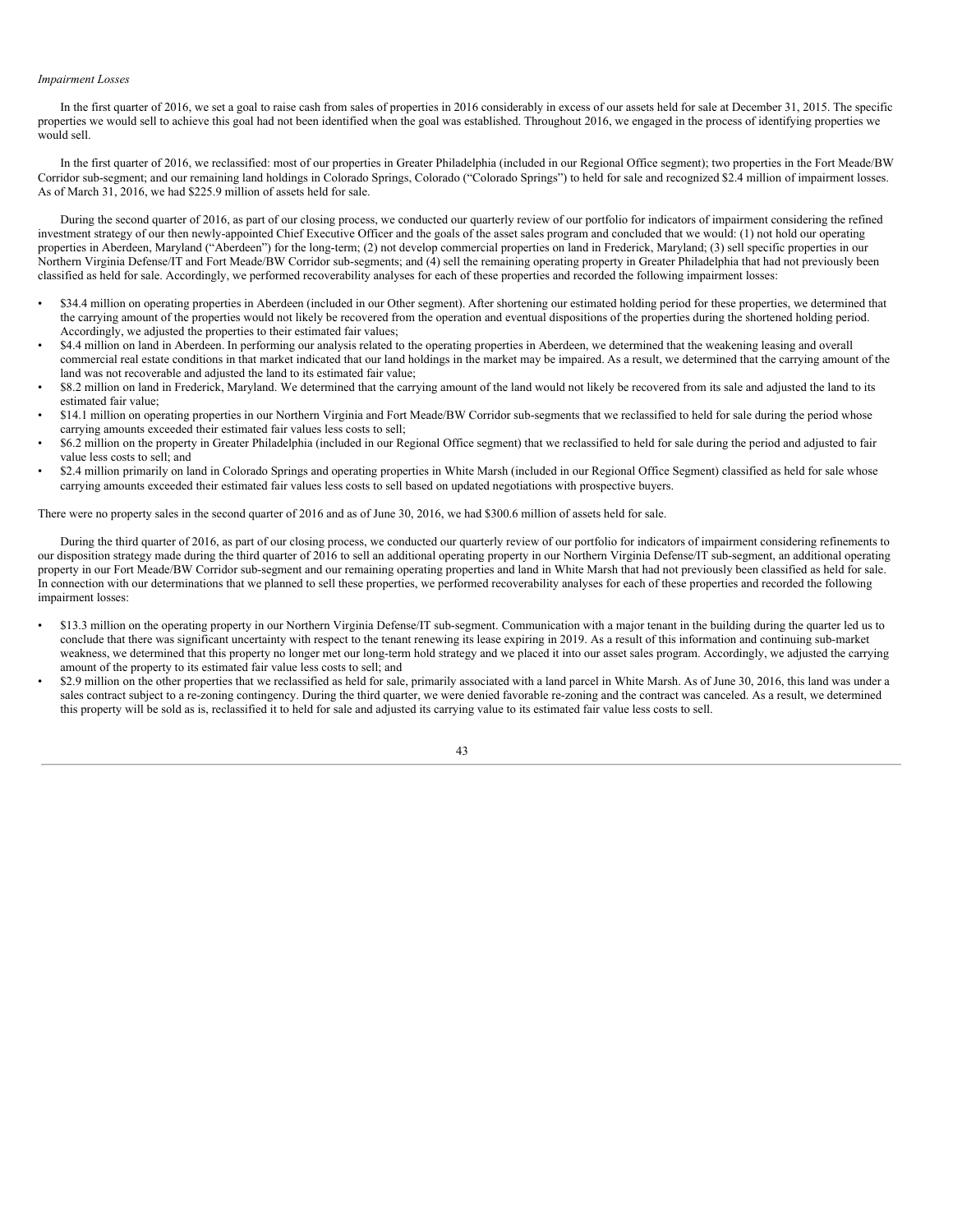During our review we also recognized additional impairment losses of\$11.5 million on properties previously classified as held for sale. Approximately \$10 million of these losses pertained to properties in White Marsh due to our assessment that certain significant tenants will likely exercise lease termination rights and to reflect market conditions. The remainder of these losses pertained primarily to properties in San Antonio, Texas (in our Other segment), where prospective purchasers reduced offering prices late in the third quarter. We executed property sales of \$210.7 million in the third quarter of 2016 and had \$161.5 million of assets held for sale as of September 30, 2016.

Refer to Note 3 to our consolidated financial statements for disclosure regarding impairment losses recognized in the current period.

#### *General, Administrative and Leasing Expenses*

General, administrative and leasing expenses decreased due primarily to our recognition in the prior period of 6.0 million in executive transition costs, representing mostly severance and termination benefits primarily in connection with executive departures, compared to \$732,000 in such costs recognized in the current period. *Interest Expense*

The decrease in interest expense included the effect of a 10% decrease in our average outstanding debt in the current period relative to the prior period.

### *Gain on Sales of Real Estate*

We recognized gain on sales of real estate of\$5.4 million in the current period in connection with land sales (discussed further in Note 4 to our consolidated financial statements). We recognized gain on sales of real estate in the prior period of \$17.9 million on our sale of a 50% interest in six triple-net leased, single-tenant data center properties and \$16.2 million in connection with other operating property dispositions.

#### Funds from Operations

Funds from operations ("FFO") is defined as net income computed using GAAP, excluding gains on sales of, and impairment losses on, previously depreciated operating properties, plus real estate-related depreciation and amortization. When multiple properties consisting of both operating and non-operating properties exist on a single tax parcel, we classify all of the gains on sales of, and impairment losses on, the tax parcel as all being for previously depreciated operating properties when most of the value of the parcel is associated with operating properties on the parcel. FFO also includes adjustments to net income for the effects of the items noted above pertaining to UJVs that were allocable to our ownership interest in the UJVs. We believe that we use the National Association of Real Estate Investment Trusts ("NAREIT") definition of FFO, although others may interpret the definition differently and, accordingly, our presentation of FFO may differ from those of other REITs. We believe that FFO is useful to management and investors as a supplemental measure of operating performance because, by excluding gains related to sales of, and impairment losses on, previously depreciated operating properties, net of related tax benefit, and excluding real estate-related depreciation and amortization, FFO can help one compare our operating performance between periods. In addition, since most equity REITs provide FFO information to the investment community, we believe that FFO is useful to investors as a supplemental measure for comparing our results to those of other equity REITs. We believe that net income is the most directly comparable GAAP measure to FFO.

Since FFO excludes certain items includable in net income, reliance on the measure has limitations; management compensates for these limitations by using the measure simply as a supplemental measure that is weighed in the balance with other GAAP and non-GAAP measures. FFO is not necessarily an indication of our cash flow available to fund cash needs. Additionally, it should not be used as an alternative to net income when evaluating our financial performance or to cash flow from operating, investing and financing activities when evaluating our liquidity or ability to make cash distributions or pay debt service.

Basic FFO available to common share and common unit holders ("Basic FFO") is FFO adjusted to subtract (1) preferred share dividends, (2) issuance costs associated with redeemed preferred shares, (3) income attributable to noncontrolling interests through ownership of preferred units in the Operating Partnership or interests in other consolidated entities not owned by us, (4) depreciation and amortization allocable to noncontrolling interests in other consolidated entities and (5) Basic FFO allocable to restricted shares. With these adjustments, Basic FFO represents FFO available to common shareholders and common unitholders. Common units in the Operating Partnership are substantially similar to our common shares and are exchangeable into common shares, subject to certain conditions. We believe that Basic FFO is useful to investors due to the

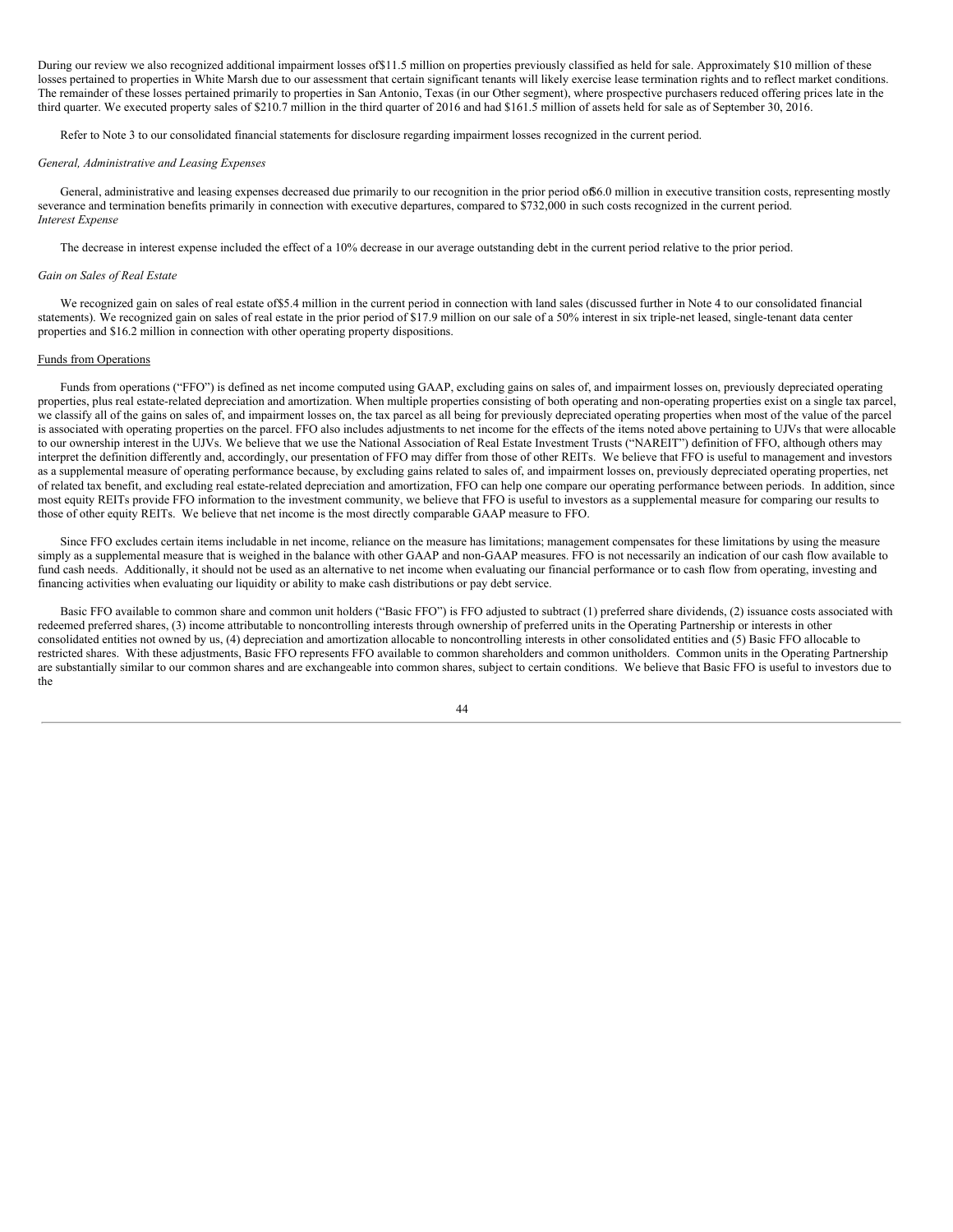close correlation of common units to common shares. We believe that net income is the most directly comparable GAAP measure to Basic FFO. Basic FFO has essentially the same limitations as FFO; management compensates for these limitations in essentially the same manner as described above for FFO.

Diluted FFO available to common share and common unit holders ("Diluted FFO") is Basic FFO adjusted to add back any changes in Basic FFO that would result from the assumed conversion of securities that are convertible or exchangeable into common shares. We believe that Diluted FFO is useful to investors because it is the numerator used to compute Diluted FFO per share, discussed below. We believe that net income is the most directly comparable GAAP measure to Diluted FFO. Since Diluted FFO excludes certain items includable in the numerator to diluted EPS, reliance on the measure has limitations; management compensates for these limitations by using the measure simply as a supplemental measure that is weighed in the balance with other GAAP and non-GAAP measures. Diluted FFO is not necessarily an indication of our cash flow available to fund cash needs. Additionally, it should not be used as an alternative to net income when evaluating our financial performance or to cash flow from operating, investing and financing activities when evaluating our liquidity or ability to make cash distributions or pay debt service.

Diluted FFO available to common share and common unit holders, as adjusted for comparability is defined as Diluted FFO adjusted to exclude operating property acquisition costs; gains on sales of, and impairment losses on, properties other than previously depreciated operating properties, net of associated income tax; gain or loss on early extinguishment of debt; FFO associated with properties securing non-recourse debt on which we have defaulted and which we have extinguished, or expect to extinguish, via conveyance of such properties, including property NOI and interest expense; loss on interest rate derivatives; demolition costs on redevelopment properties; executive transition costs (including separation related compensation and replacement recruitment for Vice President level positions and above); and issuance costs associated with redeemed preferred shares. This measure also includes adjustments for the effects of the items noted above pertaining to UJVs that were allocable to our ownership interest in the UJVs. We believe this to be a useful supplemental measure alongside Diluted FFO as it excludes gains and losses from certain investing and financing activities and certain other items that we believe are not closely correlated to (or associated with) our operating performance. We believe that net income is the most directly comparable GAAP measure to this non-GAAP measure. This measure has essentially the same limitations as Diluted FFO, as well as the further limitation of not reflecting the effects of the excluded items; we compensate for these limitations in essentially the same manner as described above for Diluted FFO.

Diluted FFO per share is (1) Diluted FFO divided by (2) the sum of the (a) weighted average common shares outstanding during a period, (b) weighted average common units outstanding during a period and (c) weighted average number of potential additional common shares that would have been outstanding during a period if other securities that are convertible or exchangeable into common shares were converted or exchanged. We believe that Diluted FFO per share is useful to investors because it provides investors with a further context for evaluating our FFO results in the same manner that investors use earnings per share ("EPS") in evaluating net income available to common shareholders. In addition, since most equity REITs provide Diluted FFO per share information to the investment community, we believe that Diluted FFO per share is a useful supplemental measure for comparing us to other equity REITs. We believe that diluted EPS is the most directly comparable GAAP measure to Diluted FFO per share. Diluted FFO per share has most of the same limitations as Diluted FFO (described above); management compensates for these limitations in essentially the same manner as described above for Diluted FFO.

Diluted FFO per share, as adjusted for comparability is (1) Diluted FFO, as adjusted for comparability divided by (2) the sum of the (a) weighted average common shares outstanding during a period, (b) weighted average common units outstanding during a period and (c) weighted average number of potential additional common shares that would have been outstanding during a period if other securities that are convertible or exchangeable into common shares were converted or exchanged. We believe that this measure is useful to investors because it provides investors with a further context for evaluating our FFO results. We believe this to be a useful supplemental measure alongside Diluted FFO per share as it excludes gains and losses from certain investing and financing activities and certain other items that we believe are not closely correlated to (or associated with) our operating performance. We believe that diluted EPS is the most directly comparable GAAP measure to this per share measure. This measure has most of the same limitations as Diluted FFO (described above) as well as the further limitation of not reflecting the effects of the excluded items; we compensate for these limitations in essentially the same manner as described above for Diluted FFO.

The computations for all of the above measures on a diluted basis assume the conversion of common units in COPLP but do not assume the conversion of other securities that are convertible into common shares if the conversion of those securities would increase per share measures in a given period.

We use measures called payout ratios as supplemental measures of our ability to make distributions to investors based on each of the following: FFO; Diluted FFO; and Diluted FFO, adjusted for comparability. These measures are defined as (1) the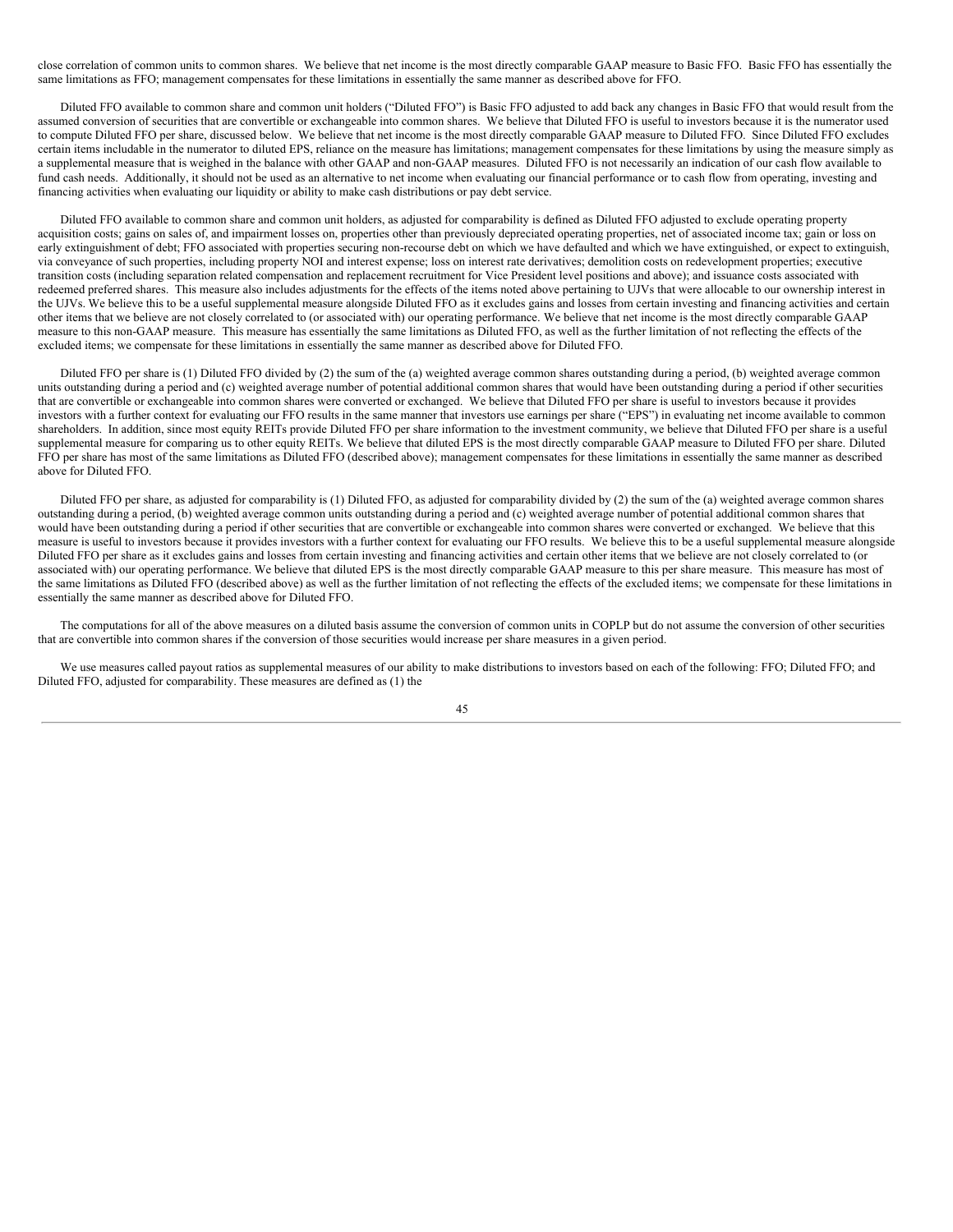sum of (a) dividends on common shares and (b) distributions to holders of interests in COPLP and dividends on convertible preferred shares when such distributions and dividends are included in Diluted FFO divided by either (2) FFO, Diluted FFO or Diluted FFO, adjusted for comparability.

The table appearing below sets forth the computation of the above stated measures for the three andnine months ended September 30, 2017 and 2016, and provides reconciliations to the GAAP measures of COPT and subsidiaries associated with such measures:

|                                                                                                 | For the Three Months Ended<br>September 30, |                |              |                                                             | For the Nine Months Ended<br>September 30, |          |                    |                          |  |
|-------------------------------------------------------------------------------------------------|---------------------------------------------|----------------|--------------|-------------------------------------------------------------|--------------------------------------------|----------|--------------------|--------------------------|--|
|                                                                                                 | 2017<br>2016                                |                |              |                                                             |                                            | 2017     |                    | 2016                     |  |
|                                                                                                 |                                             |                |              | (Dollars and shares in thousands,<br>except per share data) |                                            |          |                    |                          |  |
| Net income (loss)                                                                               | $\mathbb{S}$                                | 22.682         | $\mathbb{S}$ | 29,272                                                      | <sup>\$</sup>                              | 64,977   | $\mathbf{\hat{s}}$ | (10, 948)                |  |
| Add Real estate-related depreciation and amortization                                           |                                             | 34,438         |              | 32,015                                                      |                                            | 100,290  |                    | 99,790                   |  |
| Add: Depreciation and amortization on UJV allocable to COPT                                     |                                             | 310            |              | 207                                                         |                                            | 932      |                    | 207                      |  |
| Add: Impairment (recoveries) losses on previously depreciated operating properties              |                                             | (159)          |              | 25,857                                                      |                                            | 1,451    |                    | 81,828                   |  |
| Add: Gain on sales of previously depreciated operating properties                               |                                             | (8)            |              | (34, 101)                                                   |                                            | (39)     |                    | (34, 101)                |  |
| <b>FFO</b>                                                                                      |                                             | 57,263         |              | 53,250                                                      |                                            | 167,611  |                    | 136,776                  |  |
| Less: Preferred share dividends                                                                 |                                             |                |              | (3,552)                                                     |                                            | (6,219)  |                    | (10,657)                 |  |
| Less: Noncontrolling interests-preferred units in the Operating Partnership                     |                                             | (165)          |              | (165)                                                       |                                            | (495)    |                    | (495)                    |  |
| Less: FFO allocable to other noncontrolling interests                                           |                                             | (917)          |              | (894)                                                       |                                            | (2,801)  |                    | (2,935)                  |  |
| Less: Issuance costs associated with redeemed preferred shares                                  |                                             |                |              |                                                             |                                            | (6, 847) |                    |                          |  |
| Basic and diluted FFO allocable to share-based compensation awards                              |                                             | (215)          |              | (190)                                                       |                                            | (616)    |                    | (486)                    |  |
| Basic and diluted FFO available to common share and common unit holders                         |                                             | 55,966         |              | 48,449                                                      |                                            | 150,633  |                    | 122,203                  |  |
| Gain on sales of non-operating properties                                                       |                                             | (1,180)        |              |                                                             |                                            | (5,399)  |                    |                          |  |
| Impairment (recoveries) losses on non-operating properties                                      |                                             | (2)            |              | 1,842                                                       |                                            | 13       |                    | 18,009                   |  |
| (Gain) loss on interest rate derivatives                                                        |                                             | (34)           |              | (1,523)                                                     |                                            | (43)     |                    | 347                      |  |
| Loss on early extinguishment of debt                                                            |                                             |                |              | 59                                                          |                                            | 513      |                    | 37                       |  |
| Issuance costs associated with redeemed preferred shares                                        |                                             |                |              |                                                             |                                            | 6,847    |                    | $\overline{\phantom{0}}$ |  |
| <b>Executive transition costs</b>                                                               |                                             | $\overline{c}$ |              | 1,639                                                       |                                            | 732      |                    | 6,023                    |  |
| Demolition costs on redevelopment properties                                                    |                                             |                |              | <u>a a</u>                                                  |                                            | 294      |                    | 578                      |  |
| Diluted FFO comparability adjustments allocable to share-based compensation awards              |                                             | 5              |              | (5)                                                         |                                            | (12)     |                    | (99)                     |  |
| Diluted FFO available to common share and common unit holders, as adjusted for comparability \$ |                                             | 54,757         | $\mathbb{S}$ | 50,461                                                      | $\mathbb{S}$                               | 153,578  | $\mathcal{S}$      | 147,098                  |  |
| Weighted average common shares                                                                  |                                             | 99,112         |              | 94,433                                                      |                                            | 98,855   |                    | 94,312                   |  |
| Conversion of weighted average common units                                                     |                                             | 3,350          |              | 3,591                                                       |                                            | 3,400    |                    | 3,648                    |  |
| Weighted average common shares/units - Basic FFO                                                |                                             | 102,462        |              | 98.024                                                      |                                            | 102,255  |                    | 97,960                   |  |
| Dilutive effect of share-based compensation awards                                              |                                             | 146            |              | 81                                                          |                                            | 154      |                    | 98                       |  |
| Weighted average common shares/units - Diluted FFO                                              |                                             | 102,608        |              | 98,105                                                      |                                            | 102,409  |                    | 98,058                   |  |
|                                                                                                 |                                             |                |              |                                                             |                                            |          |                    |                          |  |
| Diluted FFO per share                                                                           | \$                                          | 0.55           | \$           | 0.49                                                        | $\mathbb{S}$                               | 1.47     | $\mathbb{S}$       | 1.25                     |  |
| Diluted FFO per share, as adjusted for comparability                                            | \$                                          | 0.53           | \$           | 0.51                                                        | \$                                         | 1.50     | \$                 | 1.50                     |  |
|                                                                                                 |                                             |                |              |                                                             |                                            |          |                    |                          |  |
| Denominator for diluted EPS                                                                     |                                             | 99,258         |              | 94,514                                                      |                                            | 99,009   |                    | 94,312                   |  |
| Weighted average common units                                                                   |                                             | 3,350          |              | 3,591                                                       |                                            | 3,400    |                    | 3,648                    |  |
| Anti-dilutive EPS effect of share-based compensation awards                                     |                                             |                |              |                                                             |                                            |          |                    | 98                       |  |
| Denominator for diluted FFO per share measures                                                  |                                             | 102.608        |              | 98.105                                                      |                                            | 102.409  |                    | 98.058                   |  |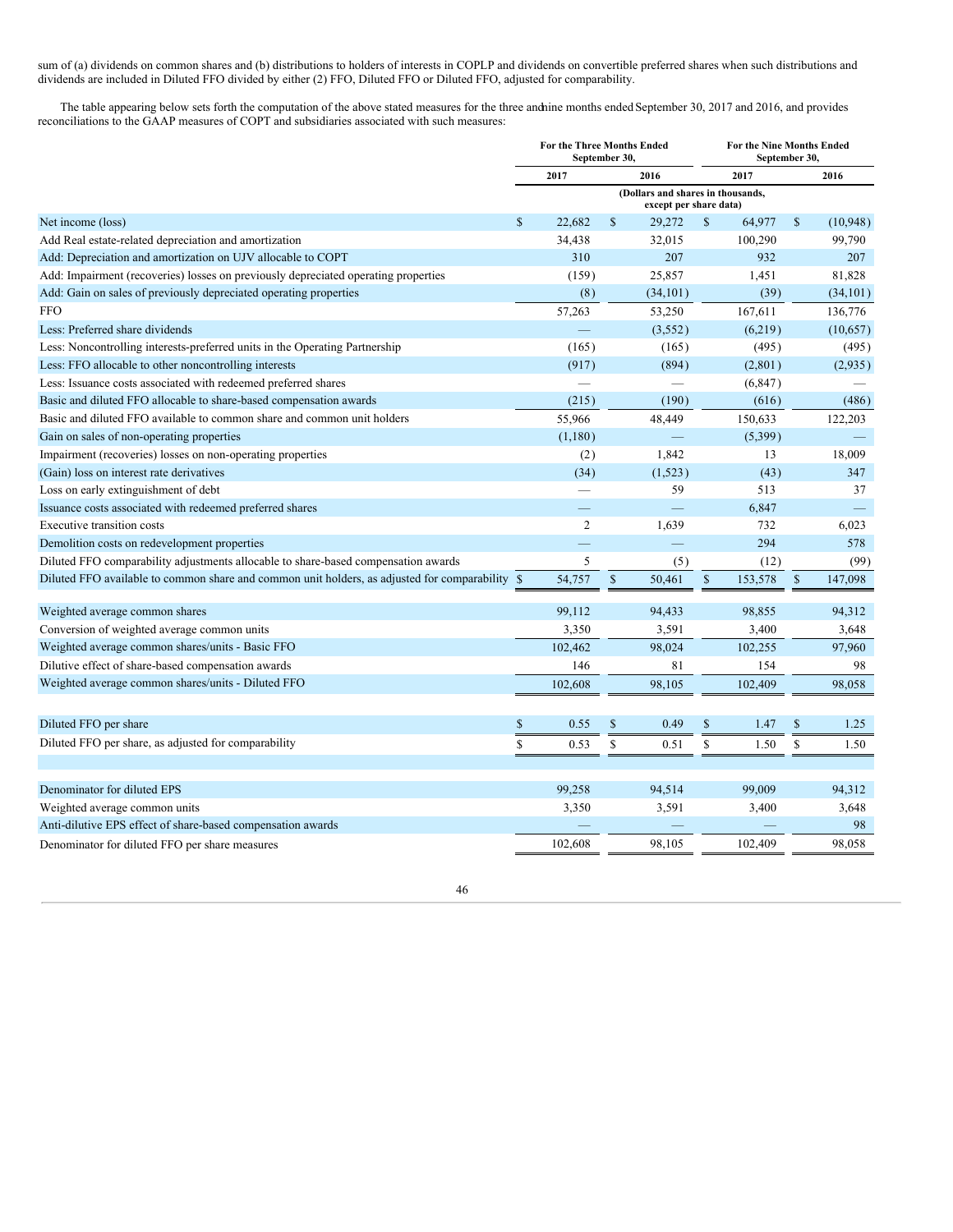## Property Additions

The table below sets forth the major components of our additions to properties for thenine months ended September 30, 2017 (in thousands):

| Construction, development and redevelopment  | 140,666      |  |
|----------------------------------------------|--------------|--|
| Tenant improvements on operating properties  | $21.056$ (1) |  |
| Capital improvements on operating properties | 13.051       |  |
|                                              | 174.773      |  |

(1) Tenant improvement costs incurred on newly-constructed properties are classified in this table as construction, development and redevelopment.

#### Cash Flows

by

Net cash flow provided by operating activities increased by \$0.7 million when comparing the nine months ended September 30, 2017 and 2016 due primarily to lower interest expense payments in the current period due to lower outstanding debt balances, partially offset by lower net cash flows from construction contract and other services.

Net cash flow provided by investing activities decreased \$130.6 million when comparing the nine months ended September 30, 2017 and 2016 due primarily to a decrease in property sales in 2017 relative to 2016.

Net cash flow used in financing activities in thenine months ended September 30, 2017 was \$317.0 million, and included the following:

- redemption of preferred shares (or units) of \$199.1 million;
- dividends and/or distributions to equity holders of\$94.5 million; and
- net repayments of debt borrowings of \$33.0 million; offset in part
- net proceeds from the issuance of common shares (or units) of\$19.8 million.

Net cash flow used in financing activities in thenine months ended September 30, 2016 was \$260.6 million, and included the following:

- dividends and/or distributions to equity holders of\$92.2 million; and
- distributions to redeemable noncontrolling interests of \$14.3 million related primarily to distributions to our partner in Stevens Investors, LLC, as discussed in our 2016 Annual Report on Form 10-K; offset in part by
- net proceeds from debt borrowings of \$146.0 million.

### **Liquidity and Capital Resources of COPT**

COPLP is the entity through which COPT, the sole general partner of COPLP, conducts almost all of its operations and owns almost all of its assets. COPT issues public equity from time to time, but does not otherwise generate any capital itself or conduct any business itself, other than incurring certain expenses in operating as a public company which are fully reimbursed by COPLP. COPT itself does not hold any indebtedness, and its only material asset is its ownership of partnership interests of COPLP. COPT's principal funding requirement is the payment of dividends on its common and preferred shares. COPT's principal source of funding for its dividend payments is distributions it receives from COPLP.

As of September 30, 2017, COPT owned 96.8% of the outstanding common units and none of the outstanding preferred units in COPLP; the remaining common and preferred units in COPLP were owned by third parties. As the sole general partner of COPLP, COPT has the full, exclusive and complete responsibility for COPLP's day-to-day management and control.

The liquidity of COPT is dependent on COPLP's ability to make sufficient distributions to COPT. The primary cash requirement of COPT is its payment of dividends to its shareholders. COPT also guarantees some of the Operating Partnership's debt, as discussed further in Note 8 of the notes to consolidated financial statements included elsewhere herein. If the Operating Partnership fails to fulfill certain of its debt requirements, which trigger COPT's guarantee obligations, then COPT will be required to fulfill its cash payment commitments under such guarantees. However, COPT's only significant asset is its investment in COPLP.

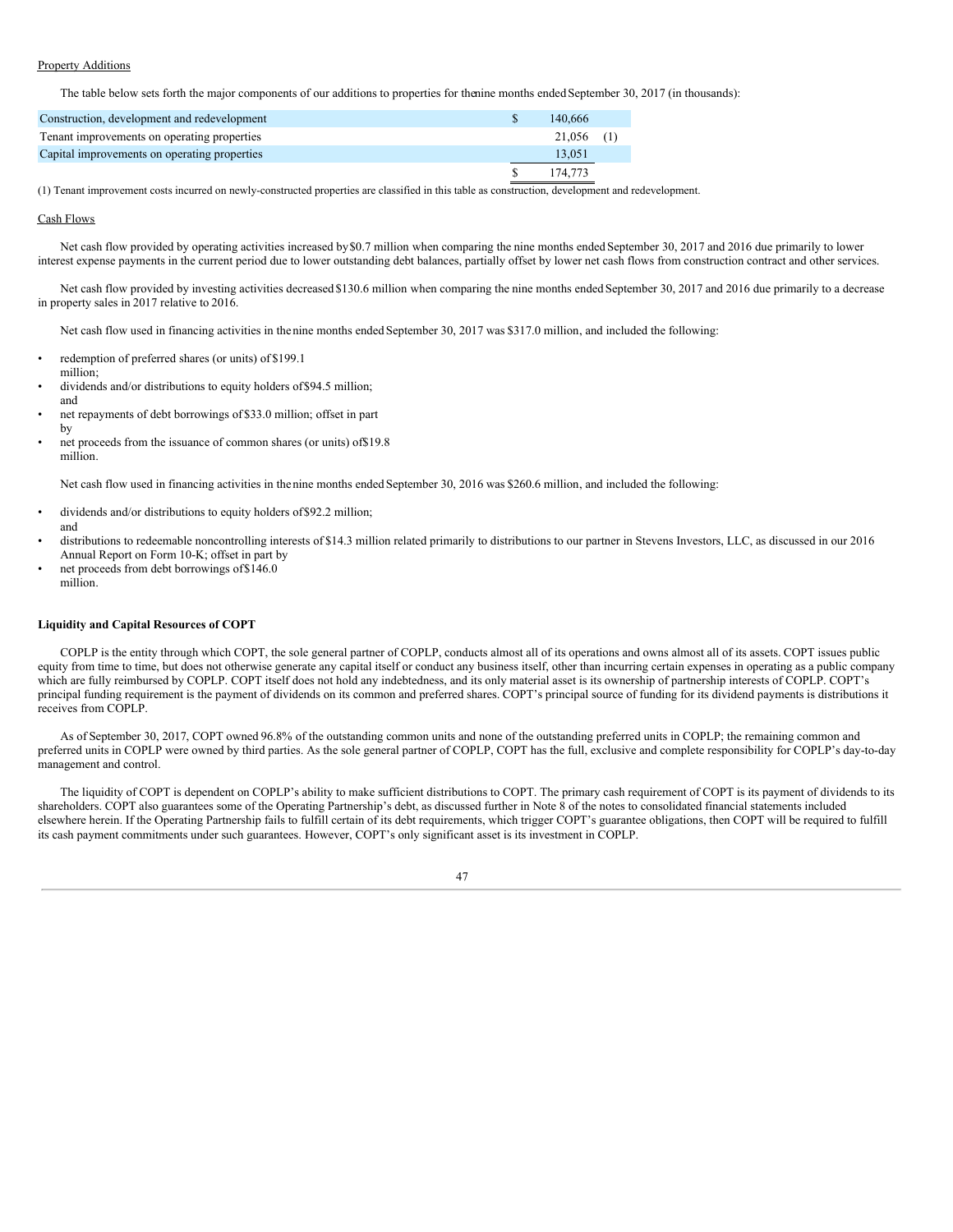As discussed further below, we believe the Operating Partnership's sources of working capital, specifically its cash flow from operations, and borrowings available under its unsecured line of credit, are adequate for it to make its distribution payments to COPT and, in turn, for COPT to make its dividend payments to its shareholders.

COPT's short-term liquidity requirements consist primarily of funds to pay for future dividends expected to be paid to its shareholders. COPT periodically accesses the public equity markets to raise capital by issuing common and/or preferred shares.

For COPT to maintain its qualification as a REIT, it must pay dividends to its shareholders aggregating annually at least 90% of its ordinary taxable income. As a result of this distribution requirement, it cannot rely on retained earnings to fund its ongoing operations to the same extent that some other companies can. COPT may need to continue to raise capital in the equity markets to fund COPLP's working capital needs, acquisitions and developments.

### **Liquidity and Capital Resources of COPLP**

Our primary cash requirements are for operating expenses, debt service, development of new properties, improvements to existing properties and acquisitions, to the extent they are pursued in the future. We expect to continue to use cash flow provided by operations as the primary source to meet our short-term capital needs, including property operating expenses, general and administrative expenses, interest expense, scheduled principal amortization of debt, distributions to our security holders and improvements to existing properties. As of September 30, 2017, we had \$10.9 million in cash and cash equivalents.

Our senior unsecured debt is currently rated investment grade by the three major rating agencies. We aim to maintain an investment grade rating to enable us to use debt comprised of unsecured, primarily fixed-rate debt (including the effect of interest rate swaps) from public markets and banks. We also use secured nonrecourse debt from institutional lenders and banks, when appropriate. In addition, we periodically access the public equity markets to raise capital by issuing common and/or preferred shares.

We use our Revolving Credit Facility to initially finance much of our investing activities. We subsequently pay down the facility using cash available from operations and proceeds from long-term borrowings, equity issuances and property sales. The lenders' aggregate commitment under the facility is \$800.0 million, with the ability for us to increase the lenders' aggregate commitment to \$1.3 billion, provided that there is no default under the facility and subject to the approval of the lenders. Amounts available under the facility are computed based on 60% of our unencumbered asset value, as defined in the loan agreement. The Revolving Credit Facility matures in May 2019, and may be extended by two six-month periods at our option, provided that there is no default under the facility and we pay an extension fee of 0.075% of the total availability of the facility. As of September 30, 2017, the maximum borrowing capacity under this facility totaled\$800.0 million, of which \$630.0 million was available.

48

We believe that our liquidity and capital resources are adequate for our near-term and longer-term requirements without necessitating property sales.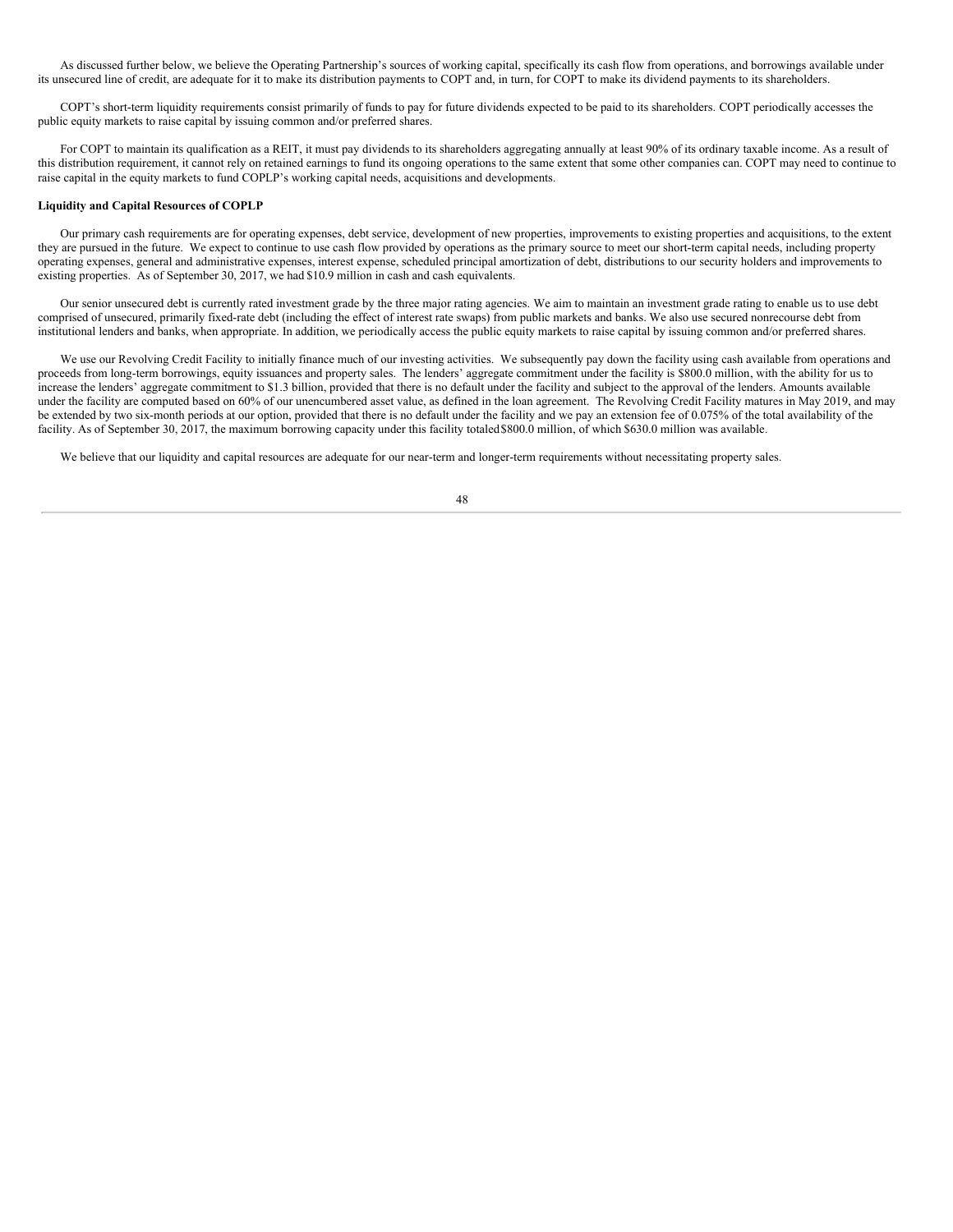The following table summarizes our contractual obligations as ofSeptember 30, 2017 (in thousands):

|                                                                 | For the Periods Ending December 31, |                          |     |                          |   |         |              |         |               |         |            |           |     |           |
|-----------------------------------------------------------------|-------------------------------------|--------------------------|-----|--------------------------|---|---------|--------------|---------|---------------|---------|------------|-----------|-----|-----------|
|                                                                 |                                     | 2017                     |     | 2018                     |   | 2019    |              | 2020    | 2021          |         | Thereafter |           |     | Total     |
| Contractual obligations (1)                                     |                                     |                          |     |                          |   |         |              |         |               |         |            |           |     |           |
| Debt $(2)$                                                      |                                     |                          |     |                          |   |         |              |         |               |         |            |           |     |           |
| Balloon payments due upon maturity                              | $\mathbb{S}$                        | $\overline{\phantom{0}}$ | \$. | $\overline{\phantom{0}}$ | S | 170,000 | $\mathbb{S}$ | 112,132 | <sup>\$</sup> | 300,000 | \$.        | 1,276,829 | \$. | 1,858,961 |
| Scheduled principal payments                                    |                                     | 1,033                    |     | 4,241                    |   | 4,387   |              | 4,024   |               | 3,875   |            | 10,680    |     | 28,240    |
| Interest on debt (3)                                            |                                     | 18,318                   |     | 73,020                   |   | 70,114  |              | 66,708  |               | 58,846  |            | 117,338   |     | 404,344   |
| New development and redevelopment obligations $(4)(5)$          |                                     | 23,932                   |     | 10,269                   |   | 856     |              |         |               |         |            |           |     | 35,057    |
| Third-party construction and development obligations (5)<br>(6) |                                     | 30,083                   |     | 37,270                   |   |         |              |         |               |         |            |           |     | 67,353    |
| Capital expenditures for operating properties $(5)(7)$          |                                     | 5,509                    |     | 27,314                   |   | 12,985  |              | --      |               |         |            |           |     | 45,808    |
| Capital lease obligation (principal and interest)               |                                     | 700                      |     | 15,775                   |   |         |              | 135     |               |         |            | 75        |     | 16,685    |
| Operating leases (8)                                            |                                     | 320                      |     | 1,275                    |   | 1,263   |              | 1,257   |               | 1,260   |            | 85,761    |     | 91,136    |
| Other obligations (8)                                           |                                     | 172                      |     | 380                      |   | 342     |              | 153     |               | 39      |            | 9         |     | 1,095     |
| Total contractual cash obligations                              |                                     | 80,067                   |     | 169,544                  |   | 259,947 |              | 184,409 |               | 364,020 |            | 1,490,692 |     | 2,548,679 |

(1) The contractual obligations set forth in this table exclude property operations contracts that may be terminated with notice of one month or less and also exclude accruals and payables incurred (with the exclusion of debt) and therefore reflected in our reported liabilities.

(2) Represents scheduled principal amortization payments and maturities only and therefore excludes net debt discounts and deferred financing costs of \$13.9 million. As of September 30, 2017, maturities included \$170.0 million in 2019 that may be extended to 2020, subject to certain conditions.

(3) Represents interest costs for our outstanding debt as of September 30, 2017 for the terms of such debt. For variable rate debt, the amounts reflected above used September 30, 2017 interest rates on variable rate debt in computing interest costs for the terms of such debt. We expect to pay these items using cash flow from operations.

(4) Represents contractual obligations pertaining to new development and redevelopment

(5) Due to the long-term nature of certain construction and development contracts and leases included in these lines, the amounts reported in the table represent our estimate of the timing for the related obligations being payable.

(6) Represents contractual obligations pertaining to projects for which we are acting as construction manager on behalf of unrelated parties who are our clients. We expect to be reimbursed in full for these costs by our clients.

(7) Represents contractual obligations pertaining to capital expenditures for our operating properties. We expect to pay these costs primarily using cash flow from

operations.

activities.

(8) We expect to pay these items using cash flow from operations.

We expect to spend approximately \$60 million on construction and development costs and approximately \$20 million on improvements to operating properties (including the commitments set forth in the table above) during the remainder of 2017. We expect to fund the construction and development costs using primarily borrowings under our Revolving Credit Facility. We expect to fund improvements to existing operating properties using cash flow from operations.

Certain of our debt instruments require that we comply with a number of restrictive financial covenants, including maximum leverage ratio, unencumbered leverage ratio, minimum net worth, minimum fixed charge coverage, minimum unencumbered interest coverage ratio, minimum debt service and maximum secured indebtedness ratio. As of September 30, 2017, we were compliant with these covenants.

## Off-Balance Sheet Arrangements

We had no material off-balance sheet arrangements during the nine months ended September 30, 2017.

#### **Inflation**

Most of our tenants are obligated to pay their share of a property's operating expenses to the extent such expenses exceed amounts established in their leases, which are based on historical expense levels. Some of our tenants are obligated to pay their full share of a building's operating expenses. These arrangements somewhat reduce our exposure to increases in such costs resulting from inflation.

#### **Recent Accounting Pronouncements**

See Note 2 to our consolidated financial statements for information regarding recent accounting pronouncements.

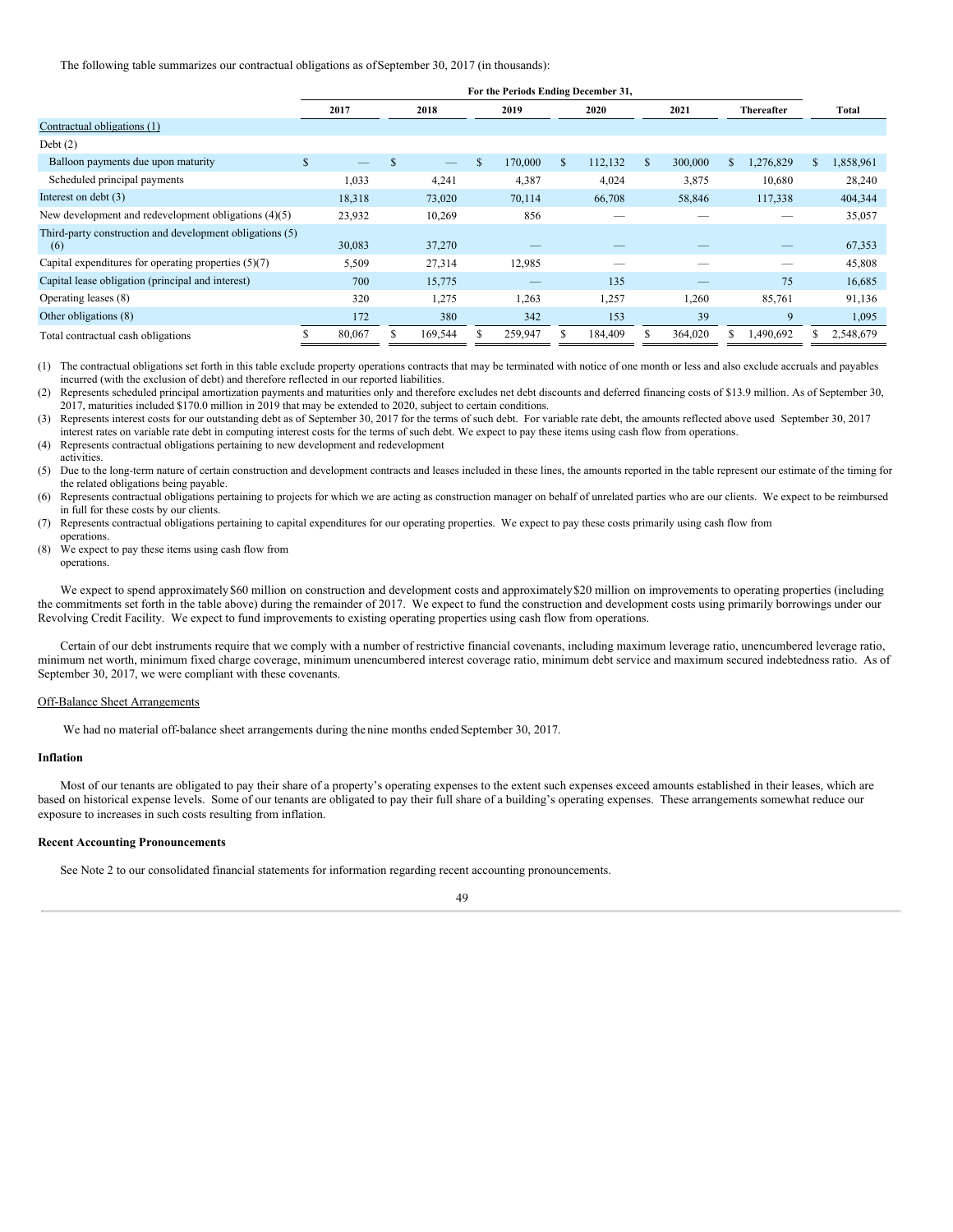## <span id="page-51-0"></span>**Item 3. Quantitative and Qualitative Disclosures about Market Risk**

We are exposed to certain market risks, one of the most predominant of which is a change in interest rates. Increases in interest rates can result in increased interest expense under our Revolving Credit Facility and other variable rate debt. Increases in interest rates can also result in increased interest expense when our fixed rate debt matures and needs to be refinanced.

The following table sets forth as ofSeptember 30, 2017 our debt obligations and weighted average interest rates on debt maturing each year (dollars in thousands):

|                                    | For the Periods Ending December 31, |      |       |  |          |  |          |  |         |  |            |          |
|------------------------------------|-------------------------------------|------|-------|--|----------|--|----------|--|---------|--|------------|----------|
|                                    | 2017                                | 2018 |       |  | 2019     |  | 2020     |  | 2021    |  | Thereafter | Total    |
| Debt:                              |                                     |      |       |  |          |  |          |  |         |  |            |          |
| Fixed rate debt (1)                | 939                                 |      | 3.858 |  | 3.991    |  | 3.718    |  | 303,875 |  | 1.037.509  | ,353,890 |
| Weighted average interest rate     | $4.35\%$                            |      | 4.37% |  | $4.36\%$ |  | 3.96%    |  | 3.70%   |  | 4.47%      | 4.30%    |
| Variable rate debt (2)             | 94                                  |      | 383   |  | 70.396   |  | 12.438   |  |         |  | 250,000    | 533,311  |
| Weighted average interest rate (3) | $3.09\%$                            |      | 3.09% |  | $2.40\%$ |  | $2.69\%$ |  | $-$ %   |  | $3.04\%$   | 2.76%    |

(1) Represents principal maturities only and therefore excludes net discounts and deferred financing costs of \$13.9 million.

(2) As of September 30, 2017, maturities included \$170.0 million in 2019 that may be extended to 2020, subject to certain conditions.

(3) The amounts reflected above used interest rates as of September 30, 2017 for variable rate

The fair value of our debt was\$1.9 billion as of September 30, 2017. If interest rates had been 1% lower, the fair value of our fixed-rate debt would have increased by approximately \$71 million as of September 30, 2017.

See Note 9 to our consolidated financial statements for information pertaining to interest rate swap contracts in place as ofSeptember 30, 2017 and their respective fair values.

Based on our variable-rate debt balances, including the effect of interest rate swap contracts, our interest expense would have increased by\$892,000 in the nine months ended September 30, 2017 if the applicable LIBOR rate was 1% higher.

#### <span id="page-51-1"></span>**Item 4. Controls and Procedures**

## **COPT**

debt.

#### (a) Evaluation of Disclosure Controls and Procedures

The Company's management, with the participation of our Chief Executive Officer and Chief Financial Officer, evaluated the effectiveness of its disclosure controls and procedures (as defined in Rule 13a-15(e) under the Exchange Act) as of September 30, 2017. Based on this evaluation, our Chief Executive Officer and Chief Financial Officer concluded that the Company's disclosure controls and procedures as of September 30, 2017 were functioning effectively to provide reasonable assurance that the information required to be disclosed by the Company in reports filed or submitted under the Securities Exchange Act of 1934 is (i) recorded, processed, summarized and reported within the time periods specified in the SEC's rules and forms, and (ii) accumulated and communicated to the Company's management, including its principal executive and principal financial officers, or persons performing similar functions, as appropriate to allow timely decisions regarding required disclosure.

### (b) Change in Internal Control over Financial Reporting

No change in the Company's internal control over financial reporting occurred during the most recent fiscal quarter that has materially affected, or is reasonably likely to materially affect, its internal control over financial reporting.

#### COPLP

(a) Evaluation of Disclosure Controls and Procedures

The Operating Partnership's management, with the participation of our Chief Executive Officer and Chief Financial Officer, evaluated the effectiveness of its disclosure controls and procedures (as defined in Rule 15d-15(e) under the Exchange Act) as of September 30, 2017. Based on this evaluation, our Chief Executive Officer and Chief Financial Officer concluded that the Operating Partnership's disclosure controls and procedures as of September 30, 2017 were functioning effectively to provide reasonable assurance that the information required to be disclosed by the Operating Partnership in reports filed or

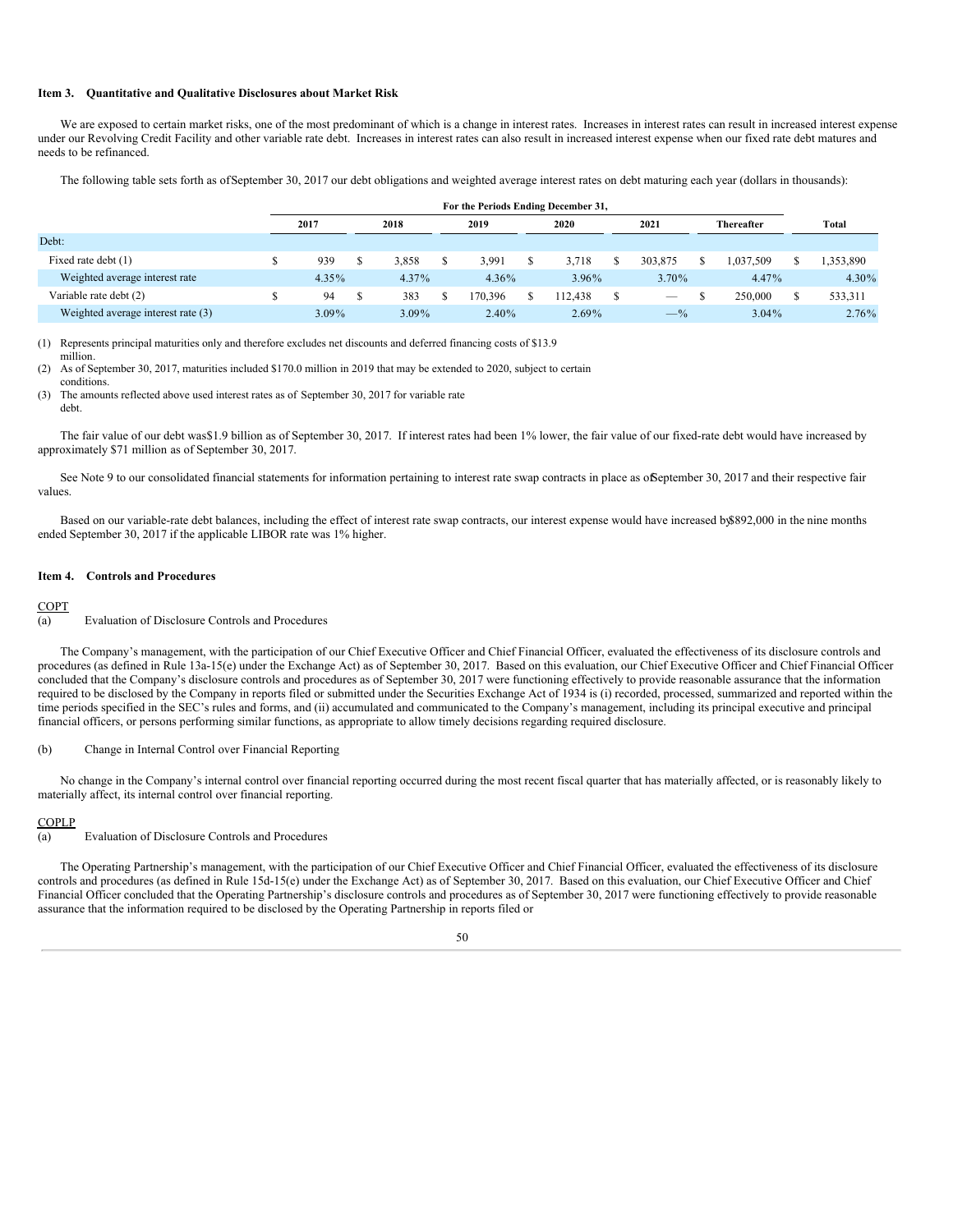submitted under the Securities Exchange Act of 1934 is (i) recorded, processed, summarized and reported within the time periods specified in the SEC's rules and forms, and (ii) accumulated and communicated to the Operating Partnership's management, including its principal executive and principal financial officers, or persons performing similar functions, as appropriate to allow timely decisions regarding required disclosure.

### (b) Change in Internal Control over Financial Reporting

No change in the Operating Partnership's internal control over financial reporting occurred during the most recent fiscal quarter that has materially affected, or is reasonably likely to materially affect, its internal control over financial reporting.

## <span id="page-52-0"></span>**PART II: OTHER INFORMATION**

## <span id="page-52-1"></span>**Item 1. Legal Proceedings**

We are not currently involved in any material litigation nor, to our knowledge, is any material litigation currently threatened against the Company or the Operating Partnership (other than routine litigation arising in the ordinary course of business, substantially all of which is expected to be covered by liability insurance).

## <span id="page-52-2"></span>**Item 1A. Risk Factors**

There have been no material changes to the risk factors included in our2016 Annual Report on Form 10-K.

## <span id="page-52-3"></span>**Item 2. Unregistered Sales of Equity Securities and Use of Proceeds**

- (a) During the three months ended September 30, 2017, 150,000 of COPLP's common units were exchanged for150,000 COPT common shares in accordance with COPLP's Second Amended and Restated Limited Partnership Agreement, as amended. The issuance of these common shares was effected in reliance upon the exemption from registration under Section 4(a)(2) of the Securities Act of 1933, as amended.
- (b) Not applicable
- (c) Not applicable

## <span id="page-52-4"></span>**Item 3. Defaults Upon Senior Securities**

- (a) Not applicable
- (b) Not applicable

### <span id="page-52-5"></span>**Item 4. Mine Safety Disclosures**

Not applicable

### <span id="page-52-6"></span>**Item 5. Other Information**

None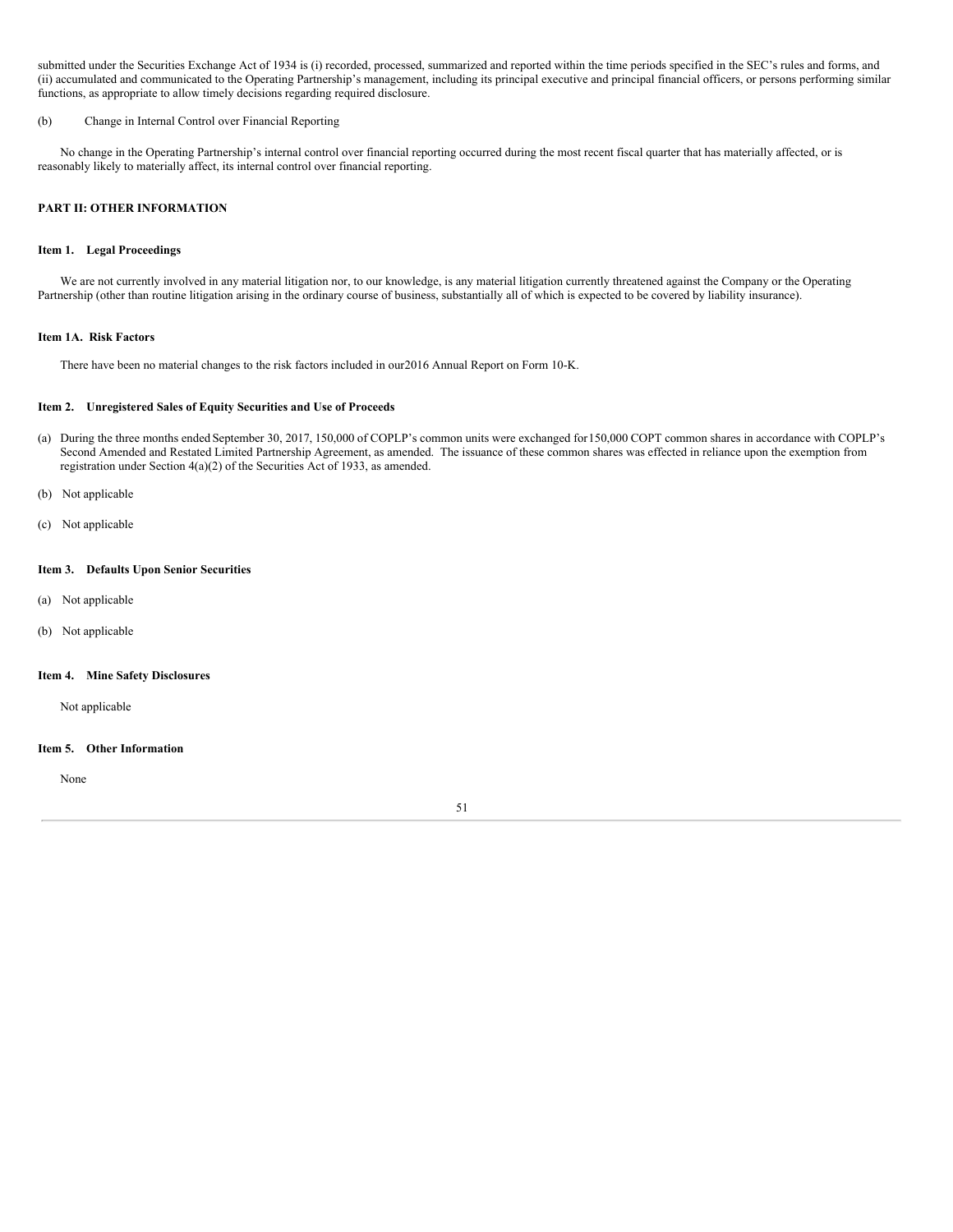## <span id="page-53-0"></span>**Item 6. Exhibits**

(a) Exhibits:

| <b>EXHIBIT</b><br>NO. | <b>DESCRIPTION</b>                                                                                                                                                                                                                                                                                                                                                                                                                                                                                                                                                                          |
|-----------------------|---------------------------------------------------------------------------------------------------------------------------------------------------------------------------------------------------------------------------------------------------------------------------------------------------------------------------------------------------------------------------------------------------------------------------------------------------------------------------------------------------------------------------------------------------------------------------------------------|
| 10.1                  | Form of Corporate Office Properties Trust Performance-Based Restricted Share Unit Award Certificate (2017 Omnibus Equity and<br>Incentive Plan) (filed with the Company's Current Report on Form 8-K dated August 23, 2017 and incorporated herein by<br>reference).                                                                                                                                                                                                                                                                                                                        |
| 12.1                  | COPT's Statement regarding Computation of Earnings to Combined Fixed Charges and Preferred Share Dividends (filed<br>herewith).                                                                                                                                                                                                                                                                                                                                                                                                                                                             |
| <u>12.2</u>           | COPLP's Statement regarding Computation of Consolidated Ratio of Earnings to Fixed Charges (filed herewith).                                                                                                                                                                                                                                                                                                                                                                                                                                                                                |
| <b>31.1</b>           | Certification of the Chief Executive Officer of Corporate Office Properties Trust required by Rule 13a-14(a) under the Securities<br>Exchange Act of 1934, as amended (filed herewith).                                                                                                                                                                                                                                                                                                                                                                                                     |
| 31.2                  | Certification of the Chief Financial Officer of Corporate Office Properties Trust required by Rule 13a-14(a) under the Securities<br>Exchange Act of 1934, as amended (filed herewith).                                                                                                                                                                                                                                                                                                                                                                                                     |
| <u>31.3</u>           | Certification of the Chief Executive Officer of Corporate Office Properties, L.P. required by Rule 15d-14(a) under the Securities<br>Exchange Act of 1934, as amended (filed herewith).                                                                                                                                                                                                                                                                                                                                                                                                     |
| <u>31.4</u>           | Certification of the Chief Financial Officer of Corporate Office Properties, L.P. required by Rule 15d-14(a) under the Securities<br>Exchange Act of 1934, as amended (filed herewith).                                                                                                                                                                                                                                                                                                                                                                                                     |
| 32.1                  | Certification of the Chief Executive Officer of Corporate Office Properties Trust required by Rule 13a-14(b) under the Securities<br>Exchange Act of 1934, as amended. (This exhibit shall not be deemed "filed" for purposes of Section 18 of the Securities Exchange<br>Act of 1934, as amended, or otherwise subject to the liability of that section. Further, this exhibit shall not be deemed to be<br>incorporated by reference into any filing under the Securities Exchange Act of 1933, as amended, or the Securities Exchange Act of<br>1934, as amended.) (Furnished herewith). |
| 32.2                  | Certification of the Chief Financial Officer of Corporate Office Properties Trust required by Rule 13a-14(b) under the Securities<br>Exchange Act of 1934, as amended. (This exhibit shall not be deemed "filed" for purposes of Section 18 of the Securities Exchange<br>Act of 1934, as amended, or otherwise subject to the liability of that section. Further, this exhibit shall not be deemed to be<br>incorporated by reference into any filing under the Securities Exchange Act of 1933, as amended, or the Securities Exchange Act of<br>1934, as amended). (Furnished herewith). |
| 32.3                  | Certification of the Chief Executive Officer of Corporate Office Properties, L.P. required by Rule 15d-14(b) under the Securities<br>Exchange Act of 1934, as amended. (This exhibit shall not be deemed "filed" for purposes of Section 18 of the Securities Exchange<br>Act of 1934, as amended, or otherwise subject to the liability of that section. Further, this exhibit shall not be deemed to be<br>incorporated by reference into any filing under the Securities Exchange Act of 1933, as amended, or the Securities Exchange Act of<br>1934, as amended.) (Furnished herewith). |
| <u>32.4</u>           | Certification of the Chief Financial Officer of Corporate Office Properties, L.P. required by Rule 15d-14(b) under the Securities<br>Exchange Act of 1934, as amended. (This exhibit shall not be deemed "filed" for purposes of Section 18 of the Securities Exchange<br>Act of 1934, as amended, or otherwise subject to the liability of that section. Further, this exhibit shall not be deemed to be<br>incorporated by reference into any filing under the Securities Exchange Act of 1933, as amended, or the Securities Exchange Act of<br>1934, as amended). (Furnished herewith). |
| 101.INS               | XBRL Instance Document (filed herewith).                                                                                                                                                                                                                                                                                                                                                                                                                                                                                                                                                    |
| 101.SCH               | XBRL Taxonomy Extension Schema Document (filed herewith).                                                                                                                                                                                                                                                                                                                                                                                                                                                                                                                                   |
| 101.CAL               | XBRL Taxonomy Extension Calculation Linkbase Document (filed herewith).                                                                                                                                                                                                                                                                                                                                                                                                                                                                                                                     |
| 101.LAB               | XBRL Extension Labels Linkbase (filed herewith).                                                                                                                                                                                                                                                                                                                                                                                                                                                                                                                                            |
| 101.PRE               | XBRL Taxonomy Extension Presentation Linkbase Document (filed herewith).                                                                                                                                                                                                                                                                                                                                                                                                                                                                                                                    |
| 101.DEF               | XBRL Taxonomy Extension Definition Linkbase Document (filed herewith).                                                                                                                                                                                                                                                                                                                                                                                                                                                                                                                      |
|                       | 52                                                                                                                                                                                                                                                                                                                                                                                                                                                                                                                                                                                          |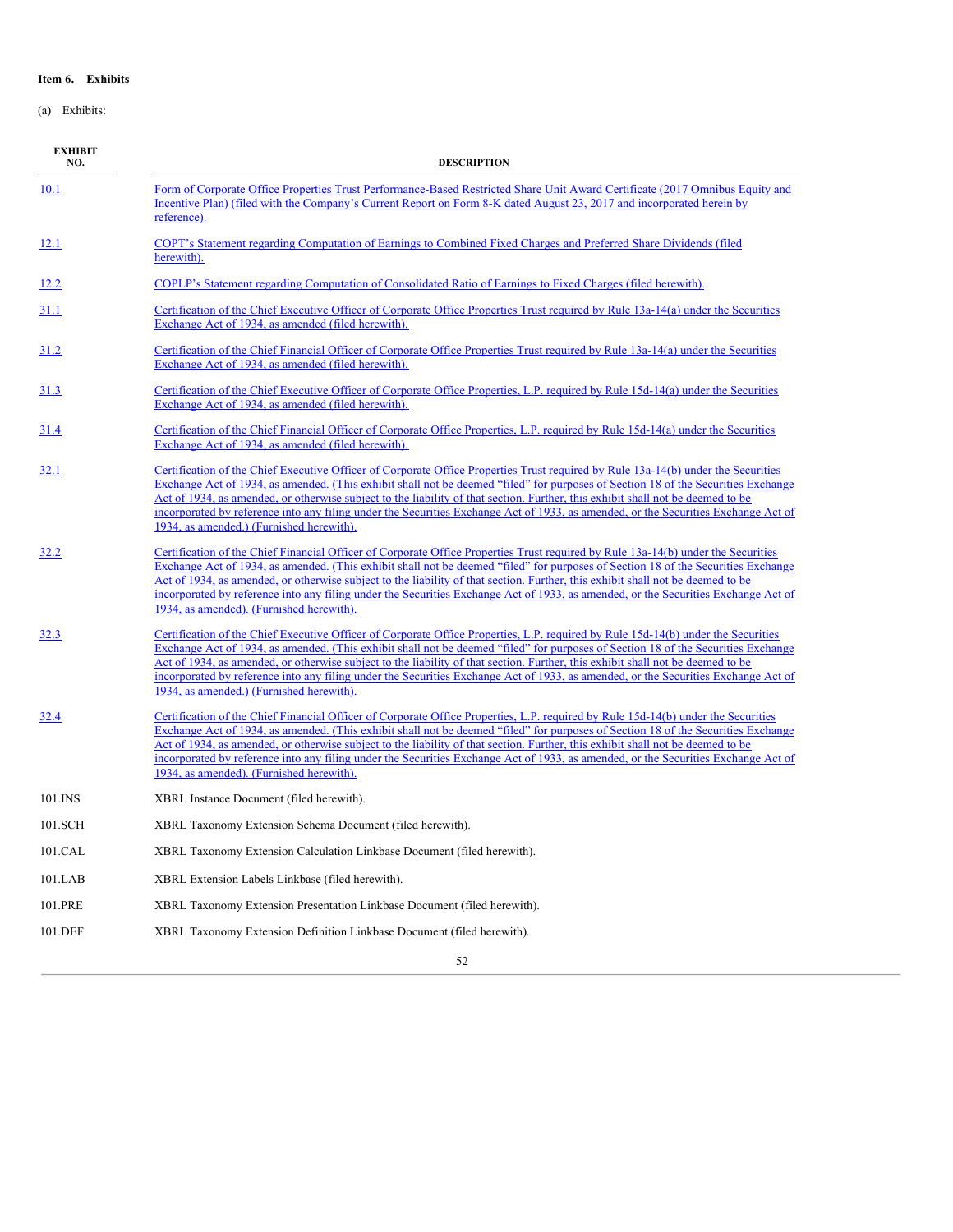## **SIGNATURES**

<span id="page-54-0"></span>Pursuant to the requirements of the Securities Exchange Act of 1934, the undersigned Registrants have duly caused this report to be signed on its behalf by the undersigned thereunto duly authorized.

/s/ Stephen E. Budorick /s/ Stephen E. Budorick Stephen E. Budorick Stephen E. Budorick

Anthony Mifsud Anthony Mifsud

Dated: October 27, 2017 Dated: October 27, 2017

CORPORATE OFFICE PROPERTIES TRUST CORPORATE OFFICE PROPERTIES, L.P. By: Corporate Office Properties Trust, its General Partner

President and Chief Executive Officer President and Chief Executive Officer

/s/ Anthony Mifsud /s/ Anthony Mifsud

Executive Vice President and Chief Financial Officer Executive Vice President and Chief Financial Officer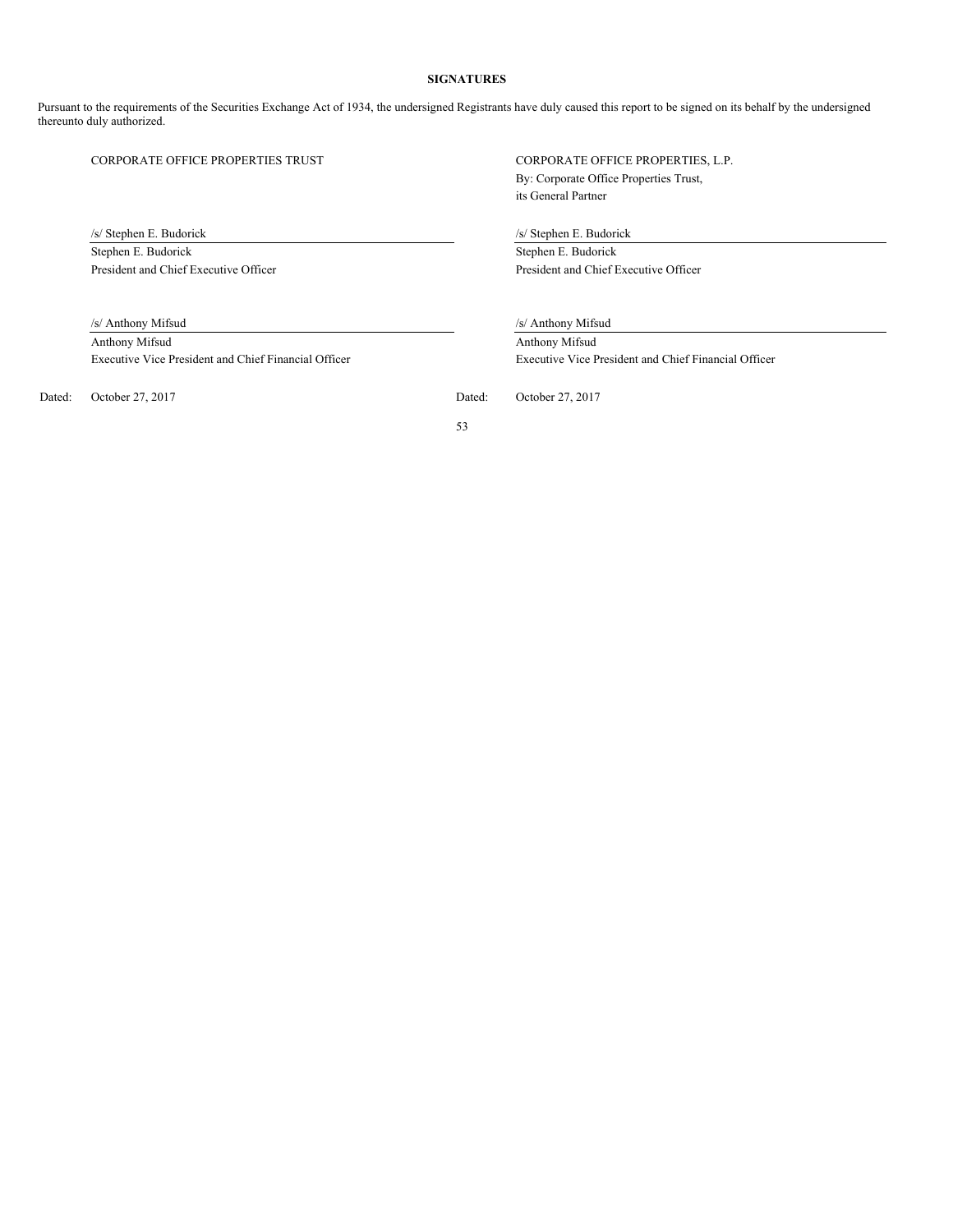## **Corporate Office Properties Trust**

## **Ratio of Earnings to Combined Fixed Charges and Preferred Share Dividends**

# **(Dollars in thousands)**

<span id="page-55-0"></span>

|                                                                            | <b>Nine Months</b><br><b>Ended</b><br>September 30,<br>2017 |         |  |  |  |  |
|----------------------------------------------------------------------------|-------------------------------------------------------------|---------|--|--|--|--|
| <b>Earnings:</b>                                                           |                                                             |         |  |  |  |  |
| Income before equity in income of unconsolidated entities and income taxes | \$                                                          | 57,522  |  |  |  |  |
| Gain on sales of real estate                                               |                                                             | 5,438   |  |  |  |  |
| Combined fixed charges and preferred share dividends (from below)          |                                                             | 69,178  |  |  |  |  |
| Amortization of capitalized interest                                       |                                                             | 1,968   |  |  |  |  |
| Distributed income of equity investees                                     |                                                             | 1,122   |  |  |  |  |
| Subtract:                                                                  |                                                             |         |  |  |  |  |
| Capitalized interest (from below)                                          |                                                             | (4,197) |  |  |  |  |
| Preferred share dividends included in fixed charges                        |                                                             | (6,219) |  |  |  |  |
| Preferred unit distributions included in fixed charges                     |                                                             | (495)   |  |  |  |  |
| Preferred distributions of other consolidated entities                     |                                                             | (12)    |  |  |  |  |
| Total earnings                                                             | $\mathbb{S}$                                                | 124,305 |  |  |  |  |
| <b>Combined Fixed Charges and Preferred Share Dividends:</b>               |                                                             |         |  |  |  |  |
| Combined fixed charges and preferred share dividends:                      |                                                             |         |  |  |  |  |
| Interest expense                                                           | \$                                                          | 57,772  |  |  |  |  |
| Capitalized interest (internal and external)                               |                                                             | 4,197   |  |  |  |  |
| Interest included in rental expense                                        |                                                             | 483     |  |  |  |  |
| Preferred share dividends                                                  |                                                             | 6,219   |  |  |  |  |
| Preferred unit distributions                                               |                                                             | 495     |  |  |  |  |
| Preferred distributions of other consolidated entities                     |                                                             | 12      |  |  |  |  |
| Total combined fixed charges and preferred share dividends                 | \$                                                          | 69,178  |  |  |  |  |
|                                                                            |                                                             | 1.80    |  |  |  |  |
| Ratio of earnings to combined fixed charges and preferred share dividends  |                                                             |         |  |  |  |  |

For purposes of calculating the above ratios, earnings were computed by adding fixed charges (excluding capitalized interest), gain on sales of real estate (excluding discontinued operations) amortization of capitalized interest and distributed income of equity investees to income before noncontrolling interests, equity in income of unconsolidated entities and income taxes. Fixed charges consist of interest costs and capitalized amortization of debt issuance costs.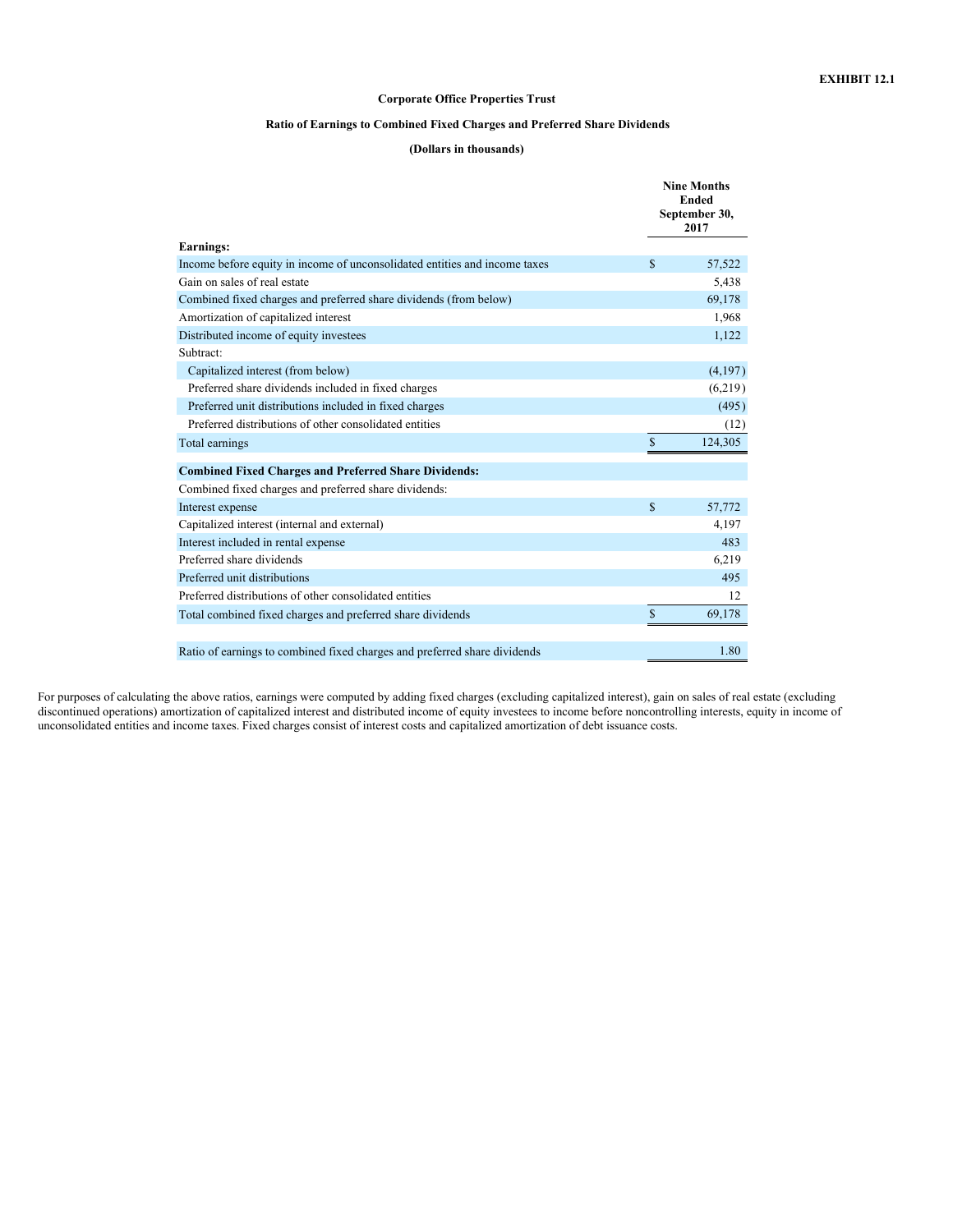## **Corporate Office Properties, L.P.**

## **Ratio of Earnings to Fixed Charges**

## **(Dollars in thousands)**

<span id="page-56-0"></span>

|                                                                            |               | <b>Nine Months</b><br><b>Ended</b><br>September 30, |
|----------------------------------------------------------------------------|---------------|-----------------------------------------------------|
| Earnings:                                                                  |               | 2017                                                |
| Income before equity in income of unconsolidated entities and income taxes | \$            | 57,522                                              |
| Gain on sales of real estate                                               |               | 5,438                                               |
| Fixed charges (from below)                                                 |               | 62,464                                              |
| Amortization of capitalized interest                                       |               | 1,968                                               |
| Distributed income of equity investees                                     |               | 1,122                                               |
| Subtract:                                                                  |               |                                                     |
| Capitalized interest (from below)                                          |               | (4,197)                                             |
| Preferred distributions of other consolidated entities                     |               | (12)                                                |
| Total earnings                                                             | S             | 124,305                                             |
|                                                                            |               |                                                     |
| <b>Fixed charges:</b>                                                      |               |                                                     |
| Interest expense                                                           | \$            | 57,772                                              |
| Capitalized interest (internal and external)                               |               | 4,197                                               |
| Interest included in rental expense                                        |               | 483                                                 |
| Preferred distributions of other consolidated entities                     |               | 12                                                  |
| Total fixed charges                                                        | <sup>\$</sup> | 62,464                                              |
|                                                                            |               |                                                     |
| Ratio of earnings to fixed charges                                         |               | 1.99                                                |

For purposes of calculating the above ratios, earnings were computed by adding fixed charges (excluding capitalized interest), gain on sales of real estate (excluding discontinued operations) amortization of capitalized interest and distributed income of equity investees to income before noncontrolling interests, equity in income of unconsolidated entities and income taxes. Fixed charges consist of interest costs and capitalized amortization of debt issuance costs.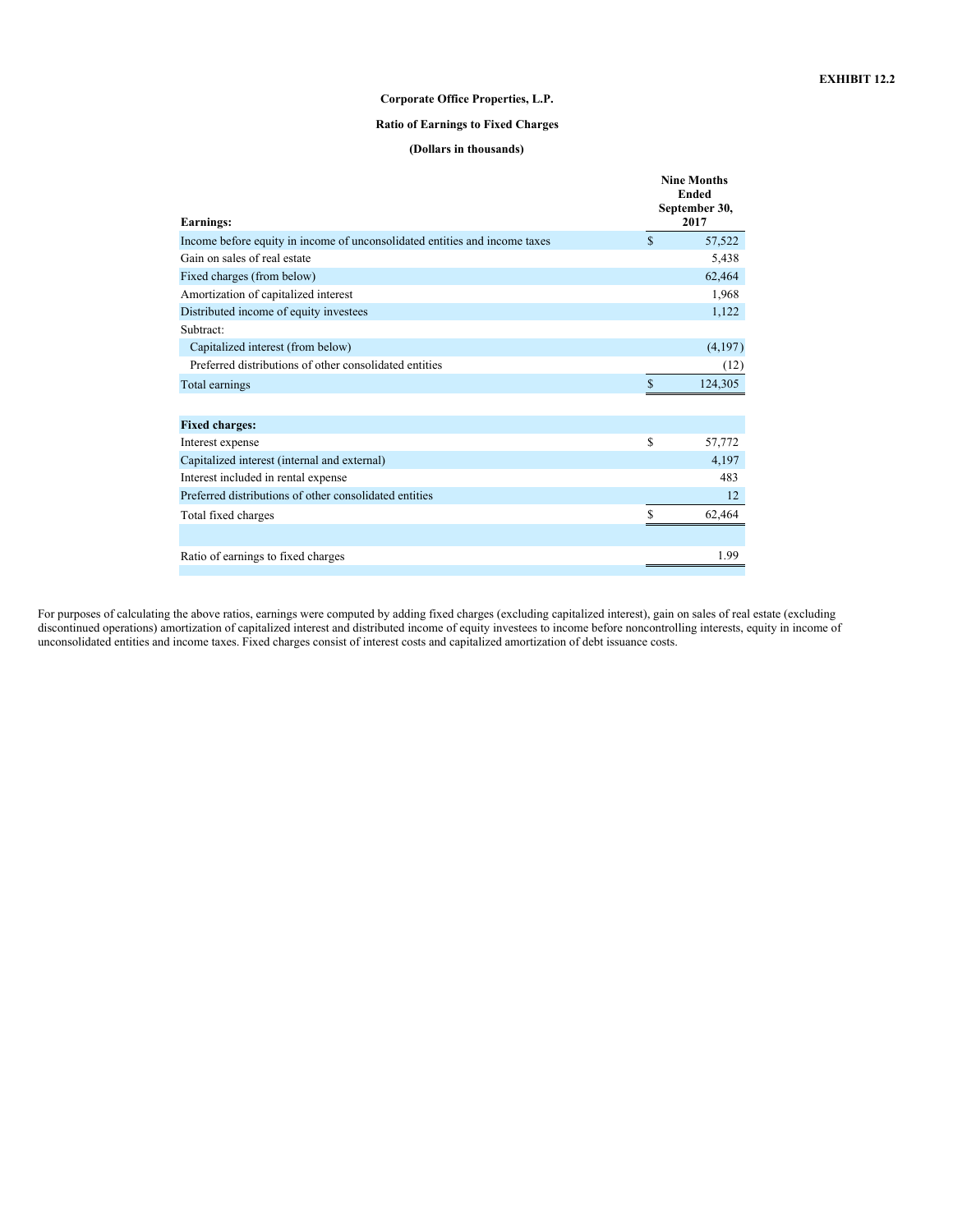#### **CORPORATE OFFICE PROPERTIES TRUST**

## CERTIFICATIONS REQUIRED BY RULE 13a-14(a) UNDER THE SECURITIES EXCHANGE ACT OF 1934

## **CERTIFICATIONS**

<span id="page-57-0"></span>I, Stephen E. Budorick, certify that:

1. I have reviewed this quarterly report on Form 10-Q of Corporate Office Properties Trust;

2. Based on my knowledge, this report does not contain any untrue statement of a material fact or omit to state a material fact necessary to make the statements made, in light of the circumstances under which such statements were made, not misleading with respect to the period covered by this report;

3. Based on my knowledge, the financial statements, and other financial information included in this report, fairly present in all material respects the financial condition, results of operations and cash flows of the registrant as of, and for, the periods presented in this report;

4. The registrant's other certifying officer(s) and I are responsible for establishing and maintaining disclosure controls and procedures (as defined in Exchange Act Rules  $13a-15(e)$  and  $15d-15(e)$ ) and internal control over financial reporting (as defined in Exchange Act Rules  $13a-15(f)$  and  $15d-15(f)$ ) for the registrant and have:

- a) Designed such disclosure controls and procedures, or caused such disclosure controls and procedures to be designed under our supervision, to ensure that material information relating to the registrant, including its consolidated subsidiaries, is made known to us by others within those entities, particularly during the period in which this report is being prepared;
- b) Designed such internal control over financial reporting, or caused such internal control over financial reporting to be designed under our supervision, to provide reasonable assurance regarding the reliability of financial reporting and the preparation of financial statements for external purposes in accordance with generally accepted accounting principles;
- c) Evaluated the effectiveness of the registrant's disclosure controls and procedures and presented in this report our conclusions about the effectiveness of the disclosure controls and procedures, as of the end of the period covered by this report based on such evaluation; and
- d) Disclosed in this report any change in the registrant's internal control over financial reporting that occurred during the registrant's most recent fiscal quarter (the registrant's fourth fiscal quarter in the case of an annual report) that has materially affected, or is reasonably likely to materially affect, the registrant's internal control over financial reporting; and

5. The registrant's other certifying officer(s) and I have disclosed, based on our most recent evaluation of internal control over financial reporting, to the registrant's auditors and the audit committee of the registrant's board of directors (or persons performing the equivalent functions):

- a) All significant deficiencies and material weaknesses in the design or operation of internal control over financial reporting which are reasonably likely to adversely affect the registrant's ability to record, process, summarize and report financial information; and
- b) Any fraud, whether or not material, that involves management or other employees who have a significant role in the registrant's internal control over financial reporting.

Date: October 27, 2017 /s/ Stephen E. Budorick

Stephen E. Budorick President and Chief Executive Officer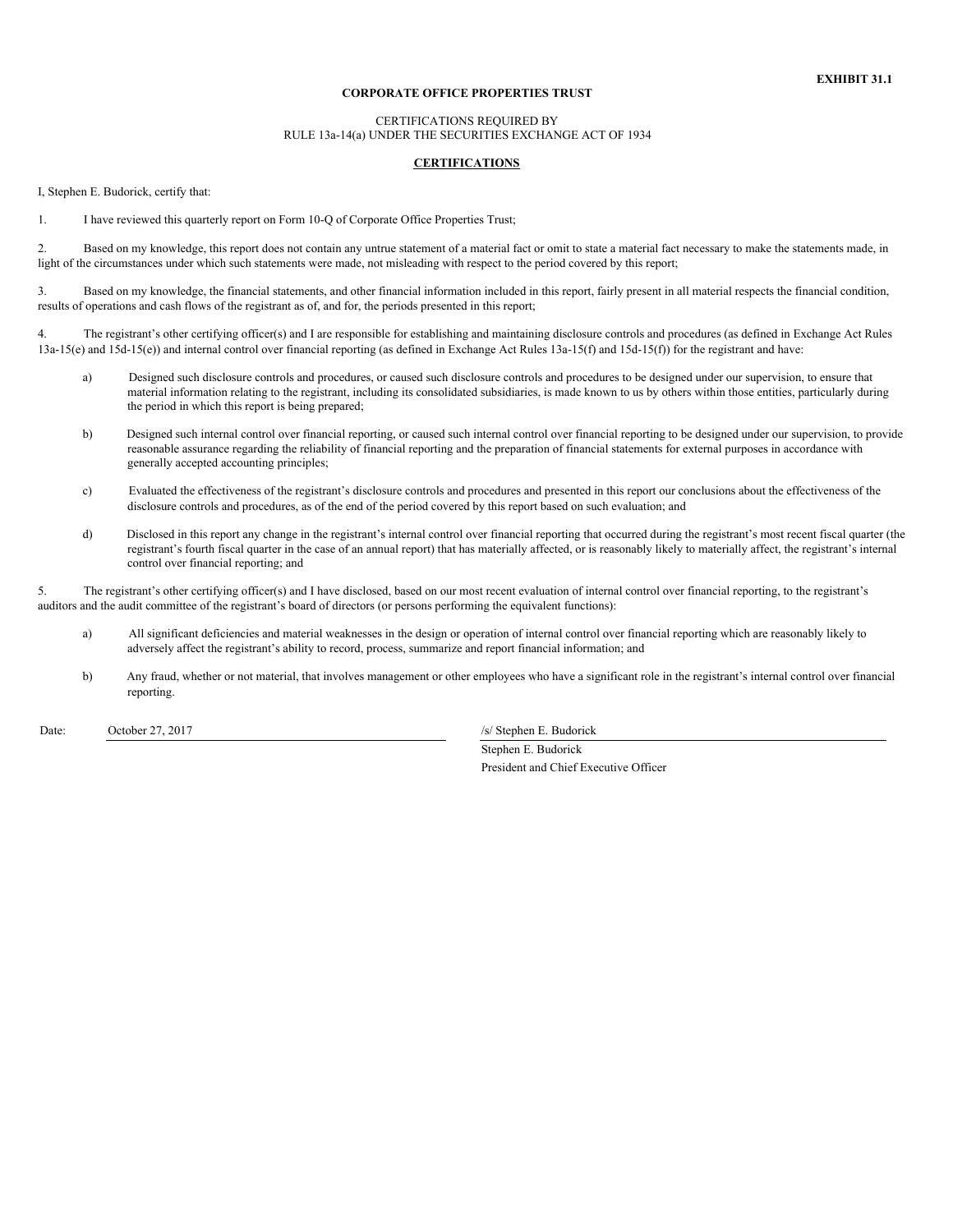#### **CORPORATE OFFICE PROPERTIES TRUST**

## CERTIFICATIONS REQUIRED BY RULE 13a-14(a) UNDER THE SECURITIES EXCHANGE ACT OF 1934

## **CERTIFICATIONS**

<span id="page-58-0"></span>I, Anthony Mifsud, certify that:

1. I have reviewed this quarterly report on Form 10-Q of Corporate Office Properties Trust;

2. Based on my knowledge, this report does not contain any untrue statement of a material fact or omit to state a material fact necessary to make the statements made, in light of the circumstances under which such statements were made, not misleading with respect to the period covered by this report;

3. Based on my knowledge, the financial statements, and other financial information included in this report, fairly present in all material respects the financial condition, results of operations and cash flows of the registrant as of, and for, the periods presented in this report;

4. The registrant's other certifying officer(s) and I are responsible for establishing and maintaining disclosure controls and procedures (as defined in Exchange Act Rules  $13a-15(e)$  and  $15d-15(e)$ ) and internal control over financial reporting (as defined in Exchange Act Rules  $13a-15(f)$  and  $15d-15(f)$ ) for the registrant and have:

- a) Designed such disclosure controls and procedures, or caused such disclosure controls and procedures to be designed under our supervision, to ensure that material information relating to the registrant, including its consolidated subsidiaries, is made known to us by others within those entities, particularly during the period in which this report is being prepared;
- b) Designed such internal control over financial reporting, or caused such internal control over financial reporting to be designed under our supervision, to provide reasonable assurance regarding the reliability of financial reporting and the preparation of financial statements for external purposes in accordance with generally accepted accounting principles;
- c) Evaluated the effectiveness of the registrant's disclosure controls and procedures and presented in this report our conclusions about the effectiveness of the disclosure controls and procedures, as of the end of the period covered by this report based on such evaluation; and
- d) Disclosed in this report any change in the registrant's internal control over financial reporting that occurred during the registrant's most recent fiscal quarter (the registrant's fourth fiscal quarter in the case of an annual report) that has materially affected, or is reasonably likely to materially affect, the registrant's internal control over financial reporting; and

5. The registrant's other certifying officer(s) and I have disclosed, based on our most recent evaluation of internal control over financial reporting, to the registrant's auditors and the audit committee of the registrant's board of directors (or persons performing the equivalent functions):

- a) All significant deficiencies and material weaknesses in the design or operation of internal control over financial reporting which are reasonably likely to adversely affect the registrant's ability to record, process, summarize and report financial information; and
- b) Any fraud, whether or not material, that involves management or other employees who have a significant role in the registrant's internal control over financial reporting.

Date: October 27, 2017 /s/ Anthony Mifsud

Anthony Mifsud Chief Financial Officer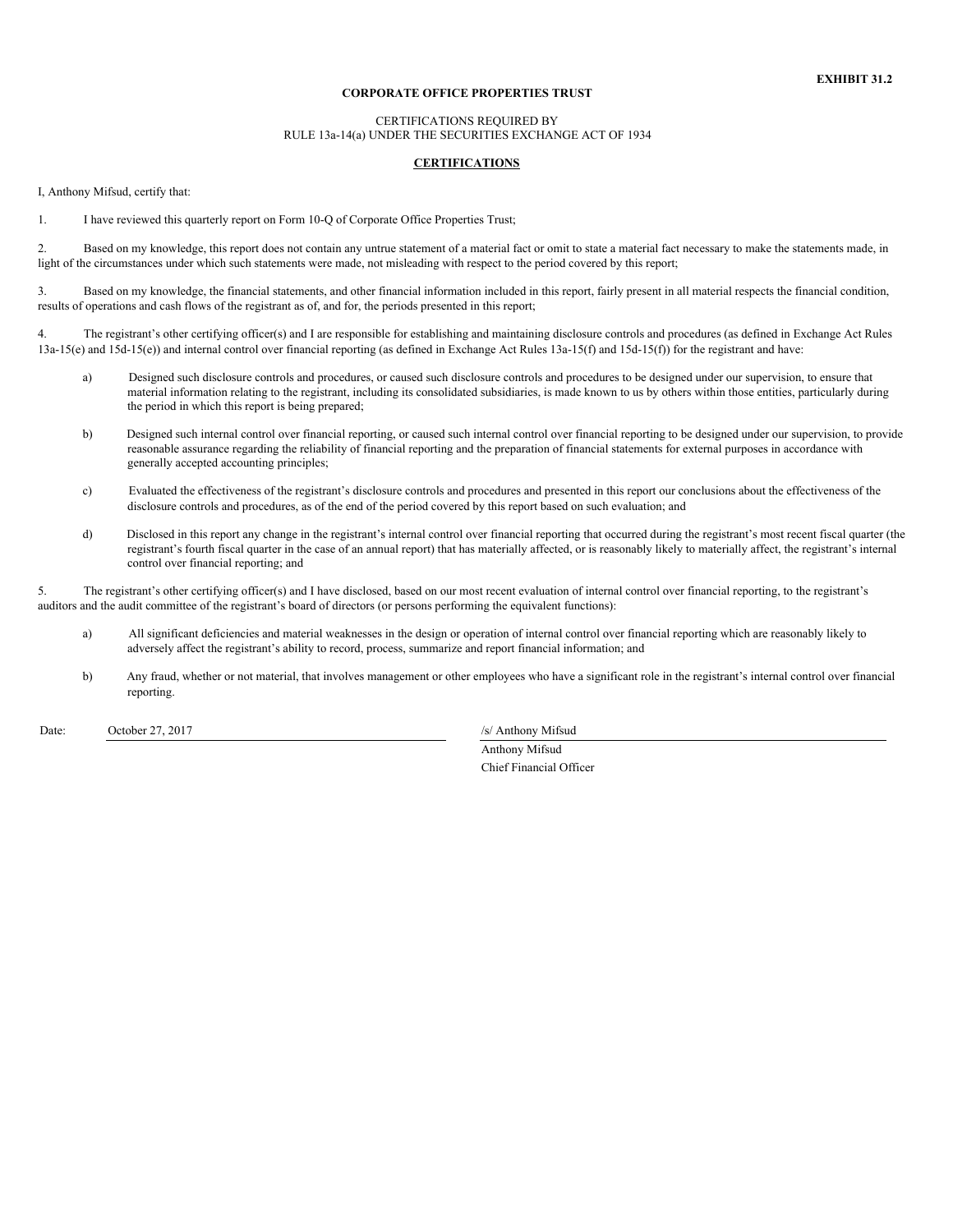## **CORPORATE OFFICE PROPERTIES, L.P.**

CERTIFICATIONS REQUIRED BY RULE 15d-14(a) UNDER THE SECURITIES EXCHANGE ACT OF 1934

#### **CERTIFICATIONS**

<span id="page-59-0"></span>I, Stephen E. Budorick, certify that:

1. I have reviewed this quarterly report on Form 10-Q of Corporate Office Properties, L.P.;

2. Based on my knowledge, this report does not contain any untrue statement of a material fact or omit to state a material fact necessary to make the statements made, in light of the circumstances under which such statements were made, not misleading with respect to the period covered by this report;

3. Based on my knowledge, the financial statements, and other financial information included in this report, fairly present in all material respects the financial condition, results of operations and cash flows of the registrant as of, and for, the periods presented in this report;

4. The registrant's other certifying officer(s) and I are responsible for establishing and maintaining disclosure controls and procedures (as defined in Exchange Act Rules 13a-15(e) and 15d-15(e)) and internal control over financial reporting (as defined in Exchange Act Rules 13a-15(f) and 15d-15(f)) for the registrant and have:

- a) Designed such disclosure controls and procedures, or caused such disclosure controls and procedures to be designed under our supervision, to ensure that material information relating to the registrant, including its consolidated subsidiaries, is made known to us by others within those entities, particularly during the period in which this report is being prepared;
- b) Designed such internal control over financial reporting, or caused such internal control over financial reporting to be designed under our supervision, to provide reasonable assurance regarding the reliability of financial reporting and the preparation of financial statements for external purposes in accordance with generally accepted accounting principles;
- c) Evaluated the effectiveness of the registrant's disclosure controls and procedures and presented in this report our conclusions about the effectiveness of the disclosure controls and procedures, as of the end of the period covered by this report based on such evaluation; and
- d) Disclosed in this report any change in the registrant's internal control over financial reporting that occurred during the registrant's most recent fiscal quarter (the registrant's fourth fiscal quarter in the case of an annual report) that has materially affected, or is reasonably likely to materially affect, the registrant's internal control over financial reporting; and

5. The registrant's other certifying officer(s) and I have disclosed, based on our most recent evaluation of internal control over financial reporting, to the registrant's auditors and the audit committee of the registrant's board of directors (or persons performing the equivalent functions):

- a) All significant deficiencies and material weaknesses in the design or operation of internal control over financial reporting which are reasonably likely to adversely affect the registrant's ability to record, process, summarize and report financial information; and
- b) Any fraud, whether or not material, that involves management or other employees who have a significant role in the registrant's internal control over financial reporting.

Date: October 27, 2017 /s/ Stephen E. Budorick

Stephen E. Budorick President and Chief Executive Officer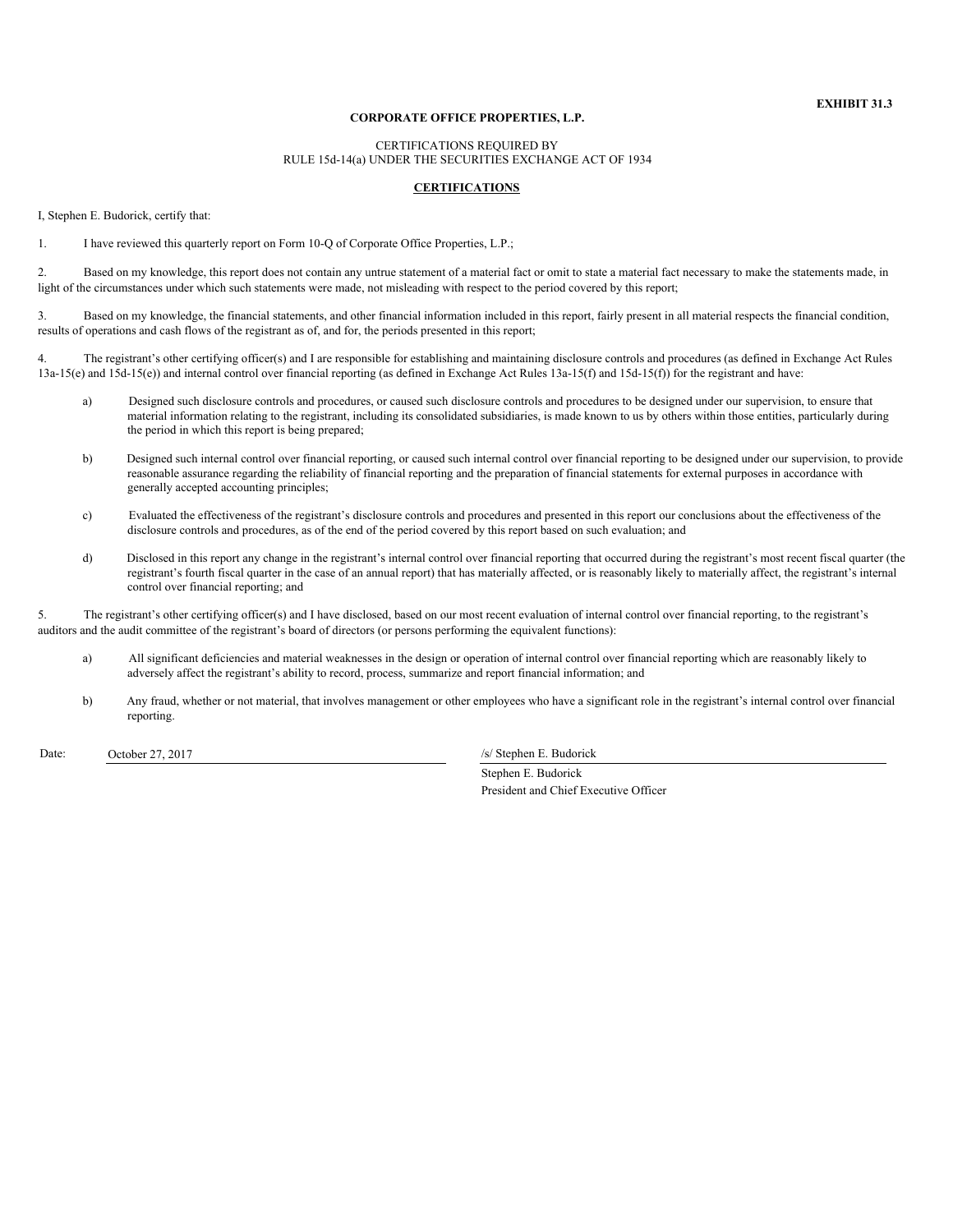## **CORPORATE OFFICE PROPERTIES, L.P.**

CERTIFICATIONS REQUIRED BY RULE 15d-14(a) UNDER THE SECURITIES EXCHANGE ACT OF 1934

#### **CERTIFICATIONS**

<span id="page-60-0"></span>I, Anthony Mifsud, certify that:

1. I have reviewed this quarterly report on Form 10-Q of Corporate Office Properties, L.P.;

2. Based on my knowledge, this report does not contain any untrue statement of a material fact or omit to state a material fact necessary to make the statements made, in light of the circumstances under which such statements were made, not misleading with respect to the period covered by this report;

3. Based on my knowledge, the financial statements, and other financial information included in this report, fairly present in all material respects the financial condition, results of operations and cash flows of the registrant as of, and for, the periods presented in this report;

4. The registrant's other certifying officer(s) and I are responsible for establishing and maintaining disclosure controls and procedures (as defined in Exchange Act Rules 13a-15(e) and 15d-15(e)) and internal control over financial reporting (as defined in Exchange Act Rules 13a-15(f) and 15d-15(f)) for the registrant and have:

- a) Designed such disclosure controls and procedures, or caused such disclosure controls and procedures to be designed under our supervision, to ensure that material information relating to the registrant, including its consolidated subsidiaries, is made known to us by others within those entities, particularly during the period in which this report is being prepared;
- b) Designed such internal control over financial reporting, or caused such internal control over financial reporting to be designed under our supervision, to provide reasonable assurance regarding the reliability of financial reporting and the preparation of financial statements for external purposes in accordance with generally accepted accounting principles;
- c) Evaluated the effectiveness of the registrant's disclosure controls and procedures and presented in this report our conclusions about the effectiveness of the disclosure controls and procedures, as of the end of the period covered by this report based on such evaluation; and
- d) Disclosed in this report any change in the registrant's internal control over financial reporting that occurred during the registrant's most recent fiscal quarter (the registrant's fourth fiscal quarter in the case of an annual report) that has materially affected, or is reasonably likely to materially affect, the registrant's internal control over financial reporting; and

5. The registrant's other certifying officer(s) and I have disclosed, based on our most recent evaluation of internal control over financial reporting, to the registrant's auditors and the audit committee of the registrant's board of directors (or persons performing the equivalent functions):

- a) All significant deficiencies and material weaknesses in the design or operation of internal control over financial reporting which are reasonably likely to adversely affect the registrant's ability to record, process, summarize and report financial information; and
- b) Any fraud, whether or not material, that involves management or other employees who have a significant role in the registrant's internal control over financial reporting.

Date: October 27, 2017 /s/ Anthony Mifsud

Anthony Mifsud Chief Financial Officer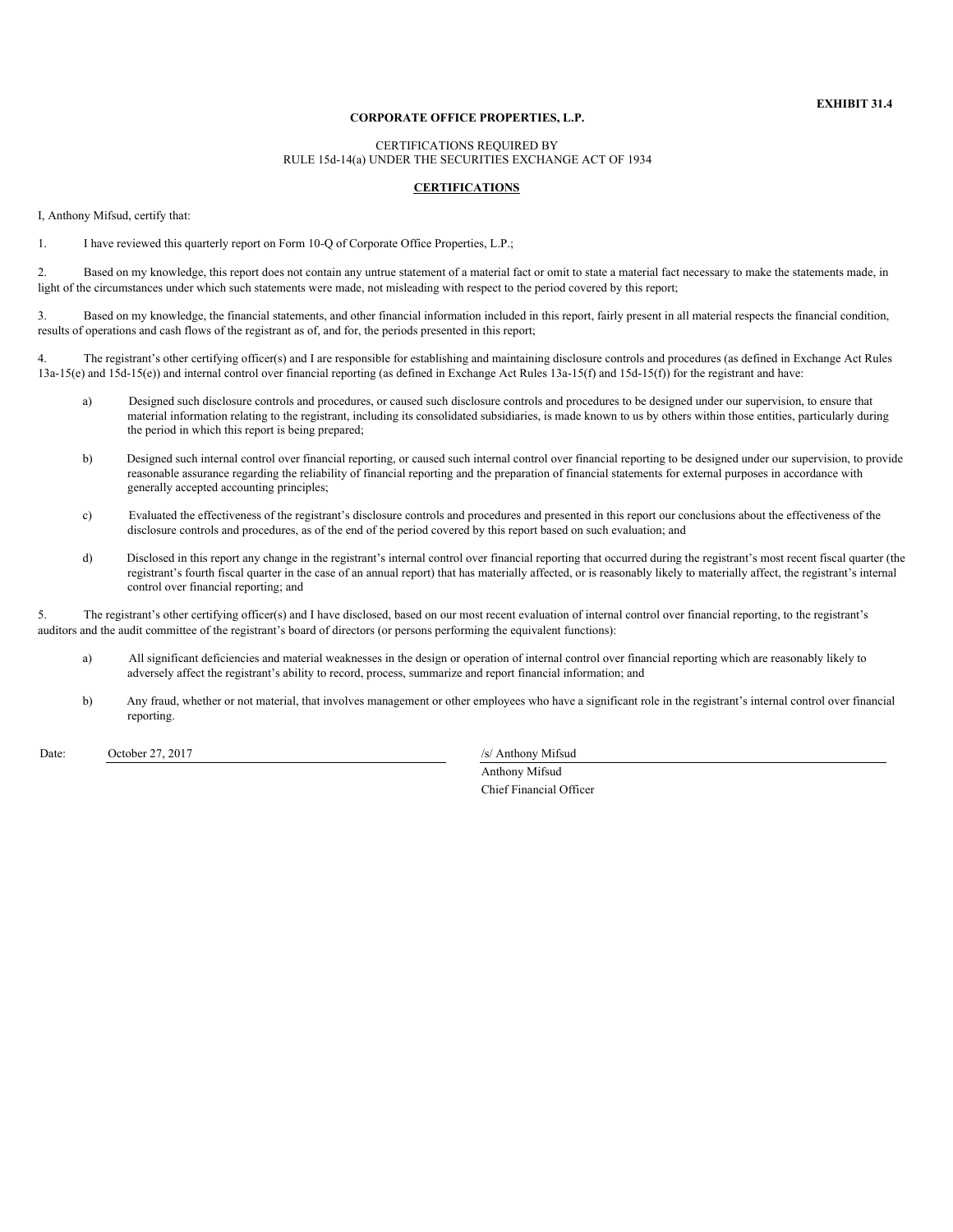## **CORPORATE OFFICE PROPERTIES TRUST**

## CERTIFICATIONS REQUIRED BY

## RULE 13a-14(b) UNDER THE SECURITIES EXCHANGE ACT OF 1934

<span id="page-61-0"></span>In connection with the Quarterly Report on Form 10-Q of Corporate Office Properties Trust (the "Company") for the quarter endedSeptember 30, 2017, as filed with the Securities and Exchange Commission on the date hereof (the "Report"), I, Stephen E. Budorick, President and Chief Executive Officer of the Company, certify that to my knowledge:

- (1) The Report fully complies with the requirements of section 13(a) or 15(d) of the Securities Exchange Act of 1934; and
- (2) The information contained in the Report fairly presents, in all material respects, the financial condition and result of operations of the Company.

/s/ Stephen E. Budorick

Stephen E. Budorick President and Chief Executive Officer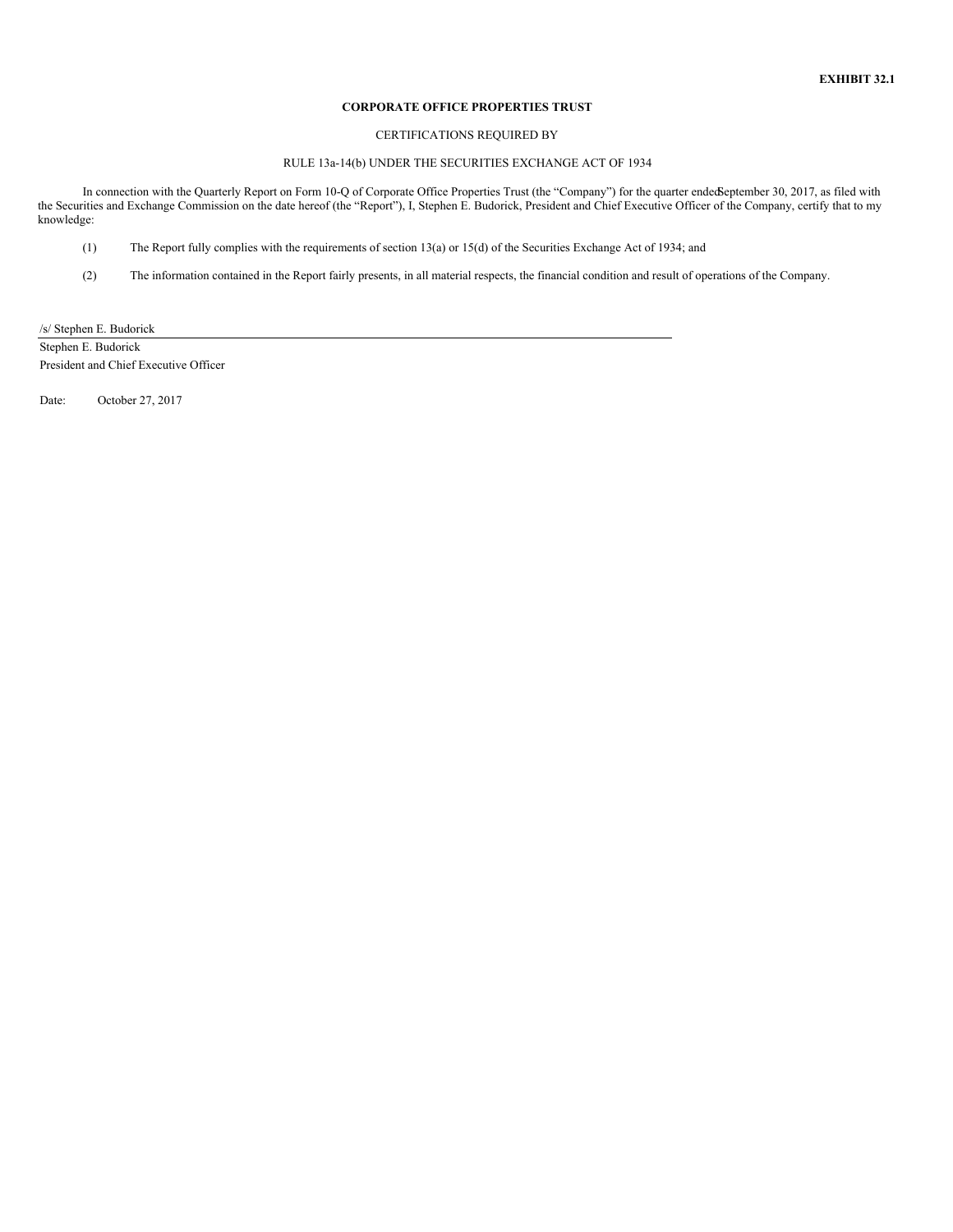## **CORPORATE OFFICE PROPERTIES TRUST**

## CERTIFICATIONS REQUIRED BY

## RULE 13a-14(b) UNDER THE SECURITIES EXCHANGE ACT OF 1934

<span id="page-62-0"></span>In connection with the Quarterly Report on Form 10-Q of Corporate Office Properties Trust (the "Company") for the quarter endedSeptember 30, 2017, as filed with the Securities and Exchange Commission on the date hereof (the "Report"), I, Anthony Mifsud, Chief Financial Officer of the Company, certify that to my knowledge:

- (1) The Report fully complies with the requirements of section 13(a) or 15(d) of the Securities Exchange Act of 1934; and
- (2) The information contained in the Report fairly presents, in all material respects, the financial condition and result of operations of the Company.

/s/ Anthony Mifsud

Anthony Mifsud Chief Financial Officer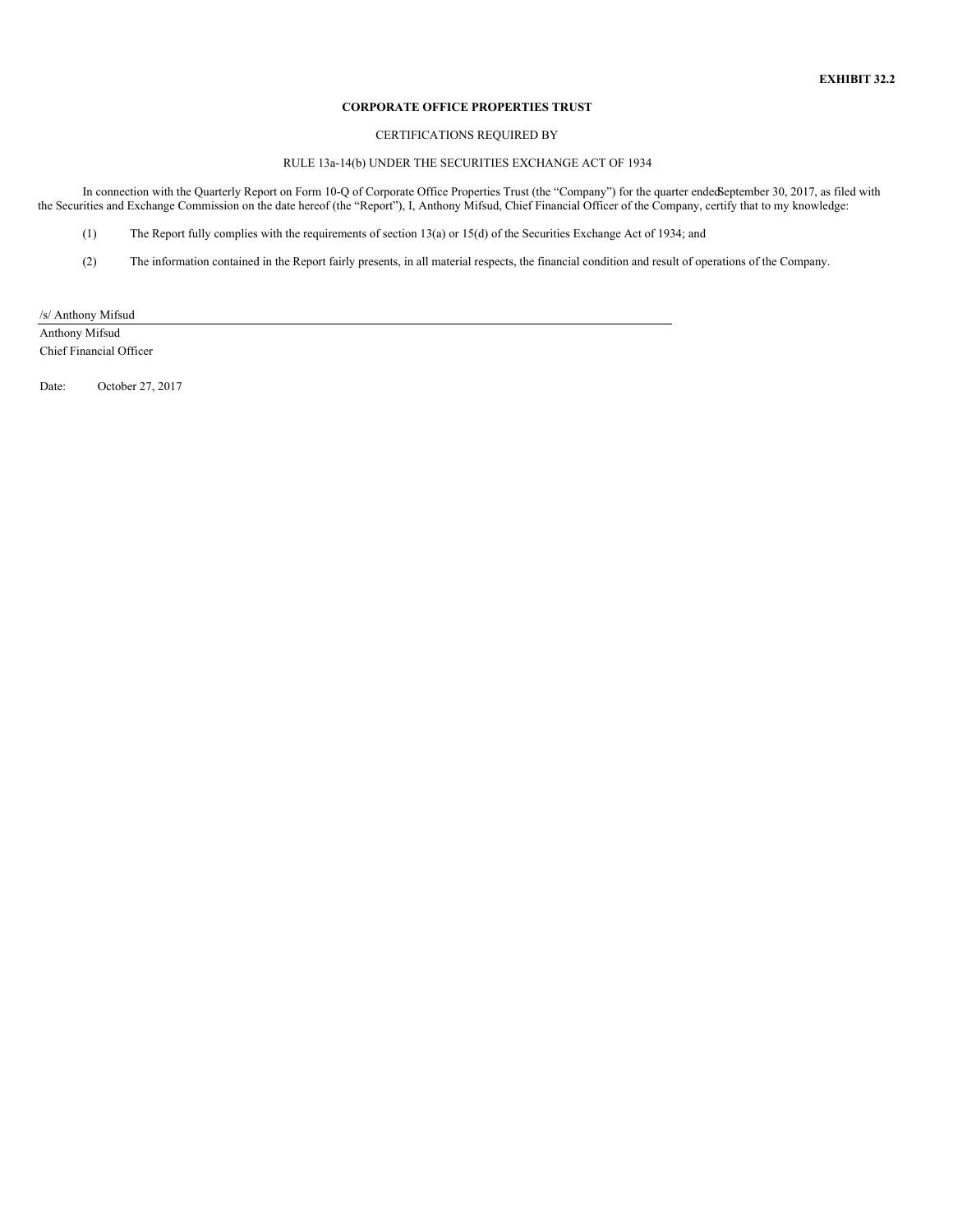## **CORPORATE OFFICE PROPERTIES, L.P.**

### CERTIFICATIONS REQUIRED BY

## RULE 15d-14(b) UNDER THE SECURITIES EXCHANGE ACT OF 1934

<span id="page-63-0"></span>In connection with the Quarterly Report on Form 10-Q of Corporate Office Properties, L.P. (the "Company") for the quarter endedSeptember 30, 2017, as filed with the Securities and Exchange Commission on the date hereof (the "Report"), I, Stephen E. Budorick, President and Chief Executive Officer of the Company, certify that to my knowledge:

- (1) The Report fully complies with the requirements of section 13(a) or 15(d) of the Securities Exchange Act of 1934; and
- (2) The information contained in the Report fairly presents, in all material respects, the financial condition and result of operations of the Company.

/s/ Stephen E. Budorick

Stephen E. Budorick President and Chief Executive Officer